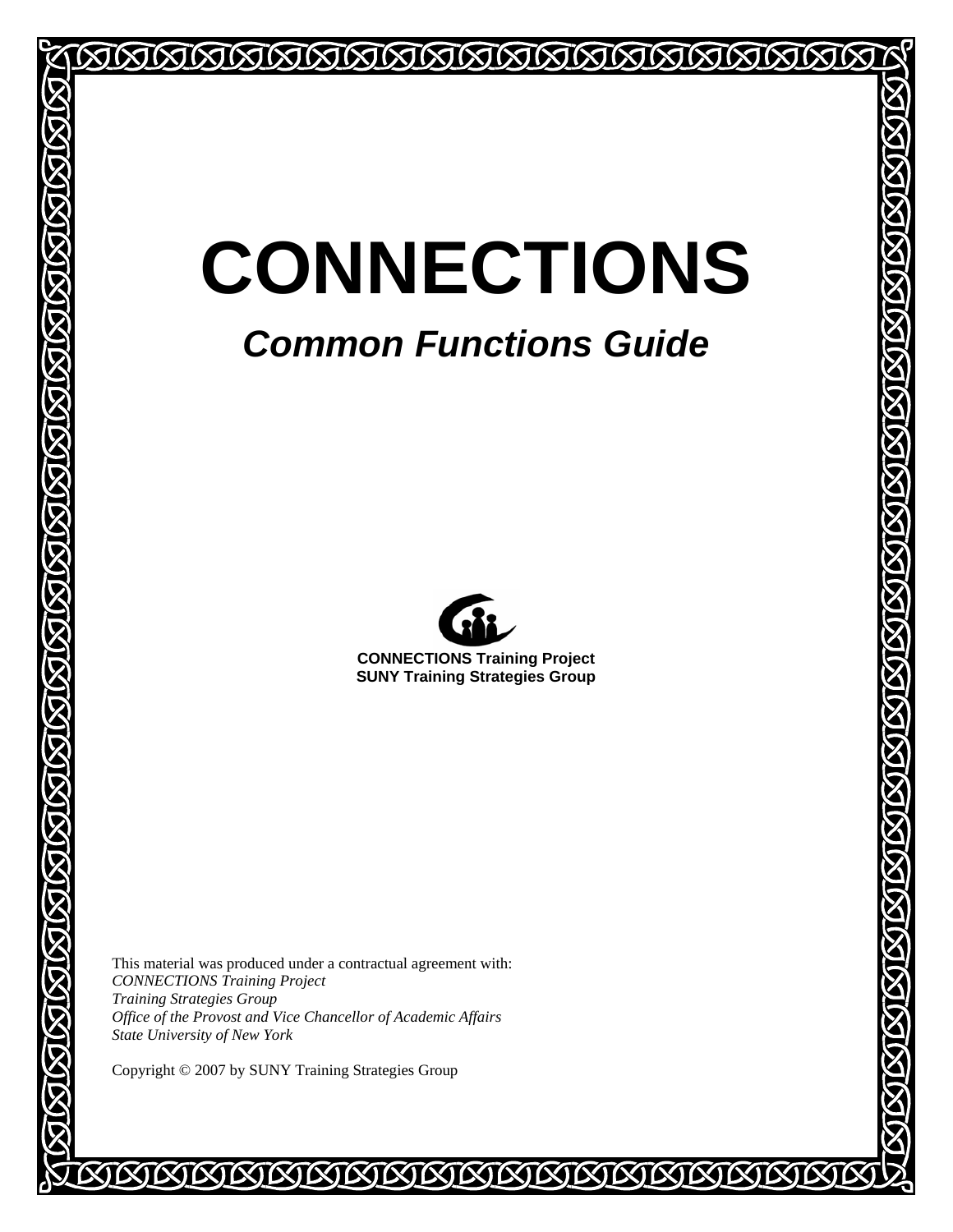## **CONNECTIONS: Common Functions**

## **TABLE OF CONTENTS**

| Switching Between CONNECTIONS and Applications on Your Local Desktop 8 |  |
|------------------------------------------------------------------------|--|
|                                                                        |  |
|                                                                        |  |
|                                                                        |  |
|                                                                        |  |
|                                                                        |  |
|                                                                        |  |
|                                                                        |  |
|                                                                        |  |
|                                                                        |  |
|                                                                        |  |
|                                                                        |  |
|                                                                        |  |
|                                                                        |  |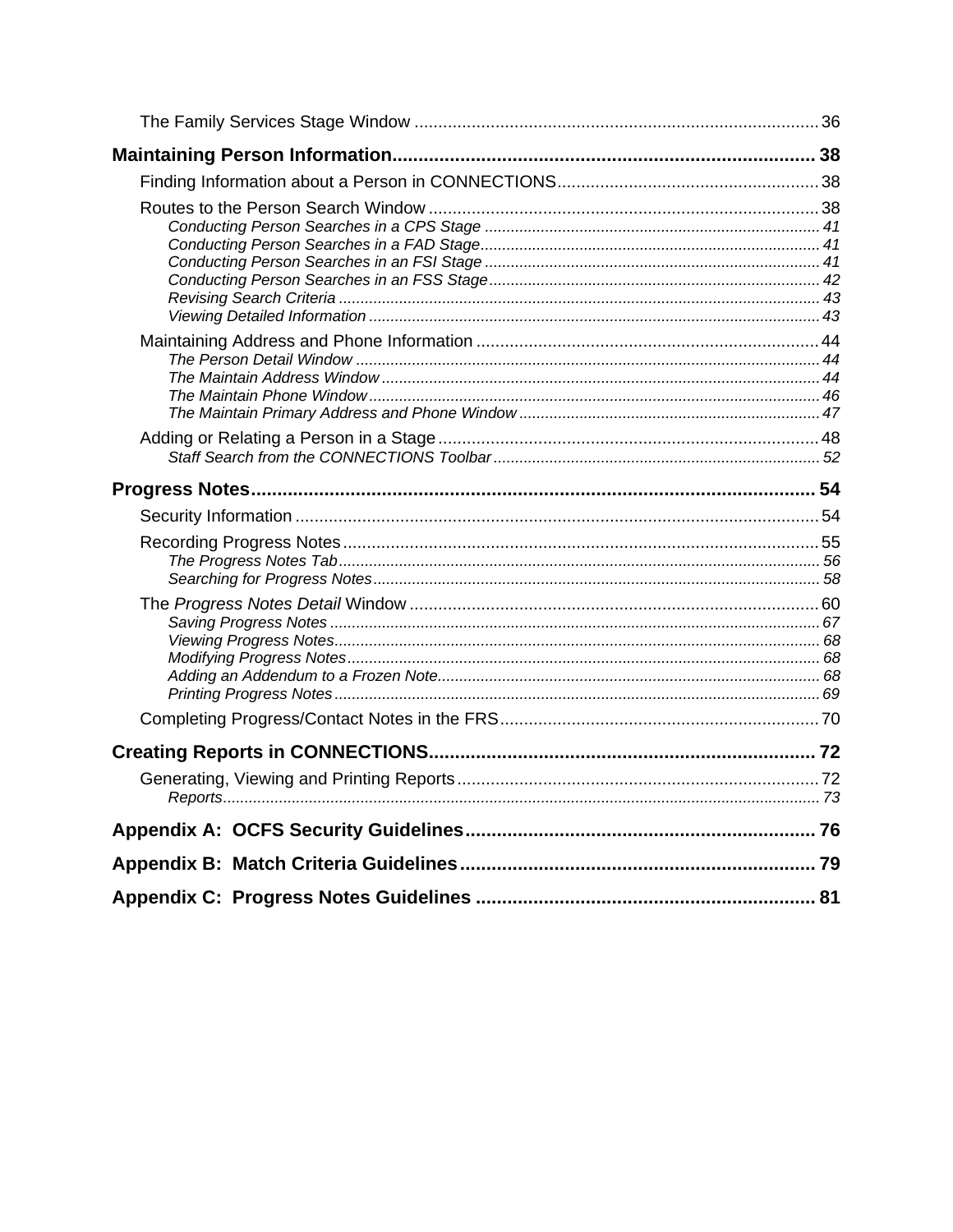## <span id="page-3-0"></span>**The Content of this Guide**

The purpose of this guide is to provide workers with a basic tool to navigate through the CONNECTIONS system. It will guide the user with step-by-step instructions to complete basic tasks that are common for all workers. The information presented here is a simplified, condensed version of the content provided in the more comprehensive *CONNECTIONS Case Management Step-by-Step Guide.*

## **Features of this Guide**

• **Tips**, set apart in margin boxes, provide information to help you carry out CONNECTIONS tasks efficiently and effectively. Icons in the boxes help identify three kinds of tips:





**Step-by-Step Instructions:** The beginning of this guide includes instructions for logging onto the computer and accessing CONNECTIONS. Subsequent Step-by-Step instructions assume you have logged onto your computer and accessed CONNECTIONS. Step-by-Step instructions for each task are divided into major substeps so that you may move ahead or review steps at your own pace.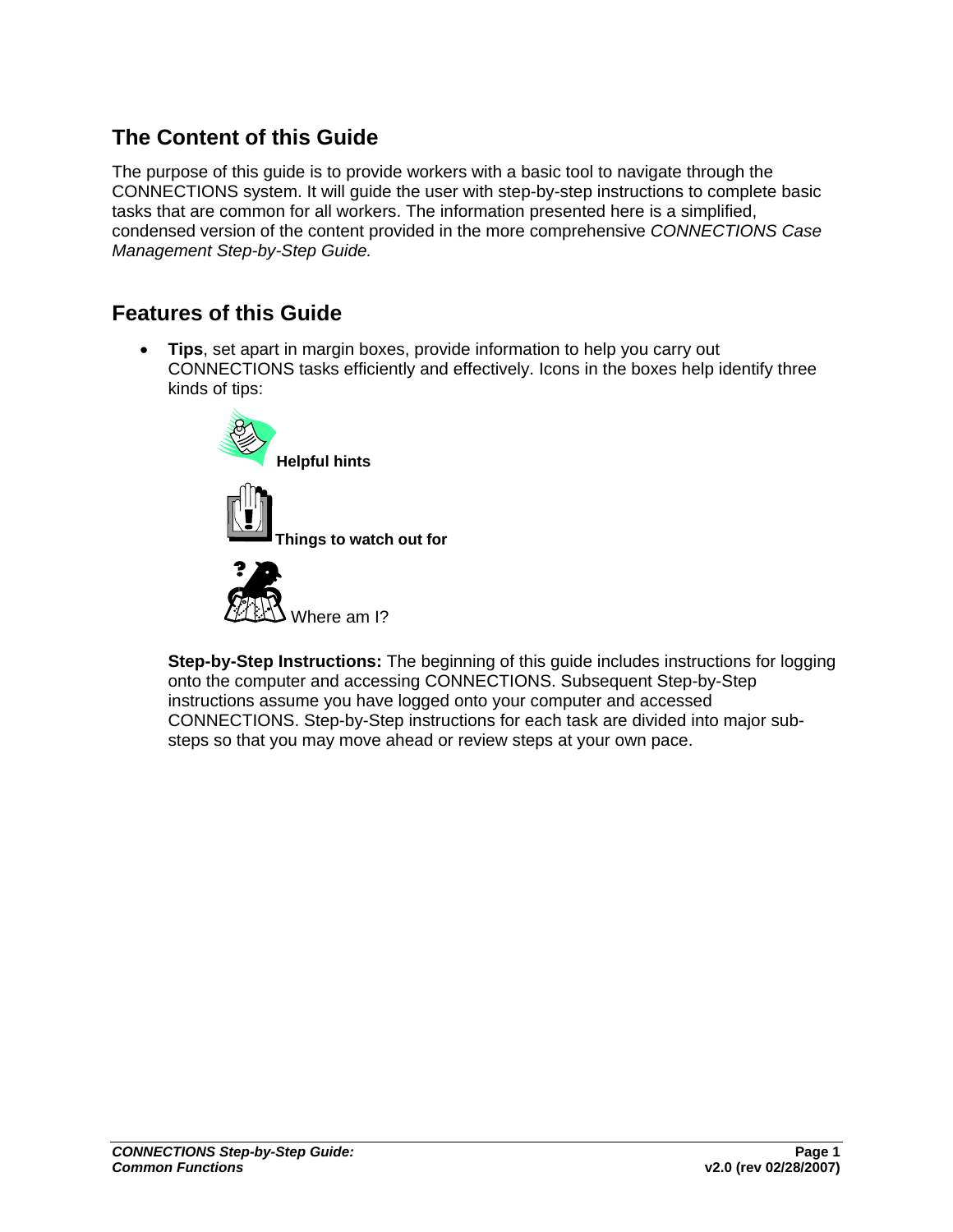## **CONNECTIONS Basics**

## <span id="page-4-0"></span>**What is the CONNECTIONS System?**

CONNECTIONS is a child welfare computer system that provides for the documentation of information about families and children in New York State. The CONNECTIONS system is part of a federal initiative called the Statewide Automated Child Welfare Information System (SACWIS). In 1993, the federal government provided financial incentives for states to develop statewide automated child welfare processes in an effort to provide more efficient and effective administration of programs. In addition, the federal government introduced a set of foster care and adoption-related data elements to be collected by states' SACWIS systems—the Adoption and Foster Care and Analysis and Reporting System (AFCARS)—so that national data would be available in a consistent format. Many other states have similar systems with other names.

CONNECTIONS is designed to create a single, statewide, integrated system for the collection and recording of child protective, preventive, foster care and adoption service information. The CONNECTIONS system will eventually replace the existing New York State "legacy" systems the Welfare Management System (WMS) used in child welfare cases, the Child Care Review Service (CCRS) and the Adoption Album. It will interface with the Benefits Issuance Control System (BICS), Child Support Management System (CSMS), and WMS Non-Services, including Medicaid (MA).

- **CCRS**  CONNECTIONS will replace CCRS as the repository of all information on child assessments and service plans, legal activity, placements and moves within placement. CCRS will be available in view-only mode only. *[Note: This process will be completed with a future build.}*
- **WMS** CONNECTIONS will replace WMS Services as the system of record for authorizing all child welfare services (i.e., protective, preventive, foster care and adoption). *[Note: This process will be completed with a future build.]*
- **BICS** BICS will continue to be the system of record for all payments made on behalf of families and children receiving child welfare services. CONNECTIONS will interface with BICS.
- **Interstate Compact for the Placement of Children (ICPC)** - The ICPC database will be replaced by CONNECTIONS and all ICPC requests and



Until the interface process is complete, the paper application for services (2921) is the same and still must be signed. WMS will continue to be the system of record to authorize and pay for child welfare services, and it is still necessary to close WMS cases in the WMS system*.*  CCRS will remain the system of record for child assessments and service plans, legal activity, placements and moves within placement.

subsequent processing will be completed through CONNECTIONS.

• **Adoption** - All system recording in regard to adoption, including photo-listing and adoption subsidy, will be completed in CONNECTIONS. *[Note: CONNECTIONS will not replace the Adoption Album legacy system until Build 19 is fully implemented.]*

CONNECTIONS is updated through Builds. When fully implemented across the state, the system will provide full case and financial management support for child welfare related staff, appropriate access to client information for those needing the information, decision-making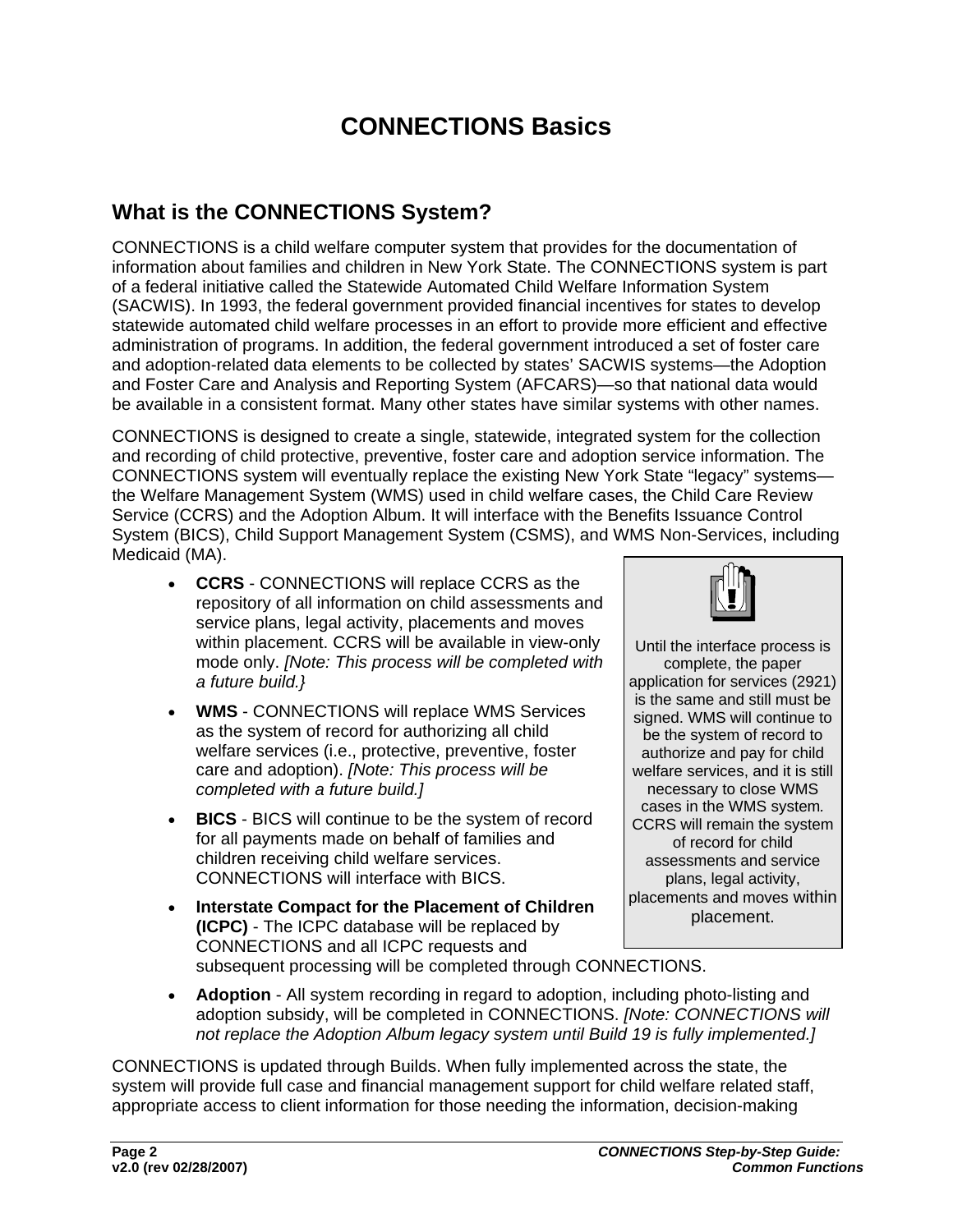<span id="page-5-0"></span>support tools for caseworkers and managers, and support payment and claiming processes. Through the statewide network, CONNECTIONS will link child welfare caseworkers, supervisors, and other management and administrative staff.

## **Logging On to Your Computer**

The CONNECTIONS application can be accessed only by designated individuals on computers that are set up to run the application. CONNECTIONS computers use the Windows 2000 Operating System.



#### **Step-by-Step: Logging On to Your Computer**

- **1** Press the **Ctrl** + **Alt** + **Delete** keys on your keyboard at the same time. *A Confidentiality warning displays.*
- **2** Click on the **OK** button in response to the Confidentiality warning. *The Log On window displays. Make sure that your user name and domain are listed correctly in the log on dialog box.*
- **3** Enter your password and click on the **OK** button. *Your local desktop displays.*

## **Launching CONNECTIONS**

CONNECTIONS resides on a centralized Citrix server. The **Connections and other Citrix Applications icon** on your local desktop opens the *Connections and other Citrix Applications* window, which contains icons of applications that are available to you based on your NT logon. When you select one of the CONNECTIONS log in icons from the *Connections and other Citrix application*s window, your computer accesses the Citrix server and begins a "Citrix session." The Citrix desktop displays, covering your local desktop and remaining open for the length of your Citrix session. Workers using 95% screen resolution will notice that they will still see a portion of their local



Depending on the setting of your screen resolution, you can use the CONNECTIONS desktop full screen icon on the *CONNECTIONS and Other Citrix Applications* window.

desktop. The Citrix desktop also has an easily recognizable background.



#### **Step-by-Step: Launching CONNECTIONS (Production)**

- **1** From your local desktop, double-click the **Connections and other Citrix Applications** icon. *The Connections and other Citrix Applications window displays, containing icons of applications that are available to you based on your NT logon.*
- **2** Double-click the **Connections Desktop 95 Percent** icon. *A Confidentiality Warning message displays.*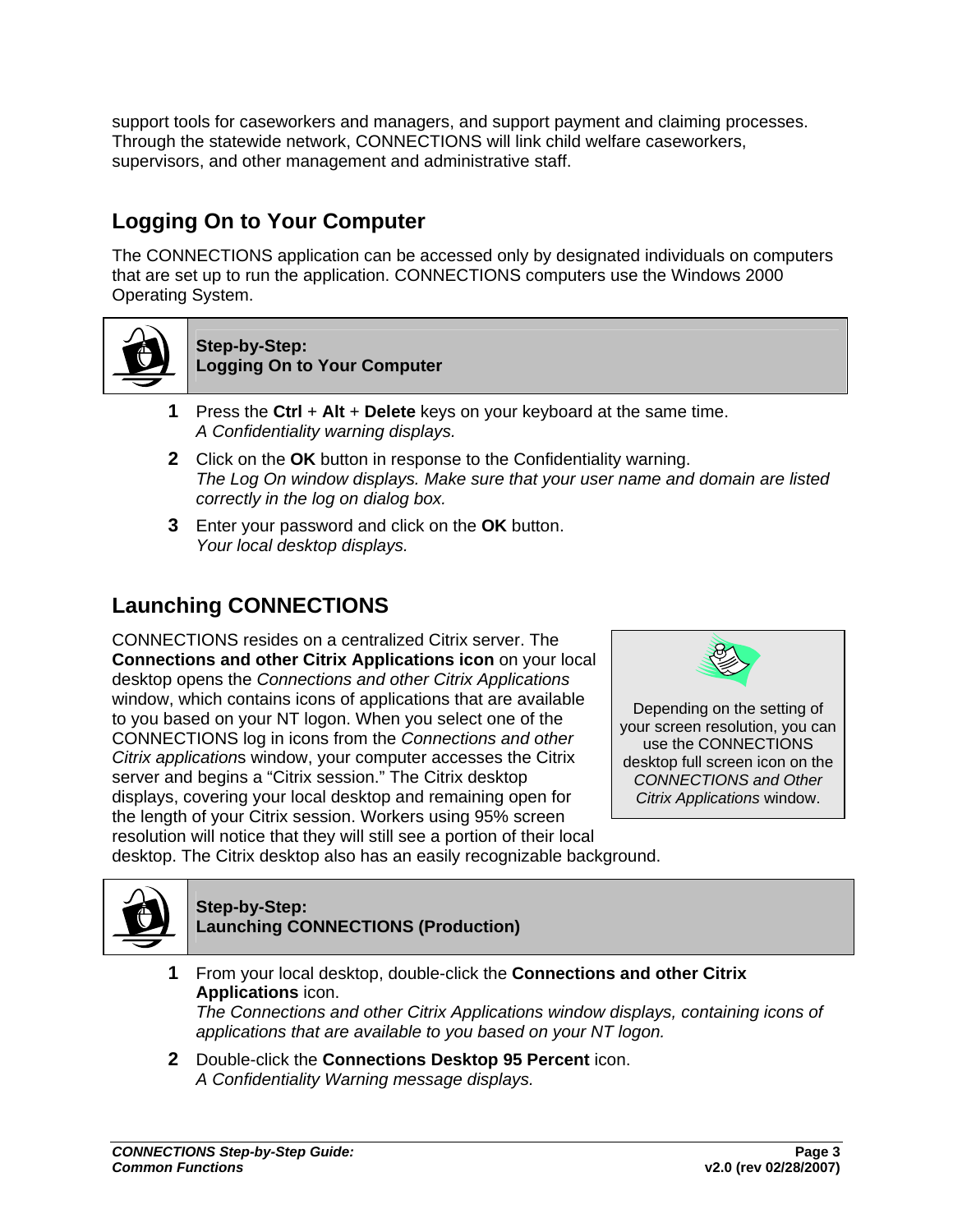- <span id="page-6-0"></span>**3** Click on the **OK** button in response to the Confidentiality Warning*. The Citrix desktop displays and your Citrix session begins.*
- **4** Double-click the **Connections** icon. *When the CONNECTIONS Production Database has launched successfully, the CONNECTIONS Toolbar displays, reading: Production – CONNECTIONS Toolbar – <Your Name>.*

## **Closing CONNECTIONS and Logging Your PC**

When you have finished your work in CONNECTIONS, you should close both CONNECTIONS and your Citrix session. This is best done as a two-step process: first close CONNECTIONS, then log off of Citrix. Doing so (as opposed to logging off of Citrix while CONNECTIONS is still open) reduces the likelihood of problems occurring during the log off procedure. It is also important to log off your computer at the end of your work day. Leaving your computer logged off (but with the power still on) provides for the automated system updates that may occur overnight.



#### **Step-by-Step: Closing CONNECTIONS and Logging Off Your PC**

- **1** Click on the File menu (represented by the Globe icon  $\begin{bmatrix} 1 & 1 \\ 0 & 1 \end{bmatrix}$  in the upper left corner of the CONNECTIONS Toolbar) and select the **Close** command.
- **2** Click on the **Start** button in the lower left corner of the Citrix desktop and select **Log Off <User name>** from the resulting menu. *The following message displays: "Are you sure you want to log off?"*
- **3** Click on the **Yes** button. *This does not log off your machine; it only ends your session with the Citrix server. Your local desktop displays.*
- **4** Close all applications still open on your local desktop.
- **5** Click on the **Start** button. *The Start menu displays.*
- **6** Select the **Shut Down** command. *The Shut Down Windows dialog box displays. Click on the drop-down arrow and select Log off <user name>, if it is not already selected.*
- **7** Click on the **OK** button.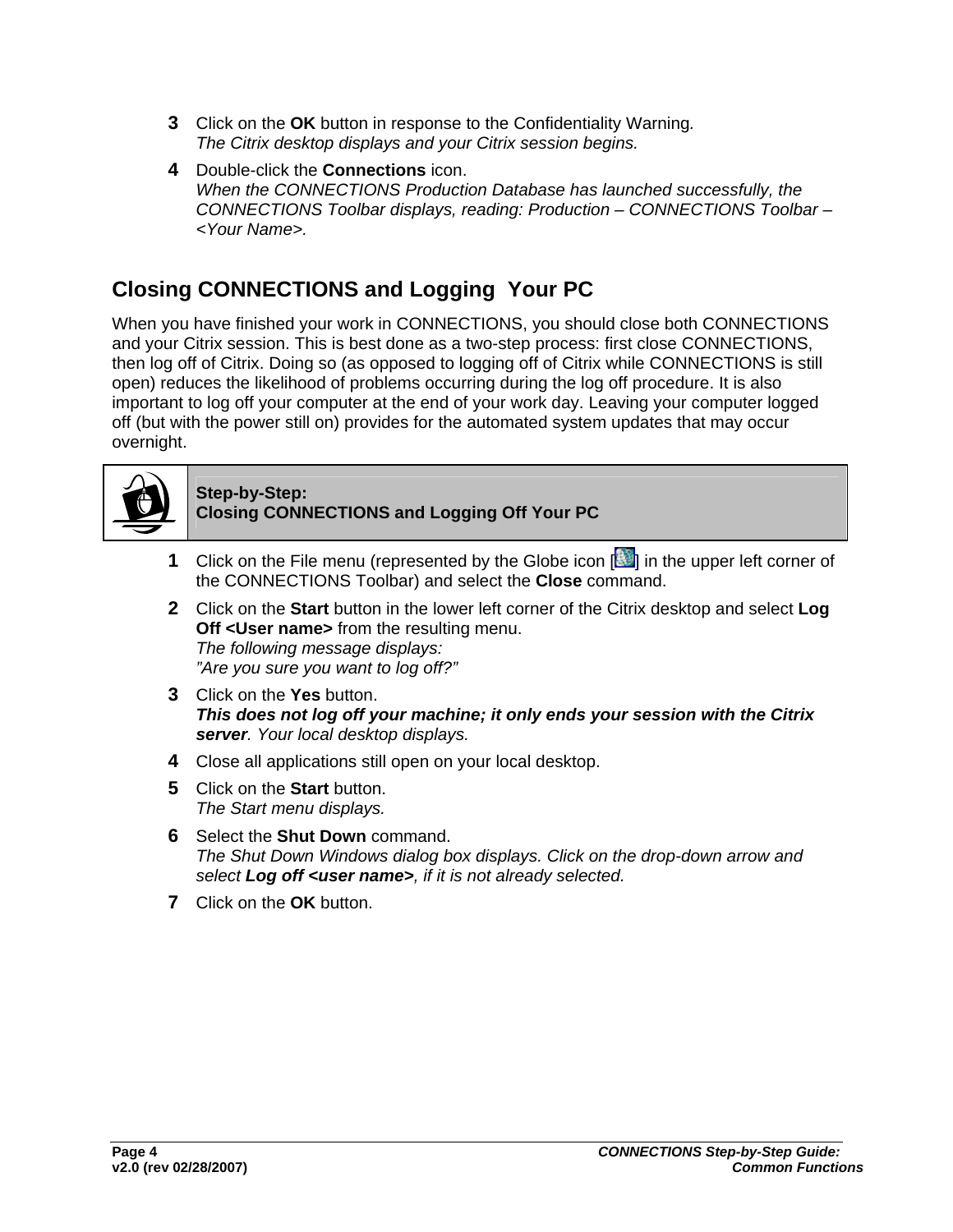## <span id="page-7-0"></span>**Support Tools**

#### *OCFS CONNECTIONS Intranet Site*

A variety of training-related materials are available on the OCFS CONNECTIONS intranet site (*http://ocfs.state.nyenet/connect/*).

The intranet site contains a wealth of information related to various aspects of CONNECTIONS, including training schedules, Alerts and Notices, and Frequently Asked Questions (FAQs).



#### **Step-by-Step: Accessing the OCFS Intranet Site**

- **1** Double-click on the **Internet Explorer** icon. *The OCFS intranet home page displays.*
- **2** Click on the **CONNECTIONS** link. *The CONNECTIONS home page displays.*
- **3** Click on the **Step-by-Step/Job Aids/Tips** link on the CONNECTIONS home page.

*The Step-by-Step Guides page displays.* 

- **4** Click on the desired link (e.g., **Step-by-Step Guides**, **Job Aids**).
- **5** Click on the name of the desired document. *The document displays in PDF format.*
- **6** Minimize the guide by clicking on the minimize  $($ button.



If the OCFS intranet home page does not display automatically, enter *<http://ocfs.state.nyenet/connect/>* in the address bar and click on the **Go** button (or press the **Enter** key on your keyboard); skip **Step 2**...

#### *Online Help*

Online Help provides you with comprehensive information while using the CONNECTIONS application, including definitions, descriptions for various windows, step-by-step instructions for common tasks and more. You can access Online Help at any time, from any window in CONNECTIONS by clicking on the **Help** menu or pressing the **F1** key on your keyboard. The display of Help depends on from where in the system it is accessed (e.g. the *Family Services Stage* window or the *Task List*).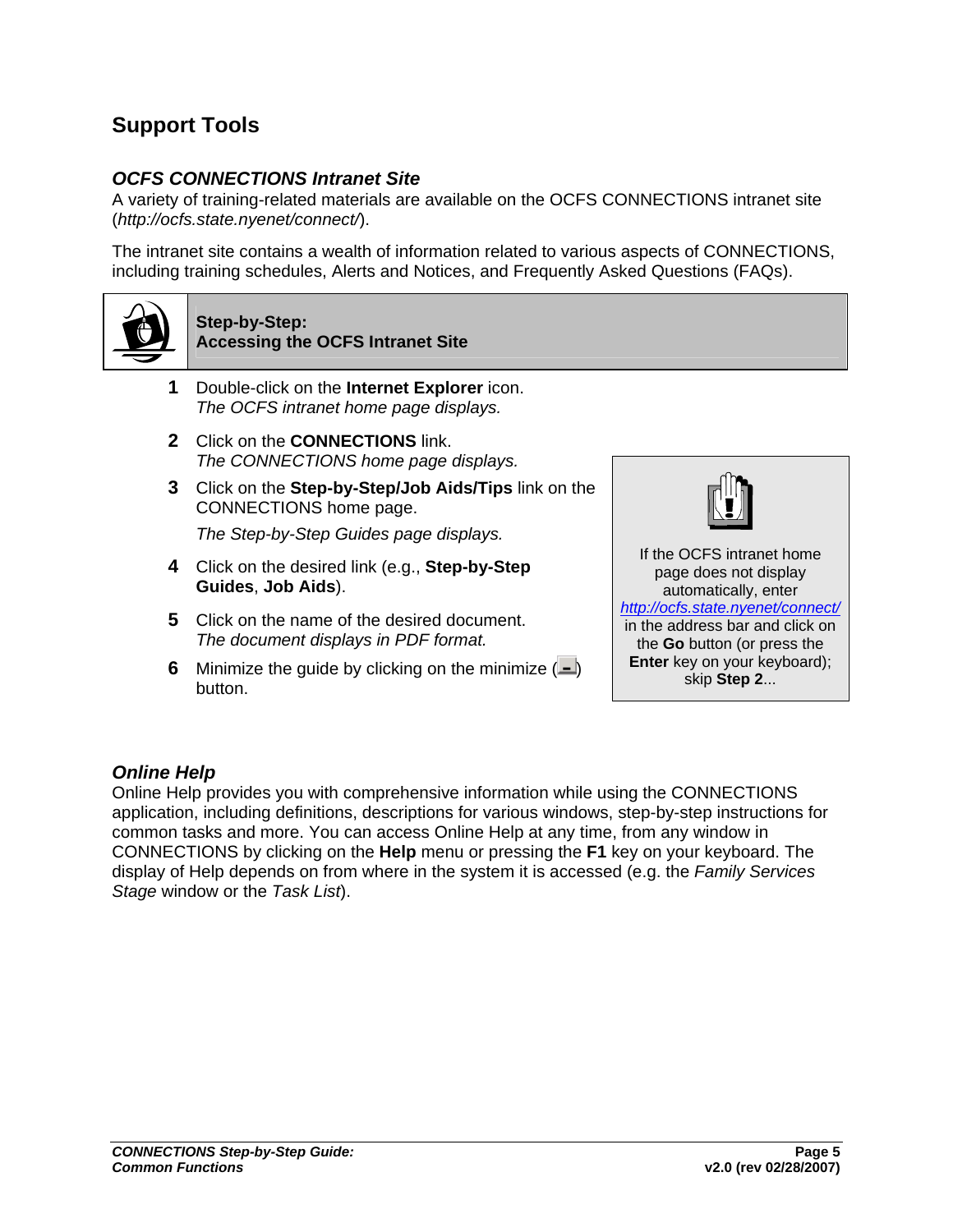The Online Help system includes a table of contents that displays all Help topics, allowing easy navigation through the Online Help system.



**Step-by-Step: Using Online Help**



- **1** Click on the **Help** menu on the CONNECTIONS Toolbar. *Choose from the following commands:* 
	- *Contents*

*A table of contents for the help facility with links to major sections.* 

- *How Do I? Step-by-instructions to help you complete tasks using CONNECTIONS.*
- *Window Descriptions Descriptions of windows in CONNECTIONS, along with information on various fields.*
- *DSS Policy Online OCFS policy handbooks (not currently available).*
- *Help On This Window Window description help for the window you are on.*
- *Help for Help Instructions on how to use the help functionality.*
- *About CONNECTIONS*

*Information about the current CONNECTIONS version and build.*

**2** Click on a command from the **Help** menu.

*The window related to your selection displays. In some cases, you will need to make another selection in that window to obtain instructions. At the top of each window, you'll see additional buttons and menus. The Search tab enables you to search for specific information in the Help function; the Back button returns you to windows you've just visited in Help; the Glossary button opens a list of important CONNECTIONS terms; and the Print button allows you to print Help information.*

**3** When you're done reviewing information in Help, close each Help window by clicking on the **File** menu and selecting the **Exit** command. *The CONNECTIONS Toolbar displays.*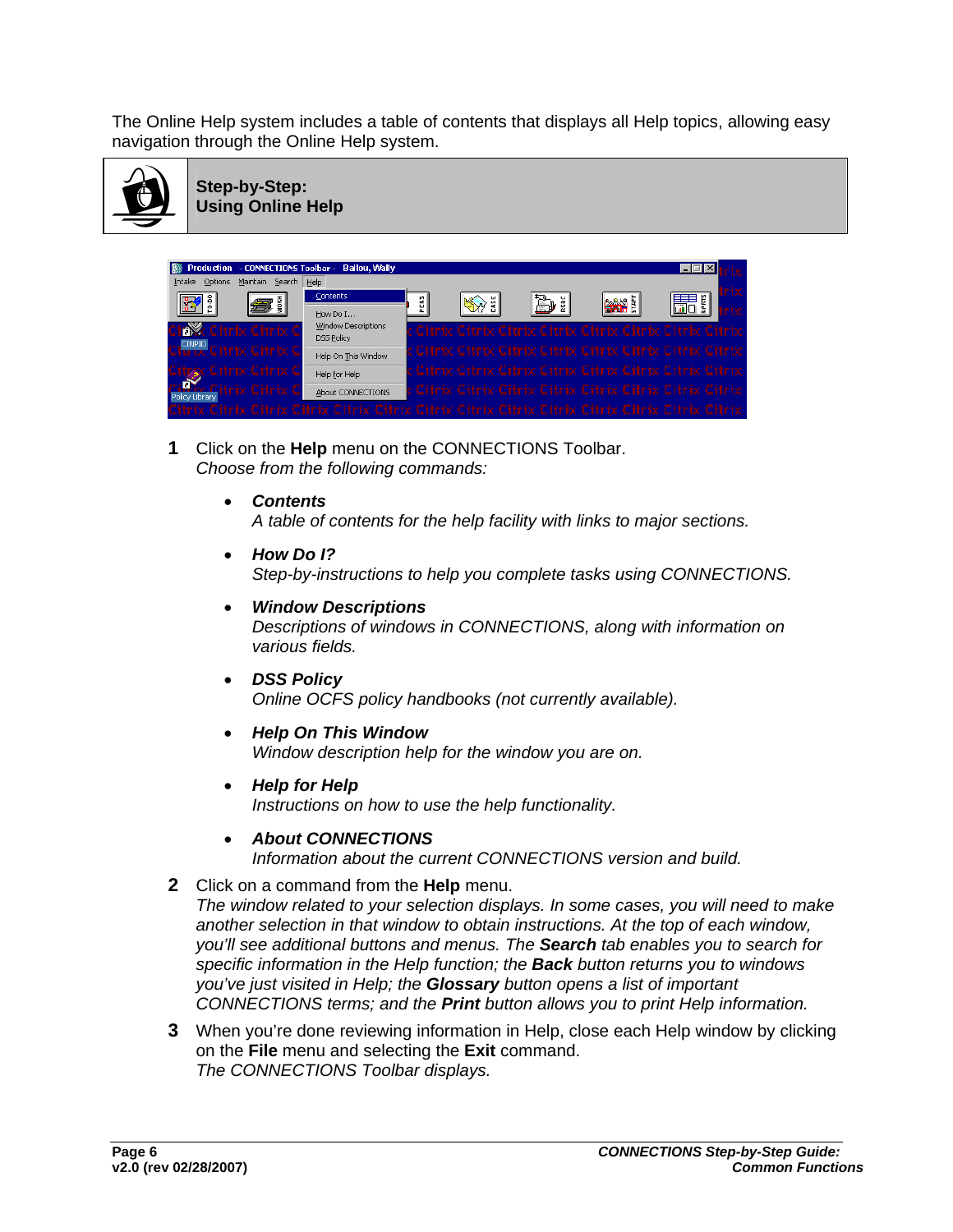<span id="page-9-0"></span>A separate Online Help file was created to support the Child Protective Record Summary (CPRS), Family Services Intakes and Family Services Stages. The CPRS is a single window in CONNECTIONS that provides demographic information and investigative findings in one place.

This separate Help file provides context-sensitive Help information for all elements of the CPRS, FSI and FSS, including tabs, grids, buttons and individual fields. It also offers many navigational tools that guide you to the Help topic you need:

- A Table of Contents provides access to all Help information.
- Index and Search functions provide alternate means of finding information.
- Interactive graphic examples of various elements contain hyperlinks that display related information, such as definitions and procedural guidelines.
- Overview provides a high-level summary of the CPRS, FSI or FSS, including a list of features and functions.
- "How Do I?" provides information for navigating within the CPRS, FSI and FSS including how to use the functions.
- The Glossary contains definitions of commonly used terms in Child Welfare Services and definitions of various elements and concepts.
- Help on Help provides instructions for using the Online Help system.

#### *The Enterprise Help Desk*

The New York State Office for Technology (NYS OFT) Enterprise Help Desk staff are available to answer basic questions related to your equipment, or to solve problems you're having with the CONNECTIONS application. If they cannot solve your problem, they will record your information and forward it to others who can.

Your agency may have procedures in place for contacting the Enterprise Help Desk. Check with your supervisor before you call.

The Help Desk is staffed 24 hours a day, seven days a week. The telephone number is:

1-800-NYS-1323 (1-800-697-1323)

When you call the Enterprise Help Desk with a problem, you will be given a ticket number to use for tracking your issue and its resolution. Keep a record of this number; you will need it for any follow-up conversations with the Enterprise Help Desk.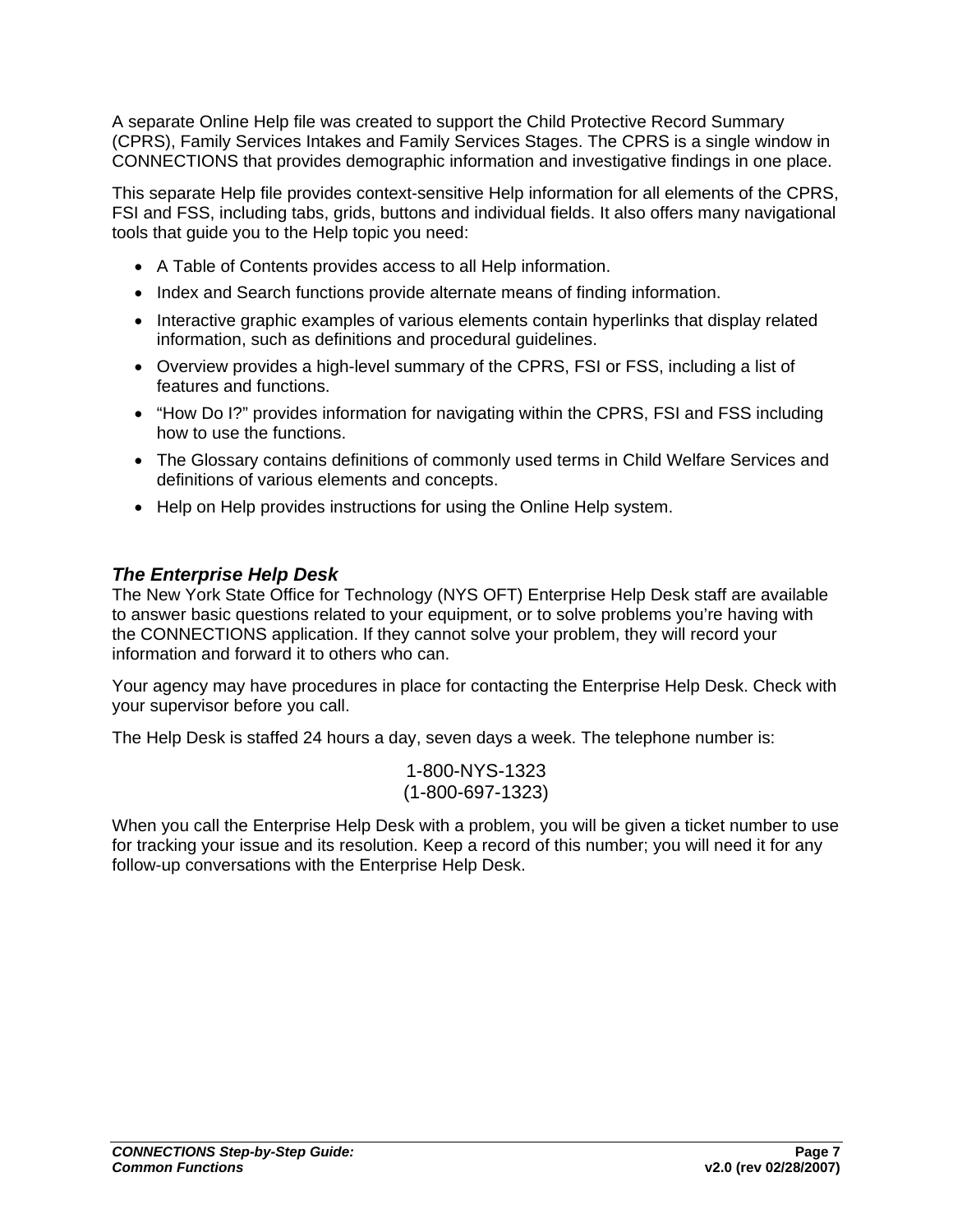## <span id="page-10-0"></span>**Switching Between CONNECTIONS and Applications on Your Local Desktop**

The **Alt+Tab** hot key combination enables you to move between your Citrix session and other applications on your local desktop. If your desktop screen resolution within your settings is set at 100% 800 by 600 resolution you will need to use the hot key functionality.



#### **Step-by-Step: Using Alt+Tab to Switch Between Applications**

- **1** Hold down the **Alt** key.
- **2** Briefly press and release the **Tab** key to cycle through open application windows. *With each press of the key, a pop-up window displays with the name/icon of an open application window.*
- **3** When you see the name of the application you want to access, release the **Alt** key. *The open application window you selected becomes the active window.*

The **Ctrl+Esc** hot key combination also enables you to move between your Citrix session and other applications on your local desktop. The **Start** menu for your local desktop displays when you use **Ctrl+Esc** on your keyboard.

If your computer has 95% Screen Resolution, you do not need to use **Alt+Tab**; instead, use the Task Bar on your local desktop at the bottom of the screen to navigate among applications. The **Start** button is located to the left of the Task Bar. Any applications that are open will appear on the Task Bar at the bottom of the screen.

## **Switching Between Open Windows While in a Citrix Session**

To switch between open windows on the Citrix desktop, click on the desired application's task button on the Citrix Task Bar.

Even though parts of a window may be visible, that window might not be the active window. Clicking anywhere within a window will make it the active window, placing it on top of any other open windows. Sometimes the active window (such as the *Print* dialog box) must be closed before you can select another window.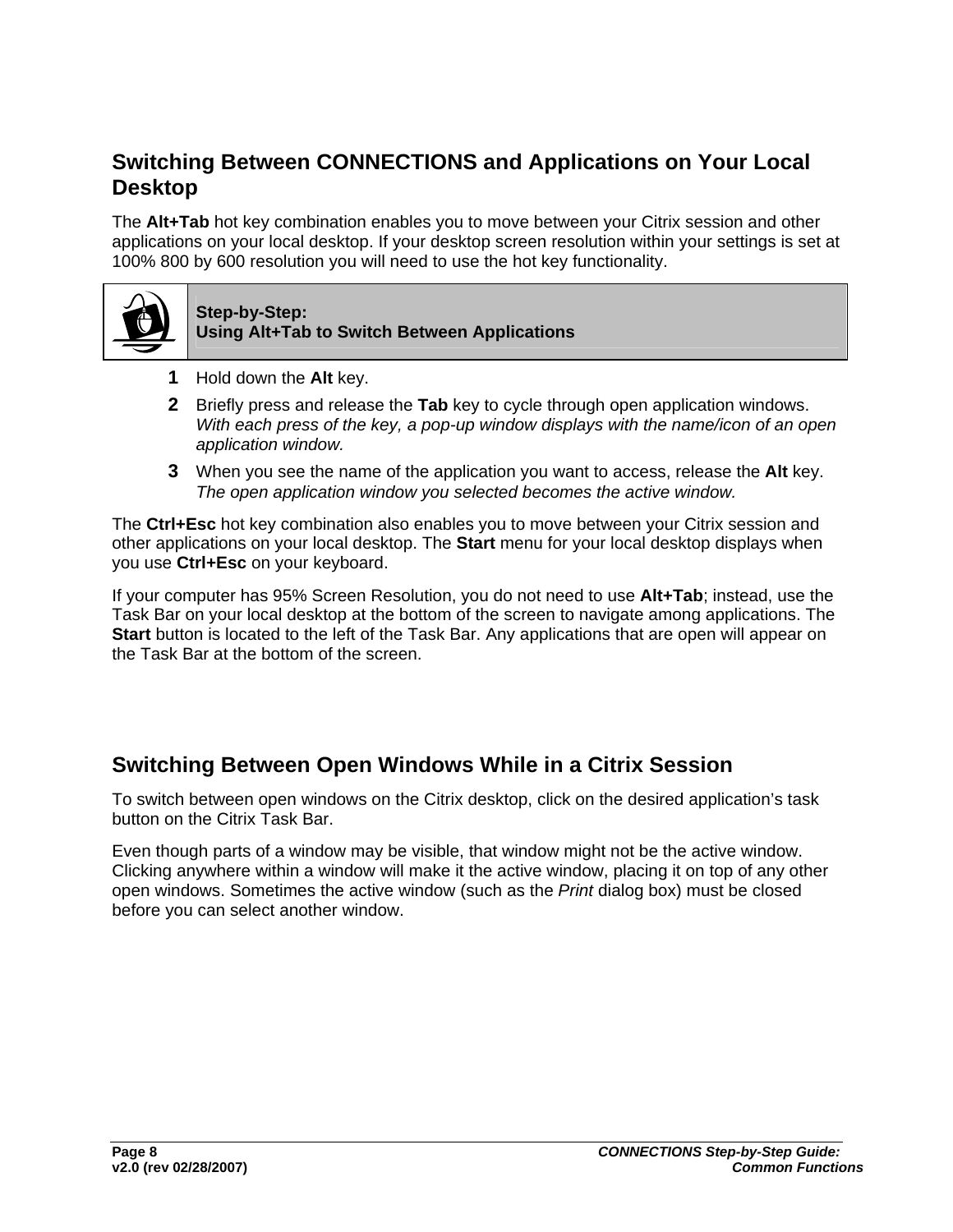## <span id="page-11-0"></span>**Copying and Pasting**

In CONNECTIONS, as in other Windows-based applications, you can use the Copy and Paste functions to duplicate narrative entries without retyping text.



**Step-by-Step: Copying and Pasting Text**

- **1** Open the window (e.g., a Microsoft Word document) that contains the text to be copied.
- **2** Click and hold the mouse button down while you drag the cursor over the text you want to copy.

*The text highlights in black as you drag the mouse.*

- **3** Click on the **Edit** menu and select **Copy**. *The system copies the highlighted text onto a temporary Windows "clipboard." It will remain on this clipboard until you copy another selection of text or close the application. (If an Edit menu is unavailable on a particular CONNECTIONS window, use the hot key method described at the end of this section.)*
- **4** If you need to switch to another window, either click on that window to make it active, or click on the appropriate button on the Task Bar at the bottom of the Citrix desktop. *If you are moving from a stand-alone Word document to an open Word document in CONNECTIONS, use Alt+Tab to move from one document to the other, or minimize the first document by clicking on the Minimize button ( ) in the top right corner of the window.*
- **5** Click on the location where you want to paste the text*.*
- **6** Click on the **Edit** menu and select **Paste**. *The copied text is pasted next to the cursor. If an Edit menu is unavailable on a window, use the hot key method described on the next page.*

#### *Hot Key Method for Copying and Pasting*

If an **Edit** menu is unavailable on a window where you want to copy and/or paste, you can use the following "hot key" method to copy and paste.



#### **Step-by-Step: Copying and Pasting Text via the Hot Key Method**

- **1** Highlight the text you want to copy.
- **2** Press the **Ctrl** and **C** keys on your keyboard at the same time. *The highlighted text is copied onto the Windows "clipboard."*
- **3** Click on the location where you want to paste the text.
- **4** Press the **Ctrl** and **V** keys on your keyboard at the same time. *The copied text is pasted next to your cursor.*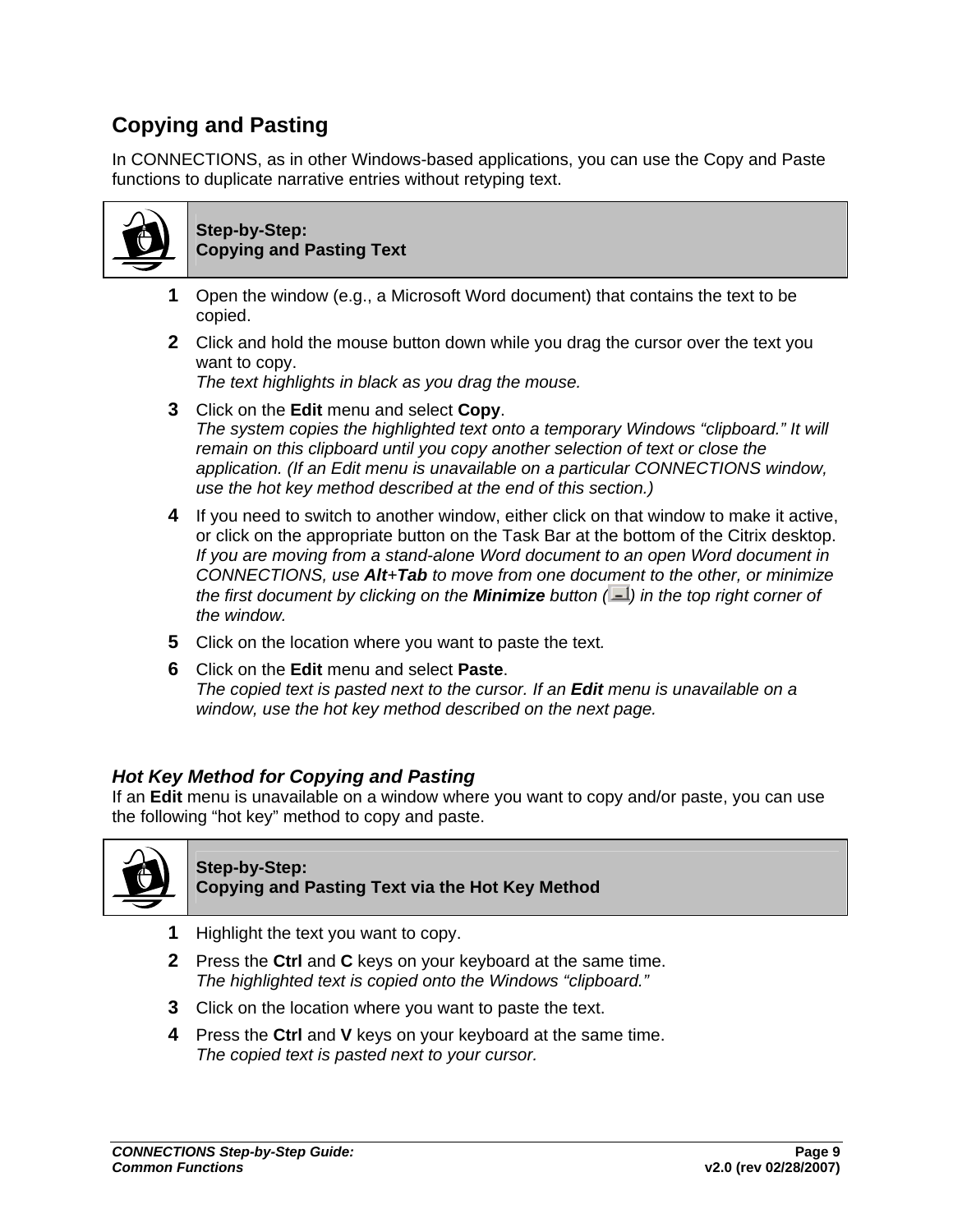## <span id="page-12-0"></span>**The CONNECTIONS Toolbar**

|                   | Production - CONNECTIONS Toolbar - Ballou, Wally |           |                     |   |                       |   | $ .\ $ $\mathbb{I}$ $\times$ |
|-------------------|--------------------------------------------------|-----------|---------------------|---|-----------------------|---|------------------------------|
| Intake<br>Options | Maintain Search Help                             |           |                     |   |                       |   |                              |
|                   | ğ                                                | FI<br>İМГ | PERS<br><b>1979</b> | w |                       | È | 듒<br>—<br>旦                  |
|                   |                                                  |           |                     |   |                       |   |                              |
|                   | <b>List buttons</b>                              |           |                     |   | <b>Search buttons</b> |   |                              |
|                   |                                                  |           |                     |   |                       |   | Reports<br>butto n           |

#### *Using CONNECTIONS Toolbar Buttons*

The CONNECTIONS Toolbar is always available at the top of your screen when you are working in CONNECTIONS. It is the gateway into the CONNECTIONS system. Sometimes the Toolbar may display beneath another window on your desktop. Click on the title bar to bring the Toolbar to the forefront of all of your open windows.

The first two buttons on the CONNECTIONS Toolbar (**TO-DO** and **WORK**) help you organize your day-to-day work. The **TO-DO** button opens the *Staff To-Do List*, containing items needing your attention. The **WORK** button opens the *Assigned Workload,* a list of your stage assignments. This is the method you use to access your tasks in CONNECTIONS.

The third button, **UNIT**, opens the *Unit Summary* window, which is available only to CONNECTIONS users who have been assigned the UNIT SUM ACCESS Business Function (This Business Function is typically assigned to supervisors, but others could be assigned this Business Function as well). For anyone with the UNIT SUM ACCESS Business Function, the *Unit Summary* window provides access to the workloads of the workers they supervise. For workers who have *not* been assigned the UNIT SUM ACCESS Business Function, this button is disabled.

The next four buttons (**PERS**, **CASE**, **RSRC** and **STAFF**) are search buttons, which enable you to search for people, cases, resources (including foster homes, agencies and service providers) and staff in CONNECTIONS.

The final button, **RPRTS**, opens the *Report List*, which provides access to reports that you've generated (or "launched") from within the application. Monthly management reports are also downloaded directly into the **RPRTS** window for people with a special Business Function Profile.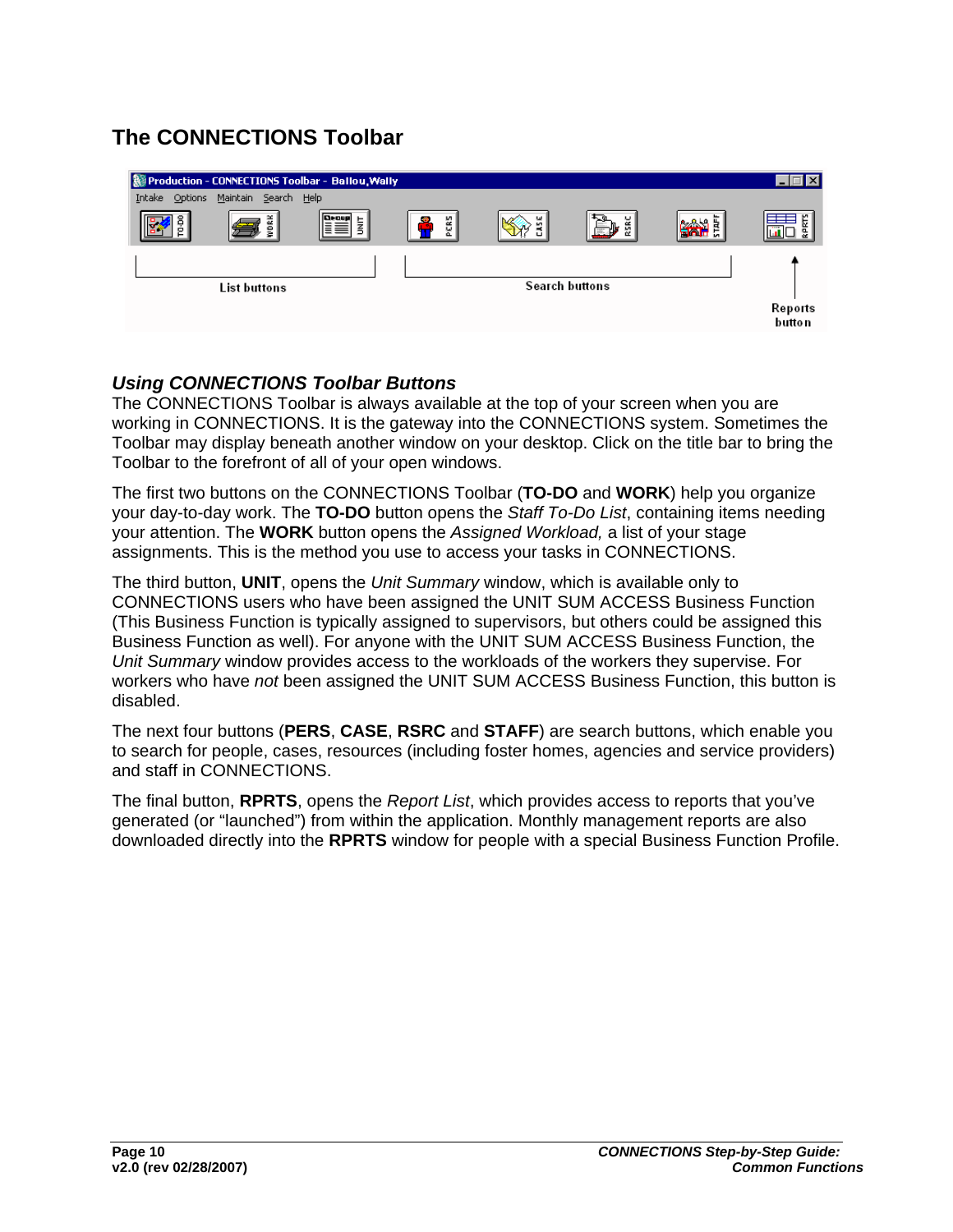## <span id="page-13-0"></span>**CONNECTIONS Security**

Workers must understand their role and responsibilities regarding the security of CONNECTIONS information. They have an obligation to protect and preserve all information in a consistent and reliable manner. Designated staff are responsible for ensuring that appropriate physical, logical and procedural controls are in place to preserve the confidentiality, integrity, availability and privacy of CONNECTIONS information.



In order to protect the confidentiality and integrity of case data, access to information in CONNECTIONS is carefully controlled. There are a number of factors that determine what information you can view or maintain in CONNECTIONS. These include job function, assigned cases and Business Function Profile (BFP).

All CONNECTIONS users receive security profiles which determine the windows they can open and view, as well as which information they can modify or "maintain" (e.g., the correct Business Function, "Create FSI," is needed to begin a Non-CPS Intake.). In CONNECTIONS, each person's security profile is called a Business Function Profile (BFP). Your BFP is based on the tasks you are responsible for performing and the level of access to records needed to complete those tasks.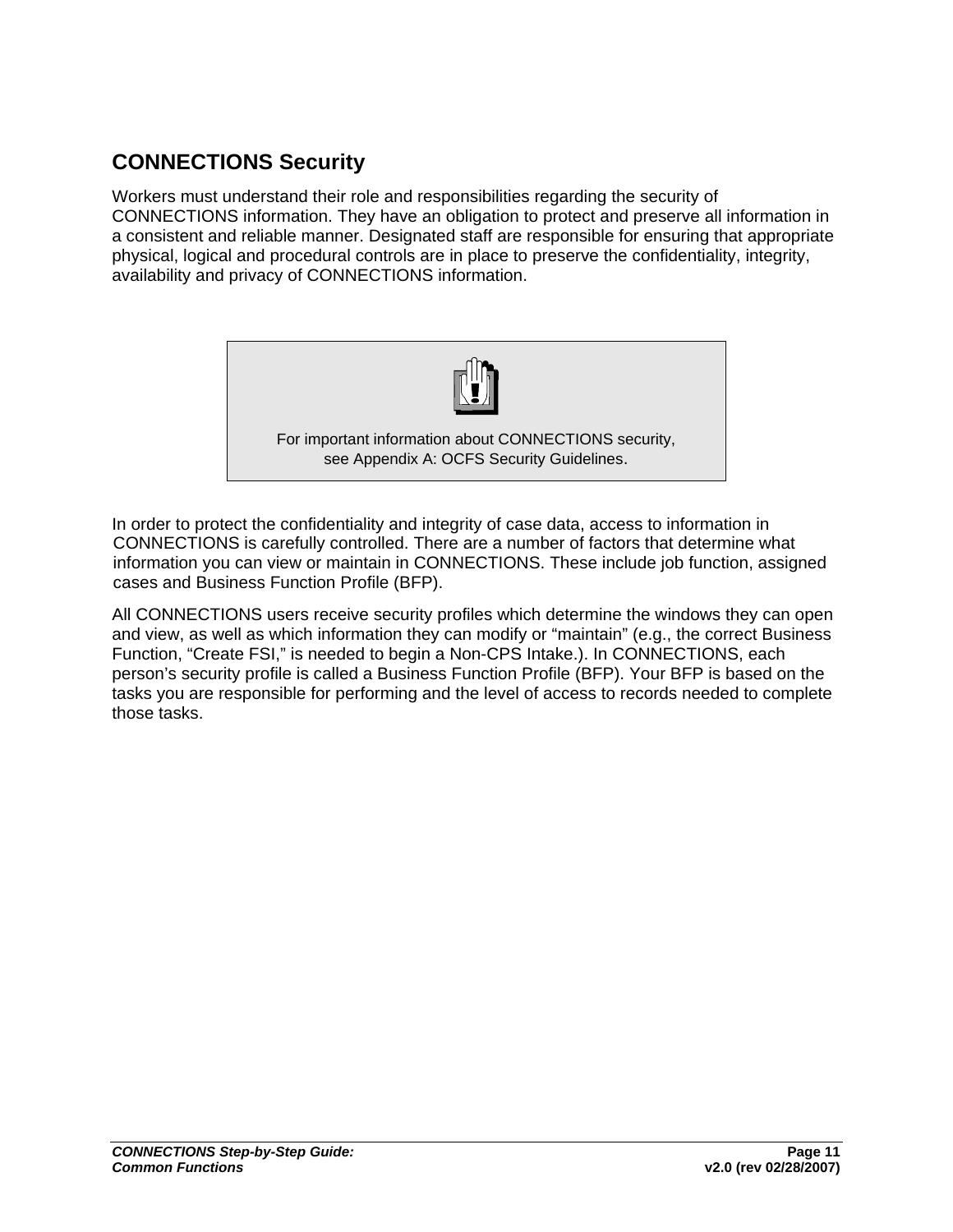## **Managing Your Workload**

<span id="page-14-0"></span>CONNECTIONS provides tools designed for caseload management. These tools include the *Assigned Workload* and the To-Do Lists.

## **The Assigned Workload**

The *Assigned Workload* is an important workload management tool in CONNECTIONS. It lists all of the stages assigned to a worker, along with basic information about those stages.

New assignments do not automatically display on the *Assigned Workload* if the *Assigned Workload* is open at the time the assignment is made in the system. It is necessary to refresh the workload for these assignments to display. To refresh the *Assigned Workload,* click on the **Refresh** button.



**Step-by-Step: Opening the** *Assigned Workload*

**1** Click on the **WORK** button on the CONNECTIONS Toolbar. *The Assigned Workload displays.*

The following columns on the *Assigned Workload* provide an abbreviated view of relevant information about each stage assigned to you.

**!** Indicates if a case has been marked "Sensitive." A case is usually

|      | marked sensitive if it contains allegations of suspected child abuse or<br>maltreatment by an employee of the State Central Register (SCR) or a<br>Local District or Voluntary Agency child welfare services worker.<br>Occasionally, a Local District may choose to mark a high-profile case<br>as sensitive (such as a case involving a celebrity or other public figure).<br>Workers need to treat sensitive cases with special handling to guard<br>confidentiality. |
|------|--------------------------------------------------------------------------------------------------------------------------------------------------------------------------------------------------------------------------------------------------------------------------------------------------------------------------------------------------------------------------------------------------------------------------------------------------------------------------|
| Role | Your role in the assigned stage. The roles that display depend on the<br>type of stage.                                                                                                                                                                                                                                                                                                                                                                                  |
|      | For CPS Investigation and FAD stages, the following roles are<br>available:                                                                                                                                                                                                                                                                                                                                                                                              |
|      | "PR" indicates that you are the <i>Primary</i> worker for the stage.<br>"SE" indicates that you are the Secondary worker for the stage.                                                                                                                                                                                                                                                                                                                                  |
|      | For FSS stages, the following roles are available:<br>"CM" indicates that you are the Case Manager for the stage.<br>"CP" indicates that you are the Case Planner for the stage.<br>"CW" indicates that you are a Caseworker assigned to the stage.<br>"WM" indicates that you are the CPS Worker/Monitor for the<br>stage.                                                                                                                                              |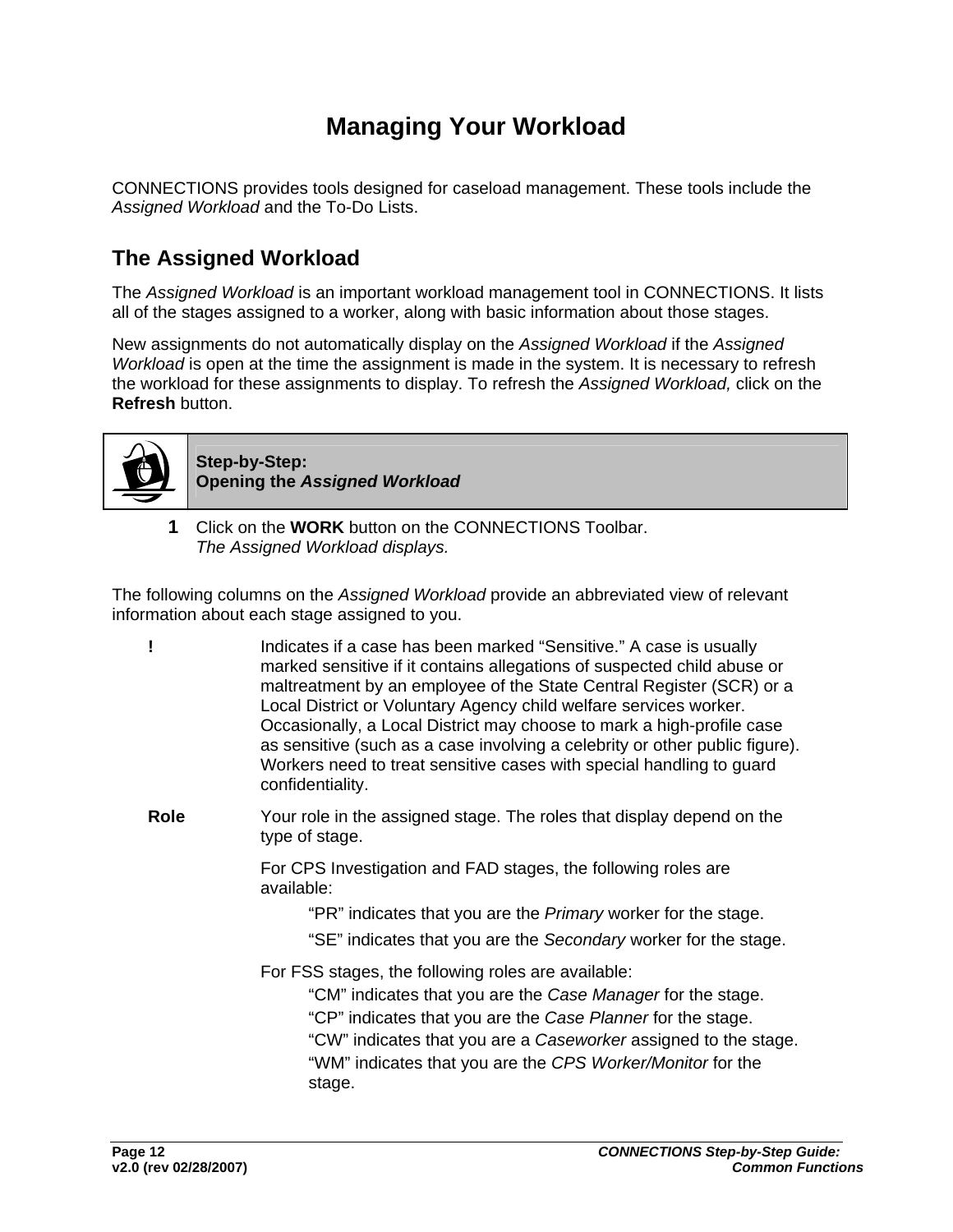<span id="page-15-0"></span>

| <b>Stage</b><br><b>Name</b>              | The name by which the stage is identified in CONNECTIONS. Stages<br>are named after the Line 1 person (typically the mother of the children)<br>in the Stage Composition for the CPS Investigation stage or the Family<br>Services Stage. ACS policy for CPS-originated cases; however, is to<br>assign Stage Names based on the alleged subject. In an FSS/CCR<br>(Child Case Record) stage, the Line 1 person is the solitary child in the<br>CCR. |
|------------------------------------------|------------------------------------------------------------------------------------------------------------------------------------------------------------------------------------------------------------------------------------------------------------------------------------------------------------------------------------------------------------------------------------------------------------------------------------------------------|
| County                                   | This column displays a code representing the Local District whose<br>caseworker has Primary (for CPS stages) or Case Manager (for FSS<br>stages) assignment for the stage. For FAD stages, the County Code<br>indicates the county where the foster home is located.                                                                                                                                                                                 |
| Zone                                     | This column displays a code for New York City addresses only,<br>specifying a geographical subdivision within a particular borough.                                                                                                                                                                                                                                                                                                                  |
| <b>Stage</b>                             | This column denotes the stage of service the selected item represents.<br>One of the following stage types will display: INV, INT, FSI, FSS or<br>FAD.                                                                                                                                                                                                                                                                                               |
| <b>Type</b>                              | This column displays the type of stage (e.g., "CWS" for a Child Welfare<br>Services stage, "OTI" for an Out-of-Town Inquiry, "CCR" for a Child<br>Case Record).                                                                                                                                                                                                                                                                                      |
| <b>Start</b>                             | This column displays the Stage Start Date, which is based on the<br>Intake start date. For a FAD stage, the Stage Start Date is the date on<br>which the foster home was created.                                                                                                                                                                                                                                                                    |
| <b>Assigned</b>                          | This column denotes the date the stage was assigned to you.                                                                                                                                                                                                                                                                                                                                                                                          |
| <b>Unit</b>                              | This column indicates the unit to which you are assigned.                                                                                                                                                                                                                                                                                                                                                                                            |
| <b>Stage ID</b><br>and<br><b>Case ID</b> | The Stage ID and Case ID numbers are unique, system-generated<br>identification numbers assigned to stages and cases, respectively.                                                                                                                                                                                                                                                                                                                  |

## **Stages, Types and Roles**

The **Stage** column indicates the type of stage that is assigned to you:

| <b>INT</b> | (CPS Intake) indicates that the stage still needs to be progressed to the<br>Investigation stage. Multiple intake stages can exist in a CPS case, if<br>there are multiple reports. |
|------------|-------------------------------------------------------------------------------------------------------------------------------------------------------------------------------------|
| <b>INV</b> | (CPS Investigation) indicates that the stage has already been progressed<br>from Intake to Investigation. Multiple investigation stages can exist in a<br>CPS case.                 |
| ARI.       | (Administrative Review Investigation) only exists for State Central<br>Register staff.                                                                                              |
| FAD.       | (Foster and Adoptive Home Development) indicates a foster or adoptive<br>home. A FAD case contains only one stage.                                                                  |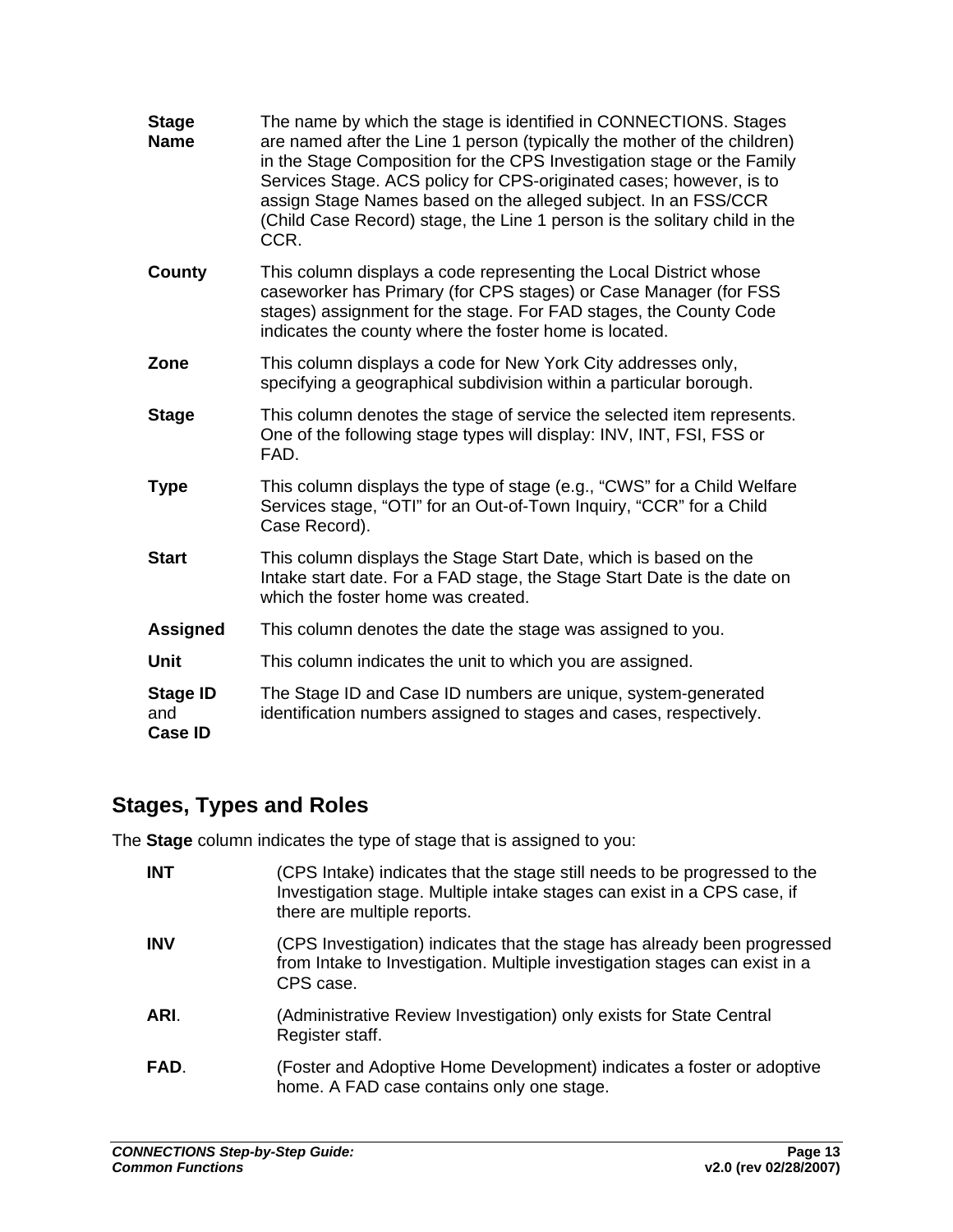- **FSI** (Family Services Intake) is where you document the reasons for opening up a services case (FSS). Only one FSI can exist for each case.
- **FSS** (Family Services Stage) establishes a single, electronic case record, where caseworkers document information about children and families receiving child welfare services. Only one FSS per district can exist in a case.

The **Type** column displays a specific type of stage. There are six stage types associated with a Family Services Stage:

| <b>Child Welfare</b><br><b>Services</b><br>(CWS)                                  | This is the most commonly used type of Family Services Stage. It<br>includes adoption, foster care, preventive and child protective services.                                                                                                                                                                                                                                                                                                                                                                                                                                                                     |  |  |  |  |
|-----------------------------------------------------------------------------------|-------------------------------------------------------------------------------------------------------------------------------------------------------------------------------------------------------------------------------------------------------------------------------------------------------------------------------------------------------------------------------------------------------------------------------------------------------------------------------------------------------------------------------------------------------------------------------------------------------------------|--|--|--|--|
| <b>Child Case</b><br><b>Record (CCR)</b>                                          | The Child Case Record is created when a child is legally freed for<br>adoption. This is a separate type of FSS; every child who has been freed,<br>including those who might not have a goal of adoption, has a separate<br>CCR.                                                                                                                                                                                                                                                                                                                                                                                  |  |  |  |  |
| <b>Out-of-Town</b><br>Inquiry (OTI).                                              | There are two types of Out-of-Town Inquiry (OTI): out-of-state and<br>county-to-county. An out-of-state OTI is a written request for assistance<br>or follow-up on a specific matter that usually involves a family (or family<br>members) now residing in New York State. A county-to-county OTI is a<br>request made by one local district to another local district for assistance<br>or follow-up on a specific matter that involves a family (or family<br>members) residing outside the requesting district. The request usually<br>requires an action that cannot be completed by the requesting district. |  |  |  |  |
| <b>Court Ordered</b><br>Investigation<br>(COI)                                    | This type is used for a case that was initiated by a court-ordered<br>investigation, rather than by a CPS investigation.                                                                                                                                                                                                                                                                                                                                                                                                                                                                                          |  |  |  |  |
| <b>Interstate</b><br><b>Compact for</b><br>the Placement<br>of Children<br>(ICPC) | This type is used for cases where the local district/ACS or voluntary<br>agency is receiving a child from another state (incoming). All children who<br>were in foster care in New York State and are being placed via ICPC in<br>another state already have an open FSS/CWS in CONNECTIONS and<br>will continue to be tracked in that stage (outgoing).                                                                                                                                                                                                                                                          |  |  |  |  |
| <b>Advocates</b><br><b>Preventive</b><br>Only (ADVPO)                             | The Advocates Preventive Only (ADVPO) type is used exclusively for<br>Family Services Stages in New York City when ACS is the Case Manager<br>for a preventive services case and the voluntary agency that will be<br>directly providing only preventive services to the family is exempt from the<br>responsibility of recording the FASP online, in accordance with the terms<br>of the Advocates for Children Preventive Settlement Agreement.                                                                                                                                                                 |  |  |  |  |

The **Role** column displays a code defining your role in the assigned stage. Role is very important in determining responsibility for work and appropriate access to information or tasks in a case:

• "**CM**" indicates that you are the Case Manager.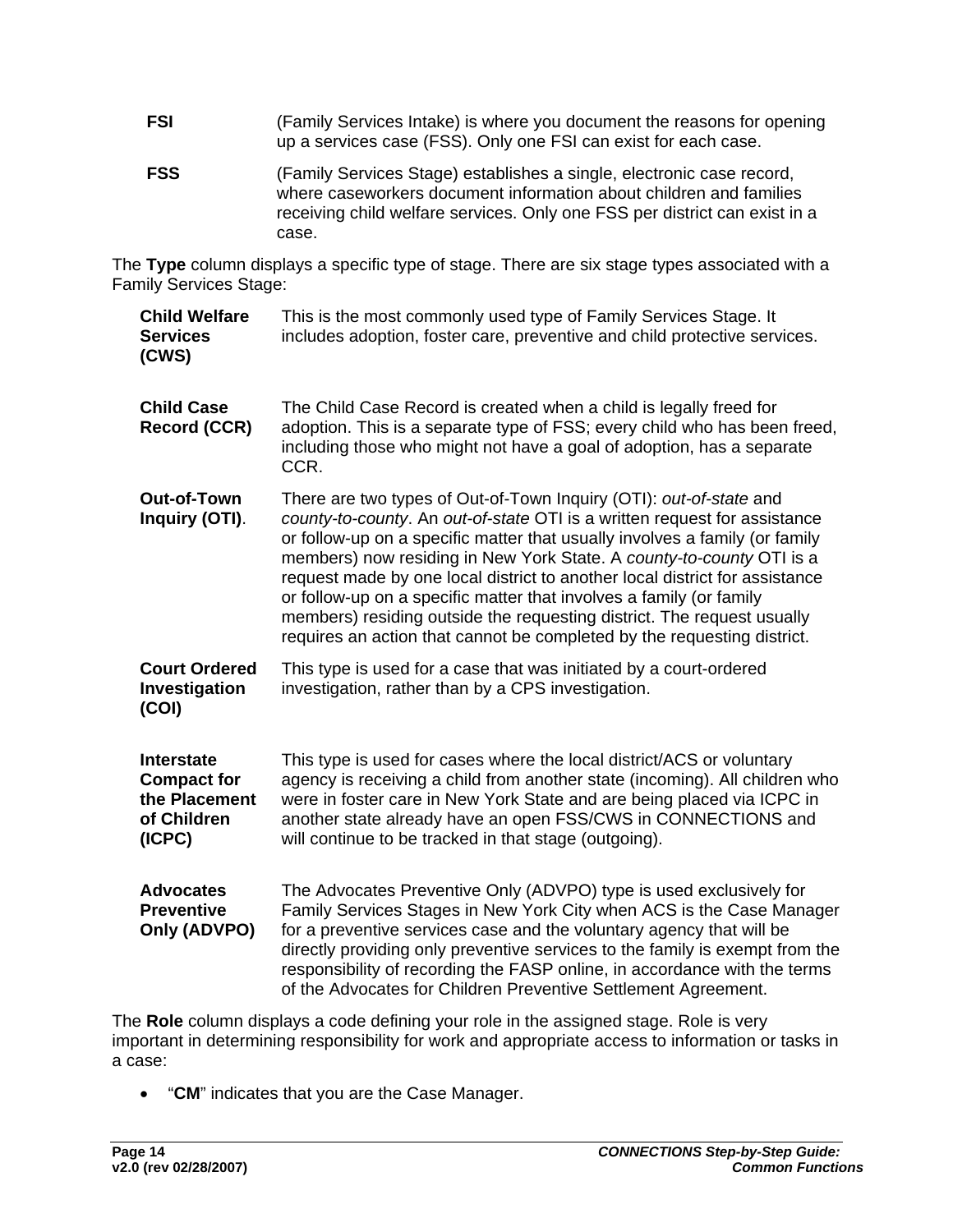- <span id="page-17-0"></span>• "**CP**" indicates that you are the Case Planner.
- "**CW**" indicates that you are a Caseworker assigned.
- "**WM**" indicates that you are the CPS Worker/Monitor.
- "**PR**" indicates that you are the Primary worker for a FAD or CPS stage.
- "**SE**" indicates that you are the Secondary worker for a FAD or CPS stage.

## **Using Staff and Case To-Do Lists**

CONNECTIONS sends you To-Do's to notify you of actions you must take on an assigned case, and of events in a case, including when something has happened or is about to happen. You can also send To-Do's to yourself and others



#### **Step-by-Step: Viewing To-Do's on the** *Staff To-Do List*

- **1** Click on the **TO-DO** button on the CONNECTIONS Toolbar. *The Staff To-Do List displays.*
- **2** Click on a To-Do to select it from the list. *To view additional To-Do's, use the vertical scroll bar. To move beyond the last To-Do you can view with the vertical scroll bar using the mega scroll button (which looks*  like dog eared pages) that displays at the juncture of the vertical and horizontal scroll *bar*.
- **3** Click on the **Detail…** button. *The To-Do Detail window displays for the selected To-Do.*
- **4** To close the *To-Do Detail* window, click on the **Cancel** button. *The Staff To-Do List displays.*
- **5** To close the *Staff To-Do List*, click on the **Close** button.



**Step-by-Step: Viewing To-Do's on the** *Case To-Do List*

- **1** Click on the **WORK** button on the CONNECTIONS Toolbar. *The Assigned Workload displays.*
- **2** Click on a stage to select it.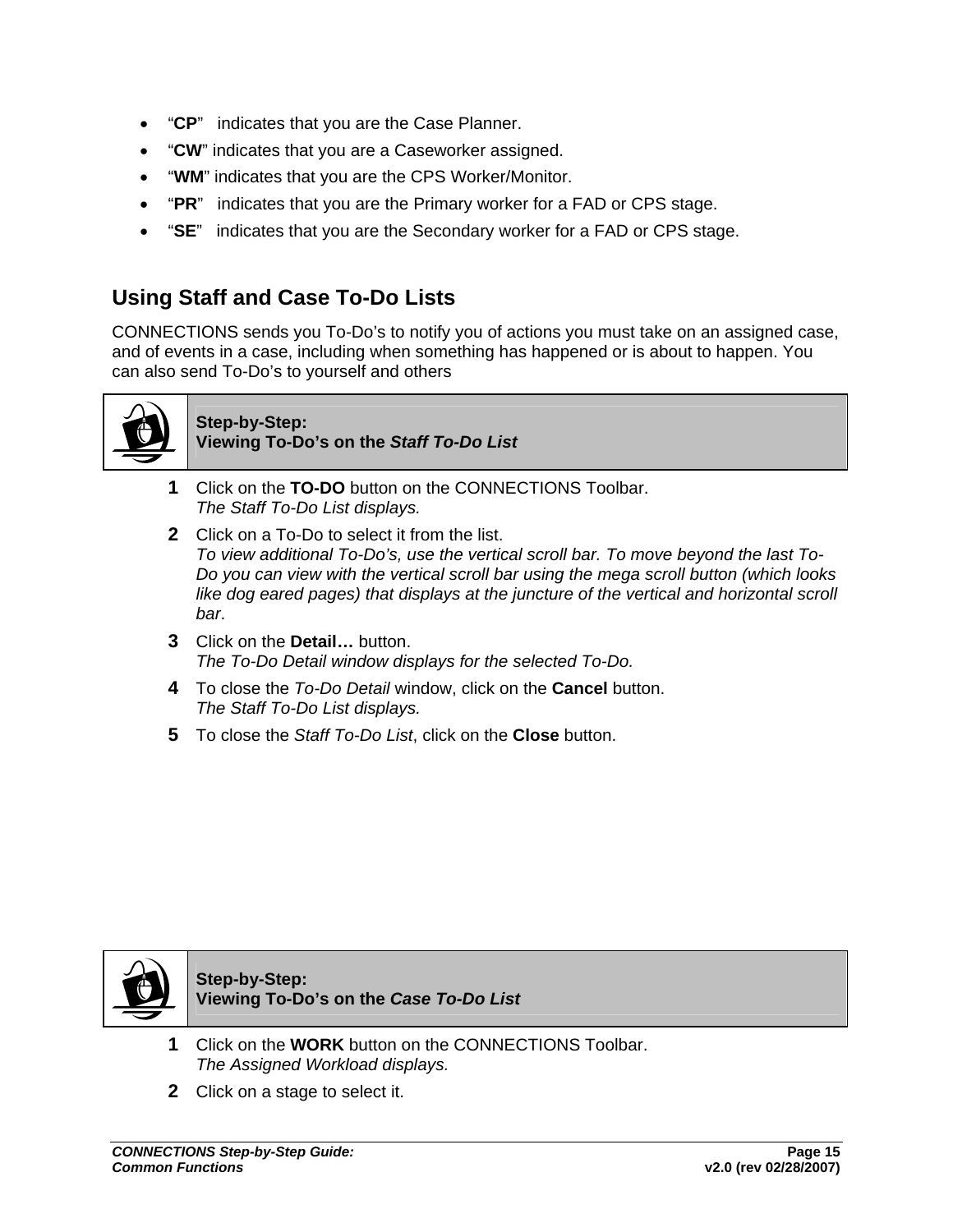<span id="page-18-0"></span>**3** Click on the **Options** menu on the *Assigned Workload* and select the **Case To-Do's**  command.

*The Case To-Do List displays with To-Do's for the selected case. If the selected case has multiple stages, To-Do's display for every stage of the case. If the Case To-Do command is disabled, the stage has not been accepted.* Click on a To-Do to select it from the list.

*To view additional To-Do's, use the vertical scroll bar. To move beyond the last To-Do you can view with the vertical scroll bar using the mega scroll button (which looks*  like dog-eared pages) that displays at the juncture of the vertical and horizontal scroll *bar*.

- **4** Click on the **Detail…** button. *The To-Do Detail window displays for the selected To-Do.*
- **5** To close the *To-Do Detail* window, click on the **Cancel** button. *The Case To-Do List displays.*
- **6** To close the *Case To-Do List*, click on the **Close** button. *The Assigned Workload displays.*

#### *Navigating from Task To-Do's*

From a Task To-Do, you can navigate directly to the window needed to complete the task. For example, if you receive a system-generated Task To-Do notifying you that the Safety Assessment is due, you can navigate directly to the *Safety Assessment* window for that stage. This feature is available only for Task To-Do's.



**Step-by-Step: Navigating from Task To-Do's**

- **1** Open the *Staff To-Do List* or *Case To-Do List*.
- **2** Click on a Task To-Do to select it from the list. *The Navigate… button enables.*
- **3** Click on the **Navigate…** button. *The task-related window associated with the selected To-Do displays.*
- **4** If you make changes on that window, save your work by clicking on the **Save** button.
- **5** To close the window without saving changes, click on the **Cancel** or **Close** button. *The To-Do List displays.*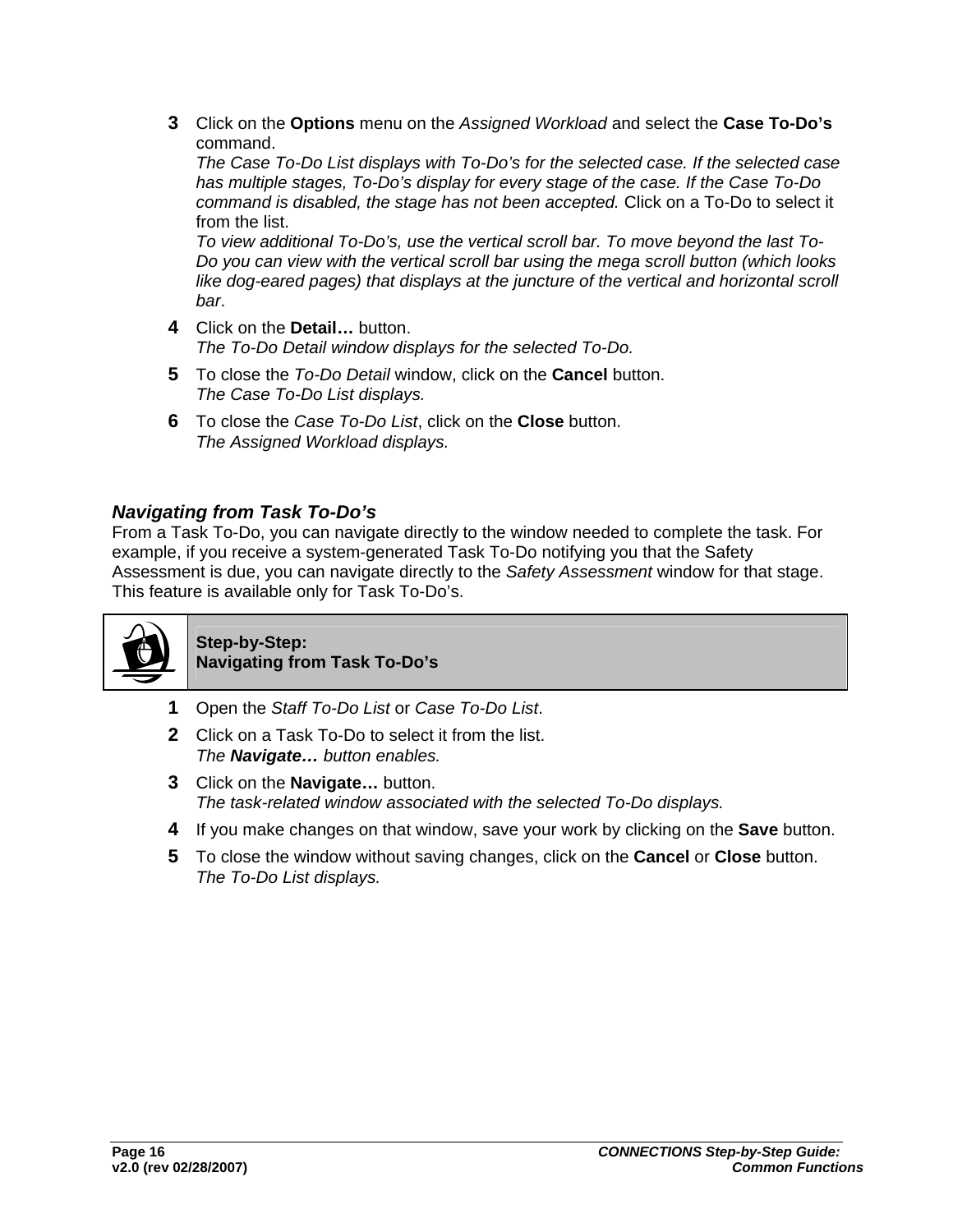#### <span id="page-19-0"></span>*Reminder To-Do's*

You can create Reminder To-Do's from either the **TO-DO** button or the **WORK** button on the CONNECTIONS Toolbar.



#### **Step-by-Step: Creating a Reminder To-Do**

- **1** Click on the **TO-DO** button on the CONNECTIONS Toolbar. *The Staff To-Do List displays.*
- **2** Click on the **New** button. *The To-Do Detail window displays. The Short Desc field highlights in yellow, indicating that comments are required in that field.*
- **3** Record a brief description in the **Short Desc** field. *Examples of the type of information to include in this field are the Stage Name, Stage ID or Case ID number, a topic and your name (e.g., "Mary Smith - Stage #98765432 – Review Progress Notes by Darryl Wilson").*



If you must send confidential information to another worker, you should do so by sending a Reminder-To-Do, rather than an e-mail message.

- **4** Add an additional explanation, if necessary, in the **Description/Notes** field.
- **5** If appropriate, record the correct due date in the **Due** field.
- **6** If you are sending the Reminder To-Do to yourself, skip to **Step 10**.  $-OR-$

If the Reminder To-Do is for another person (e.g., your supervisor), click on the **Staff** button. *The Staff Search Criteria window displays.* 

- **7** Enter the person's last name in the **Last Name** field. *The Search button enables. If you are searching for a worker outside your agency, enter that worker's agency code in the Agency field.*
- **8** Click on the **Search** button. *The Staff List displays with the results of the search.*
- **9** Select the appropriate worker from the *Staff List*.
- **10** Click on the **OK** button. *The To-Do Detail window displays, with the selected staff person's name in the Assigned To field.*
- **11** Click on the **Save** button. *The new To-Do is saved and displays on the Staff To-Do List of the person to whom the To-Do was sent.*
- **12** To exit the *Staff To-Do List*, click on the **Close** button.



To create a Reminder To-Do from the *Assigned Workload:*

- **1** Click to select the stage for which you want to create a To-Do.
- **2** Click on the **Options** menu and select the **Case To-Do's**  command. *The Case To-Do List displays.*
- **3** Click on the **New** button. *The To-Do Detail window displays.*

*Continue with Step 3 in "Creating a Reminder To-Do" at left.*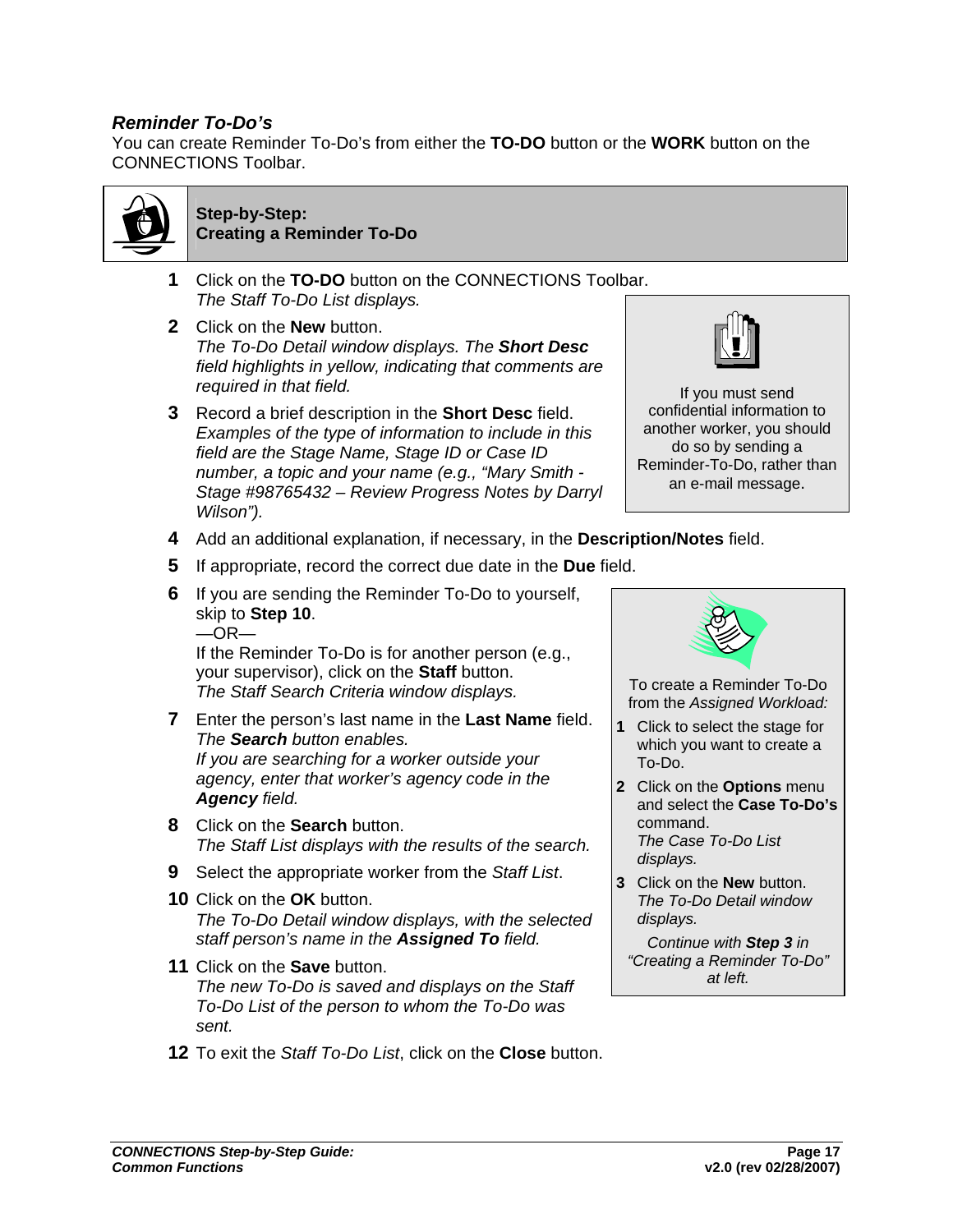## <span id="page-20-0"></span>**The Event List**

There are two types of *Event Lists* in CONNECTIONS—one for a stage and one for a case. Each *Event List* contains CONNECTIONS tasks and case/stage-related activities that have been completed or are in progress. Events are generated to the list, for example, when you receive a new assignment, or when your supervisor approves or rejects work that you've submitted.

The *Event List* is available for you to keep track of the progress of work on a stage and, in some situations, to view details of specific events. The *Event List* includes two date columns.

The **Event Date** displays the date an event was completed based on either of the following:

- The date you recorded and/or saved the information in the system (e.g., the date a CPS Intake was created and saved).
- The date recorded in the date field of certain windows (e.g., the Safety Factors tab of the Safety Assessment for CPS stages).
- To view the status of supervisory decision.

The **TX Date** is the system-generated date an event was updated by using one of the Save functions (e.g., Save or Save and Submit).

Some events are generated as "complete" (e.g., assignments and notification letters); both the **Event Date** and the **TX Date** for these events correspond to the date on which the event was generated.

#### **Event Status**

The *Event List* includes a **Status** column, denoting the status of each event:

| <b>NEW</b>  | An event has been generated but no work has been saved<br>(e.g., a Safety Assessment in an Investigation stage that has not been<br>accessed).                                                                                                                      |
|-------------|---------------------------------------------------------------------------------------------------------------------------------------------------------------------------------------------------------------------------------------------------------------------|
| <b>PROC</b> | The item is in process. Work has been saved but not yet completed (e.g.,<br>some Risk Assessment Profile information entered by worker but not<br>ready to be submitted for supervisory approval).                                                                  |
| <b>COMP</b> | Work has been completed and saved, but not yet submitted for approval<br>(e.g., an Investigation Conclusion that is completed and saved but not yet<br>submitted for supervisory approval). This status also displays for events<br>that do not require submission. |
| <b>PEND</b> | Work has been submitted and is pending approval (e.g., a Safety<br>Assessment that has been Saved and Submitted, but which the<br>supervisor has not yet approved or rejected).                                                                                     |
| <b>REJT</b> | The supervisor has rejected the submitted work. You must correct the<br>affected item (e.g., Safety Assessment, RAP) and re-submit it.                                                                                                                              |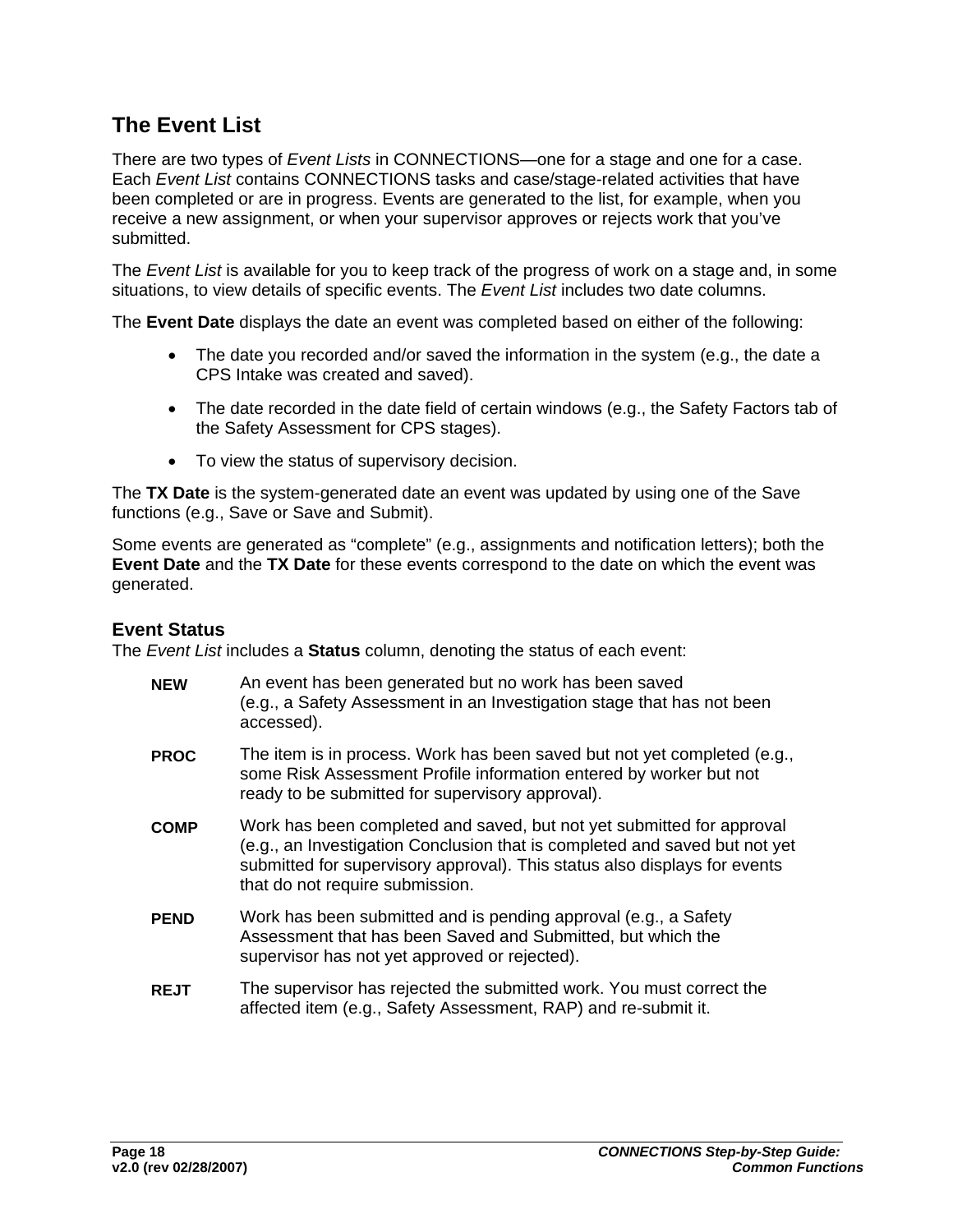- **APRV** The submitted work has been approved by the supervisor (and any additional approvers, if applicable). Upon approval, the event is "frozen" along with all of its related windows (e.g., the supervisor has approved an Investigation Conclusion).
- **SUSP** The Investigation stage has been closed as a duplicate (and the Safety Assessment was never approved by the supervisor). If the Investigation was closed as Fatality – No Surviving Children, the status of the RAP changes to SUSP, unless the RAP was previously approved by the supervisor.



#### **Step-by-Step: Viewing the Event List from the Workload**

- **1** Click on the **WORK** button on the CONNECTIONS Toolbar. *The Assigned Workload displays.*
- **2** Click on a stage to select it.
- **3** Click on the **Options** menu and select the *Event List***…** command. *The Event List displays for the selected stage.*



#### **Step-by-Step: Opening the Event List for a Case from Case Search**

- **1** Click on the **WORK** button on the CONNECTIONS Toolbar. *The Assigned Workload displays.*
- **2** Write down the **Case ID** number from the stage for which you want to view the *Event List*.
- **3** Click on the **CASE** button on the CONNECTIONS Toolbar. *The Case Search Criteria window displays*.
- **4** Enter the Case ID number in the **Case ID** field.
- **5** Click on the **Search** button. *The Case List displays the case that matches the search criteria.*
- **6** Click on the case to select it.
- **7** Click on the **Events…** button or the **Event List** command on the **Options** menu. *The Event List displays for the selected case.*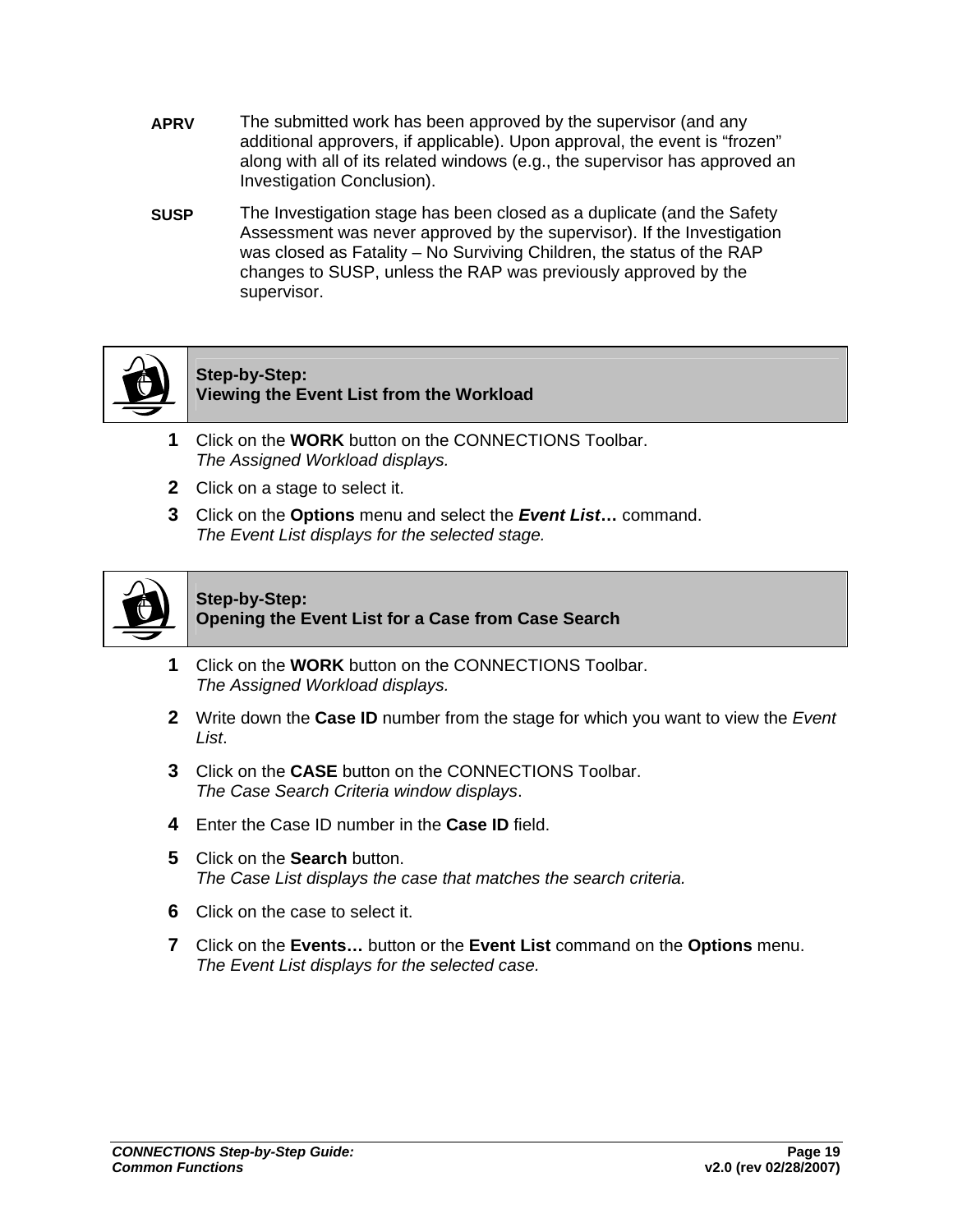#### <span id="page-22-0"></span>*Navigating from the Event List*

From the Event List you can navigate to a specific window to view specific tasks. By clicking on the detail button the Event List, CONNECTIONS will bring you to the specific window related to that task.



#### **Step-by-Step: Navigating from the Event List**

- **1** Click on an event to select it from the *Event List*. *If there are details to view, the* **Detail…** *button enables.*
- **2** Click on the **Detail…** button. *The task-related window associated with the selected event displays. For example, if you select an event related to a Safety Assessment, clicking on the Detail… button opens the Safety Assessment window.*
- **3** To close the window, click on the **Cancel** button. *The Event List displays.*

## **The Child Protective Record Summary (CPRS)**

As you navigate through the Event List you will see that as a CPS worker some of the information that you document for an investigation is completed on the Child Protective Record Summary (CPRS) window. This window consists of multiple tabs that allow you to access, view, modify and print CPS case information easily. You can record some information in the CPRS such as progress notes, Local Protocol, the Safety Assessment and the Risk Assessment Profile (RAP)—but most of the information contained in the CPRS is view-only and can only be modified via other CONNECTIONS windows.

The CPRS is organized to be consistent with the investigation process. Supervisors also use the CPRS to review case information and their workers' progress notes. Follow your local guidelines when documenting your casework.

#### *Accessing the Child Protective Record Summary*

When an Investigation stage is open, the *Child Protective Record Summary* window can be accessed in two ways: from the *Task List* and from the *Event List*. When an Investigation stage is closed, the *Child Protective Record Summary* window can only be accessed from the *Event List.* (Note that windows accessed from the Event List are in view-only mode).

All state and local district staff with the appropriate Business Function Profile (BFP) are able to view the CPRS for a particular investigation. The ability to update the information in CPRS is limited according to your role in the stage and whether the stage is open or closed.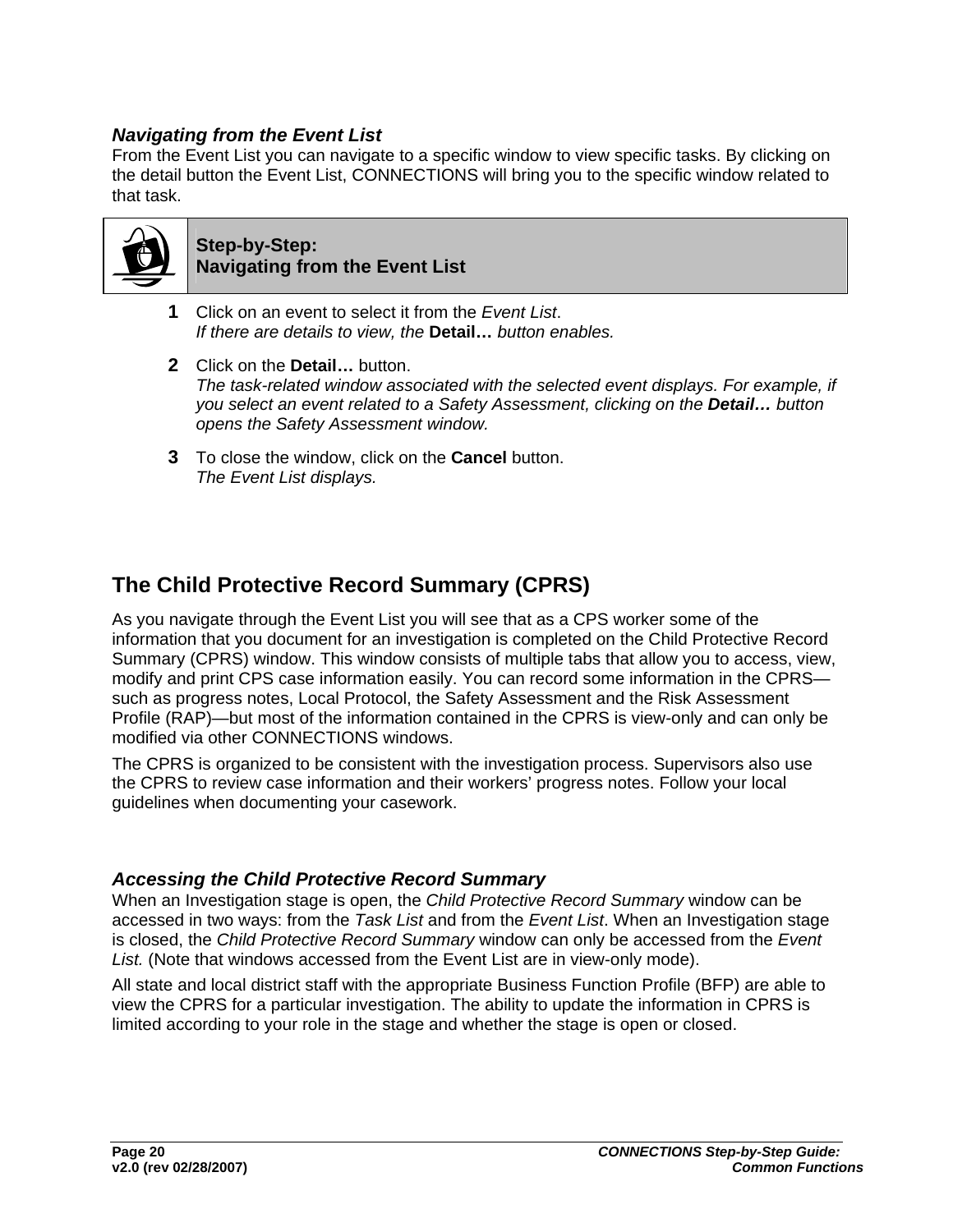

#### **Step-by-Step: Accessing the Child Protective Record Summary from the Task List**

- **1** Click on the **WORK** button on the CONNECTIONS Toolbar. *The Assigned Workload displays.*
- **2** Select the INV stage from the list. *The Tasks… button enables.*
- **3** Click on the **Tasks…** button. *The Task List displays for the selected INV stage.*
- **4** Click on the **Child Protective Record Summary** task. *The Detail***…** *button enables.*
- **5** Click on the **Detail…** button. *The CPRS window displays for the selected stage.*



#### **Step-by-Step: Accessing the Child Protective Record Summary from the Event List**

**1** Click on the **Work** button on the CONNECTIONS Toolbar. *The Assigned Workload displays*.

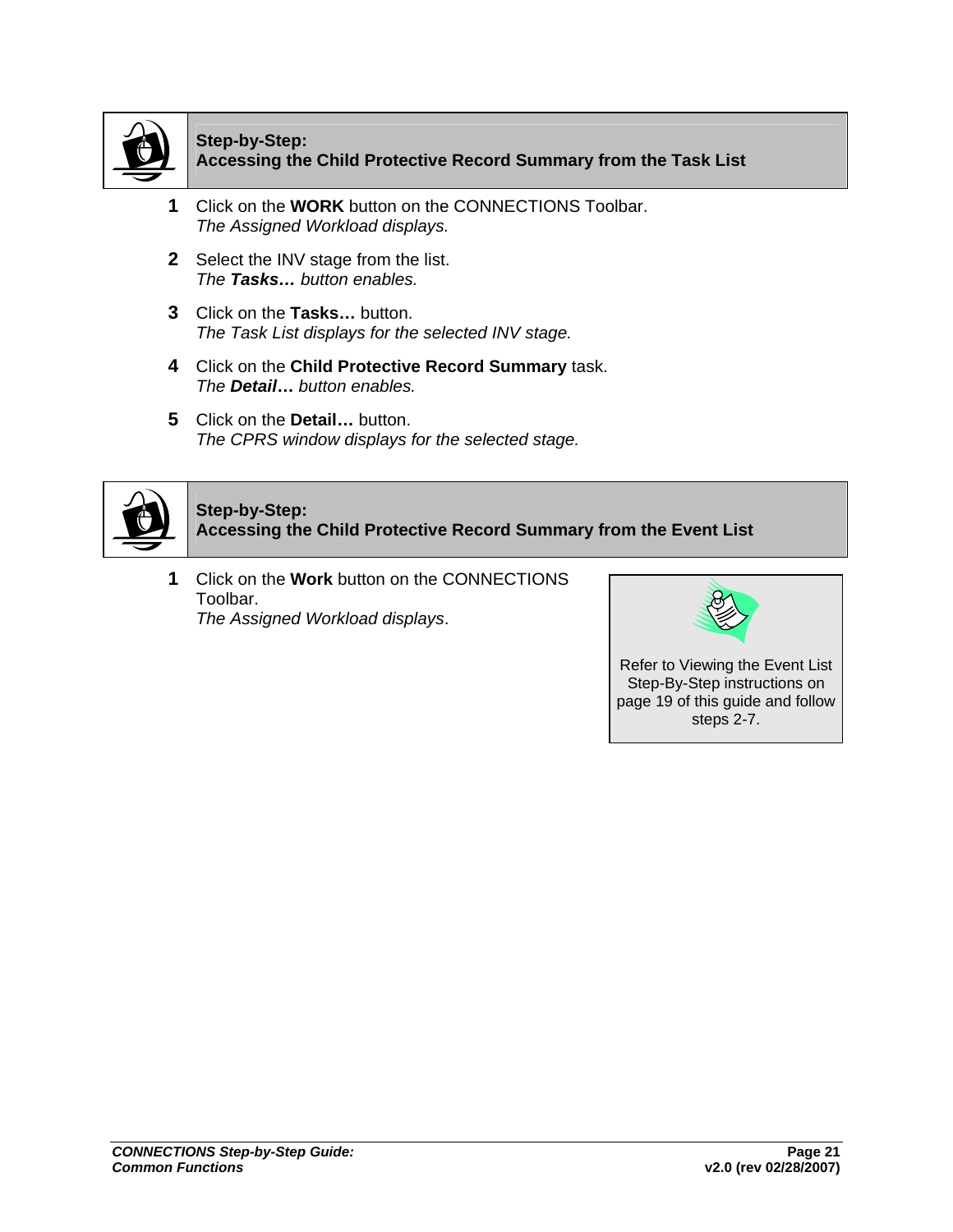#### <span id="page-24-0"></span>*Viewing Information in the Child Protective Record Summary*

The *Child Protective Record Summary* (CPRS) window is organized into three sections. The Header (top portion of window), the Tab Section (middle portion) and the Footer (lower window).

The Header includes the following information: Case Name, Case ID, INV Stage ID (refers to the stage that was highlighted on the *Assigned Workload* when the CPRS was opened), Report Date, CD (Community District; NYC only), High Priority (NYC only) and Fatality Report. The Fatality Report information only displays if a DOA/Fatality allegation is present in the stage.

| <b>Stage ID</b><br>20536363 Sanders Andrea<br>20536363 Sanders, Andrea | <b>Stage Name</b> | <b>Stage</b><br><b>INV</b> | Stage<br><b>Type</b> | <b>Stage</b>           |                                               |      |                        |                                                           |  |                                       |
|------------------------------------------------------------------------|-------------------|----------------------------|----------------------|------------------------|-----------------------------------------------|------|------------------------|-----------------------------------------------------------|--|---------------------------------------|
|                                                                        |                   |                            |                      | <b>Opened</b>          | <b>Stage</b><br><b>Closed</b>                 | Det. | Event<br><b>Status</b> | <b>Reason Stage Closed</b>                                |  | <b>Stage</b><br><b>Classification</b> |
|                                                                        |                   | INT                        | INI<br><b>INI</b>    | 2/18/2003<br>2/18/2003 | 2/18/2003                                     |      | <b>NEW</b>             |                                                           |  | CPS - Familial<br>CPS - Familial      |
| Worker Name                                                            |                   |                            | <b>Role</b>          |                        |                                               |      |                        |                                                           |  |                                       |
| Wilson91, Darryl                                                       |                   | Primary                    |                      |                        | <b>Telephone Number</b><br>No Phone Available |      |                        | <b>District or Regional Office</b><br>Onondaga County Dss |  |                                       |

The CPRS footer displays four buttons: Intake Narrative, Help on Narratives, Generate Report and Close.

| The <b>Intake</b><br><b>Narrative button</b> | View the narrative recorded at intake.                                                                                                                                                                                                                                                                                                                                                                      |
|----------------------------------------------|-------------------------------------------------------------------------------------------------------------------------------------------------------------------------------------------------------------------------------------------------------------------------------------------------------------------------------------------------------------------------------------------------------------|
| The Help on<br><b>Narratives</b> button      | Provides access to the CPRS Online Help function                                                                                                                                                                                                                                                                                                                                                            |
| The Generate<br><b>Report</b> button         | Opens the Generate Report window. From this window, you can select<br>the specific CPRS tab(s) you want to print by clicking on the<br>corresponding checkbox(es); to print all information in the CPRS (except<br>progress notes), click on the <b>Select All</b> checkbox. Keep in mind that if<br>you select the Safety Assessments (All) checkbox, all Safety<br>Assessments for this stage will print. |
| The <b>Close</b> button                      | Will close the CPRS window and return you to the window in which you<br>entered the CPRS, either the Task List or the Event List.                                                                                                                                                                                                                                                                           |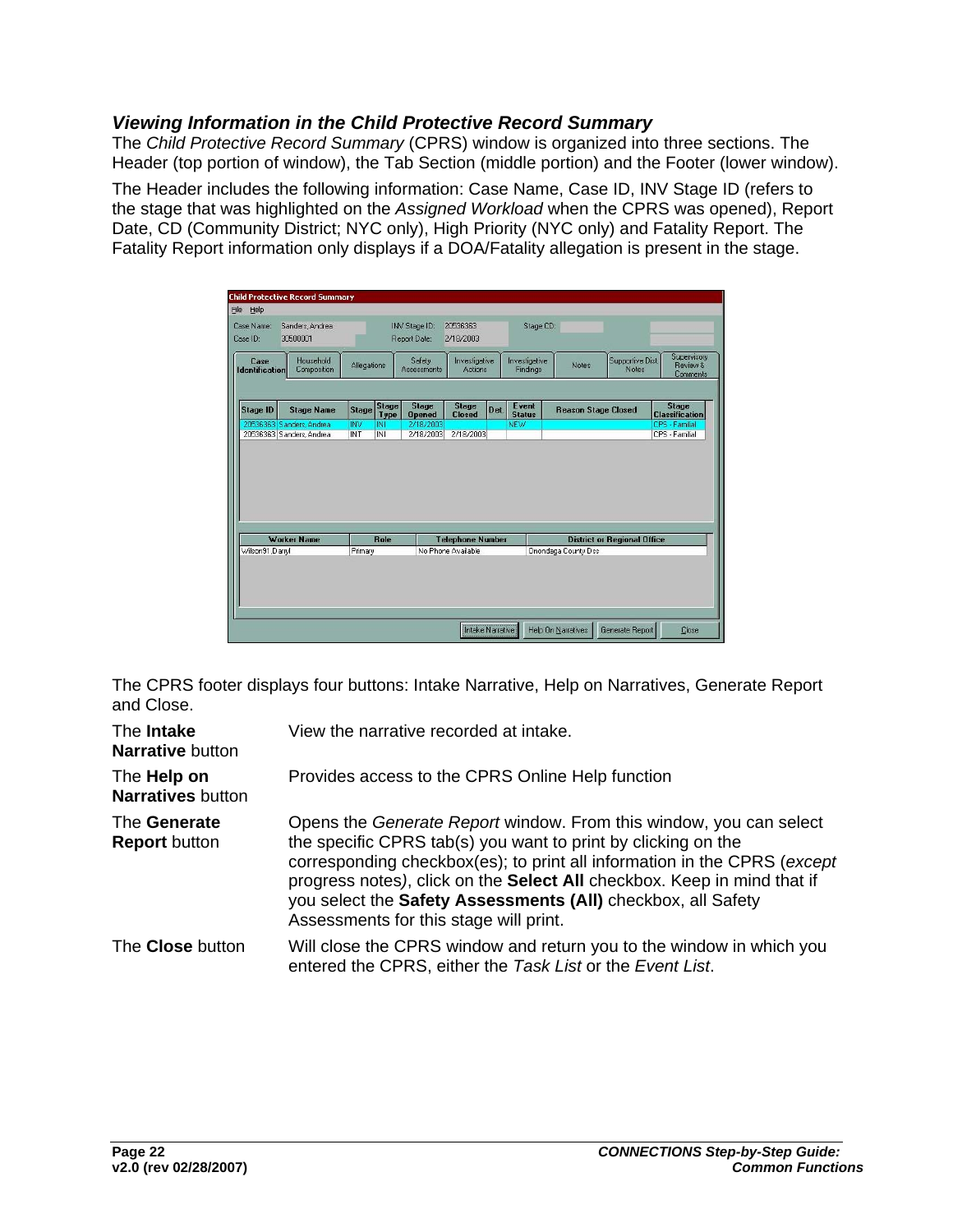The Tab Section of the CPRS is separated into nine major areas that make up each tab. Tabs appear, from left to right, in the following order:

- Case Identification
- Household Composition
- **Allegations**
- **Investigative Actions**
- Investigative Findings
- Local Protocol
- Safety Assessment
- Risk Assessment Profile (RAP)
- Progress Notes



The **Case Identification**, **Household Composition**, **Allegations**, **Investigative Actions** and **Investigative Findings** tabs are *view-only*. To update the information on any of these tabs, you must close the CPRS and open the appropriate CONNECTIONS window(s).

CPRS Help provides the path to the appropriate window(s).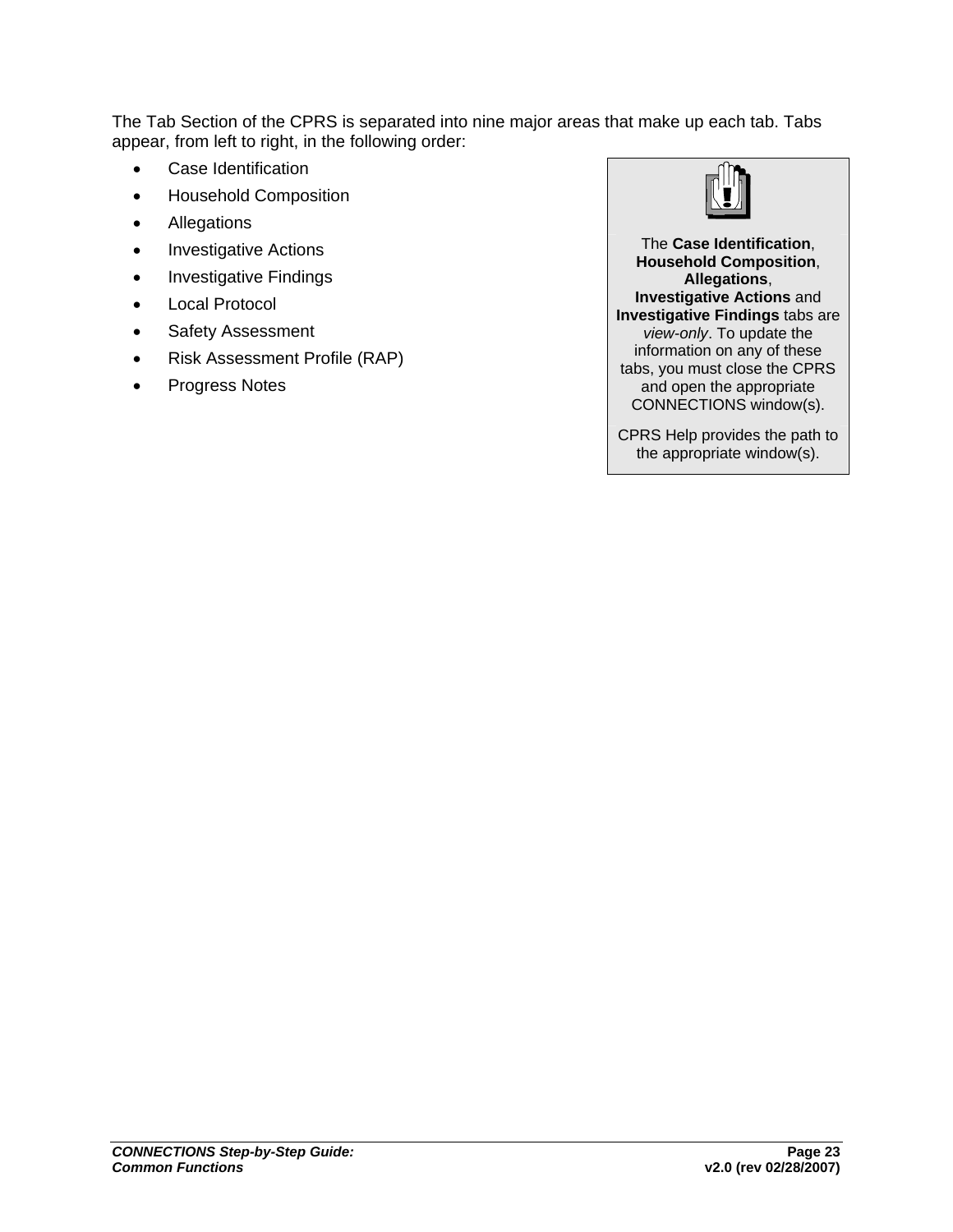## <span id="page-26-0"></span>**The Foster and Adoptive Home Record Summary (FRS)**

As a FAD worker you can navigate from the *Event List* to the Foster and Adoptive Home Record Summary (FRS) to view specific tasks. The FRS provides you a comprehensive view of the FAD information you have recorded in CONNECTIONS. This window is similar to the CPRS as it consists of multiple tabs that allow you to access, view, and print FAD home information easily. This window is organized to be consistent with the existing foster/adoptive home development process. Comments and contact notes may be recorded at appropriate points throughout this process.

Currently, not all of the information you see in the FRS can be updated within the FRS. Some of the information presented in the FRS is drawn from other CONNECTIONS windows, and can only be updated in those windows. Some tabs do allow for the recording of various types of comments and notes. The Home Study Narrative and Annual Reauthorization tabs allow for the creation and editing of narratives directly within the FRS.

The layout of the FRS is similar to the CPRS Window. Information in the FRS is organized into three sections; the Header (top portion of window), the Tab Section (middle portion) and the Footer.

| Options Help<br>File                                                   | <b>Foster and Adoptive Home Record Summary</b>                          |                                                                                                                                                              |                                    |                                      |                          |                                                              |                      |                                       |
|------------------------------------------------------------------------|-------------------------------------------------------------------------|--------------------------------------------------------------------------------------------------------------------------------------------------------------|------------------------------------|--------------------------------------|--------------------------|--------------------------------------------------------------|----------------------|---------------------------------------|
| Resource Name:<br>Holmes Barbara<br>Resource ID:<br>81200091           |                                                                         | Auth From Date: 10/2/2006<br>Agency Name/Resource ID:                                                                                                        |                                    | Auth To Date:<br>Onondaga County Dss |                          | 12/31/2006<br>20000440                                       | Vendor ID:           | 07120091                              |
| <b>Home Demo.</b>                                                      | Household<br>Licensing<br>Member Detail<br>Information                  | Home History<br>Events                                                                                                                                       | Agv./Worker<br><b>Information</b>  | Home Study<br>Narrative              |                          | Annual Reauth.<br>Narrative                                  | <b>FAD Checklist</b> | Contacts                              |
| Home Name:<br>Legal Name:<br>Auth. Agency:<br>Sub. Agency:<br>Respite: | Holmes.Barbara<br>Holmes Barbara<br>Onondaga County Dss<br>Not Accepted | Setting:<br>Foster Home<br>Status:<br>Emergency<br>Source of Inquiry:<br>Child Placing Agency<br>Marital Status:<br>Single, never MA<br>Language:<br>Enalish |                                    |                                      | Race:                    | Religion:<br>Ethnicity/Ethnic Origin: Non-Hispanic or Latino |                      | Catholic<br>Black or African American |
| Addr Type                                                              | Street                                                                  | City                                                                                                                                                         | County                             | State                                | Zip                      | Sch                                                          | Phn Type             | Telephone                             |
| Primary<br><b>Business</b>                                             | 174 HOPE AVE<br>174 HOPE AVE                                            | <b>SYRACUSE</b><br><b>SYRACUSE</b>                                                                                                                           | <b>ONONDAGA</b><br><b>ONONDAGA</b> | NY<br><b>NY</b>                      | 13205-6037<br>13205-6037 |                                                              | Primary              | (315) 247-1781 ext.                   |
| $\blacksquare$<br>г<br><b>Besource Lien Filed</b>                      |                                                                         |                                                                                                                                                              |                                    |                                      |                          | $\blacktriangleright$<br>Emergency<br><b>Back-up</b>         | K.                   | <b>Directions to</b><br>the Home      |
| Submit                                                                 |                                                                         |                                                                                                                                                              |                                    |                                      | Help on Narratives       |                                                              | Generate Report      | Close                                 |

The Header is always present when the FRS is open. It includes the following information:

- Resource Name
- Authorized From Date
- Vendor ID
- Resource ID
- Authorized To Date
- Agency Name/Resource ID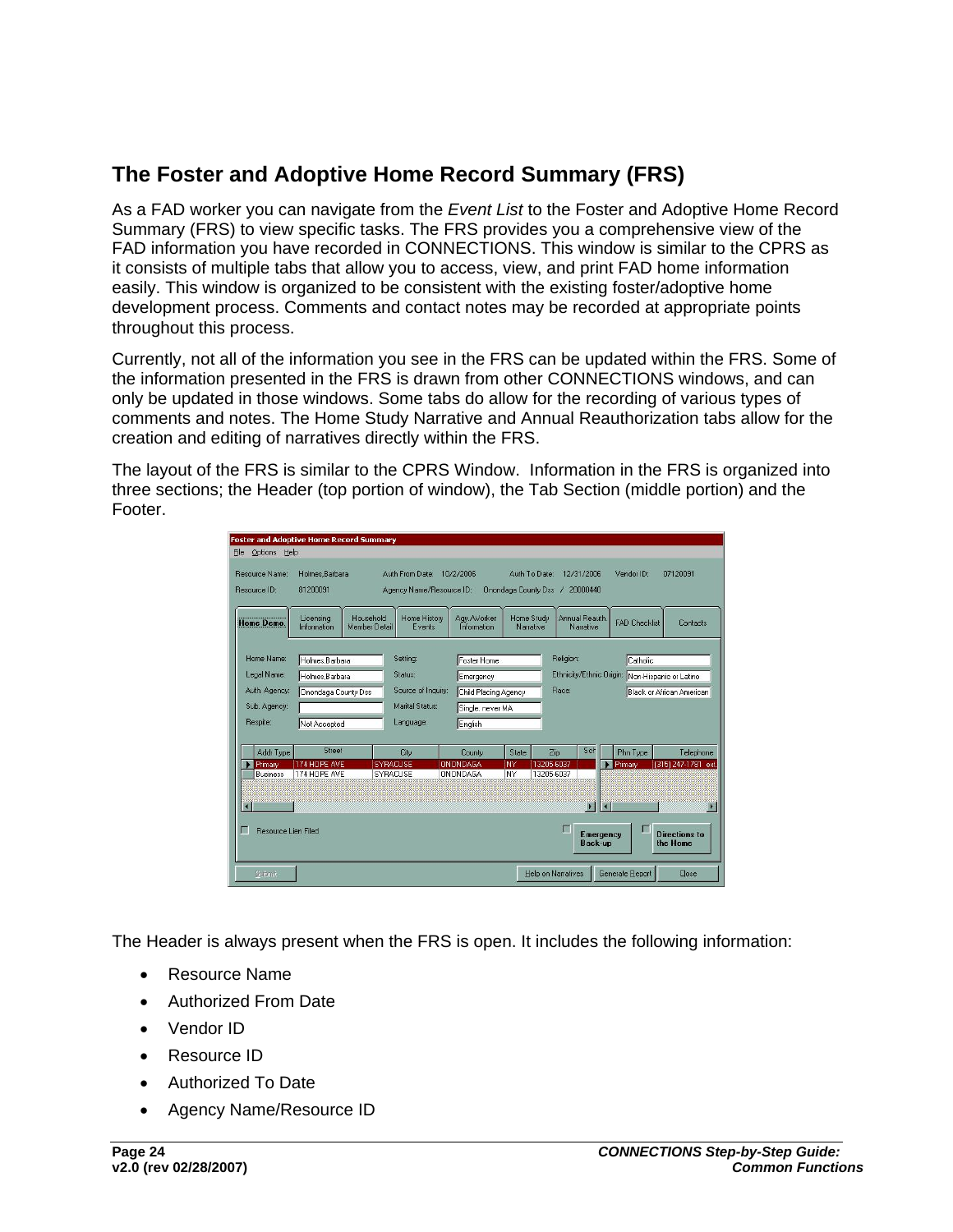<span id="page-27-0"></span>The FRS footer displays four buttons:

| <b>Submit</b>             | This button initiates the <b>Save and Submit</b> process. Clicking the <b>Submit</b><br>button opens the F/A Home License window, allowing you to Save and<br><b>Submit</b> the FRS and the Home license information together The<br><b>Submit</b> button is disabled when the FRS is entered in view-only mode<br>or if no information has been saved to the FRS |
|---------------------------|-------------------------------------------------------------------------------------------------------------------------------------------------------------------------------------------------------------------------------------------------------------------------------------------------------------------------------------------------------------------|
| <b>Help on Narratives</b> | This button provides access to help information on how to use the<br>Home Study and Annual Reauthorization documents.                                                                                                                                                                                                                                             |
| <b>Generate Report</b>    | This button opens the Generate Report window. This window allows<br>you to choose any or all of the FRS tabs to be formatted into a single<br>document that can be printed.                                                                                                                                                                                       |
| <b>Close</b>              | This button will close the FRS. The window from which the FRS was<br>entered; either the Task List window or the Event List window displays.                                                                                                                                                                                                                      |

The home information of the Tab Section is separated into nine tabs.

- Home Demographics
- Licensing Information
- Household Member Detail
- Home History Events
- Agency/Worker Information
- Home Study Narrative
- Annual Reauthorization Narrative
- FAD Checklist
- Contacts

#### *Accessing the FRS*

The Foster and Adoptive Record summary window can be accessed in two ways: from the *Task List* and the *Event List*. The primary reason for accessing the FRS via the *Event List* is to view a Home Study or Annual Reauthorization narrative.

Events with a status of PROC, PEND, or REJT allow view-only access to the current FRS. Events with a status of APRV allow view only access to frozen/approved Home Study or Reauthorization documents.



#### **Step-by-Step: Accessing the FRS from the Task List**

**1** Click on the **WORK** button on the CONNECTIONS Toolbar. *The Assigned Workload displays.*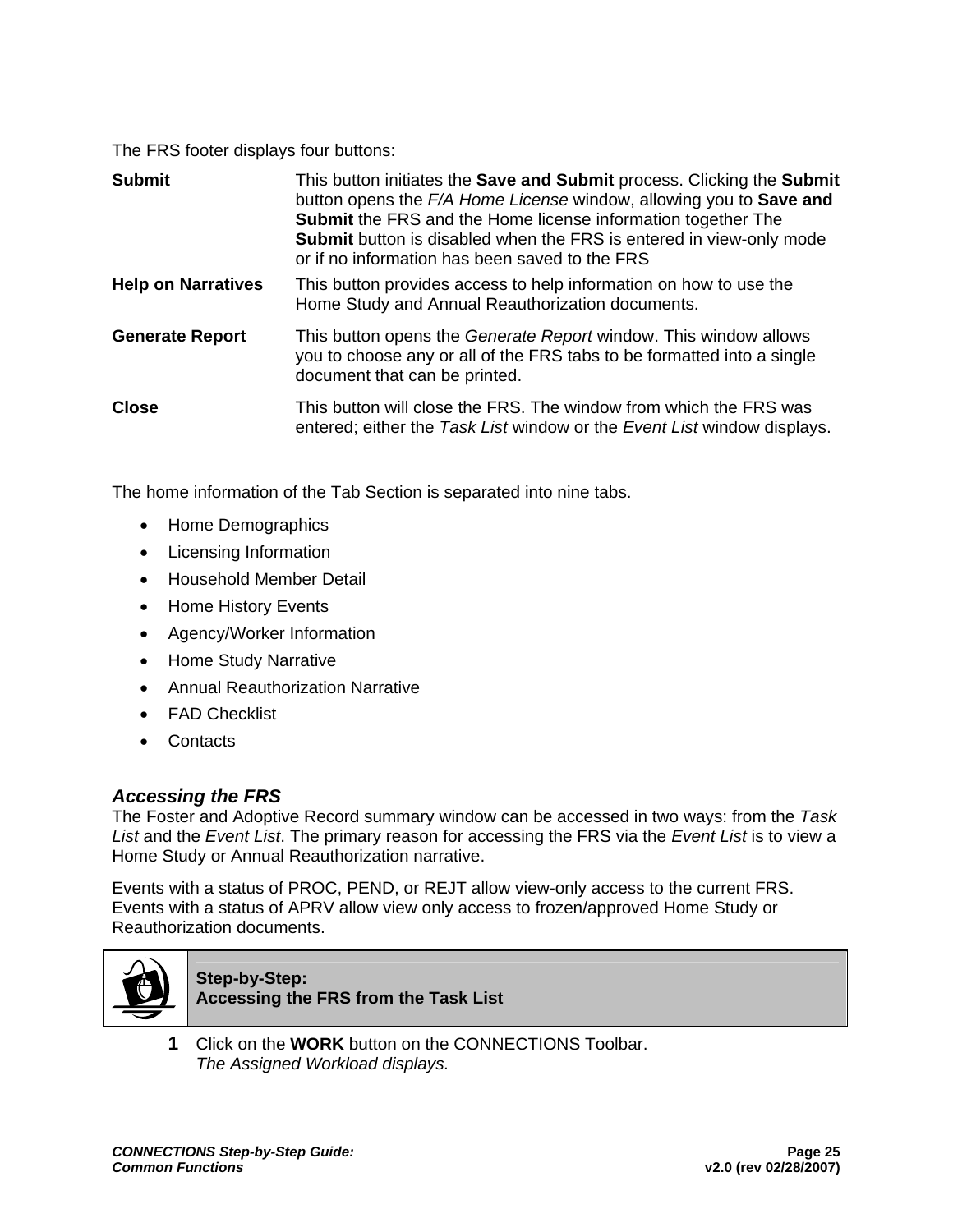- **2** Select a FAD stage from the list. *The Tasks…button enables*.
- **3** Click on the **Tasks…**button. *The Task List displays for the selected home*.
- **4** The FAD *Task List* contains three tasks that can open the FRS window. Select the task that best reflects why you are opening the FRS. *For example, select Annual Reauthorization when you need to complete the Annual Reauthorization Document*.



**Step by Step: Accessing the FRS from the Event List**

- **1** Click on the **Work** button on the CONNECTIONS Toolbar. *The Assigned Workload displays*.
- **2** Select a FAD stage from the list.
- **3** Click on the **Options** menu. *A menu displays*.
- **4** Click on the *Event List* command. *The Event List window displays*.
- **5** Select the appropriate "navigable event," and click on the **Detail…** button. *The FRS displays in view-only mode*.



To access the FRS for a stage that is not on your Assigned Workload, follow the Step-by-Step instructions on opening the Event List for a Case from Case Search on page 19 of this guide.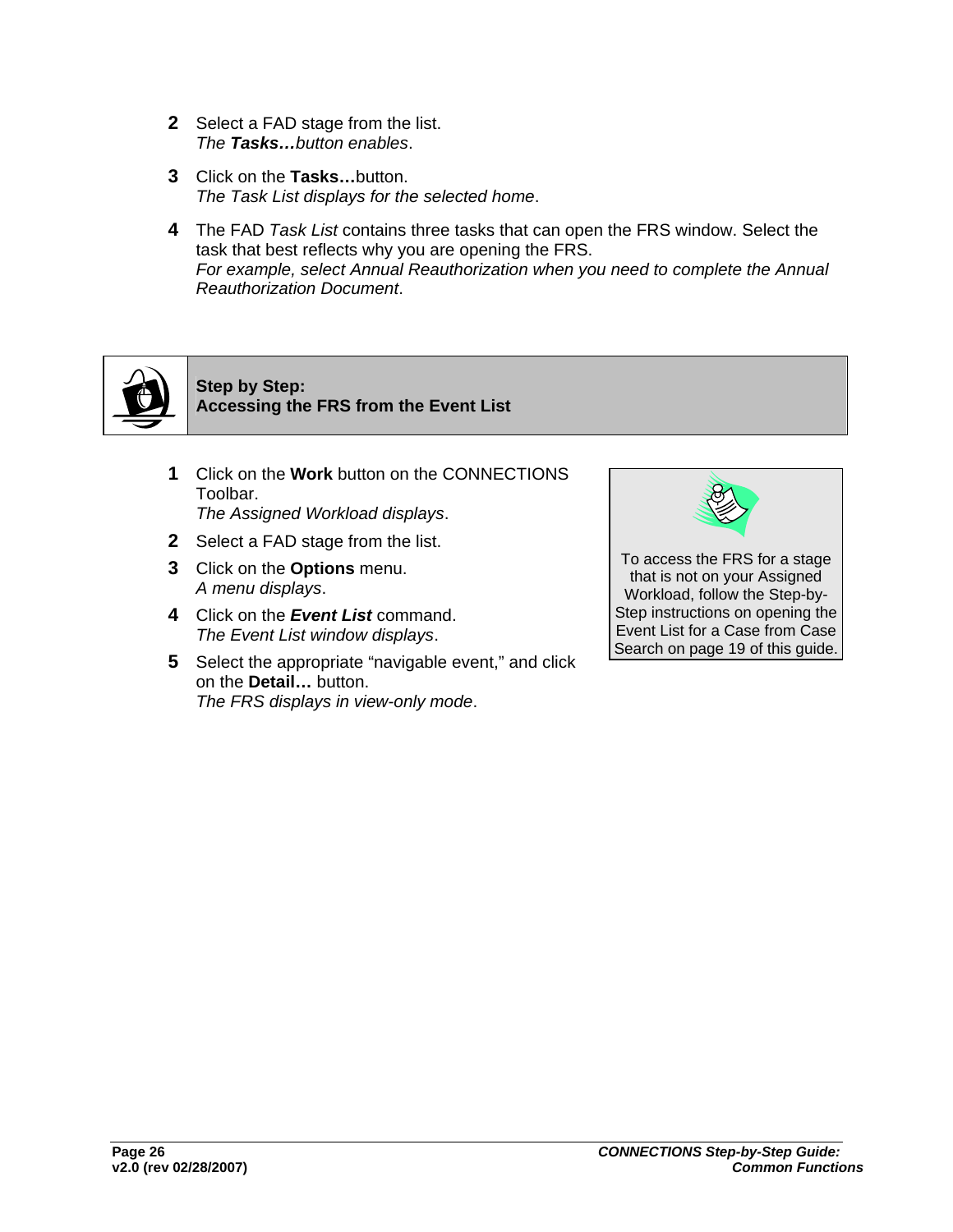## **Family Services Intake**

<span id="page-29-0"></span>The Family Services Intake is the method by which you document the reasons for opening a services case (Family Services Stage). For both CPS and non-CPS Child Welfare cases, an explanation of the family's presenting needs and circumstances that warrant the provision of services and the progression of an FSI to an FSS is needed. For CPS cases, the person demographic information recorded in the CPS Investigation stage carries forward to the FSI, whether the Investigation is Indicated or Unfounded. The Intake Source is system-populated with the Primary worker's information from the CPS stage (or the Secondary worker, if s/he creates the Intake during an in-process Investigation).

Information must be recorded in CONNECTIONS before a Family Services Stage (FSS) can be opened. Whether you are a local district/ACS worker or a voluntary agency (VA) worker (with the proper security rights) you can record Family Service Intakes.

Once all the required information is recorded, the FSI may be stage-progressed and a Family Services Stage (FSS) may be opened; or, conversely, the FSI stage may be closed if services are not to be provided.

Information captured in the FSI includes:

- Source of Intake
- People in need of services
- Type(s) of services being requested
- Presenting concerns
- Issues requiring emergency or crisis services
- Actions necessary to deal with emergency or crisis situations
- A decision concerning the provision or denial of services
- Programmatic Eligibility for Mandated Preventive Services
- Behavioral Concerns and Family Issues (BCFI) for non-Protective Child Welfare **Services**

## **Creating an FSI**

There are several paths you may take to create an FSI. The paths available are contingent on your role and assigned Business Functions, and whether the stage is originating from a CPS Investigation *or* a non-Protective Child Welfare request for services. A CPS worker can open an FSI during the Investigation of a CPS report (via the *Assigned Workload*); an FSI automatically opens upon the approval of a CPS Investigation Conclusion when the CPS stage is closed with an open for services Closure Reason. For non-Protective cases, a worker can create an FSI from the CONNECTIONS Toolbar.

Automatic opening is based on an Investigation Conclusion with one of the following Closure Reasons:

#### *Unfounded CPS Report:*

#### *Indicated CPS Report:*

• Case Open-Services

- Case Open-CPS not required
- Case Open-CPS required

A **Record Family Services Intake** event is added to the *Event List* in view-only mode when an FSI is opened regardless of the path used to create the FSI.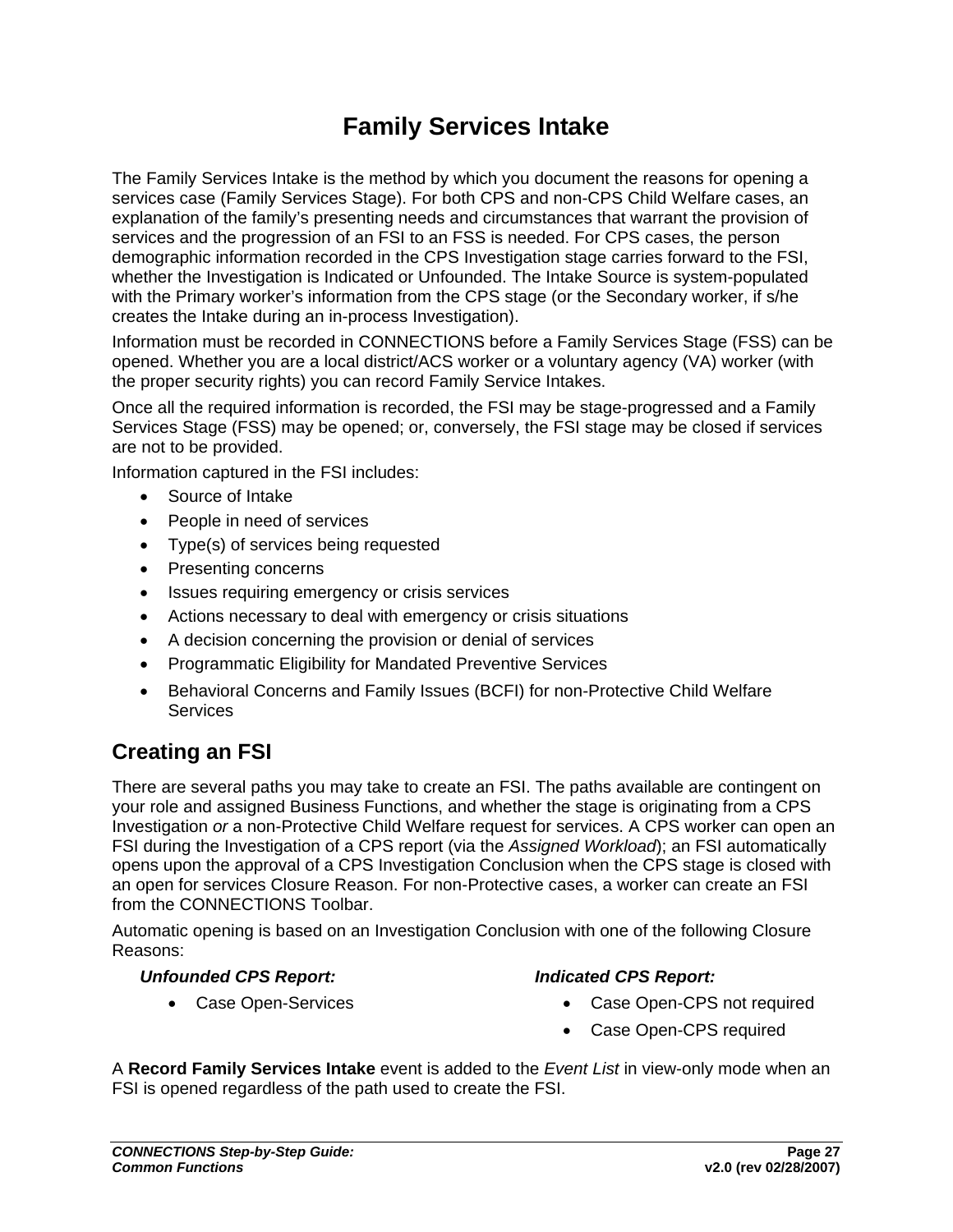

#### **Step-by-Step: Creating the FSI from an Open CPS Investigation**

- **1** Click on the **WORK** button on the CONNECTIONS Toolbar. *The Assigned Workload displays.*
- **2** Select an INV stage for which you will create an FSI.
- **3** Click on the **Options** menu and select **Record Family Services Intake**. *The Family Services Intake stage displays on the Assigned Workload.*



The Create FSI Business Function is required to enable the Menu item Record Family Services Intake.



#### **Step-by-Step: Creating an FSI from the CONNECTIONS Toolbar**

- **1** Click on the **Intake** menu.
- **2** Select the **Record Family Services Intake** command.

*The Family Services Intake window displays with the Intake Source tab active. You must select an Intake method in order for the source demographic information to enable.*



When creating the FSI from the CONNECTIONS Toolbar, the intake date on the **Intake Source** tab can be back dated up to 60 days. When the FSI is stage progressed, the Event Date of a progress note cannot be prior to the Intake date of the FSI.



#### **Step-by-Step: Viewing an FSI from the Case List**

- **1** Conduct a Case Search to find the case. *The Case List displays.*
- **2** Select the case from the *Case List*.
- **3** Click on the **Events** button to open the *Event List* for the selected case.
- **4** Select the **Record Family Services Intake** event.
- **5** Click on the **Detail…** button. *The FSI displays in view-only mode with the Decision Summary tab active.*



For details about the Case Search functionality, see "Case Search" in Module 1: CONNECTIONS Basics.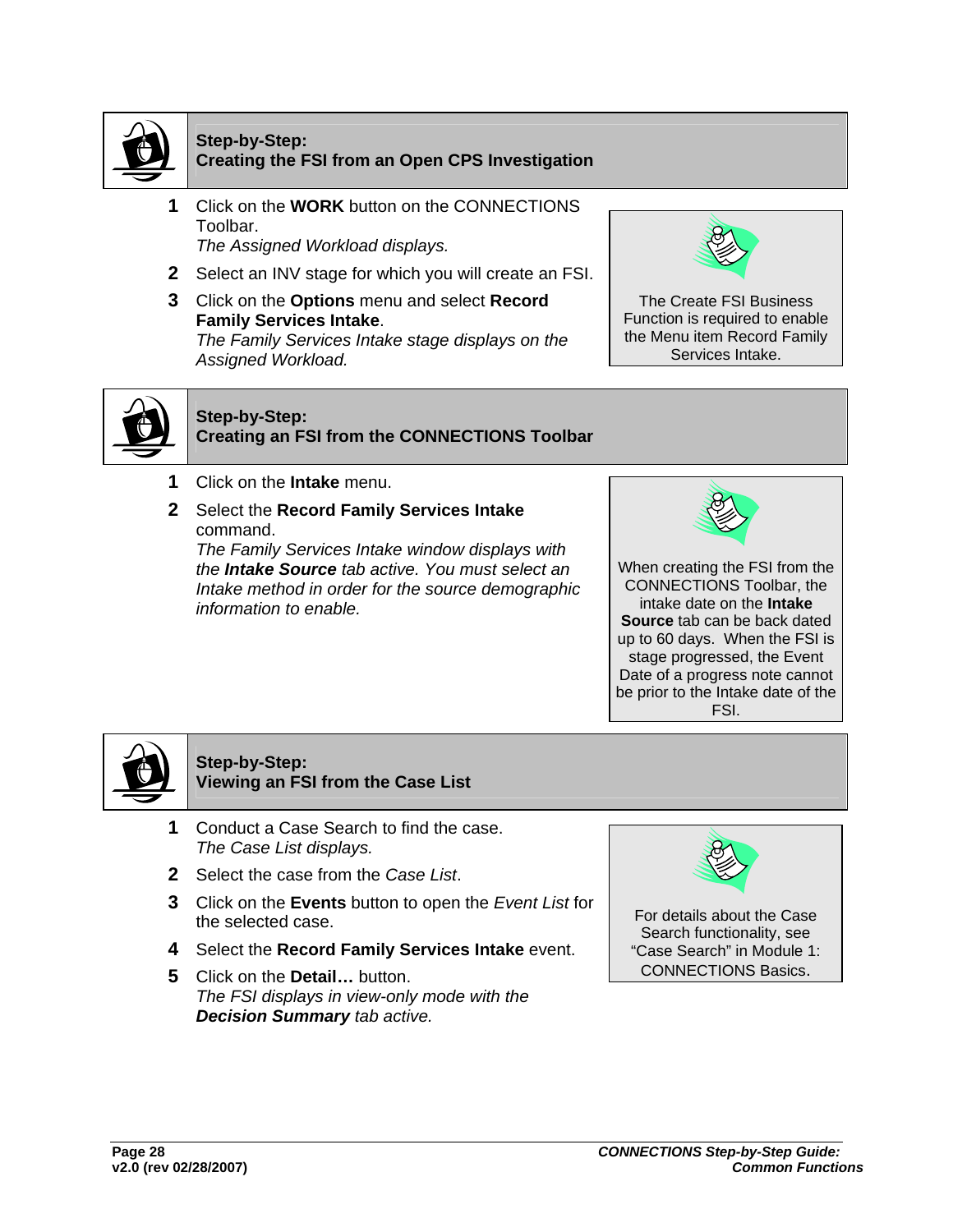### <span id="page-31-0"></span>**The Family Services Intake Window**

The *Family Services Intake* window features a standard header, four tabs and various buttons within each tab. The header is always visible when the FSI window is open, regardless of which tab displays. The header includes the Case Name and Sensitive Case indicator, if applicable. The Stage ID and Case ID display in the title bar.

| Family Services Intake - S:22619759/C:21347275                                                         |                                          |                                         |                                                                                                                                       |
|--------------------------------------------------------------------------------------------------------|------------------------------------------|-----------------------------------------|---------------------------------------------------------------------------------------------------------------------------------------|
| File Options Reports Stage Maintenance Help<br>Case Name: HillJean                                     |                                          |                                         |                                                                                                                                       |
| Intake Source                                                                                          | Narrative                                | Person Demographics                     | Decision Summary                                                                                                                      |
| Date:<br>7/19/04<br>$\overline{\phantom{a}}$                                                           | Time: $11:46 AM$                         |                                         | Method<br>  Walk-In<br>٠                                                                                                              |
| <b>Source Information</b>                                                                              |                                          |                                         |                                                                                                                                       |
| Source Type:<br>∥ Self.                                                                                | Agency Name:<br>$\overline{\phantom{a}}$ |                                         | Sex:<br>$F$ emale $\P$                                                                                                                |
| First: Jean                                                                                            | Middle:                                  | Last: Hill                              | Sfx:<br>▼                                                                                                                             |
| <b>Address</b><br>Street: 1 MARKET ST<br>POUGHKEEPSIE State: New York<br>City:<br>Residence  <br>Type: | PO<br>Box/Apt:<br>Zip:<br>CD:            | 12601-2070 County: DUTCHESS<br>Validate | <b>Phone Information</b><br>Phone: [<br>$\mathbf{1}$ .<br>Ext:<br>Type:<br>$\overline{\phantom{a}}$<br><b>Phone</b><br>Cancel<br>Save |
|                                                                                                        |                                          |                                         | <b>Close</b>                                                                                                                          |

The FSI window contains the following four tabs, which are view-only when the FSI is accessed through the *Event List*:

| <b>Intake Source</b>                 | This tab supports the recording of the intake date and modifying of<br>demographic information regarding the individual or agency that<br>referred the family for services.                                                                                                                                                         |
|--------------------------------------|-------------------------------------------------------------------------------------------------------------------------------------------------------------------------------------------------------------------------------------------------------------------------------------------------------------------------------------|
| <b>Narrative</b>                     | This tab captures information supporting the request for services. This<br>tab features an evaluation of behavioral concerns and family issues that<br>were presented or identified. The narrative is frozen after each save.                                                                                                       |
| <b>Person</b><br><b>Demographics</b> | This tab provides for the recording/modifying of demographic<br>information concerning the individuals/family for whom services are<br>being requested. This tab includes address and phone updates, and<br>the addition or removal of people in the FSI. Workers should conduct<br>person maintenance for data integrity purposes. |
| <b>Decision</b><br><b>Summary</b>    | This tab is used to record a recommendation regarding whether a<br>Family Services Stage should be opened or if the FSI stage should be<br>closed without opening an FSS. It also includes a statement about<br>Programmatic Eligibility, application dates, etc.                                                                   |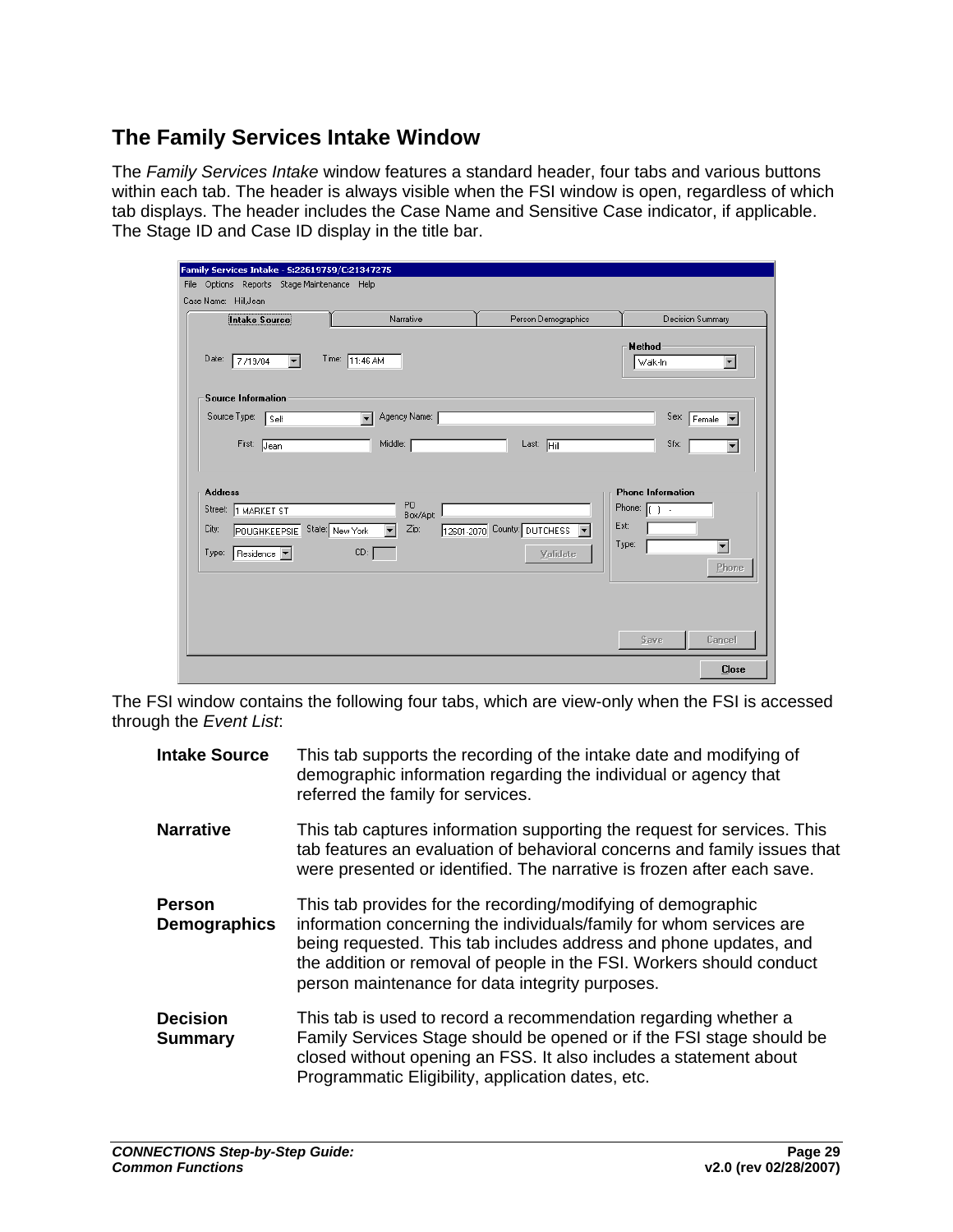<span id="page-32-0"></span>The footer of each FSI tab contains standard **Save**, **Cancel** and **Close** buttons; these commands can also be accessed from the **File** menu. Once an FSI is submitted for *review*  (using the **Submit for Review** function), the reviewer can modify information in the FSI *except for* the **Intake Source** tab and the Narrative. (The Narrative can be *added to*, but any previous Narrative entries cannot be modified.) When the FSI is submitted to the Local District for *acceptance*, it cannot be modified unless the Local District worker accepts the FSI; once that occurs, information in the FSI can be modified *except for the Intake Source tab and the Narrative.* As with the **Submit for Review** function, the Narrative can only be added to, not modified. If the FSI is reassigned back to a worker by a supervisor or a Local District for more information, the fields are again modifiable.

## **Stage Progression to a Family Services Stage**

Stage Progression is the process that allows for an FSI stage to be closed and a Family Services Stage (FSS) opened so services can be provided to a family. Only a local district/ACS worker can stage progress an FSI to an FSS. A new FSS is created within the existing case and is reflected on the workload of the local district/ACS worker who initiated the progression.

The only CONNECTIONS role available in an FSI is Caseworker; only one person is assigned to an FSI at a time. This person is the worker who created the FSI; this is not necessarily reflective of a specific job title (e.g., clerical worker). Once the local district/ACS worker stage progresses the FSI to FSS, the local district/ACS worker automatically becomes the Case Manager in the FSS.

S/he can reassign the Case Manager role for that FSS to another local district/ACS worker. The Case Manager can assign a local district/ACS or voluntary agency worker as Case Planner or Caseworker.

More than one district may be providing services for a family at the same time; leading to an open FSI stage in other districts under the same Case ID. If an open FSI stage exists in another district, an alert is sent to the Case Manager and the Case Planner to notify them that the family is requesting services in a different district. One district may choose to retain Case Management for a case; workers in another district can be assigned a role of Caseworker only.

The following FSI forms and reports are available:

| <b>Family Services Intake</b><br><b>Report</b> | This report displays all information recorded in the<br>FSI.                                                                                         |
|------------------------------------------------|------------------------------------------------------------------------------------------------------------------------------------------------------|
| <b>FSI Denial Letter</b>                       | This letter serves as notification that a request for<br>services has been denied (not applicable to cases<br>originating from a CPS Investigation). |
| <b>Family Services Face Sheet</b>              | This report is an overview of case, worker and stage<br>composition information.                                                                     |
| <b>Family Services Intake Log</b>              | This report lists Intake activity within a specified time.                                                                                           |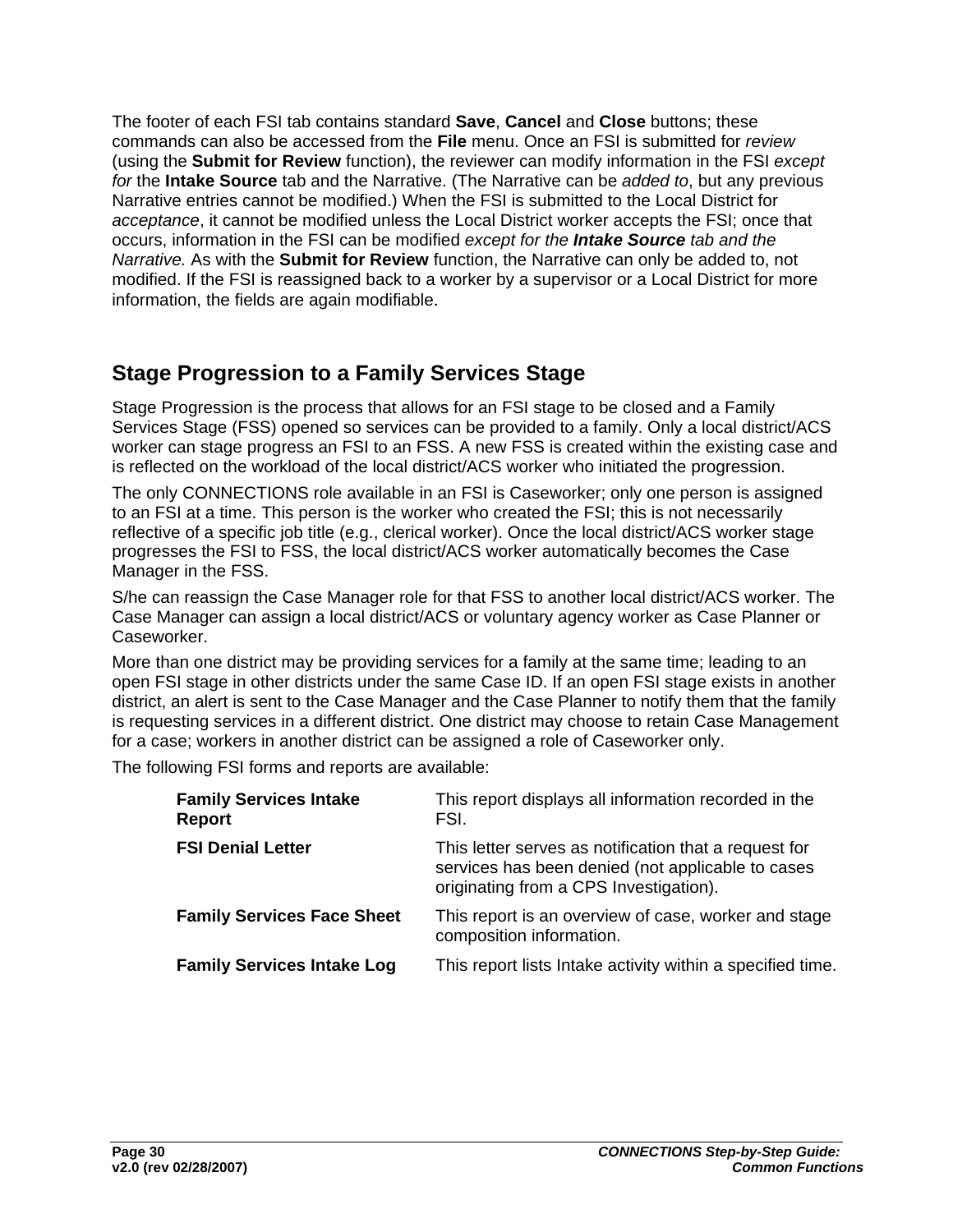

#### **Step by Step: Creating a Family Services Stage**

- **1** Select an FSI stage on the *Assigned Workload*. (This is found in the *Decision Summary* tab of the FSI*). The Tasks… button enables*.
- **2** Click on the **Tasks…** button. The Family Services Intake window displays.
- **3** Click on the **Decision Summary** tab.
- **4** Click on the *Create Family Services Stage (Stage Progression)* button. *The following message displays: "The FSI will be closed and an FSS stage will be opened. Do you want to continue?"*
- **5** Click on the **Yes** button. *The following message displays: "Create Family Services Stage Successful."*
- **6** Click on the **OK** button.
- **7** Click on the **Close** button. *The CONNECTIONS Toolbar displays.*
- **8** Click on the **WORK** button. *The Assigned Workload displays. The FSI is no longer on the Assigned Workload; a new Family Services Stage displays.*
- **9** Click on the **Close** button. *The CONNECTIONS Toolbar displays.*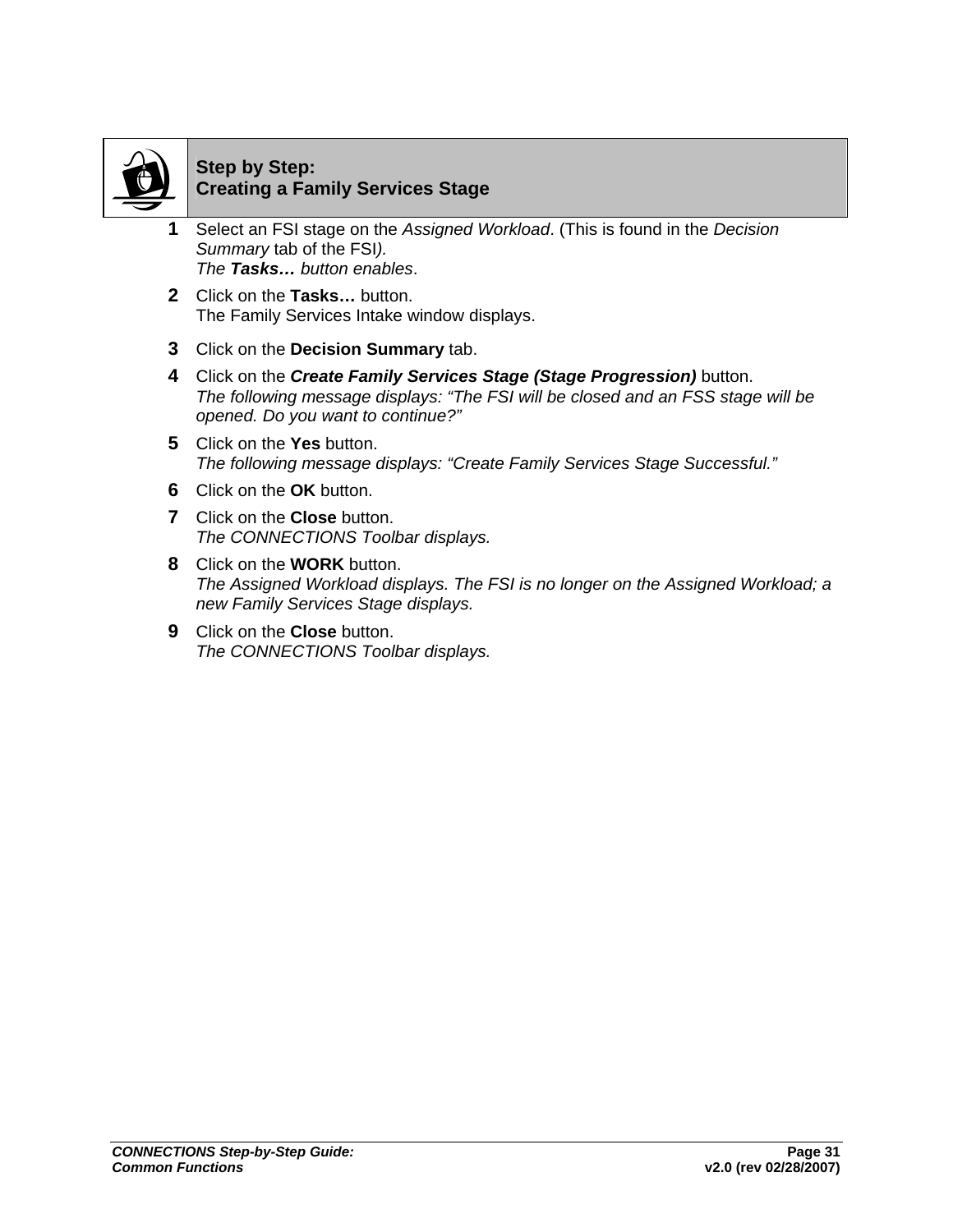## **Family Services Stage**

<span id="page-34-0"></span>Once a Family Services Intake (FSI)—whether from a CPS or non-CPS source—is progressed to a Family Services Stage (FSS), workers in both the local district and Voluntary Agency involved in that stage document their casework activities in that electronic case record. (For more information about the FSI, refer to the previous module: *Family Services Intake*.) With all child welfare professionals working from the same electronic case record, a comprehensive view of the services development and delivery process is maintained regarding the children and adults involved in the case.

The FSS provides for the documentation of casework activities, including progress notes, safety and risk assessments, as well as services that have been requested, determined to be needed and/or provided. CONNECTIONS supports the child-centered, familyfocused Case Management model for Child Welfare practice in New York State by providing the documentation framework in the FSS. The FSS contains all documentation related to the Family Assessment and Service Plan (FASP), to which all of the workers involved in the case contribute. This practice requires coordinated efforts among child welfare professionals in Local Districts and Voluntary Agencies, as appropriate.



In order to distinguish among the FSS types, this document refers to the stage and its respective type, where appropriate:

- FSS/CWS
- FSS/CCR
- FSS/OTI
- y FSS/COI
- FSS/ICPC
- FSS/ADVPO

## **Stage Types**

An FSS can be one of the following Types:

| <b>Child Welfare Services</b><br>(CWS)      | This is the most commonly used type of Family Services Stage. It<br>includes adoption, foster care, preventive and long-term protective<br>services.                                                                                                                                                                                                                                                                                                                                                                                                                                                                 |
|---------------------------------------------|----------------------------------------------------------------------------------------------------------------------------------------------------------------------------------------------------------------------------------------------------------------------------------------------------------------------------------------------------------------------------------------------------------------------------------------------------------------------------------------------------------------------------------------------------------------------------------------------------------------------|
| <b>Child Case Record (CCR)</b>              | The Child Case Record is created when a child is legally freed for<br>adoption. This is a completely separate type of FSS; every child<br>who has been freed, including those who might not be placed in an<br>adoptive setting, has a separate CCR. Each CCR will also have its<br>own corresponding Welfare Management System (WMS) case.                                                                                                                                                                                                                                                                          |
| <b>Out-of-Town Inquiry (OTI)</b>            | There are two types of Out-of-Town Inquiry (OTI): out-of-state and<br>county-to-county. An out-of-state OTI is a written request for<br>assistance or follow-up on a specific matter that usually involves a<br>family (or family members) now residing in New York State. A<br>county-to-county OTI is a request made by one Local District to<br>another Local District for assistance or follow-up on a specific<br>matter that involves a family (or family members) residing outside<br>the requesting district. The request usually requires an action that<br>cannot be completed by the requesting district. |
| <b>Court Ordered Investigation</b><br>(COI) | This type is used for a case that was initiated by a court-ordered<br>investigation, rather than by a CPS investigation.                                                                                                                                                                                                                                                                                                                                                                                                                                                                                             |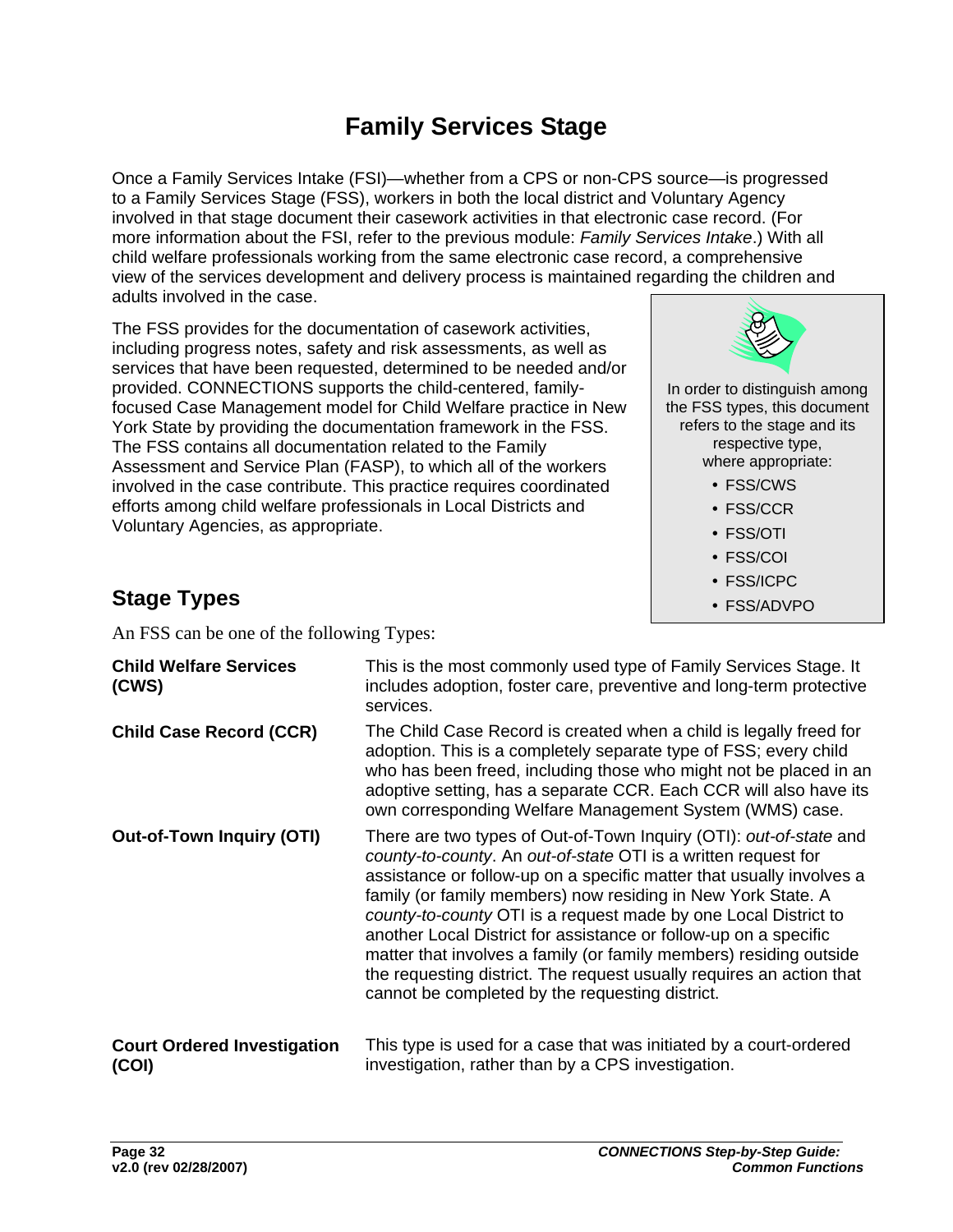<span id="page-35-0"></span>

| <b>Interstate Compact for the</b><br><b>Placement of Children</b><br>(ICPC) | This type is used for cases where the Local District or Voluntary<br>Agency is receiving a child from another state. All children who<br>were in foster care in New York State and are being placed via<br>ICPC in another state already have an open FSS/CWS in<br>CONNECTIONS and will continue to be tracked in that stage.                                                                                                             |
|-----------------------------------------------------------------------------|--------------------------------------------------------------------------------------------------------------------------------------------------------------------------------------------------------------------------------------------------------------------------------------------------------------------------------------------------------------------------------------------------------------------------------------------|
| <b>Advocates Preventive Only</b><br>(ADVPO)                                 | The Advocates Preventive Only (ADVPO) type is used exclusively<br>for Family Services Stages in New York City when ACS is the<br>Case Manager for a preventive services case and the Voluntary<br>Agency that will be directly providing only preventive services to<br>the family is exempt from the responsibility of recording the FASP<br>online, in accordance with the conditions of the Advocates<br>Preventive lawsuit settlement. |

## **Accessing the FSS**

Your ability to access and maintain the FSS depends on a variety of factors including:

- your current or historical role in the stage.
- the Business Functions that have been assigned to you.
- the Agency Access and Organizational Hierarchy your district/agency has established in CONNECTIONS.

If you have a role in the stage, you can access the FSS from your *Assigned Workload* and maintain all necessary components of that stage that are appropriate for your role. You may be assigned one of four roles in an FSS:

- **Case Manager** Every FSS has a Case Manager, who must be a Local District worker. An FSS can have only one Case Manager at any given time. The Case Manager provides oversight of the case and approves the FASP. When the Case Manager acts as the Case Planner, the Case Manager's supervisor must approve the FASP.
- **Case Planner** The Case Planner submits the FASP to the Case Manager for approval and alerts the CPS Worker/Monitor in circumstances where that individual needs to complete or review the FASP.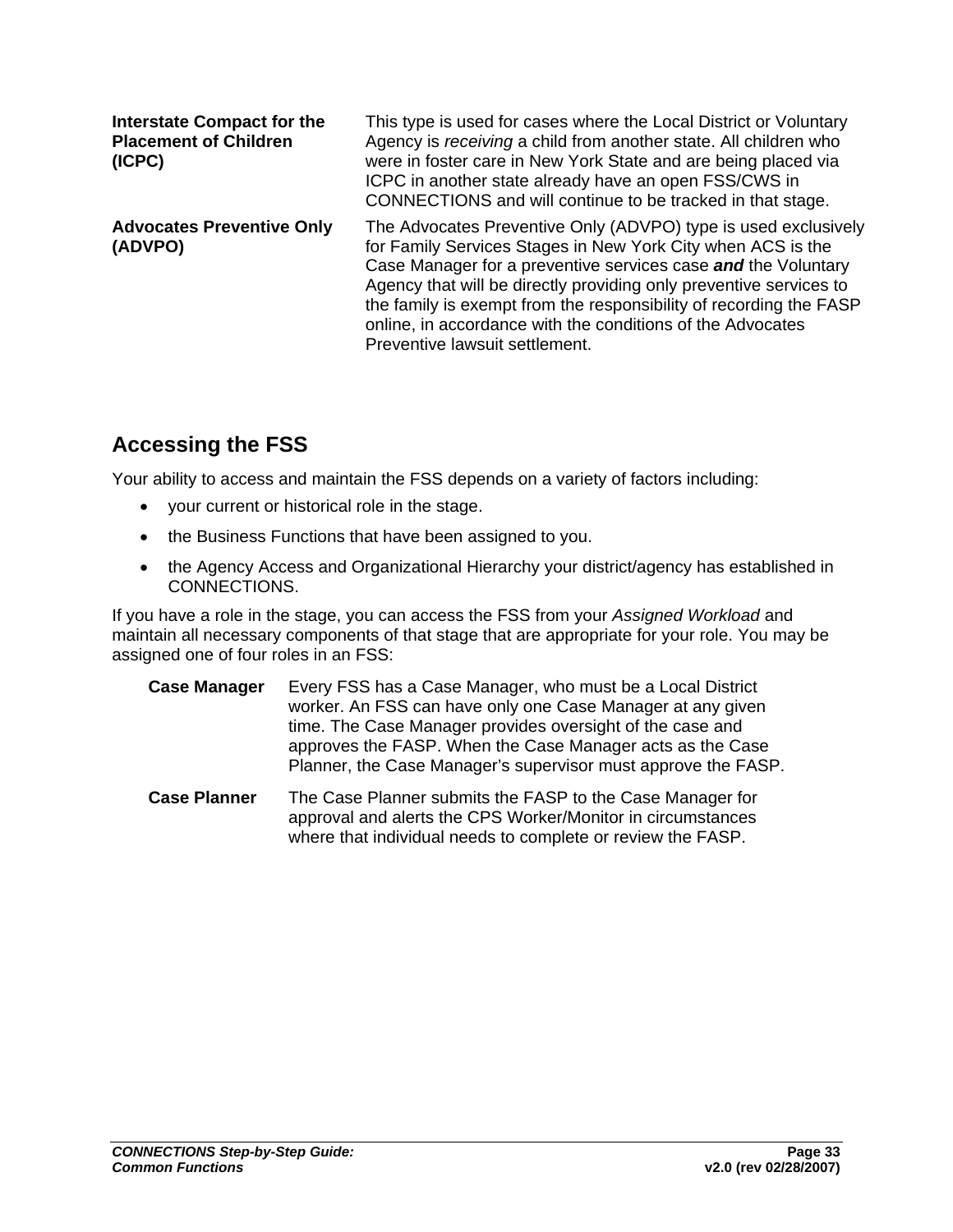**Caseworker** One or more Caseworkers (who can be either Local District or Voluntary Agency staff) may be assigned to an FSS. The Caseworker role in an FSS stage may be assigned cross-district by a Local District Case Manager or a Local District Case Planner. Caseworkers who are assigned to an FSS complete work within the FASP, such as the Family Scales. A Caseworker may be responsible for a specific child, multiple children or no children in the FSS. A Caseworker can also be *Associated* to a specific child or children. A Caseworker who has been *Associated* to a specific child can complete the Child Scales and Foster Care Scales for that child. Associating a Caseworker to a specific child does not prevent other workers from working with that child or completing other parts of the FASP that may relate to that child in the overall Service Plan. (See "The Associate Worker Tab" in Module 6: Tracked Children Detail.)

**CPS Worker/ Monitor**  The CPS Worker/Monitor is responsible for overseeing case activities when:

- the case was opened from an Indicated CPS Investigation stage; *and*
- the CPS worker is not the primary service provider for the case; *and*
- ongoing protective concerns have been identified.

These activities include reviewing safety-related and risk-reduction actions and activities, determining that appropriate services are being provided, and modifying the service plan when the child's or family's progress is not sufficient to meet the desired outcomes identified in the plan.

Aside from your role in an FSS, you can also access the FSS in any of the following circumstances:

- If you have an historical role in a CPS Intake (INT), CPS Investigation (INV), or Administrative Review (ARI) stage that is currently closed, you can view all of the FSS stages associated with the case that existed before your assignment ended.
- If your district or agency has established Agency Access that permits view-only or maintain access to FSS stages, you can access those stages until Agency Access is changed to remove such access.
- If you have been assigned the ACCESS ALL DIST (Access All in District) or ACCESS ALL AGY (Access All in Agency) Business Function, you can view all of the FSS stages in your district or agency.
- If you have an Implied role in the FSS (because you have a role in a separate case that shares a person in common with the FSS), you can view all of the information for the case in which you have an Implied role. If you are a Voluntary Agency worker, you will *not* be able to access any information in the CPS Intake or Investigation stage.
- If you are in the unit hierarchy of a worker who has a role in the FSS *and* you have been assigned the UNIT SUM ACCESS Business Function, you can access information in that FSS via the *Unit Summary* window.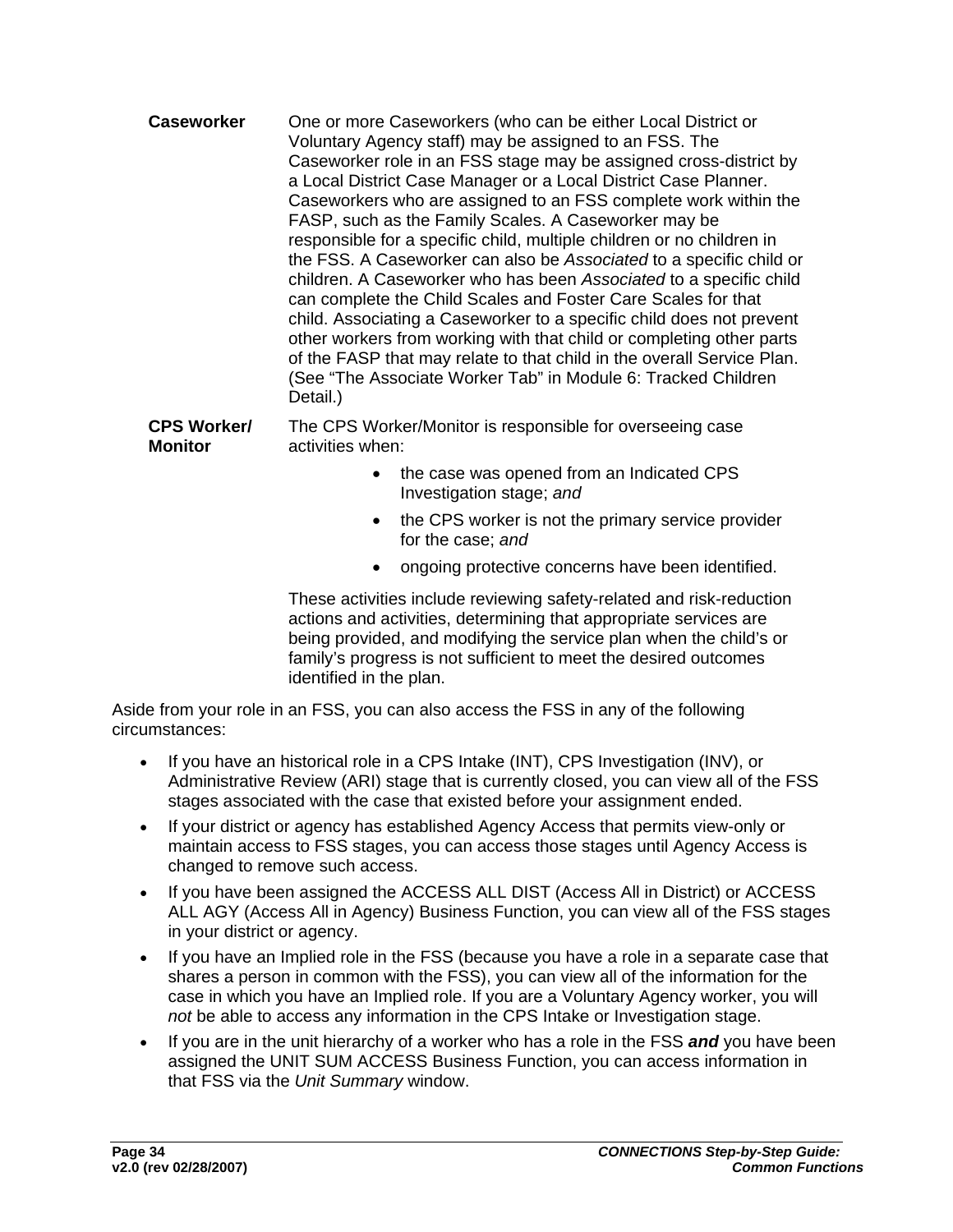You can access the FSS through:

- the *Assigned Workload* (if you have a role in the case or access to the *Assigned Workload* of a worker with a role in the case); or
- the *Event List* (view-only).



#### **Step-by-Step:**

**Opening the Family Services Stage from the** *Assigned Workload*

- **1** Click on the **WORK** button on the CONNECTIONS Toolbar. *The Assigned Workload displays.*
- **2** Click on the FSS you want to access. *The Tasks… button enables.*
- **3** Click on the **Tasks…** button. *The Family Services Stage window displays.*



### **Step-by-Step: Opening the Family Services Stage from the Event List**

- **1** After conducting a Case Search (see the tip box at right), select the appropriate case from the *Case List*.
- **2** Click on the **Events** button. *The Event List displays.*
- **3** Select the Family Services Stage opened event**.**
- **4** Click on the **Detail** button. *The FSS displays for the selected event. In order to view a FASP through the Event List, select the FASP Submitted for Approval Event, and click on the Detail button.*



*Case button > Case Search Criteria > Case List.*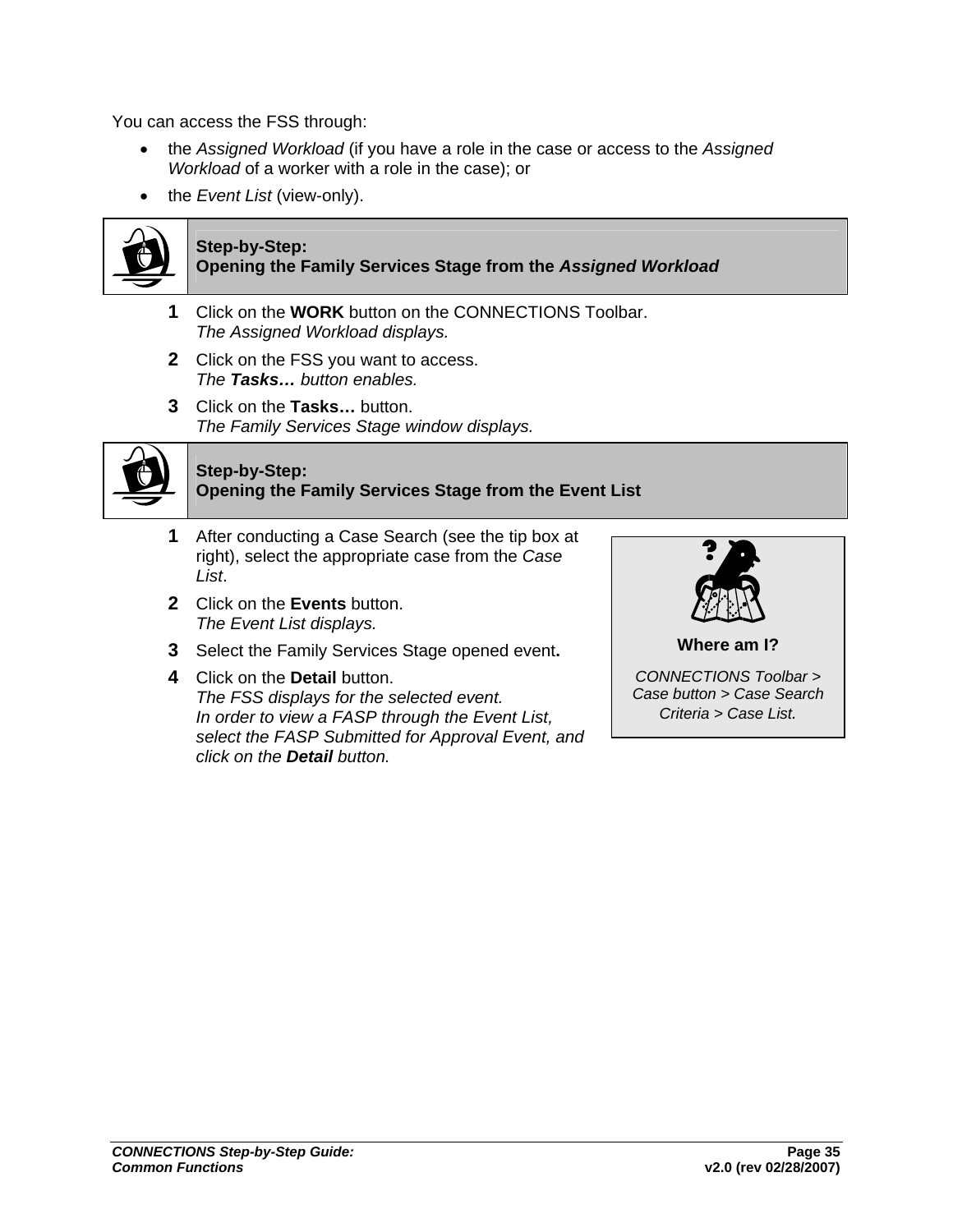|                                                                   | Case Name: Hoover.Beth       |                     |               | Case Initiation Date: 11/16/2004 |                       |     |                           |                          |               |                      | WMS App Reg          |     |
|-------------------------------------------------------------------|------------------------------|---------------------|---------------|----------------------------------|-----------------------|-----|---------------------------|--------------------------|---------------|----------------------|----------------------|-----|
| Family Assessment and<br><b>Stage Composition</b><br>Service Plan |                              | Service Plan Review |               | <b>Progress Notes</b>            |                       |     |                           | Key Dates                |               | Case Summary         |                      |     |
| <b>Person List</b>                                                |                              |                     |               |                                  |                       |     |                           |                          |               |                      |                      |     |
|                                                                   | <b>Last Name</b>             | <b>First Name</b>   |               | <b>Middle Name</b>               | <b>Person Id</b>      | M/S | Sch                       | *DOB                     | <b>Approx</b> | Age                  | PC/SC                | Mar |
|                                                                   | $\blacktriangleright$ Hoover | <b>Beth</b>         |               |                                  | 14900450              |     | v                         | 05/11/1972               | No            | 32                   | PC                   |     |
|                                                                   | Hoover                       | Ted                 |               |                                  | 14900452              |     | v                         | 12/23/1993               | No            | 10                   |                      |     |
|                                                                   | Hoover                       | Gabriel             |               |                                  | 14900451              |     | ٧                         | 10/12/1969               | No            | 35                   |                      |     |
|                                                                   | Jones                        | Dan                 |               |                                  | 14900454              |     | ٧                         | 08/14/1932               | No            | 72                   |                      |     |
|                                                                   |                              |                     |               |                                  |                       |     |                           |                          |               |                      |                      |     |
|                                                                   | Hoover                       | Kevin               |               |                                  | 14900453              |     | v                         | 03/31/2004               | No            | $\overline{0}$       |                      |     |
| $\blacksquare$                                                    | <b>Person Identifiers</b>    |                     |               |                                  |                       |     | *Ethnicity                |                          | *Race         |                      |                      |     |
|                                                                   | <b>INV</b><br>Type           |                     | <b>Number</b> | <b>Start Date</b>                | <b>End Date</b>       |     |                           |                          |               |                      | Black or African Ame |     |
|                                                                   |                              |                     |               |                                  |                       |     |                           | Central American         | г             | Caribbean<br>Haitian |                      |     |
|                                                                   |                              |                     |               |                                  |                       |     | Caribbean                 |                          | г             |                      | Native African       |     |
|                                                                   |                              |                     |               |                                  |                       |     | Cuban                     |                          |               |                      | Other - Black or Afr |     |
|                                                                   |                              |                     |               |                                  |                       |     | Dominican                 |                          |               |                      | Alaskan Native       |     |
|                                                                   |                              |                     |               |                                  |                       | П   | Mexican<br>North American |                          |               |                      | American Indian      |     |
|                                                                   |                              |                     |               |                                  |                       |     | □ Puerto Rican            |                          | г             | Asian<br>Chinese     |                      |     |
| $*$<br>$\blacksquare$                                             |                              |                     |               |                                  |                       |     | South American            | $\overline{\phantom{0}}$ | г             | Indian               |                      | ▼   |
|                                                                   |                              |                     |               |                                  | $\blacktriangleright$ |     |                           |                          |               |                      |                      |     |

# **The Family Services Stage Window**

The *Family Services Stage* window is divided into three sections:

- Header
- Tabs
- Footer

The Stage Name, Case ID number and Stage ID number display in the title bar.

The majority of the information on the *Family Services Stage* window is divided into tabs:

| <b>Family</b><br><b>Assessment</b><br>and Service<br>Plan (FASP) | This tab provides access to the Family Assessment and Service<br>Plan window, from which you can access all current and historical<br>Family Assessment and Service Plans (FASPs) for the FSS. The<br>FASP contains the electronic documentation of assessments and<br>service planning for the case. You use this window to record the<br>main components of assessment and service planning for the FSS.                                                                                           |
|------------------------------------------------------------------|------------------------------------------------------------------------------------------------------------------------------------------------------------------------------------------------------------------------------------------------------------------------------------------------------------------------------------------------------------------------------------------------------------------------------------------------------------------------------------------------------|
| <b>Service Plan</b><br><b>Review</b>                             | This tab provides access to the Service Plan Review window, which<br>allows you to record or view the results of the Service Plan Reviews<br>for all FASPs associated with the stage. The Service Plan Review is<br>a meeting of key participants to develop and review the Service<br>Plan, including Outcome and Activity statements. Key participants<br>include individuals involved in the FSS, assigned workers and/or<br>outside participants (such as foster parents and service providers). |
|                                                                  | Service Plan Review documentation is important for keeping<br>everyone, including the family, on the same page toward achieving<br>the goals and outcome.                                                                                                                                                                                                                                                                                                                                            |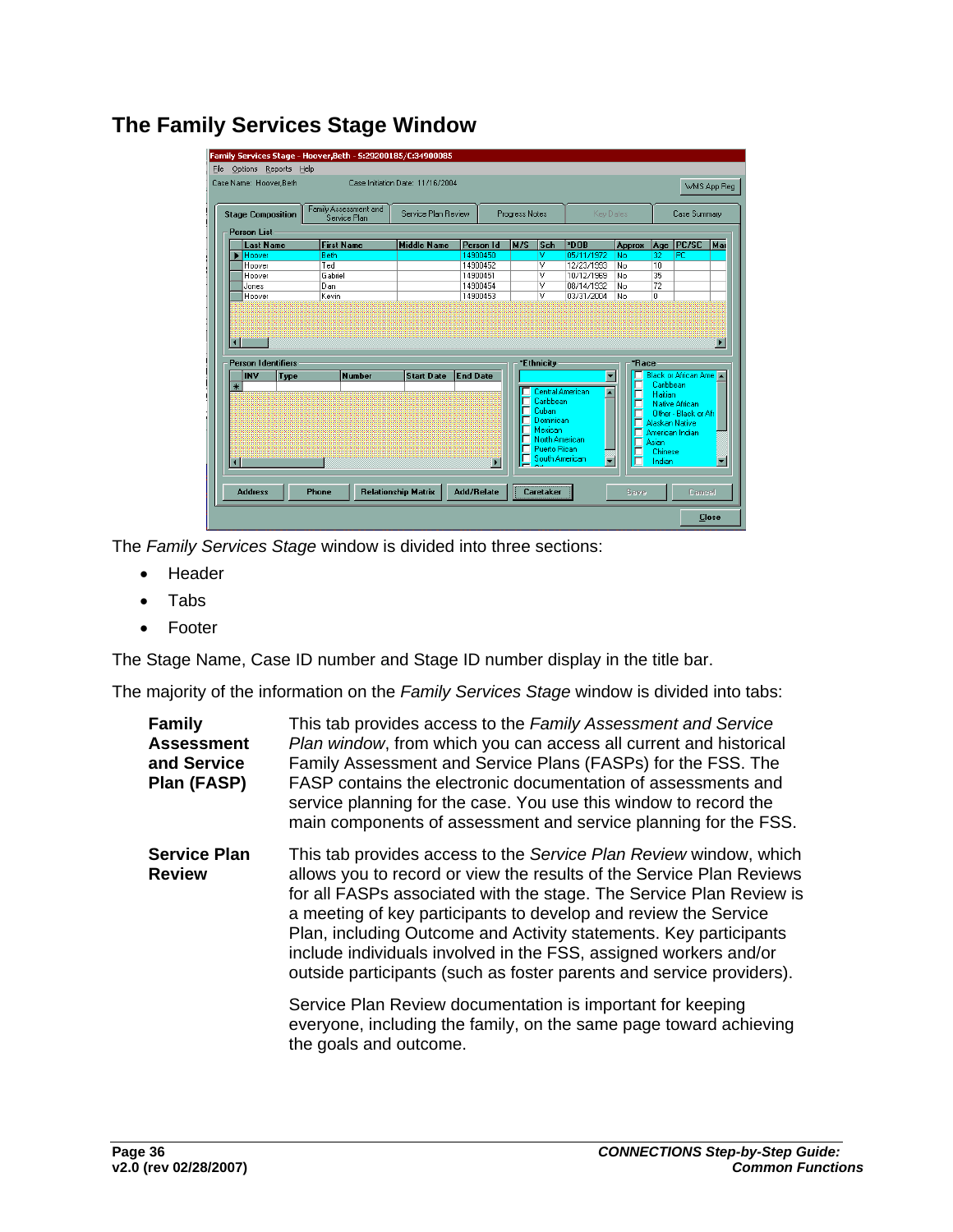- **Progress Notes**  In order to maintain a contemporaneous and comprehensive view of the activities occurring in an FSS, workers need to record and view Progress Notes. This tab provides access to the *Progress Notes* window, which workers use to create, modify, copy, search, sort, view, print and record addenda to Progress Notes. (Workers can also delete "Draft" notes.) This window is also useful for monitoring required casework contacts and creating reports.
- **Key Dates** This tab is only enabled for stages that were closed prior to the implementation of Build 18.7 (December, 2005). The *Key Dates* window no longer receives updates from CCRS and instead displays the last data received from CCRS prior to the implementation of Build 18.7.



This process of updating Key Dates in CCRS (and the accompanying CCRS-CONNECTIONS batch update process continues only until Build 19 is implemented; after that, Key Dates will be recorded directly in CONNECTIONS.

**Case Summary** Provides access to the *Case Summary* window, which displays all of the stages (open or closed) that are part of the case. This window also displays the names of workers who are currently assigned to active stages (or historical workers if the stage is closed). However, CPS Intake and Investigation stages will *not* display for Voluntary Agency workers.

> The Case Manager or Case Planner uses the *Case Summary*  window to initiate the stage closing process and, in certain situations, to change the stage type.

For some FSS types (OTI, COI, ICPC and ADVPO), the following tabs are disabled:

- Family Assessment and Service Plan
- Service Plan Review
- Key Dates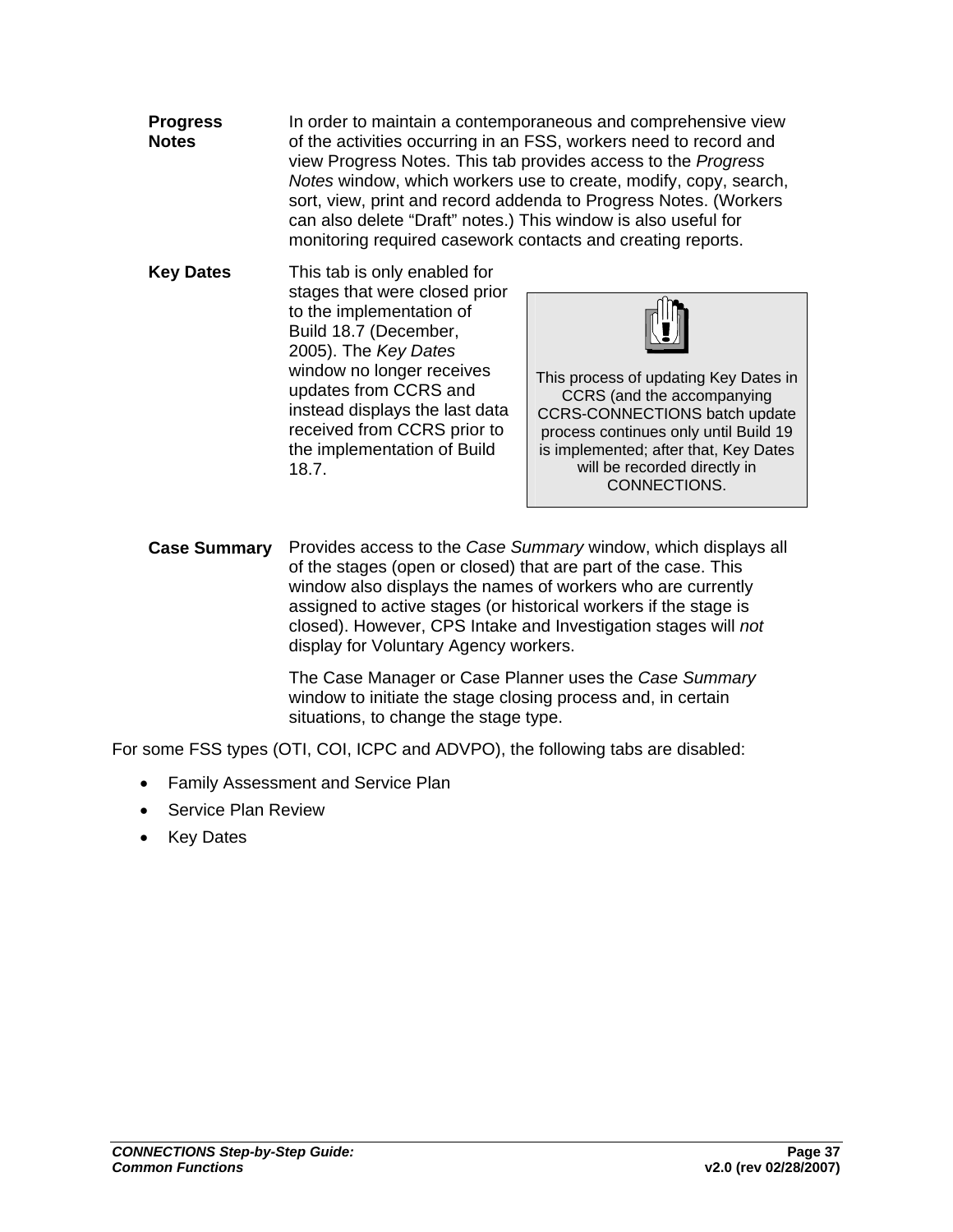# **Maintaining Person Information**

# **Finding Information about a Person in CONNECTIONS**

The CONNECTIONS database includes information about individuals associated with child protective cases, Family Services Intakes, Family Services Stages, as well as foster care providers, state and local district staff, and voluntary agency personnel.

Person Search is a tool for locating information about people in CONNECTIONS, to determine if a person is known to CONNECTIONS, and to find specific information on a person.

Once a search is performed, the **Case List** button on the *Person Search* window provides a method of accessing the selected person's case information. This information can also be accessed from the **Option** menu.

CONNECTIONS information needs to be maintained in a secure, accurate and reliable manner, but also be readily available for use by workers needing information.

## **Routes to the Person Search Window**

Person Searches can be conducted from the *Person Search* window. You can always conduct a Person Search from the CONNECTIONS Toolbar, however, if you are working on a case that is in the Investigation stage (INV) or Foster/Adoptive Home Development stage (FAD) you would most often conduct a Person Search through your *Assigned Workload,* using the **Maintain Person** task. This enables you to maintain information (e.g., add or relate a person) for that stage. As the assigned worker, your role in the case determines your access and your ability to maintain data. If you are working on an FSI, you can conduct a person search through *Person Demographic*s; and if you are in an FSS the person search can be conducted through the **Stage Composition** tab.



Persons will not be identified as sources or reporters in a Person Search, even if they are listed as members of the household. If a reporter is also a principal, Person Search returns the principal information only. For example, if a mother is the source of a report of child abuse or maltreatment regarding her child and the child's father, she is both the reporter and a principal in the case. A Person Search on the mother only returns information identifying her as a principal, not as a reporter

Search results may include more than one possible match for your search criteria. *Explore all possible matches*. The individual you are searching for may be listed more than once in the database. Review the information in the Person Search List to determine if the person you are searching for matches one or more of the results on the list. Look at the demographics listed in the Person Search List to help you make this determination. If you don't have enough information to determine whether or not you have found a proper match, you can access more information about a person in the Person Search List by looking at other cases with which that person has been involved. This process is sometimes called "drilling down."

On occasion, you may need to search for an individual from the CONNECTIONS Toolbar. This is beneficial when you are not the assigned worker, but need information on a person or case.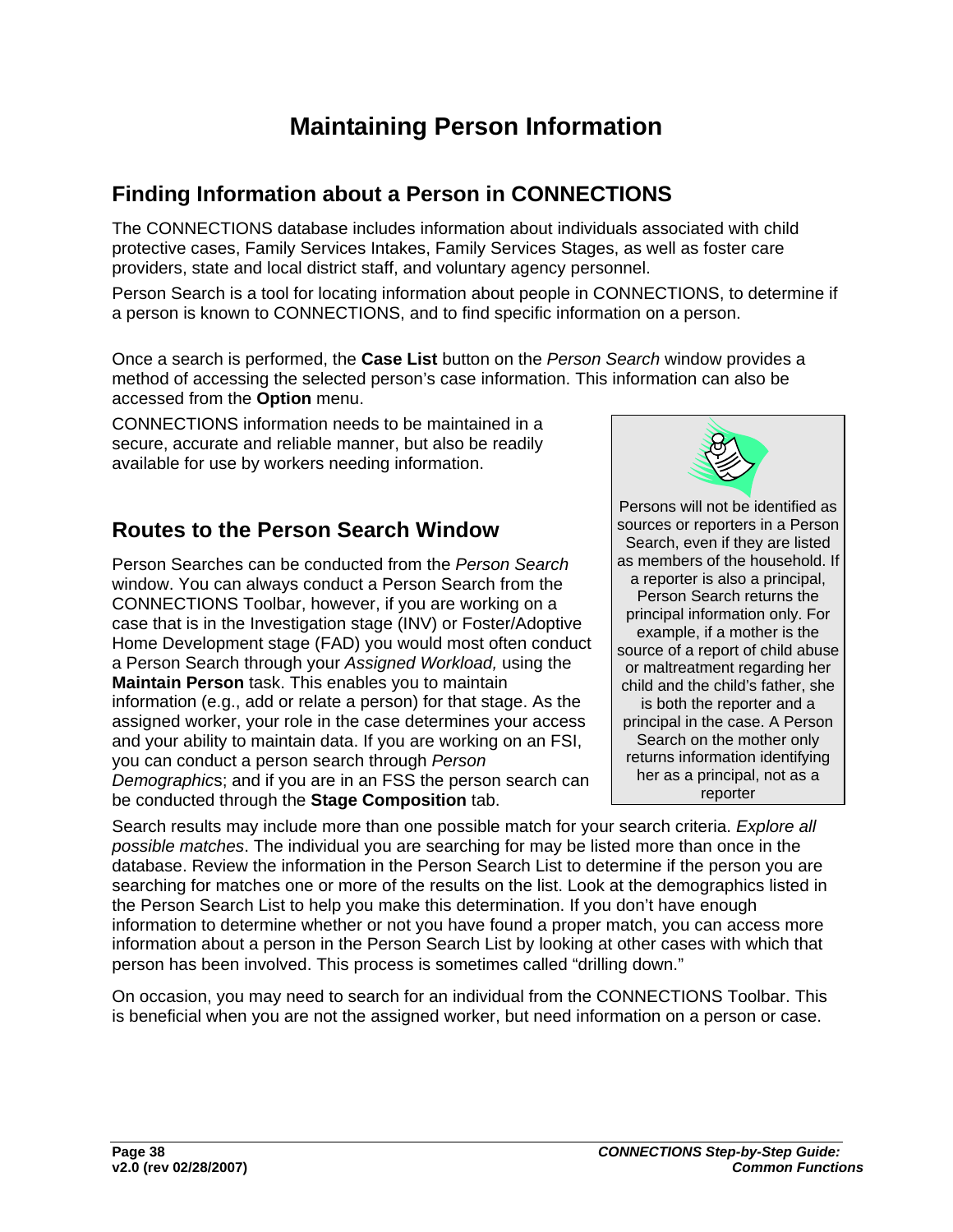

### **Step by Step: Conducting a Person Search from the CONNECTIONS Toolbar**

**1** Click on the **PERS** button on the CONNECTIONS Toolbar.

*The Person Search window displays.*

- **2** Enter the person's first and last name in the name fields.
- **3** Enter the date of birth or approximate age, if known, into the **DOB** or **Age** fields.
- **4** The *Person Search* window automatically defaults to Phonetic Name search. To conduct an Exact search, click the drop-down arrow for the **Search Type** field and select **Exact**.



CONNECTIONS calculates the age from DOB information. If you don't know the exact date of birth, enter an approximate age.

- **5** Click on the **Search** button. *CONNECTIONS performs a search based on your criteria and returns the results of your search in a list at the bottom of the Person Search window. Use the scroll bar to scroll down the list. Use the mega scroll to view results beyond the last row visible using the vertical scroll bar.*
- **6** Review the results and determine if any match is the person you are searching for. You may need to revise the search, depending upon your results. Instructions on how to revise a search follow.
- **7** If your search resulted in no matches, the following message displays on the Person Search List title bar*: "Person Search List - No Results Returned."* You can try the search again with broader or different search parameters.



### **Step-by-Step:**

**Opening the Person Search Window Within a FAD or INV Stage**

- **1** Click on the **WORK** button on the CONNECTIONS Toolbar. *The Assigned Workload displays.*
- **2** Click on a stage to select it. *The Tasks… button enables.*
- **3** Click on the **Tasks…** button. *The Task List displays for the selected stage.*
- **4** Click on the **Maintain Person** task.
- **5** Click on either the **New** or **List…** button. *The Person List displays.*
- **6** Click on the **New** button. *The Person Search window displays.*



The **Maintain Person**  task is available only for Investigation (INV) and Foster/Adoptive Home Development (FAD) stages.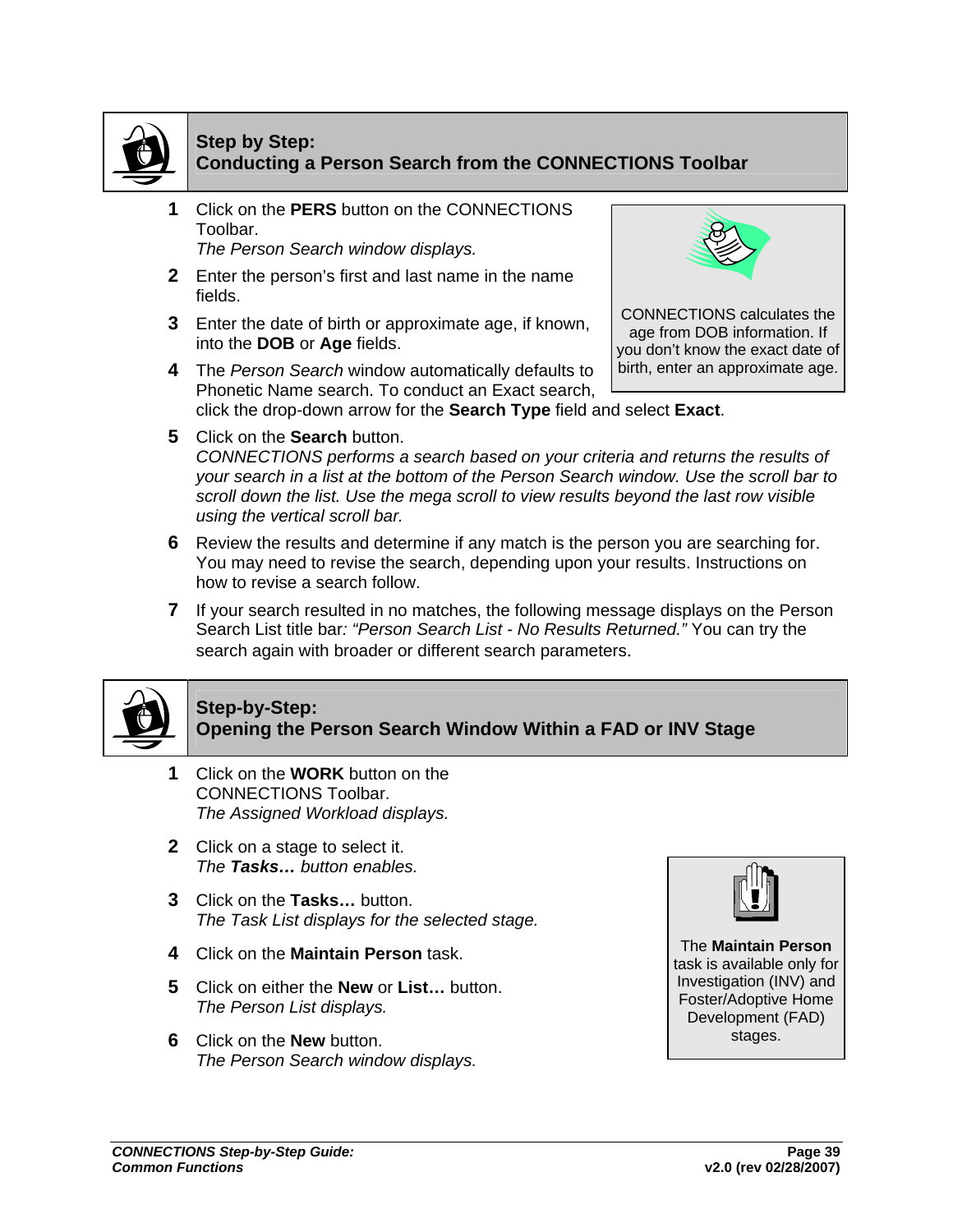

### **Step-by-Step: Opening the Person Search from a Family Services Intake (FSI)**

- **1** Click on the **WORK** button on the CONNECTIONS Toolbar. *The Assigned Workload displays.*
- **2** Click on an FSI stage to select it. *The Tasks…button enables*.
- **3** Click on the **Tasks…**button. *The Family Services Intake window displays*.
- **4** Select the **Person Demographics** tab.
- **5** Enter the person's first and last name in the name fields.
- **6** Enter the sex in the **Sex** drop down field.. *The Add Person button enables*.
- **7** Click on **Add Person** button. *The person you have added now appears in the Name box at the bottom of the window.*
- **8** Highlight the person you added and click on the **Search** button. *The Person Search window displays*.



### **Step-by-Step: Opening the Person Search from a Family Services Stage (FSS)**

- **1** Click on the **WORK** button on the CONNECTIONS Toolbar. *The Assigned Workload displays*.
- **2** Click on the FSS stage to select it. *The Tasks…button enables.*
- **3** Click on the **Tasks…**button.
- **4** The *Family Services Stage* window displays with the **Stage Composition** tab displayed.
- **5** Click on the **Add/Relate** button.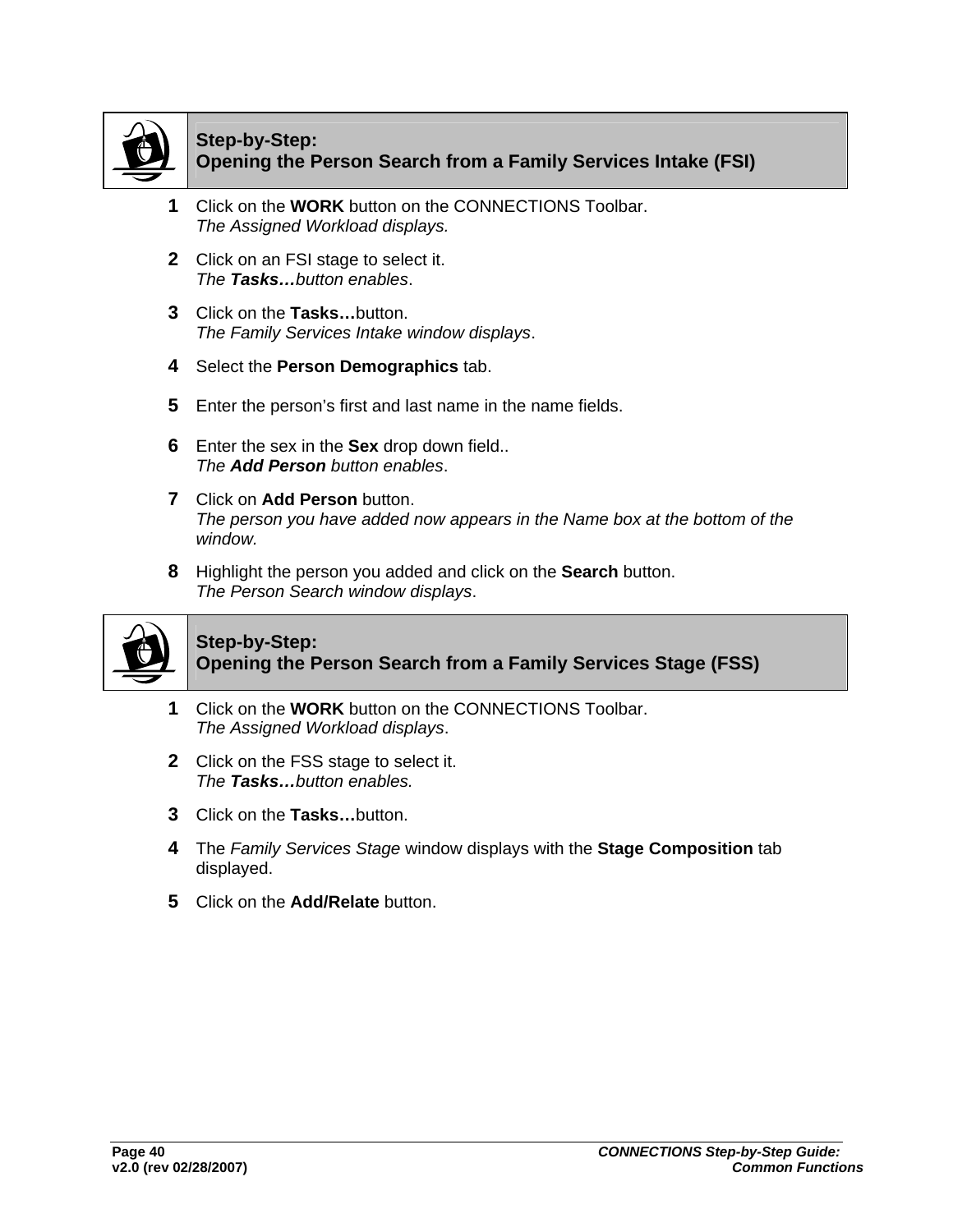## **Conducting Person Searches in a CPS Stage**

Throughout your investigation, there will be occasions which require you to look up information about people associated with your assigned case. This includes all current and/or historical cases in which these individuals were involved. The following individuals need to be included in the *Person List* for an Investigation stage:

- Subject(s), including Parent(s) and Guardian(s) of victim child(ren); and other person(s) 18 years of age or older responsible for the victim child(ren)'s care at the relevant time;
- Abused/Maltreated Child(ren); and
- all other children living in the household.

## **Conducting Person Searches in a FAD Stage**

During the life cycle of a foster or adoptive home, you may need to add people to the *Person List* for that home. Every individual residing in the foster or adoptive home must be added to the *Person List*, and all known information about that person must be documented in CONNECTIONS.

Below are situations that require you to add individuals to the *Person List* for the home/stage:

- Following an adoption finalization, the adopted child must be added to the *Person List* and identified as a "son" or "daughter;"
- When a single foster parent marries, or a significant other moves into the household, the new individual must be added to the *Person List*;
- When a foster child has his/her 18<sup>th</sup> birthday, the child must be added to the *Person* List and identified as a "Foster Child:"
- When any individual (e.g., aunt, uncle, grandparent, niece, nephew) age 18 or older moves into the home on a temporary or permanent basis, that individual must be added to the *Person List*.

## **Conducting Person Searches in an FSI Stage**

If an FSI has originated from a CPS INV stage, information will pre-fill within the **Person Demographics** tab including, the name, address, sex, date of birth, race/ethnicity, etc. The Person List of the FSI members will display in this tab.

A Person Search may be conducted at any time on an individual until the FSI is closed and an FSS is opened. Depending on your security functions you may add, delete or modify data on this tab until the FSI is closed. Future modifications will be made in the FSS if the case is "Open" for services.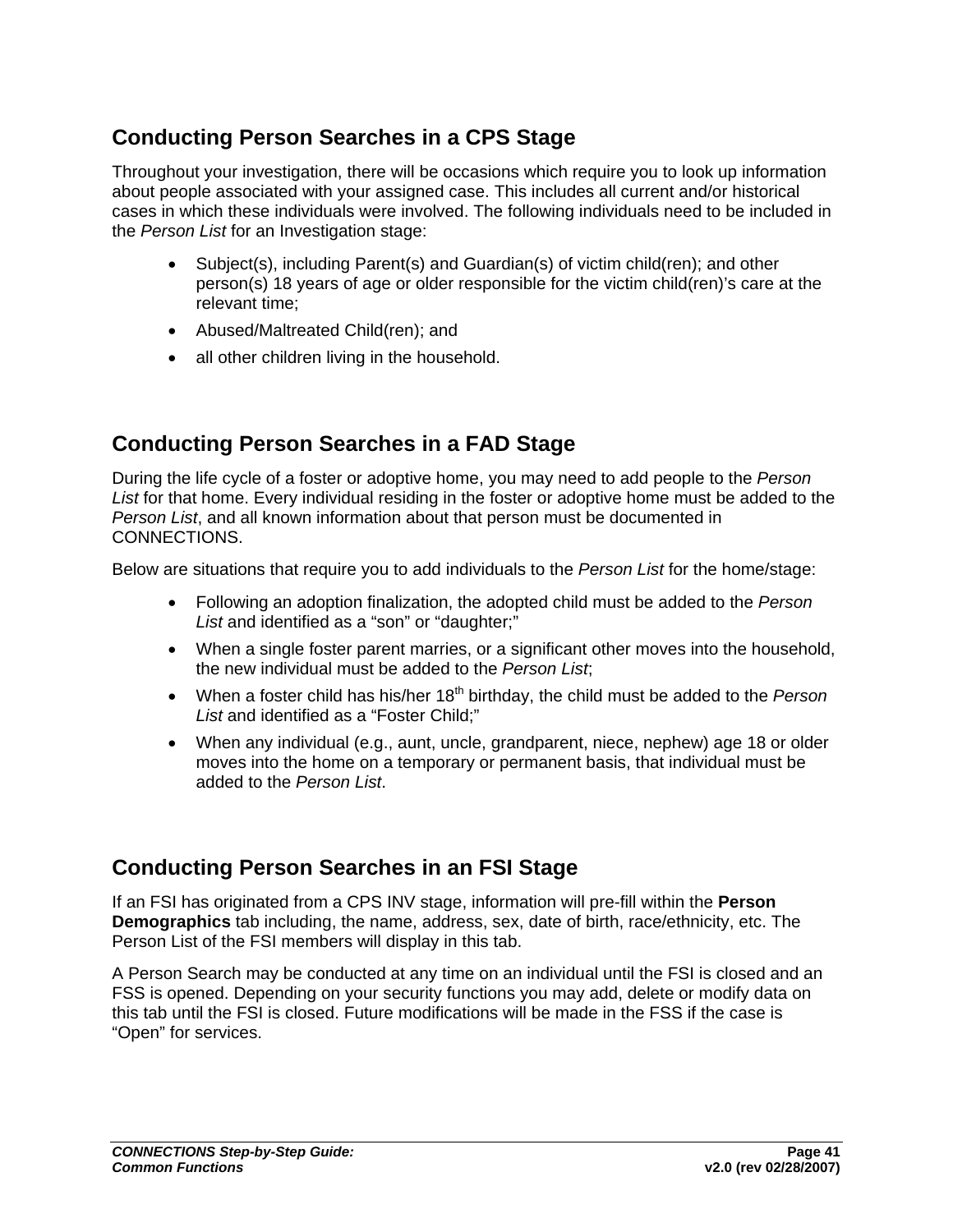As in an INV stage, the default search type from the FSI is Phonetic Name. When you are adding a person, an automatic Phonetic Name search initiates based on the information recorded on the **Person Demographics** tab. A person search must be conducted on all persons in an FSI, except those the system carried forward from a CPS Investigation. Person demographics generated from a CPS stage automatically populate; you should verify this information and make any necessary changes.

# **Conducting Person Searches in an FSS Stage**

Once a stage is progressed to an FSS, the information that was recorded in the FSI will automatically pre-fill into the **Stage Composition** tab. The **Stage Composition** tab lists all of the individuals involved in the FSS, as well as their demographics, identifiers, address and phone information. You are able to maintain the information via buttons on the tab or by typing it directly into the fields

As information changes about one or more individuals, or about the family as a whole, it is important for you to keep the information up-to-date in the electronic case record.

The **Stage Composition** tab allows you to add to or modify the composition of the Family Services Stage, including person demographics, person identifiers, address and phone information for all persons already associated with the stage. The following options are also available from this tab:

- Retrieve the Historical Stage Composition
- Change the Final Adoptive Name (FSS/CCR stages only)
- Select Primary/Secondary Caretakers
- Maintain Multiple Primary Address/Phone information
- End Date stage involvement of persons in the stage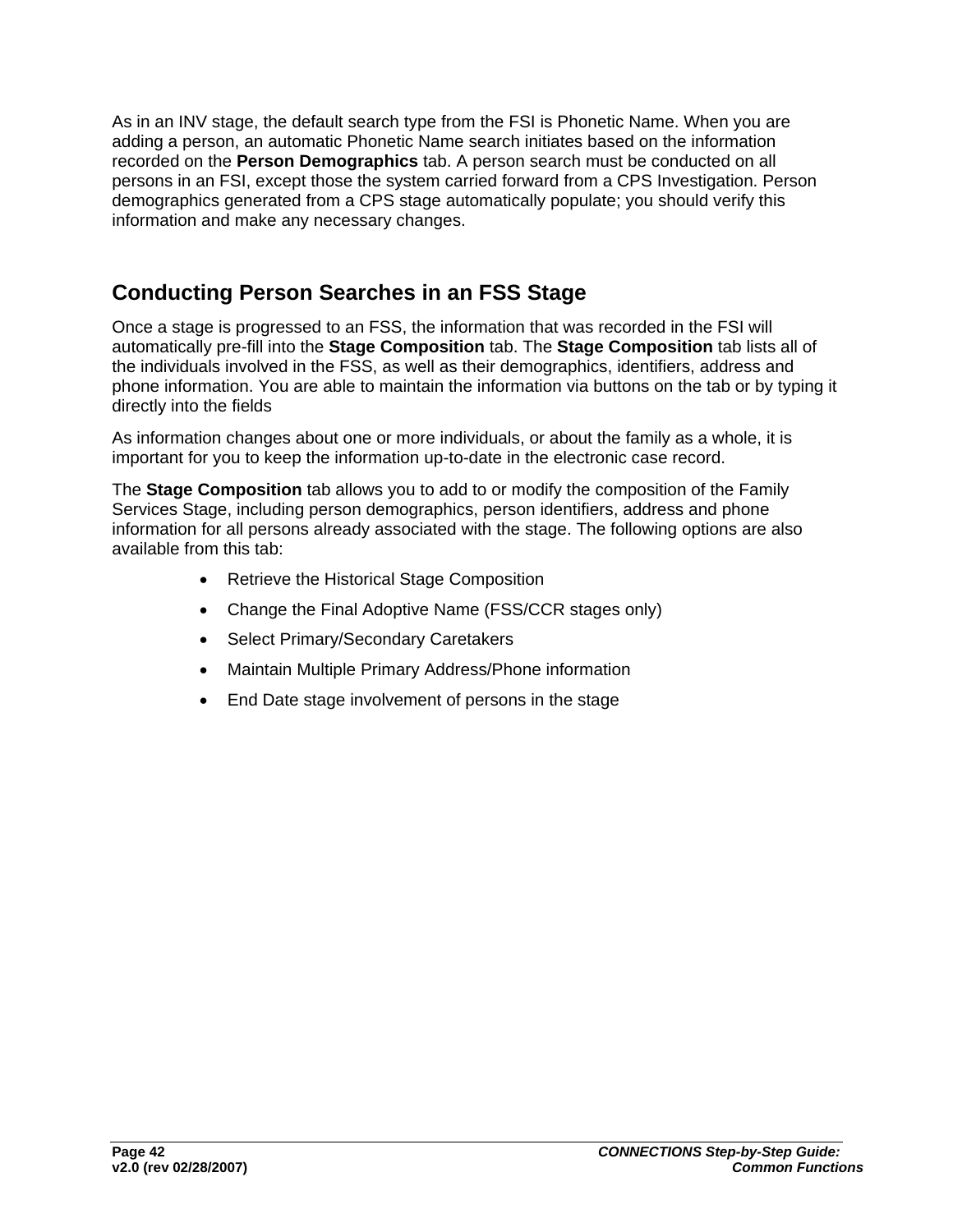# **Revising Search Criteria**

Depending on the results of your search you may need to revise some of your information.

- Add any additional information you did not include in the original search by filling in fields like Age, Date of Birth (**DOB**), Sex, etc.
- Click on the **Search** button to perform the new search. *CONNECTIONS performs a new search based on your revised criteria and returns the results of your search in a list at the bottom of the Person Search window*.
- Review the search results to determine if any match is the person you are searching for. *You may need to revise the search, depending upon your results*.

### *Viewing Detailed Information*

Detailed person information can also be accessed from the *Case Summary* window. Taking this route enables CONNECTIONS to verify that you have proper security rights to access detailed information on this case. If you do not have rights to view this information, buttons and options are disabled.

From the *Person Search* window (containing the results of your search), you can view detailed information about the person by following the steps below:



If your search returns one or more prospective matches, you need to determine which, if any, of the matches is the person for whom you are searching. Here are some tips for doing this:

- Review the information on the Person Search List. Use the horizontal scroll bar to view information to the right of the screen. Given clear differences in Dates of Birth, Sex, Ethnicity, Address information or Social Security number, a potential match may be ruled out right away.
- Review information on the individual's family. To do this, highlight a name on the list, click on the **Options** menu and select **Case List…**. Highlight a case and click on the **Comp** button. *The Case Composition window displays a list of the people associated with that case.*



**Step-by-Step: Viewing Detailed Information About a Person**

- **1** On the *Person Search* window, select a person's name from the Person Search List.
- **2** Click on the **Case List…** button. *The Case List displays a list of cases with which the individual is associated.*
- **3** Click on a case to select it from the list.
- **4** Click on the **COMP** button. *The Case Composition list displays demographic information on the persons in the case, including Date of Birth and Ethnicity, Race, Address, Phone and Person ID*.
- **5** Click on a stage to select it from the *Case Summary* window.
- **6** Click on the **Options** menu and select the **Person List…** command. *The Person List displays.*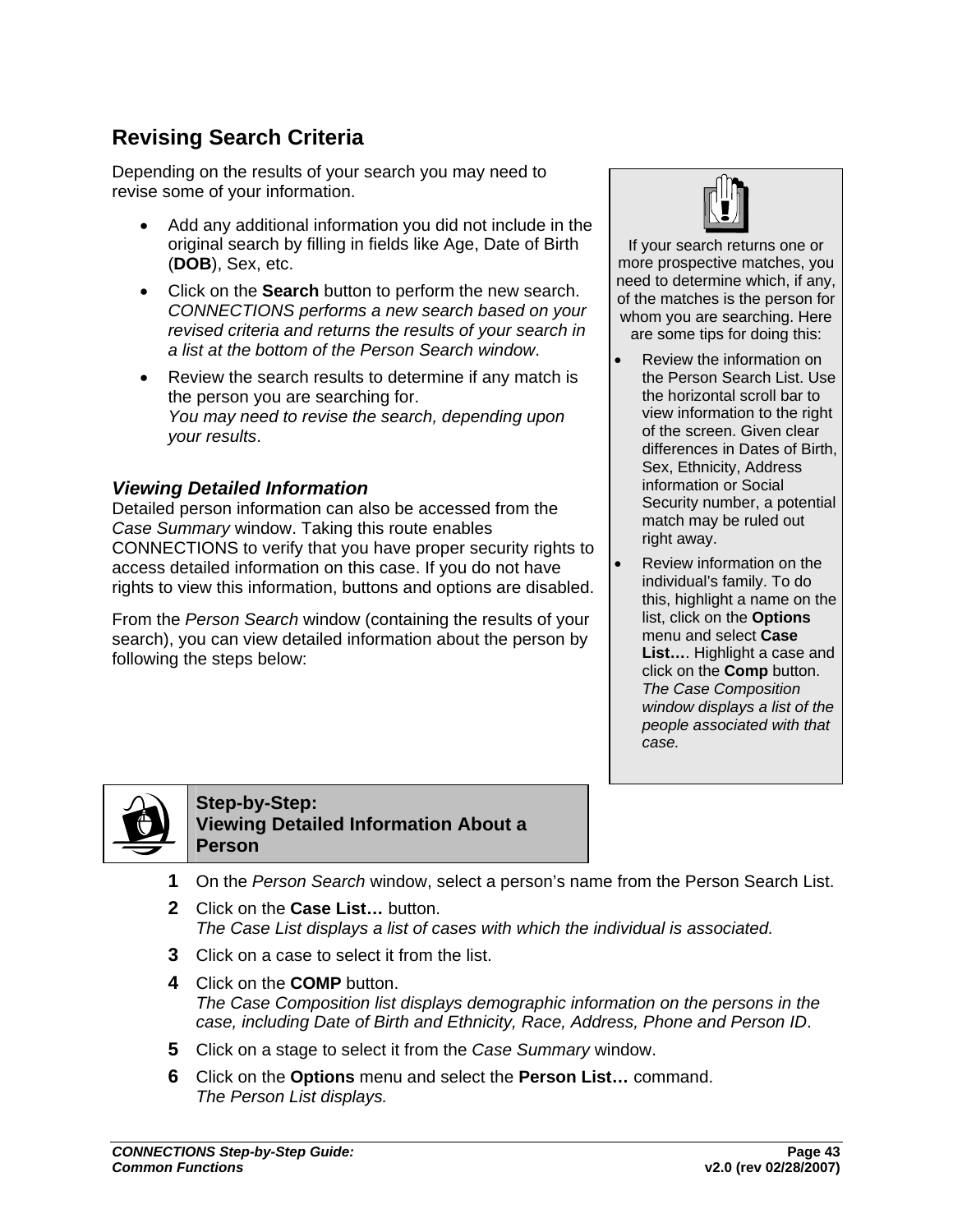- **7** Click on a person's name to select it from the list.
- **8** Click on the **Options** menu and select an enabled command.
- **9** When you are done reviewing information about the person, close each window by clicking on either the **Close** or **Cancel** button.

## **Maintaining Address and Phone Information**

There are four locations where you can maintain address and/or phone information for an individual:

- The Person Detail window
- The Maintain Primary Address and Phone window
- The *Address* window
- The *Phone* window

If a person is being related or added to a stage, but that individual does *not* reside in the household (e.g., a biological parent who does not live with the child), it is usually more efficient to maintain the address and/or phone information for this individual in the *Person Detail* window.

### *The Person Detail Window*

The Person Detail window enables you to modify information for an individual. Within this window you are able to maintain the following information: sex, ethnicity, marital status, primary language, date of birth (DOB), age, role, relationship/interest code, date of death (DOD) and reason for death.

### *The Maintain Address Window*

The *Maintain Address* window enables you to view and record multiple addresses for an individual. Address records are distinguished by type, such as residence, business and mailing. Each address also includes a start date and (if applicable) end dates, allowing you to view both current and historical address information. In addition, an address record can be designated as "Primary" or as "Invalid." A *primary* address is the address where the person physically lives and/or is most often found: an *invalid* address is an address that was never correct. Only one valid Primary address can exist for a person at one time. When



Addresses should be invalidated *only if they were never correct*.

Addresses that *were* correct but have changed are *end-dated.* 

you add a new Primary address for a person; the old Primary address end-dates automatically.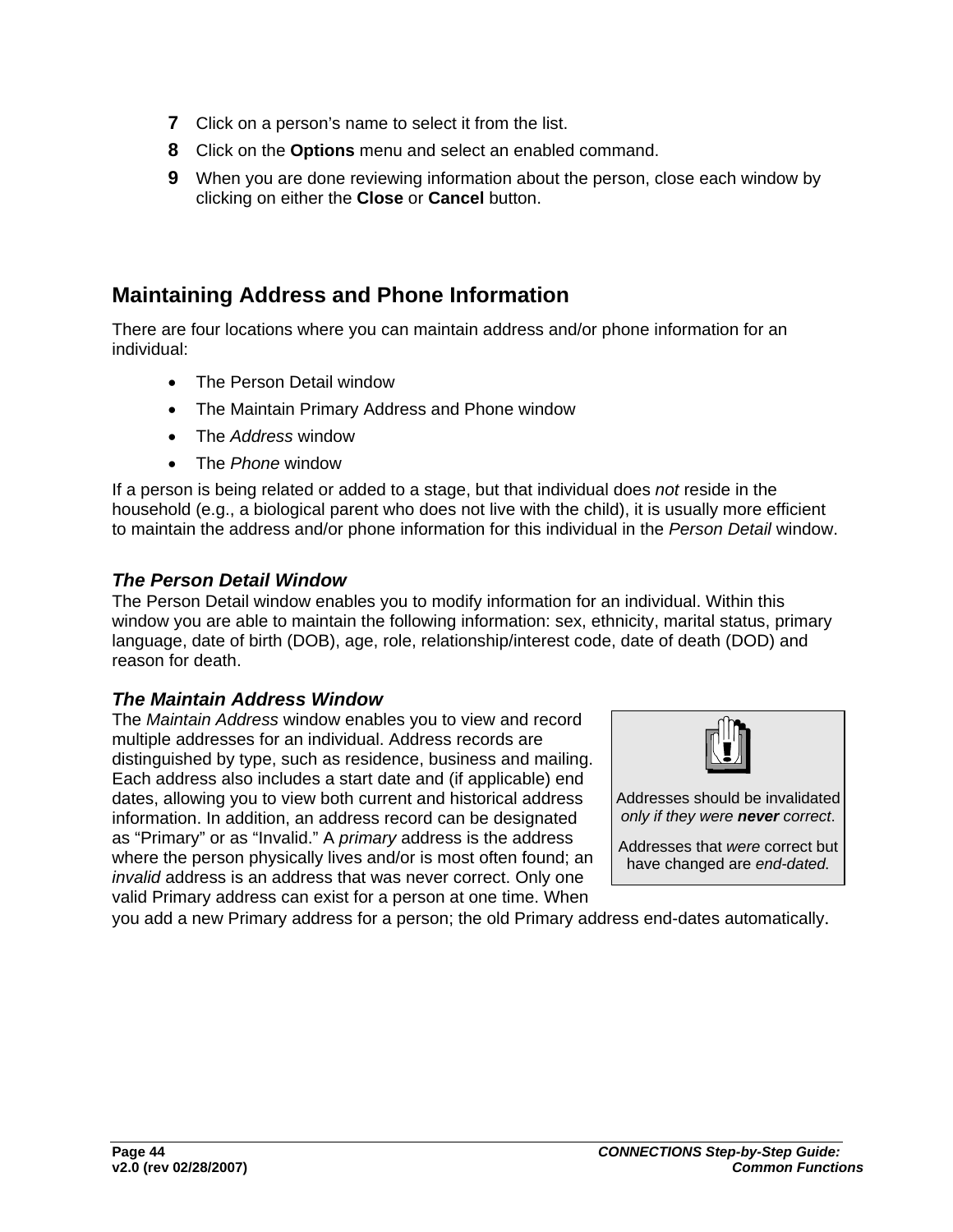|                            | Maintain Address - Hill, Jean - P:26302885 |                                  |                                         |                       |              |            |                 |                        |
|----------------------------|--------------------------------------------|----------------------------------|-----------------------------------------|-----------------------|--------------|------------|-----------------|------------------------|
| File                       | Options Help                               |                                  |                                         |                       |              |            |                 |                        |
|                            | <b>Address Information</b>                 |                                  |                                         | Comments              |              |            |                 |                        |
| Street:                    | 110 MAIN ST                                |                                  |                                         |                       |              |            |                 |                        |
| P <sub>0</sub><br>Box/Apt: |                                            |                                  |                                         |                       |              |            |                 |                        |
| City:                      | POUGHKEEPSIE                               | State:<br>New York               | $\blacktriangledown$                    |                       |              |            |                 |                        |
| Zip:                       | 12601-7079                                 | County:                          | $\blacktriangledown$<br><b>DUTCHESS</b> |                       |              |            |                 |                        |
| Type:                      | Business-Mail                              |                                  | Primary: $\Box$ Invalid: $\Box$         |                       |              |            |                 |                        |
| CD:                        |                                            | Start Date: 07/19/2004 End Date: |                                         |                       |              |            |                 |                        |
|                            |                                            |                                  | Validate                                |                       |              |            |                 |                        |
| P                          | INV Type                                   | Street                           | PO Box/Apt                              | City                  | State        | Zip        | County          |                        |
| Y                          | Residence<br>N                             | <b>1 MARKET ST</b>               |                                         | POUGHKEEPSIE          | New York     | 12601-2070 | <b>DUTCHESS</b> | $\frac{\text{St}}{77}$ |
| ۰IN                        | <b>Business-Mail</b><br>Ν                  | 110 MAIN ST                      |                                         | POUGHKEEPSIE New York |              | 12601-7079 | <b>DUTCHESS</b> | 77                     |
|                            |                                            |                                  |                                         |                       |              |            |                 |                        |
|                            |                                            |                                  |                                         |                       |              |            |                 |                        |
|                            |                                            |                                  |                                         |                       |              |            |                 |                        |
|                            |                                            |                                  |                                         |                       |              |            |                 |                        |
| $\blacktriangleleft$       |                                            |                                  |                                         |                       |              |            |                 |                        |
|                            |                                            |                                  |                                         |                       |              |            |                 |                        |
|                            | Set End Date<br>Spell Check                | Add                              | Modify                                  | <b>Delete</b>         | <b>Clear</b> | Save       | Cancel          |                        |

In order to maintain address information, the following must be true:

- The Family Services Stage is open. *—AND—*
- You have a role in the stage (or can access the *Assigned Workload* of a worker who has a role in the stage).

This window is arranged in two main sections: the detail section at the top of the window and the list section at the bottom of the window. The detail section contains the following fields:

| <b>Street</b><br>PO Box/Apt<br><b>City</b><br><b>State</b><br><b>ZIP</b> | These fields are used to record the address information. Information<br>is entered directly in the fields. The State field is used to select the<br>appropriate state from a drop-down list.                          |
|--------------------------------------------------------------------------|-----------------------------------------------------------------------------------------------------------------------------------------------------------------------------------------------------------------------|
| <b>CD</b>                                                                | In this field the system-generated Community District (CD) code<br>displays only for New York City addresses. This field cannot be<br>modified.                                                                       |
| County                                                                   | This field is used to select the appropriate County from a drop-down<br>list. If you selected any state other than New York in the <b>State</b> field,<br>"OUT OF STATE" must be selected in the <b>County</b> field. |
| <b>Type</b>                                                              | This field is used to indicate whether the address is a residential<br>address or another type of address (e.g., a business address).                                                                                 |
| <b>Primary</b>                                                           | This check box is used to indicate that the associated address is the<br>primary address. The primary address is the location where the<br>individual resides.                                                        |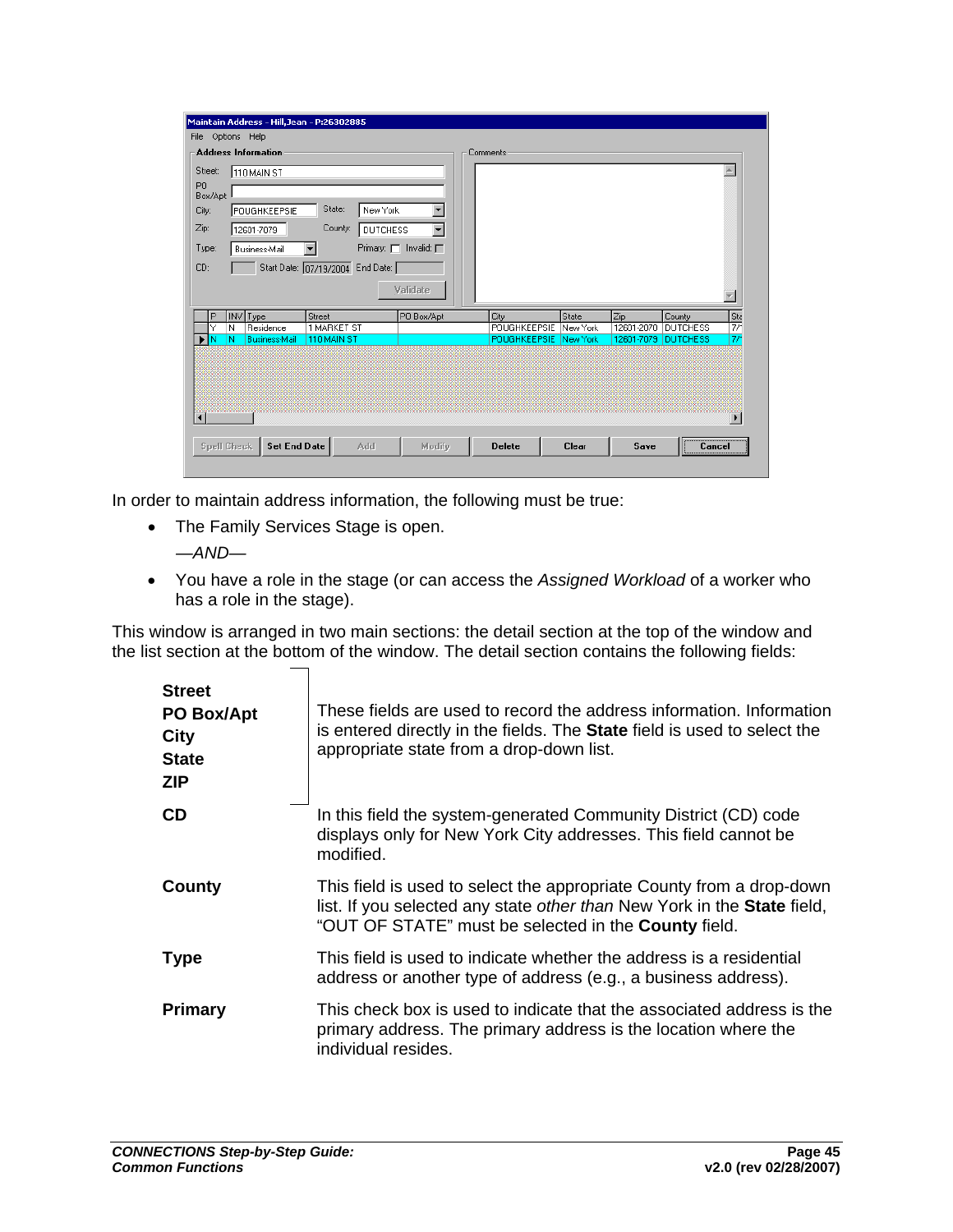**Invalid** This check box is used to indicate that the associated address was *never* correct. If the address was previously (but is no longer) correct, the address should be *end-dated not* marked it as "Invalid."

The **Type** field is required for every address. Once an address has been recorded and saved, the type cannot be changed. For example, if you recorded and saved the person's home address, inadvertently selecting **Business** in the **Type** field's drop-down list, you must invalidate that address and record the address again (with the appropriate address type) in the detail section.

The **Start Date** is the date on which the address was first recorded in the system. The **End Date** is the date on which the address is no longer applicable. When you *invalidate* an address, the **End Date** reflects the date when you invalidated the address; when you change the *primary* address, the **End Date** displays for the *former*  primary address, indicating the date when the primary address change was recorded in CONNECTIONS. The **Start Date** and **End Date** fields are not modifiable; the

**Start Date** is recorded automatically when you add an address, while the **End Date** field is recorded automatically when you record a new primary address or, for previously saved nonprimary addresses, when you click on the **Set End Date** button.

### *The Maintain Phone Window*

The *Maintain Phone* window enables you to view and record multiple phone numbers for an individual. Phone records are distinguished by type, such as residence, business and cellular. Each phone record also includes a start date and, if applicable, an end date, allowing you to view both current and historical phone information. In addition, a phone record can be designated as "Primary" or as "Invalid." A *primary* phone record is the phone number where the person can most often be contacted; an *invalid* phone record is a phone number that was

never correct. Only one valid Primary phone record can exist for a person at one time. When you add a new Primary phone record for a person; the old Primary phone record end-dates automatically.



Phone numbers should be invalidated *only if they were never correct*.

Phone numbers that *were correct* but have changed are *end-dated.* 



When recording an out of state address in CONNECTIONS be sure to select "OUT OF STATE" in the **County** field drop-down menu.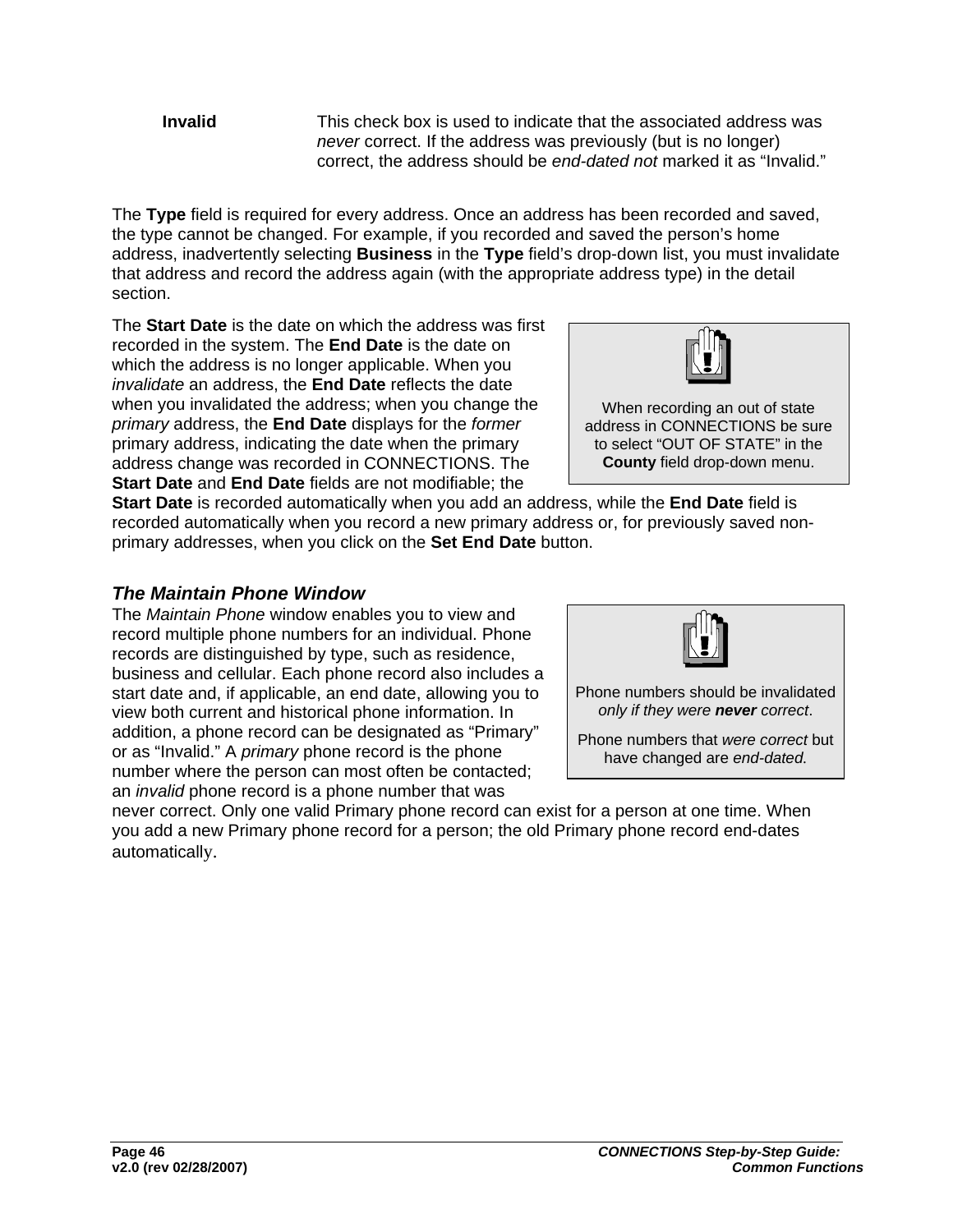|                                      |                                                            | Maintain Phone - Hill, Jean - P:26302885 |                 |                  |               |              |          |                |
|--------------------------------------|------------------------------------------------------------|------------------------------------------|-----------------|------------------|---------------|--------------|----------|----------------|
|                                      | File Options Help                                          |                                          |                 |                  |               |              |          |                |
| Phone Information<br>Phone:<br>Type: | (222) 222-2222<br>Residence-ce V<br>Start Date: 07/19/2004 | Ext:<br>Primary:<br>$\Box$<br>End Date:  | Invalid: $\Box$ | <b>Comments</b>  |               |              |          |                |
|                                      |                                                            |                                          |                 |                  |               |              |          |                |
| Primary                              | Invalid                                                    | Type                                     | Phone           |                  | Extension     | Start Date   | End Date |                |
| Υ                                    | N                                                          | Residence                                |                 | $(555) 555-5555$ |               | 07/19/2004   |          |                |
| N                                    | $\overline{\mathsf{N}}$                                    | Residence-cell                           |                 | (222) 222-2222   |               | 07/19/2004   |          |                |
|                                      |                                                            |                                          |                 |                  |               |              |          |                |
| Spell Check                          |                                                            | Set End Date                             | Add             | Modify           | <b>Delete</b> | <b>Clear</b> | Save     | <br>Cancel<br> |

### *The Maintain Primary Address and Phone Window*

During the course of a CPS investigation or a services case, a family may move to a new address or may change its phone number. In order to maintain an accurate case record, you need to update this information in CONNECTIONS. Use the *Maintain Primary Address and Phone* window to accomplish this task.

Unlike the *Maintain Address* or *Maintain Phone* windows, the *Maintain Primary Address and Phone* window enables you to apply an address or phone number to multiple individuals without having to retype information.



*Assigned Workload > FSS >Tasks button > Options > Maintain Primary Address/Phone* 

| Maintain Primary Address and Phone - Hill, Jean - S:22619766/C:21347275<br>Eile<br>Options Help<br><b>Primary Address Information</b><br>Street:<br><b>H</b> MARKET ST<br>PO Box/Apt:<br>City:<br>State:<br>POUGHKEEPSIE<br>New York<br>$\blacktriangledown$<br>CD:<br>Zip:<br>County:<br>12601-2070<br><b>DUTCHESS</b><br>$\blacktriangledown$<br>Type:<br>Residence<br>$\blacktriangledown$<br>Validate |                            |               |            |                         | <b>Primary Phone Information</b><br>Number:<br><b>Extension:</b><br>Type: | (555) 555-5555<br>$\blacksquare$<br>Residence<br>Clear |
|-----------------------------------------------------------------------------------------------------------------------------------------------------------------------------------------------------------------------------------------------------------------------------------------------------------------------------------------------------------------------------------------------------------|----------------------------|---------------|------------|-------------------------|---------------------------------------------------------------------------|--------------------------------------------------------|
|                                                                                                                                                                                                                                                                                                                                                                                                           |                            |               |            |                         |                                                                           |                                                        |
| Name<br><b>Hill Jean</b>                                                                                                                                                                                                                                                                                                                                                                                  | Role<br>Services Recipient | Rel<br>Mother | Type<br>RS | Street 1<br>1 MARKET ST | PO Box/Apt                                                                | St<br>City<br>POUGHKEEPS NY                            |
| Hill, William                                                                                                                                                                                                                                                                                                                                                                                             | Services Recipient         | Child         | BS         | 1 MARKET ST             |                                                                           | POUGHKEEPS NY                                          |
| $\blacktriangleleft$                                                                                                                                                                                                                                                                                                                                                                                      |                            |               |            |                         | Save                                                                      | Cancel                                                 |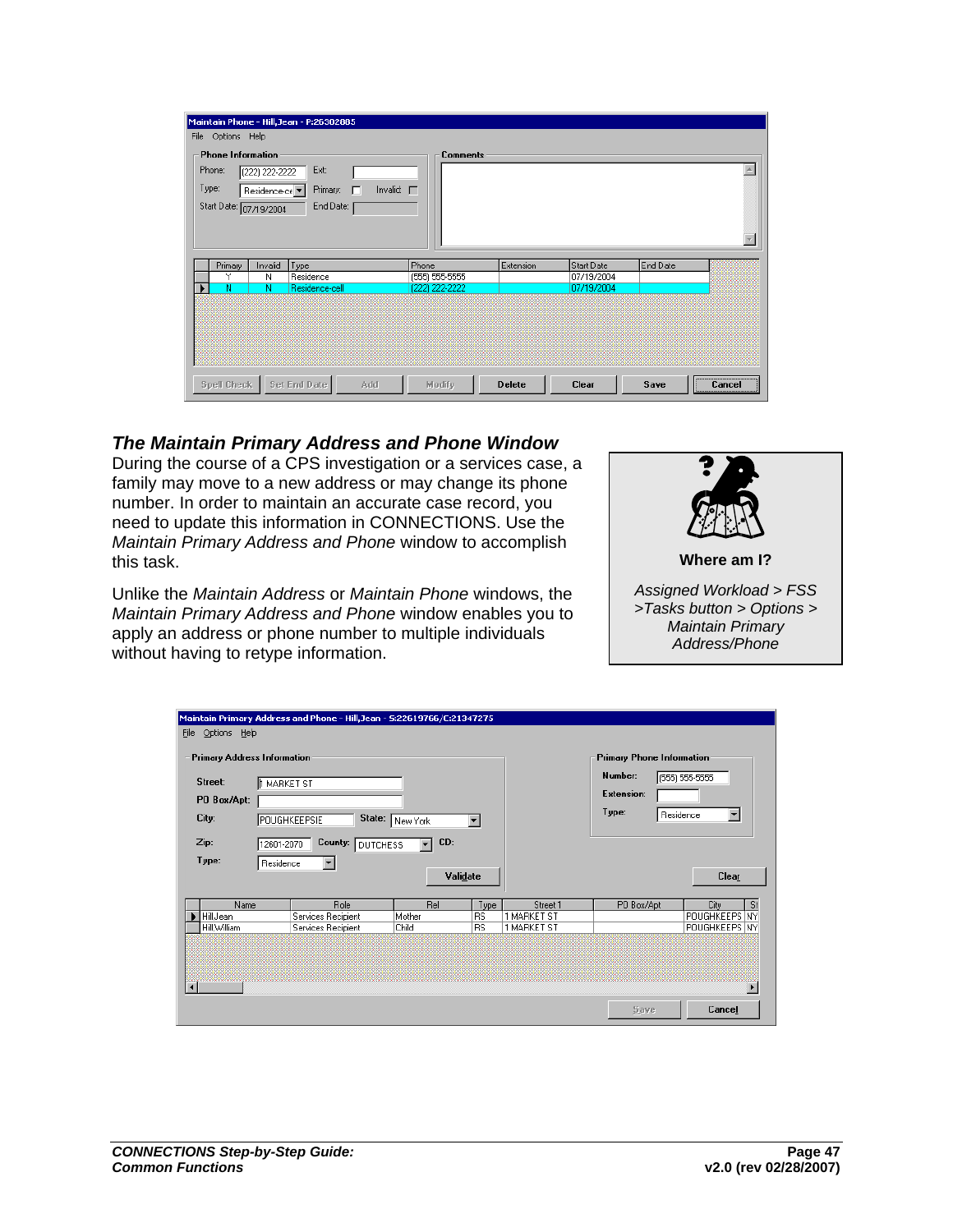The *Maintain Primary Address and Phone* window is organized into two main sections:

- The detail section in the upper half of the window (comprised of the Primary Address Information and Primary Phone Information sections)
- The person grid in the lower half of the window

The fields included in the Primary Address Information and Primary Phone Information sections are the same as those listed for the *Maintain Address* and *Maintain Phone* windows, respectively. The Person grid lists the individuals involved in the FSS stage and their respective address and phone information.

If a person who lives in the household is being related or added to a stage, the *Maintain Primary Address and Phone* window enables you to maintain this information efficiently, while reducing the likelihood of data entry error. The *Maintain Primary Address and Phone* window also provides an efficient method for updating this information for several individuals in a household (e.g., when the family moves to a new address).

## **Adding or Relating a Person in a Stage**

The process of conducting a thorough Person Search helps you avoid creating duplicate person records. This affects not only system data integrity but, more importantly, the accuracy, currency and completeness of a person's historical record in the system. It is imperative that you have as much complete, accurate and current information as possible when making decisions that affect children and families. The CONNECTIONS system is dependent on the accuracy of case data in order to present accurate information about the family.



If, after conducting a thorough Person Search, you determine that an individual is *not* known to the CONNECTIONS database and you need to *add* that person; the Add/Relate functionality allows you to add the individual to CONNECTIONS and establish a unique, system-generated Person ID for that individual. If you determine that the person is already known to CONNECTIONS, you need to *relate* that individual's existing person record.

### *The Add/Relate Person Window*

The *Add/Relate Person* window displays for an FSS, CPS or FAD stage and is divided into three sections:

- Search fields
- Person Search List
- Buttons

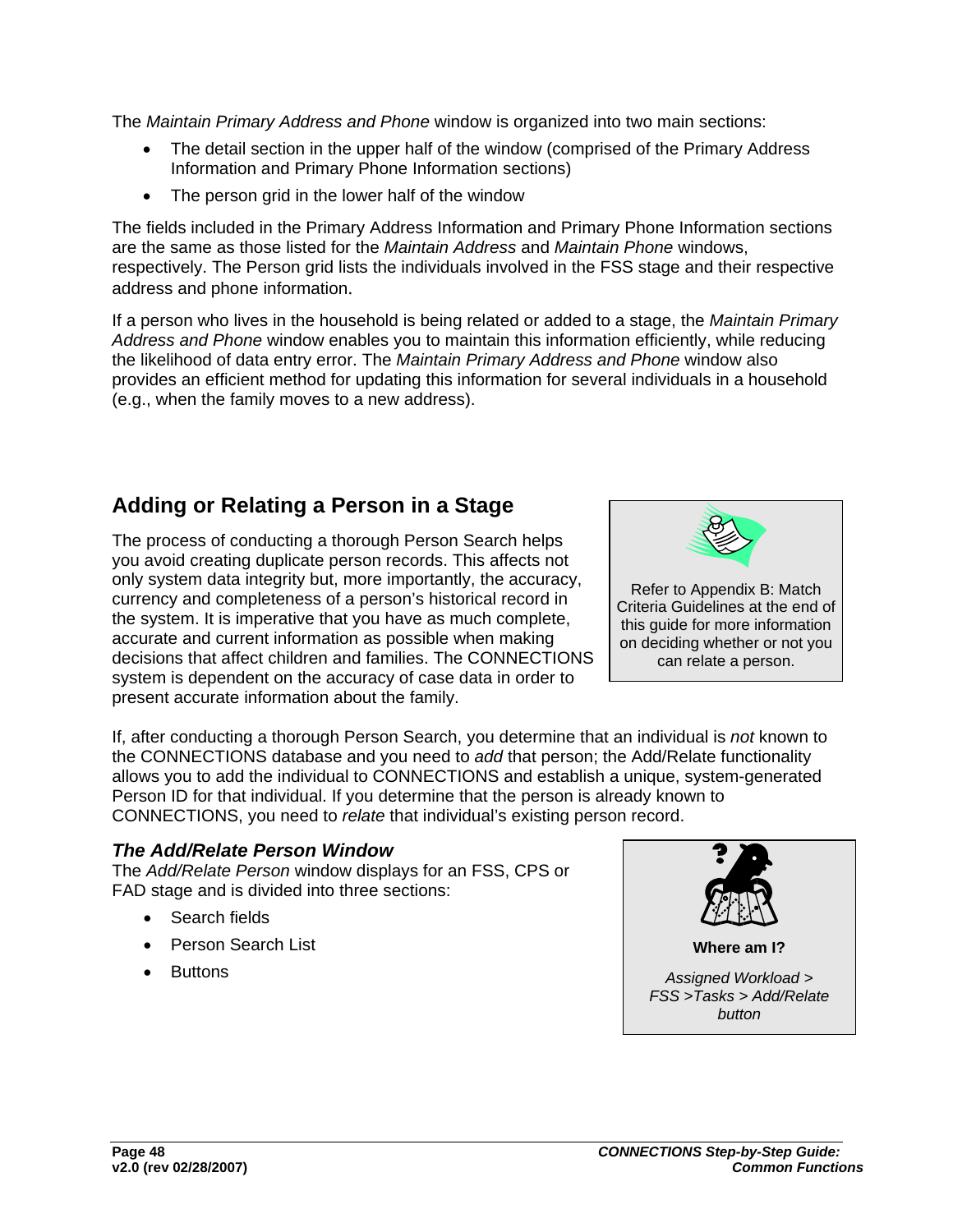| Add/Relate Person - Hill, Jean - 5: 22619766/C: 21347275                                                                                                                                                                      |                                                                                                                                                |                                                            |
|-------------------------------------------------------------------------------------------------------------------------------------------------------------------------------------------------------------------------------|------------------------------------------------------------------------------------------------------------------------------------------------|------------------------------------------------------------|
| File Options<br>Help                                                                                                                                                                                                          |                                                                                                                                                |                                                            |
| Phonetic Name<br>First:<br>Search Type:<br>┇╺╽                                                                                                                                                                                | Middle:<br>Last:                                                                                                                               |                                                            |
| <b>Address Information</b><br>Street:<br>P <sub>O</sub><br>Box/Apt:<br>State:<br>New York<br>$\blacktriangledown$<br>City:<br>County:<br>Zip:<br>$\overline{\phantom{a}}$<br>Type:<br>$\blacktriangledown$<br>CD:<br>Validate | 13/30/04<br>$\blacktriangledown$<br>DOB:<br>Age:<br>$\overline{\phantom{a}}$<br>Race:<br>Sex:<br>$\overline{\phantom{a}}$<br>Phone: (<br>$1 -$ | <b>Identifiers</b><br>$\sim$ $\sim$<br>SSN:<br>CIN:<br>ID: |
| Person Search List                                                                                                                                                                                                            |                                                                                                                                                |                                                            |
| D.0.B.<br>Sex<br>Person ID<br>Match Name<br>T                                                                                                                                                                                 | County                                                                                                                                         | City<br>Street                                             |
| $\overline{\phantom{a}}$                                                                                                                                                                                                      |                                                                                                                                                | $\sim$                                                     |
| <b>Case List</b><br>Search<br>Relate<br>New                                                                                                                                                                                   |                                                                                                                                                | Cancel<br>Clear                                            |

The search fields provide a variety of informational categories for conducting and refining a Person Search. The following search fields are available:

**Search Type** This field is used to select the type of search a worker would like to conduct from a drop-down list. A Person Search for individuals in CONNECTIONS may be conducted using different Search Types:

- Phonetic Name
- Phonetic Address
- Exact

The **Search Type** defaults to "Phonetic Name."

A Phonetic Name Person Search

returns matches that *sound similar* to the search criteria; this usually produces the largest pool of results. Phonetic Name search may be used even if the name you are searching for may not be spelled correctly.

Phonetic Address Person Search returns results that *sound similar* to the information entered in the Address section.

An Exact Person Search returns results that match the search criteria *character for character and space for space*. This type of search is typically used with Person ID numbers or Client Identification Numbers (CINs).



Required fields on the *Person Search* window highlight in yellow when the associated **Search Type** is selected. Fields that are not available for a particular Search Type disable when that type is selected.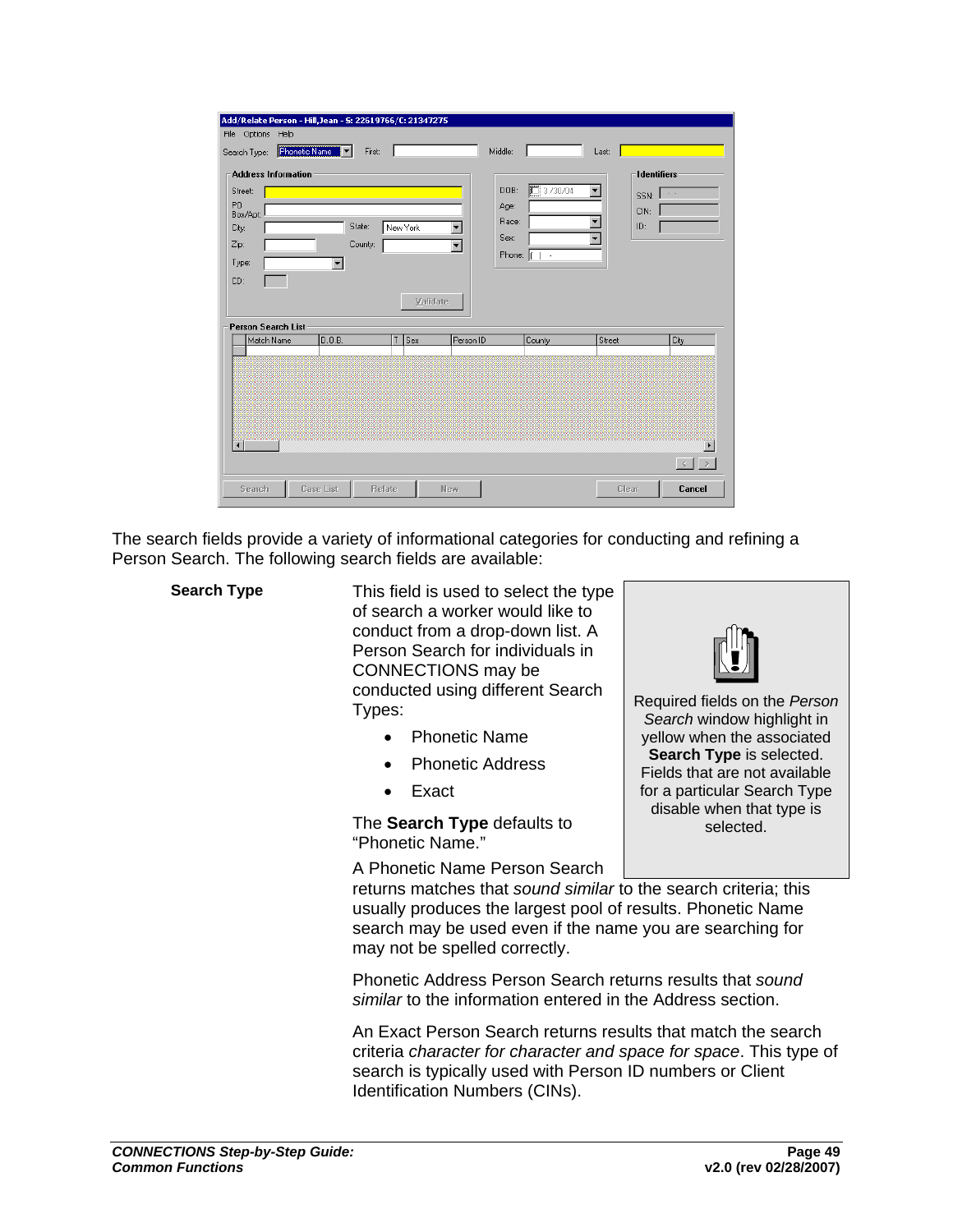| First, Middle, Last | One or more of these fields may be used (when enabled; see                                                              |
|---------------------|-------------------------------------------------------------------------------------------------------------------------|
| name                | the tip box on page 4-46) to enter search criteria. Using broader                                                       |
| Address Information | search criteria increases the likelihood of finding a potential                                                         |
| <b>DOB</b>          | match in CONNECTIONS.                                                                                                   |
| Age                 | Detailed information about these fields or the detailed Person                                                          |
| Race                | Search process can be found in the Search Techniques Step-                                                              |
| <b>Sex</b>          | by-Step Guide, which is available on the OCFS                                                                           |
| <b>Phone</b>        | <b>CONNECTIONS</b> intranet site.                                                                                       |
| Identifiers section | Appendix B of this guide, Match Criteria Guidelines includes<br>more information on the criteria for relating a person. |

The Person Search List displays the results of the search. Some of the columns in the Person Search List match the search fields in the upper half of the window. Not all of the fields in the search section are included as columns in the Person Search List. Names that have been marked as "Invalid" will *not* return in a Person Search.

The Person Search List also includes the following columns, which are *not* included in the search fields:

| <b>Match Name</b>   | This is the name of an individual who is recorded in<br>CONNECTIONS. The Match Name can be a Primary name or<br>an end-dated name.                                                                                                                                                             |
|---------------------|------------------------------------------------------------------------------------------------------------------------------------------------------------------------------------------------------------------------------------------------------------------------------------------------|
| <b>Primary Name</b> | This is the Primary name of an individual who is recorded in<br>CONNECTIONS. Only names that have been recorded as<br>"Primary" display in this column.                                                                                                                                        |
| <b>Match</b>        | This column denotes the type of Person Search that was<br>conducted (and for which search results display):<br>Phonetic Name Person Search: "NAME"<br>$\bullet$<br>Phonetic Address Person Search: "ADDR"<br>$\bullet$<br>Exact Person Search: "EXCT"<br>$\bullet$                             |
| <b>Score</b>        | This column indicates the relative accuracy of a particular<br>search result (compared to the search criteria) on a scale<br>of 0 to 100. The <b>Score</b> for an Exact Person Search will always<br>be "100."<br>The following buttons display at the bottom of the Add/Relate Person window: |
|                     |                                                                                                                                                                                                                                                                                                |
| <b>Search</b>       | This button activates the search, based on the search criteria.<br>The button enables only when you have entered the minimally<br>required search criteria (based on the Search Type you<br>selected).                                                                                         |
| <b>Case List</b>    | This button opens the Case List, displaying all current and<br>historical cases with which the selected person has been<br>associated.                                                                                                                                                         |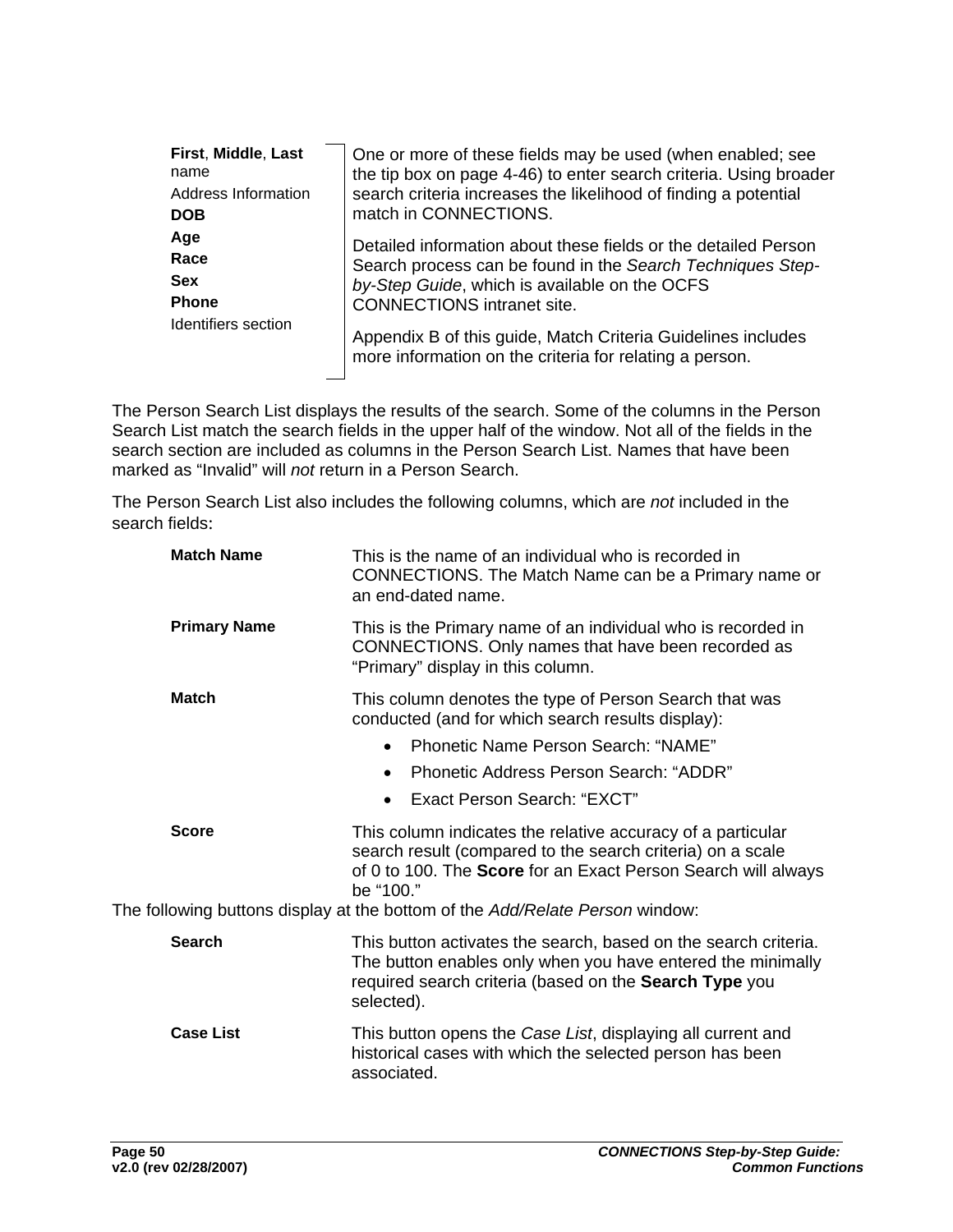| Relate     | This button opens the Add Person window, displaying person<br>information currently recorded for the individual in<br>CONNECTIONS.                              |
|------------|-----------------------------------------------------------------------------------------------------------------------------------------------------------------|
| <b>New</b> | This button opens the Add Person window, where you record<br>complete demographic information about the person you are<br>adding to the FSS, CPS, or FAD stage. |
| Clear      | This button clears the search criteria fields, enabling you to<br>enter new search criteria.                                                                    |
| Cancel     | This button closes the Add/Relate Person window.                                                                                                                |



## **Step-by-Step: Conducting a Person Search to Add or Relate a Person**

**1** On the **Stage Composition** tab on the *Family Services Stage* window, click on the **Add/Relate**  button.

*The Add/Relate Person window displays.*

- **2** In the **First** and **Last** name fields on the *Add/Relate Person* window, enter the name of the person for whom you are searching.
- **3** Click on the **Search** button. *The search results display in the Person Search List at the bottom of the Add/Relate Person window. If no matches are found, the following message displays in the Person Search List title bar: "No Results Returned."*



Person Search defaults to the Phonetic Name **Search Type**. This usually produces the best pool of results.

To conduct a Phonetic Address or Exact search, click on the drop-down arrow for the **Search Type** field and select from the resulting list.

Refer to Appendix B: Match Criteria Guidelines for more information



**Step-by-Step: Conducting a Person Search to Add or Relate a Person in FAD or CPS**

- **1** Click on the **WORK** button on the CONNECTIONS Toolbar. *The Assigned Workload displays*.
- **2** Select an INV or FAD stage on the Assigned Workload. *The Tasks…button enables*.
- **3** Click on the **Tasks…**button. *The Task List displays.*
- **4** Select Maintain Person from the list. *The List…button enables*.
- **5** Click on the **List…**button. *The Person List displays.*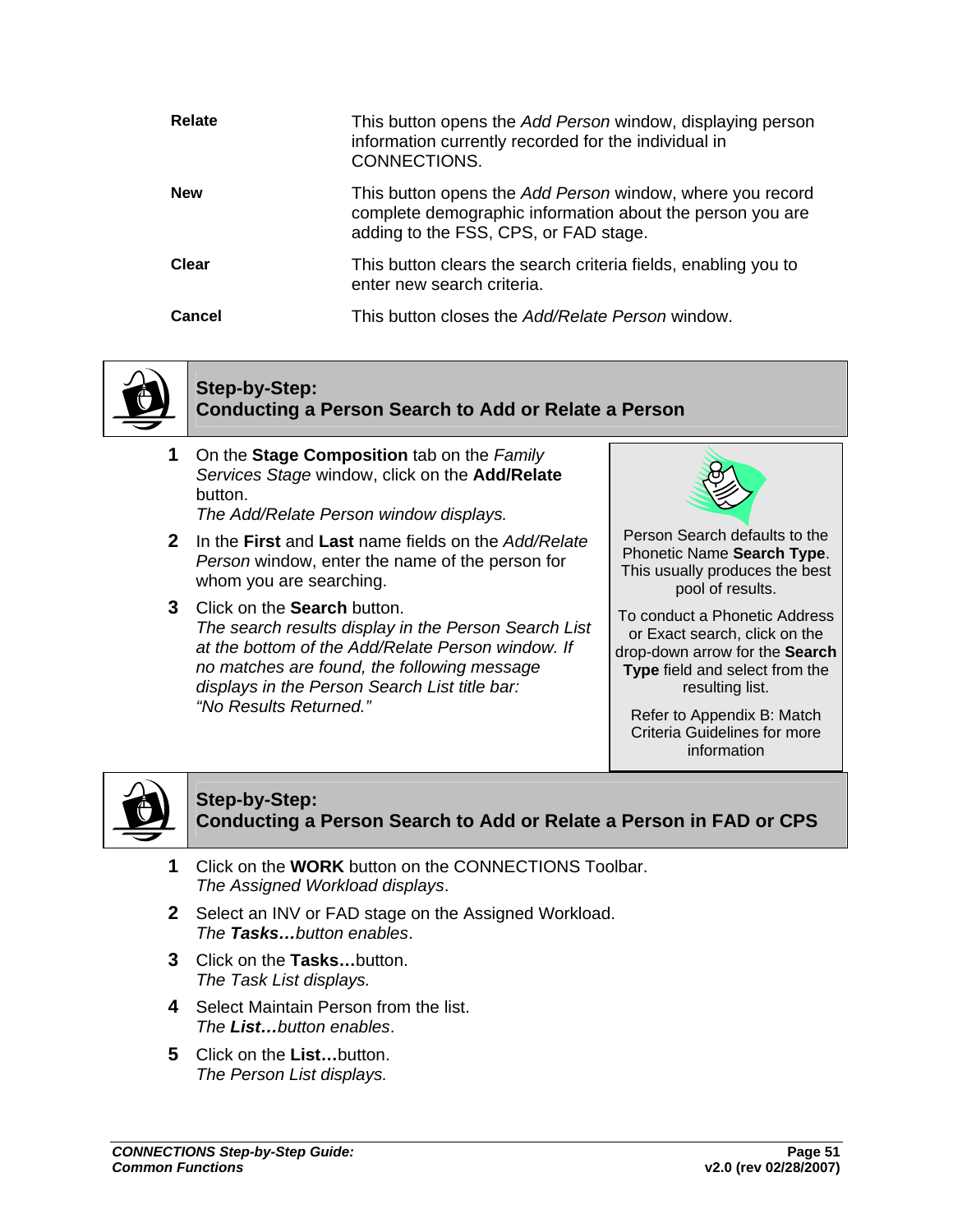- **6** Click on the **New…**button. *The Person Search window displays*.
- **7** In the **First** and **Last** name fields on the *Person Search* window, enter the name of the person for whom you are searching.
- **8** Click on the **Search** button. *The search results display in the Person Search list at the bottom of the Person Search window*. *If no matches are found, the following message displays in the Person Search List title bar: "No Results Returned."*

# **Staff Search from the CONNECTIONS Toolbar**

Person Search is also helpful for finding staff persons when you do not know their agency code. By conducting a Person Search in this situation, you can obtain the Person ID for a staff person, and then use the Person ID to conduct a Staff Search. You cannot obtain detailed information about a staff person in Person Search; use the staff person's Person ID to conduct a Staff Search in order to retrieve detailed information.



### **Step by Step: Conducting a Staff Search from the CONNECTIONS Toolbar**

**1** Click on the **STAFF** button on the CONNECTIONS Toolbar.

*The Staff Search Criteria window displays. The Agency field is pre-filled and the Active check box is selected.*

- **2** Enter search criteria: either the Person ID number or the person's last name. (Just a portion of the last name is enough, unless you are searching for a common name in a large agency.)
- **3** If you are searching for a worker outside your agency and you know that person's agency code, type it in the **Agency** field and skip to step **#8** (the Agency field defaults to your own agency code).
- **4** If you don't know a worker's agency code, click on the **PERS** button on the CONNECTIONS Toolbar and complete a Person Search.
- **5** When you have completed the Person Search, write down the individual's Person ID number from the *Person Search List*.
- **6** Click on the **Cancel** button to close the *Person Search* window. *The Staff Search Criteria window displays*.





*"This person is an Employee. For more information use Staff* 

*Search."* 

This message helps you identify employees in the listing.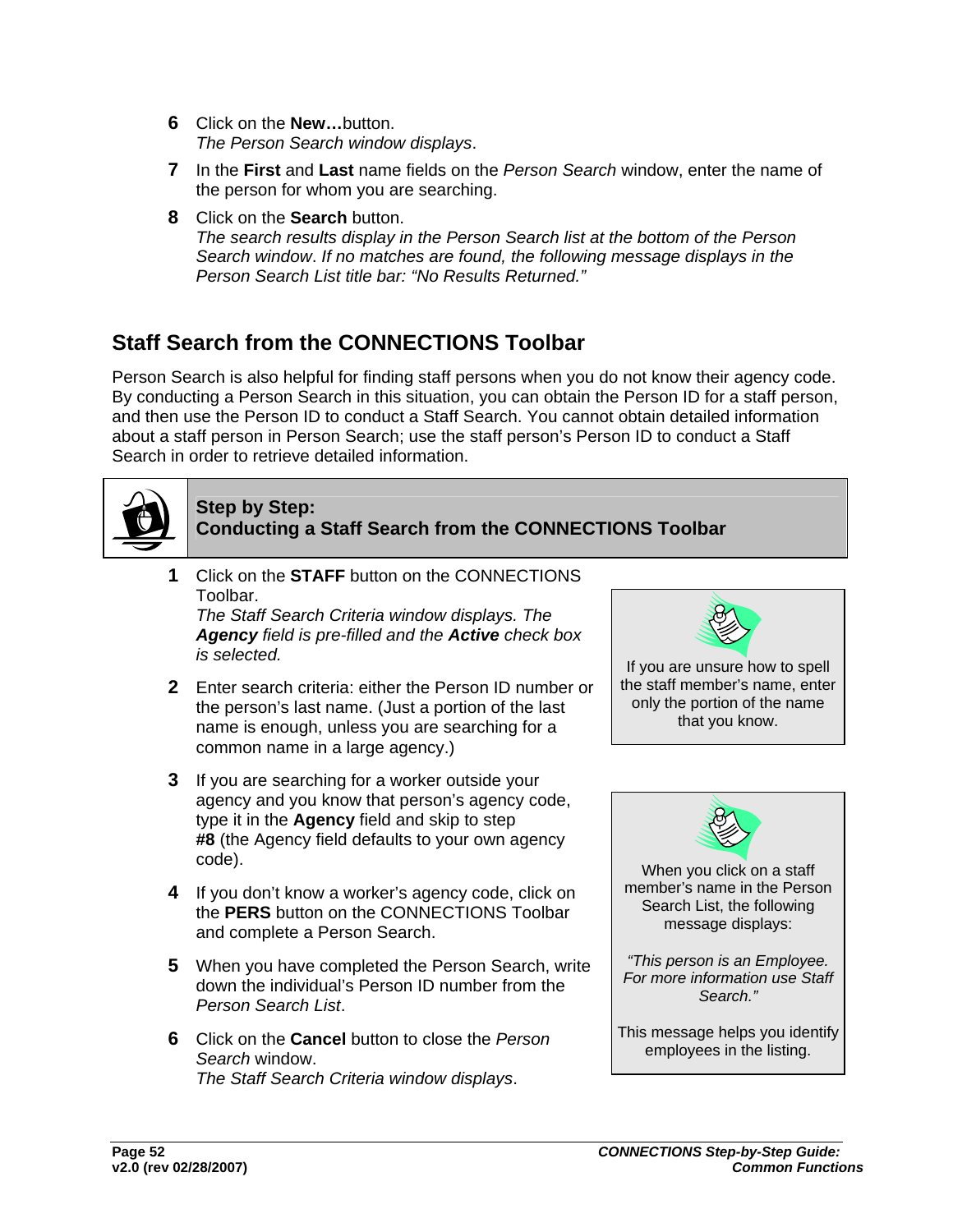- **7** Type the worker's Person ID number in the **Person ID** field.
- **8** Click on the **Search** button on the *Staff Search Criteria* window. *The Staff List displays with the results of your search*.
- **9** Click on a name to select it from the *Staff List*.
- **10** Click on the **Detail…** button. *The Staff Detail window displays*.
- **11** To close the *Staff Detail* window, click on the **Cancel** button. *The Staff List displays*.
- **12** To close the *Staff List*, click on the **Close** button. *The Staff Search Criteria window displays*.
- **13** To close the *Staff Search Criteria* window, click on the **Close** button.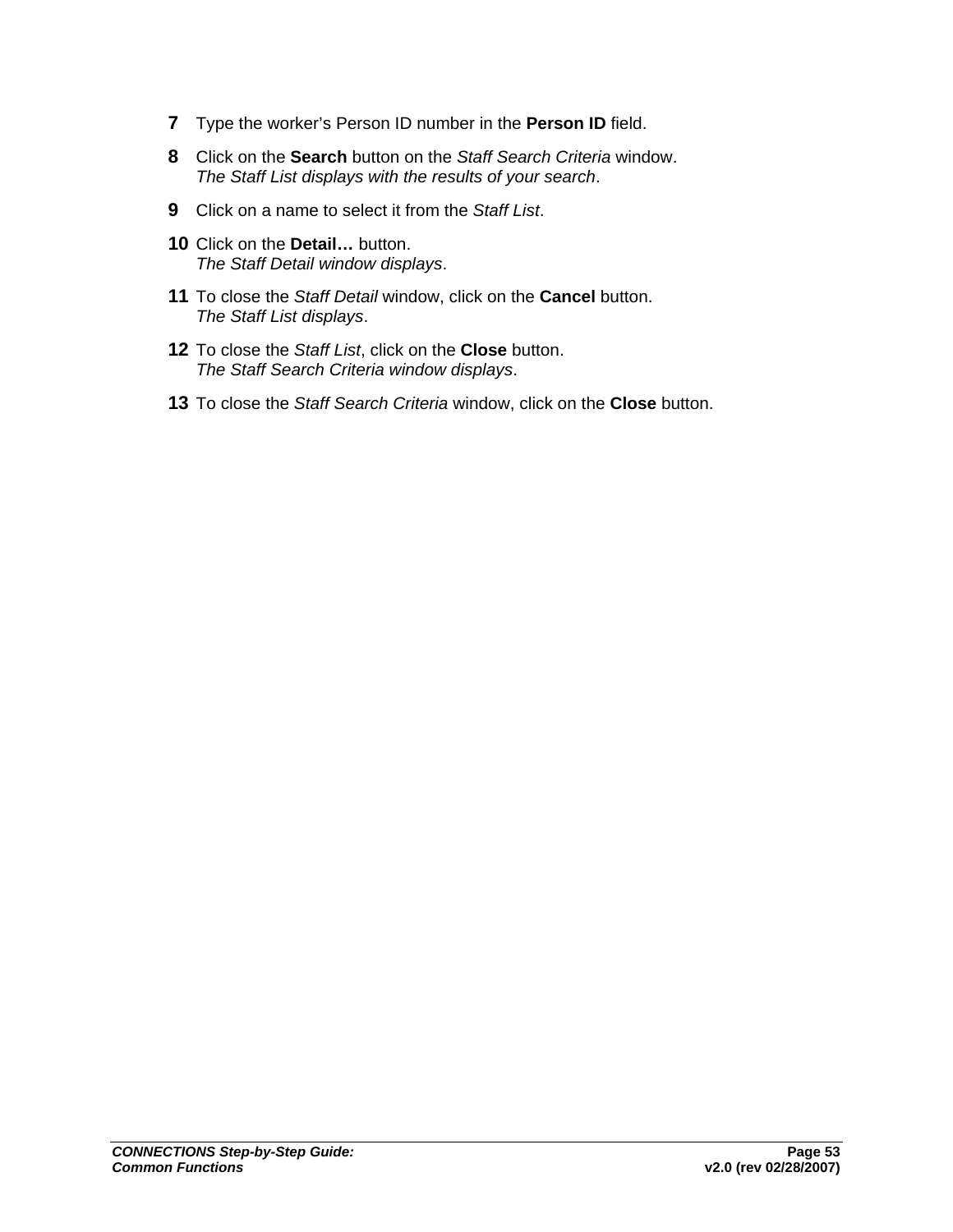# **Progress Notes**

## **Security Information**

There are some security considerations to keep in mind when you are recording progress notes. Some of you may be authorized to complete your job functions outside of the office (e.g., using a laptop computer, cellular phone or handheld devices). When working from a remote location, the following security controls that must be considered include (but are not limited to):

- the existing physical security of the remote location;
- the communication security requirements;
- the sensitivity of the information that will be accessed and transmitted; and
- the threat of unauthorized access.

Progress Notes exist in the CPS investigation stage and the FSS stage. For the CPS investigation stage and the FSS stage, except the FSS/ADVPO stage type, caseworkers are required to document and maintain all progress notes and casework contacts on all relevant case activities in which the worker is directly involved, or that directly impact the aspect of the case for which the worker is responsible (For more information, refer to Appendix C: Progress Notes Guidelines located at the end of this guide).

Your ability to access, view and maintain progress notes is dependent on a number of factors. There are three distinct security rights that workers need in order to work with progress notes in CONNECTIONS. Your role in the stage and your need to complete certain tasks dictates the rights that you are assigned to.

In order to *create* notes, you must be:

- assigned a role in the stage;
- within the assigned worker's unit hierarchy;
- assigned the ENTER PROG NOTE Business Function; or
- assigned a Progress Notes Task To-Do.

In order to *modify* notes, you must be:

- the progress note's Author; or
- the progress note's Entered By person.

If the author has been identified as "Other," then only the Entered By person can modify a note.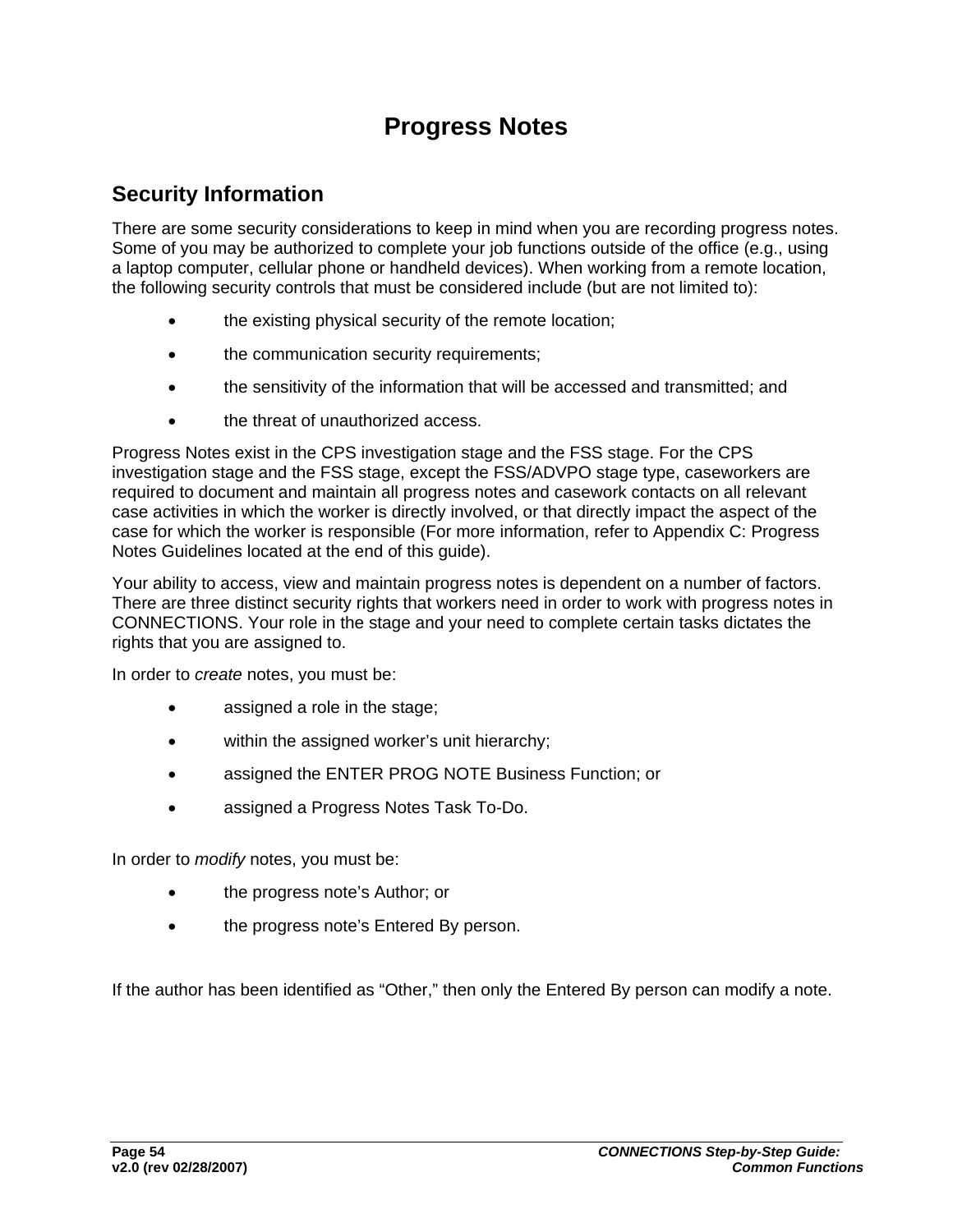## **Recording Progress Notes**

When assigned to an FSS stage or CPS investigation you must record progress notes in a timely manner. When recording progress notes, you are providing documentation of all the activities associated with the provision of child welfare services in an objective and behaviorally specific way. Your progress notes should document the timely activities of casework staff and the information acquired during these activities. Progress notes should support your conclusions about safety, risk, family functioning, and the credible evidence that exists (or fails to exist) to substantiate allegations of child abuse and maltreatment. Additional casework activity that supports decision-making and service and permanency planning is to be documented in progress notes for cases that are opened for services, as well as for cases in which children have been placed in out-of-home care. Progress notes should be recorded contemporaneously with the event, interview, observation or activity to preserve the integrity of the information being recorded.

These activities serve several important functions:

- Recording information related to the child(ren)'s safety serves to document the caseworker's assessment of whether a child is safe in the home; this includes any identified safety factors, as well as family strengths and/or family, neighborhood or community resources that mitigate or address safety concerns. If it is determined that the child is not safe in the home after considering the safety factors, strengths and mitigating circumstances, caseworkers document the interventions initiated to protect the child(ren).
- Recording the casework activities that have been completed and the dates of services that have been provided enables the caseworker to document compliance with legal requirements pertaining to a specific case.

Information that is relevant to the child or parent's safety, well-being and permanency should be recorded in progress notes and available to others as it may impact the direction of the overall effort.

The Progress Notes functionality in CONNECTIONS enables you to:

- create and modify progress notes;
- use the Search, Sort and View functions with progress notes;
- add an Addendum to a "frozen" note;
- copy progress notes from one stage to another in the same case (however, workers *cannot* copy notes from a CPS Investigation stage to an FSS stage)
- use the Copy and Paste functions; and
- copy notes from an FSS stage to a CPS stage.



Notes Guidelines for more detailed information regarding Progress Notes.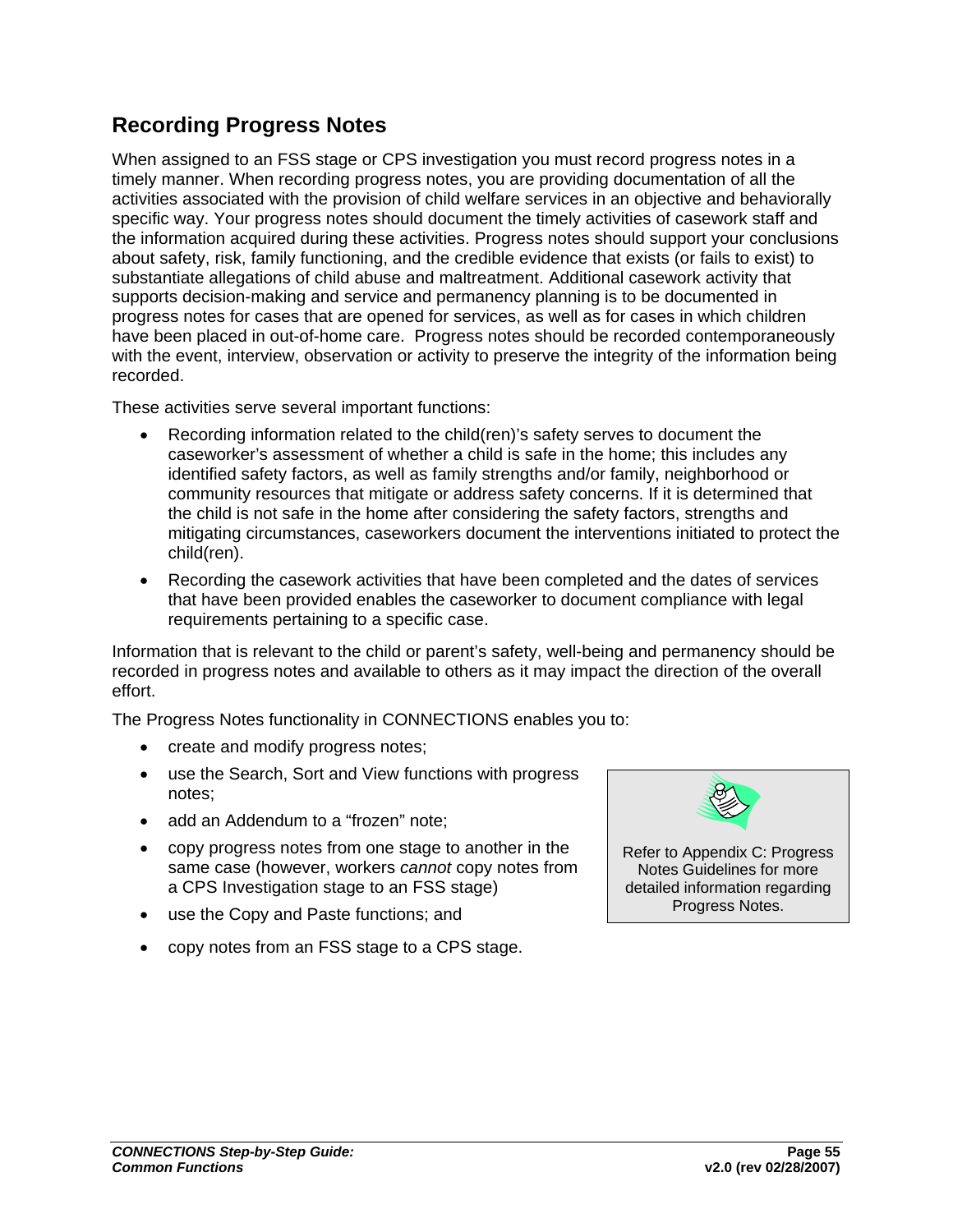# **The Progress Notes Tab**

The Progress Notes functionality has two main components: The Progress Notes Detail window, which is used to record and modify individual progress notes, and the Progress Notes tab which opens a window to search for notes, as well as to sort and filter search results**.** 

|                      |                          | Type:                        |                     |                |                                 |                      | <b>Search Progress Notes</b>    |
|----------------------|--------------------------|------------------------------|---------------------|----------------|---------------------------------|----------------------|---------------------------------|
|                      |                          |                              | 1 /17/2006          | To Event Date: | □ 1/17/2006                     |                      | From Event Date:                |
|                      |                          | Method:                      |                     | Family Part:   | Author:                         |                      |                                 |
|                      |                          |                              |                     |                |                                 |                      |                                 |
|                      |                          | Purpose:                     |                     | Other Part:    |                                 |                      | Entered By:                     |
| $\blacktriangledown$ |                          | Location:                    |                     | Focus:         |                                 |                      | District/Agency:                |
| Autho                |                          |                              |                     |                |                                 | <b>Status</b>        | <b>Date</b>                     |
| Wilson               |                          |                              |                     |                |                                 |                      |                                 |
| Wilson               | Community Resource       |                              |                     | Phone          | Casework Contact                | Final                |                                 |
| Wilson               | Community Resource       | Adams, Maggie                |                     | Phone          | Casework Contact                | Final                | 10/7/2004                       |
| Wilson               | School Staff             | Adams Maggie                 |                     | Phone          | Casework Contact                | Final                | 10/7/2004                       |
| Wilson               |                          | Adams, Maggie                |                     | Phone          | Casework Contact                | Final                | 10/7/2004                       |
| Wilson               |                          | Adams Jamal: Adams Ma        | <b>Case Address</b> | Face To Face   | Casework Contact                | Final                | 10/8/2004                       |
|                      | <b>Other Participant</b> | Participant<br>Adams, Maggie | Location            | <b>Method</b>  | Type<br>Supervisor/Managerial F | <b>Note</b><br>Final | Event<br>10/7/2004<br>10/7/2004 |

The **Progress Notes** tab is comprised of three sections: the Search Progress Notes filter fields at the header, the search results grid in the middle, and buttons along the footer.

The fields at the top of the window are the search filters that can be selected. These filters comprise the bulk of the columns of the search results grid located in the middle of the tab.

| <b>From Event Date</b><br>and<br><b>To Event Date</b> | This field is used to filter the Progress Notes that display based<br>on the range of dates you select in the search criteria. To search<br>for one specific event date, enter the same date in both fields. To<br>search on an open-ended date, enter the date in the From Event<br>Date field and leave the To Event Date field blank. All progress<br>notes from that date forward will return in the search. Conversely,<br>the same procedure can be performed with the To Event Date;<br>all of the notes from that date back will return in the search. |
|-------------------------------------------------------|----------------------------------------------------------------------------------------------------------------------------------------------------------------------------------------------------------------------------------------------------------------------------------------------------------------------------------------------------------------------------------------------------------------------------------------------------------------------------------------------------------------------------------------------------------------|
| <b>Type</b>                                           | This field is used to filter the search results by type of contact as<br>selected from the Type window.                                                                                                                                                                                                                                                                                                                                                                                                                                                        |
| <b>Author</b>                                         | This field is use to filter the search results by the author of the<br>note. The author may be selected from a drop-down list<br>populated with the name(s) of anyone who has already authored<br>a note in the stage.                                                                                                                                                                                                                                                                                                                                         |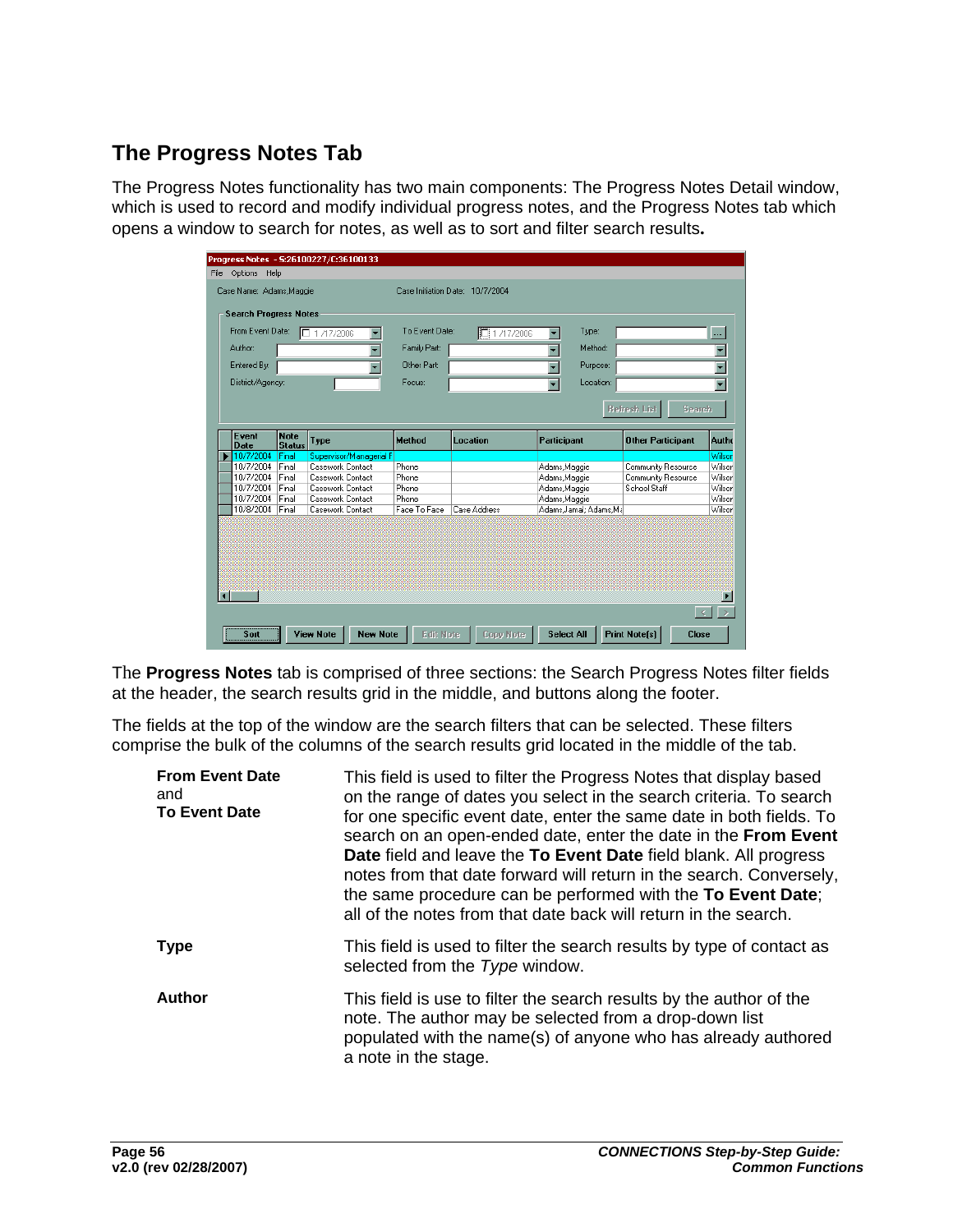| <b>Family Part.</b><br>(participant) | This field is used to filter the search results by family participant<br>selected from the drop-down list consisting of all persons in the                                                                                                                               |
|--------------------------------------|--------------------------------------------------------------------------------------------------------------------------------------------------------------------------------------------------------------------------------------------------------------------------|
|                                      | stage.                                                                                                                                                                                                                                                                   |
| <b>Method</b>                        | This field is used to filter the results by the Method of Contact<br>from a drop-down list containing possible methods.                                                                                                                                                  |
| <b>Entered By</b>                    | This field is used to filter the search list by Entered By person;<br>the drop-down list is comprised of the workers who have<br>recorded notes.                                                                                                                         |
| <b>Other Part.</b><br>(participant)  | This field is used to filter the search (by category, not name) by<br>others outside the Person List for the case who may be<br>participants or contacts involved in the case. The Other<br>Participant's category, not name, may be selected from a drop-<br>down list. |
| <b>Purpose</b>                       | This field is used to filter the results by the Purpose of the<br>contact.                                                                                                                                                                                               |
| District/Agency                      | This field is used to filter the search results by the code of the<br>District/Agency of the Entered By worker.                                                                                                                                                          |
| <b>Focus</b>                         | This field is used to filter the results by the person who is the<br>focus of the note. You select from a drop-down list comprised of<br>possible focuses.                                                                                                               |
| Location                             | This field is used to filter the results by the Location of the contact                                                                                                                                                                                                  |

The search results grid displays many of the fields listed above, as well as fields on the *Progress Notes Detail* window. (Many of these fields are listed on both the **Progress Notes** tab and the *Progress Notes Detail* window). There are three filters that do not display on either the *Progress Notes Detail* window or the **Progress Notes** tab in the search filters, but they do display in the search results grid:

- **Note Status** indicates whether the note is in "Final" or "Draft" status.
- **Addendum** indicates whether or not an addendum has been added to the note.
- **Copied From** indicates the stage from which the note was copied. This never prints on any of the Progress Notes Data Reports.

Several buttons display on the **Progress Notes** tab:



| Refr | This button refreshes the grid to the default display list of |
|------|---------------------------------------------------------------|
| esh  | notes and removes all search criteria. Once a search has      |
| List | been conducted, this button enables.                          |
| Sear | This button is used to initiate a Progress Notes search after |
| ch   | selecting search criteria.                                    |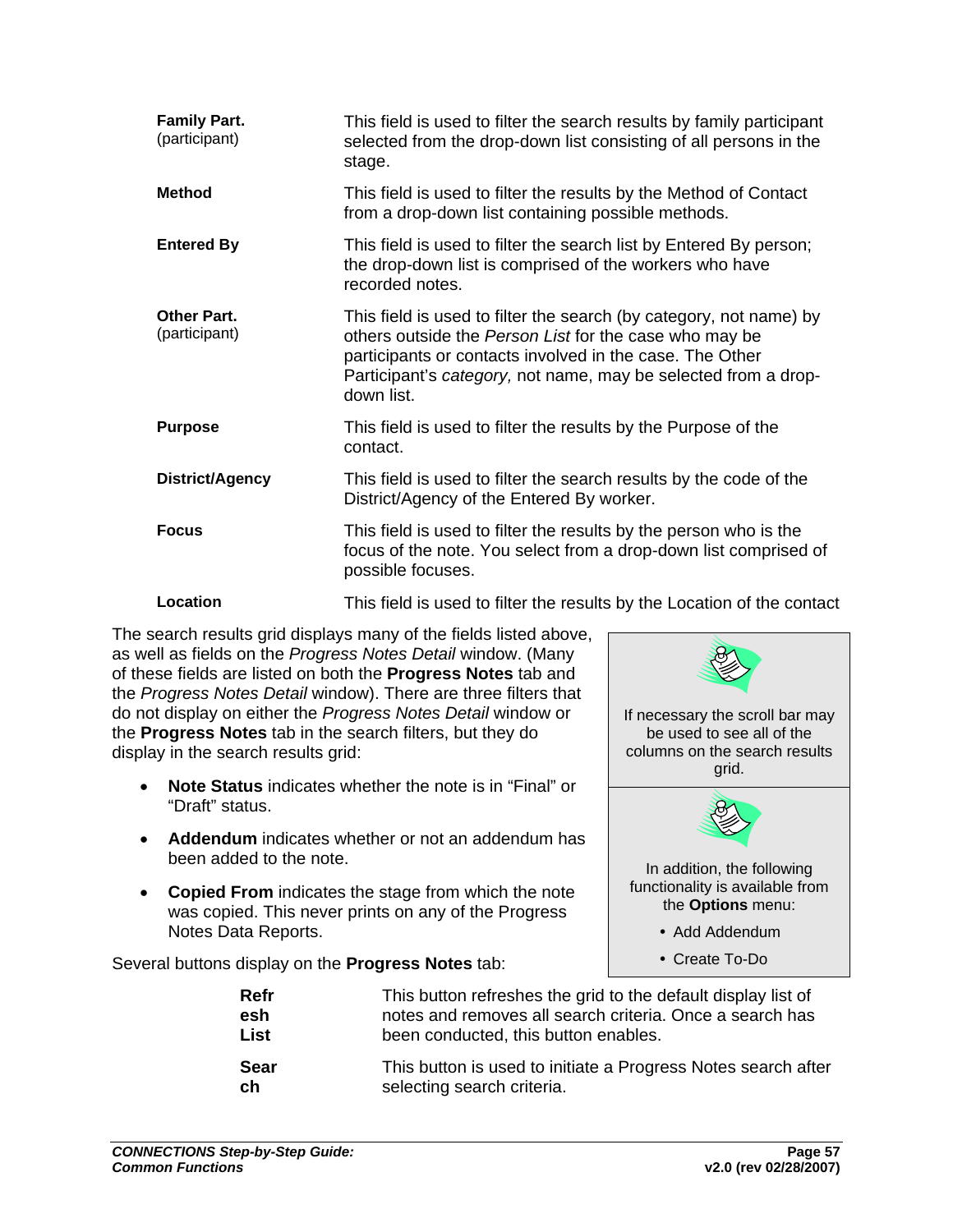| <b>View Note</b>  | This button is used to view the details of a specific note.                                                                                                                                       |
|-------------------|---------------------------------------------------------------------------------------------------------------------------------------------------------------------------------------------------|
| <b>New Note</b>   | This button opens a blank Progress Notes Detail window.                                                                                                                                           |
| <b>Edit Note</b>  | This button is used to open the Progress Notes Detail window and<br>modify the selected note. Only notes in "Draft" status can be edited.                                                         |
| <b>Copy Note</b>  | This button is used to copy a note that has been selected from the<br>search results. Clicking on this button opens the Copy Note button to<br>copy a saved note between stages of the same case. |
| <b>Select All</b> | This button is used to select all of the progress notes in the grid to print<br>at once.                                                                                                          |

### *Searching for Progress Notes*

Workers and supervisors may find it useful to search for notes (e.g., you may want to view notes that have already been recorded in CONNECTIONS to review what has occurred throughout course of the investigation; your supervisor may want to view previously recorded notes when approving work). You conduct a progress notes search on the **Progress Notes** tab.

There are two ways to begin a search:

- Access the **Progress Notes** tab in view-only mode through the CPRS event on the *Event List*.
- Select the **Child Protective Record Summary** task from the *Task List*, then click on the **Progress Notes** tab.

By default, when you access the **Progress Notes** tab, the search results grid displays all of the progress notes for the stage. The most recent notes display at the bottom of the list.

You may want to view notes that contain certain criteria. For example, you may want to display only the notes in which a particular family member is the focus. Use a progress notes search to display only those notes with the focus on that family member. Searching retrieves a list of existing progress notes for a stage.

Once you have selected a note, the **View Note**, **Copy Note** and **Print Note(s)** buttons enable. If the note you selected is in Draft status, the **Edit Note** button also enables. The **Search** button enables once the search criteria is selected.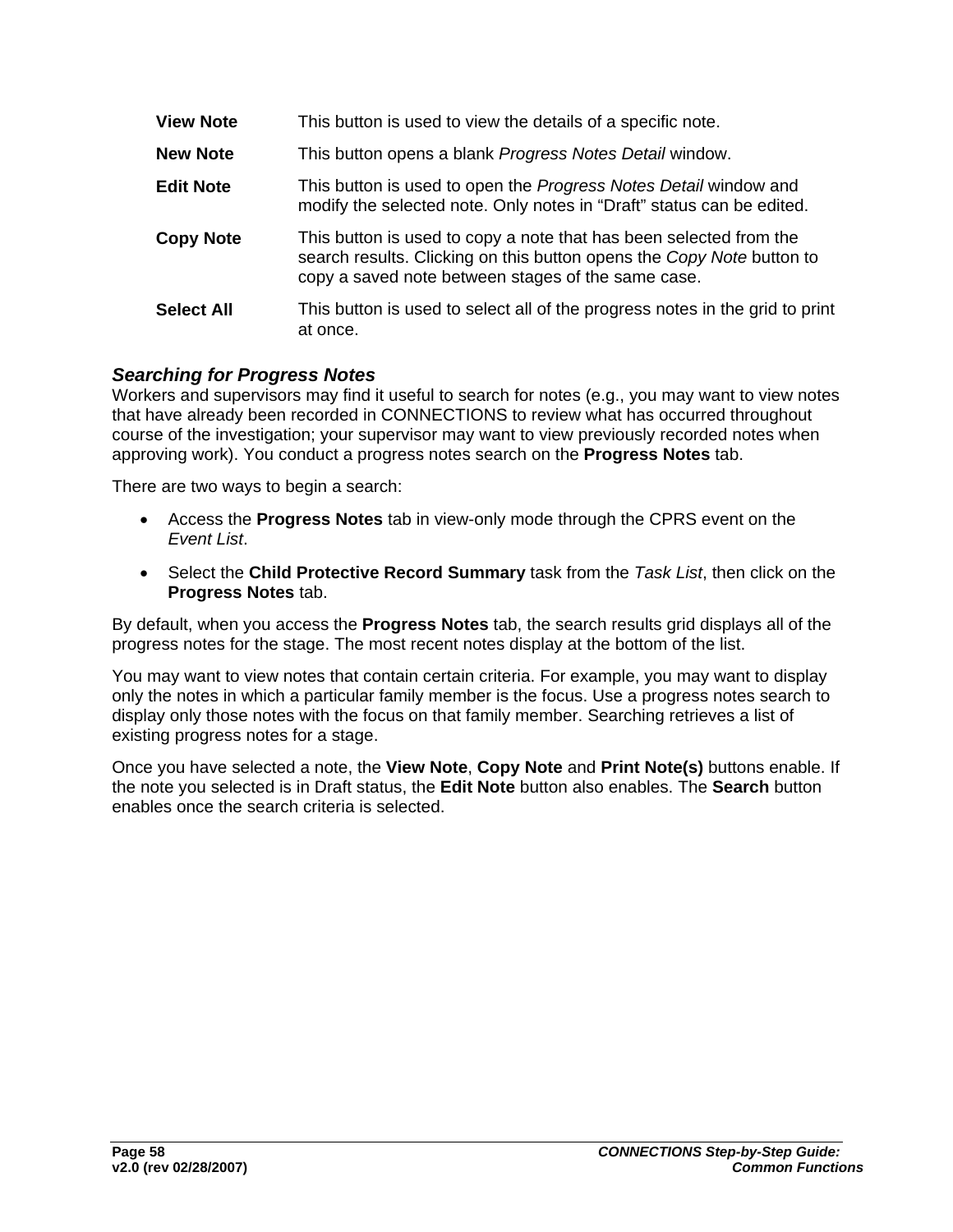

## **Step-by-Step: Searching for Progress Notes**

- **1** Click on the **Progress Notes** tab in the CPRS. *The Progress Notes tab displays with a list of notes that have been saved for that stage.*
- **2** Enter search criteria in the data fields in the upper half of the window. *Multiple fields can be used to search for notes; however, keep in mind that the more search criteria you enter, the more limited your search will be.*



Click on the **Refresh List** button to remove the sorts and/or search criteria that have been selected.

**3** Click on the **Search** button. *The search results display with all notes that match the search criteria.*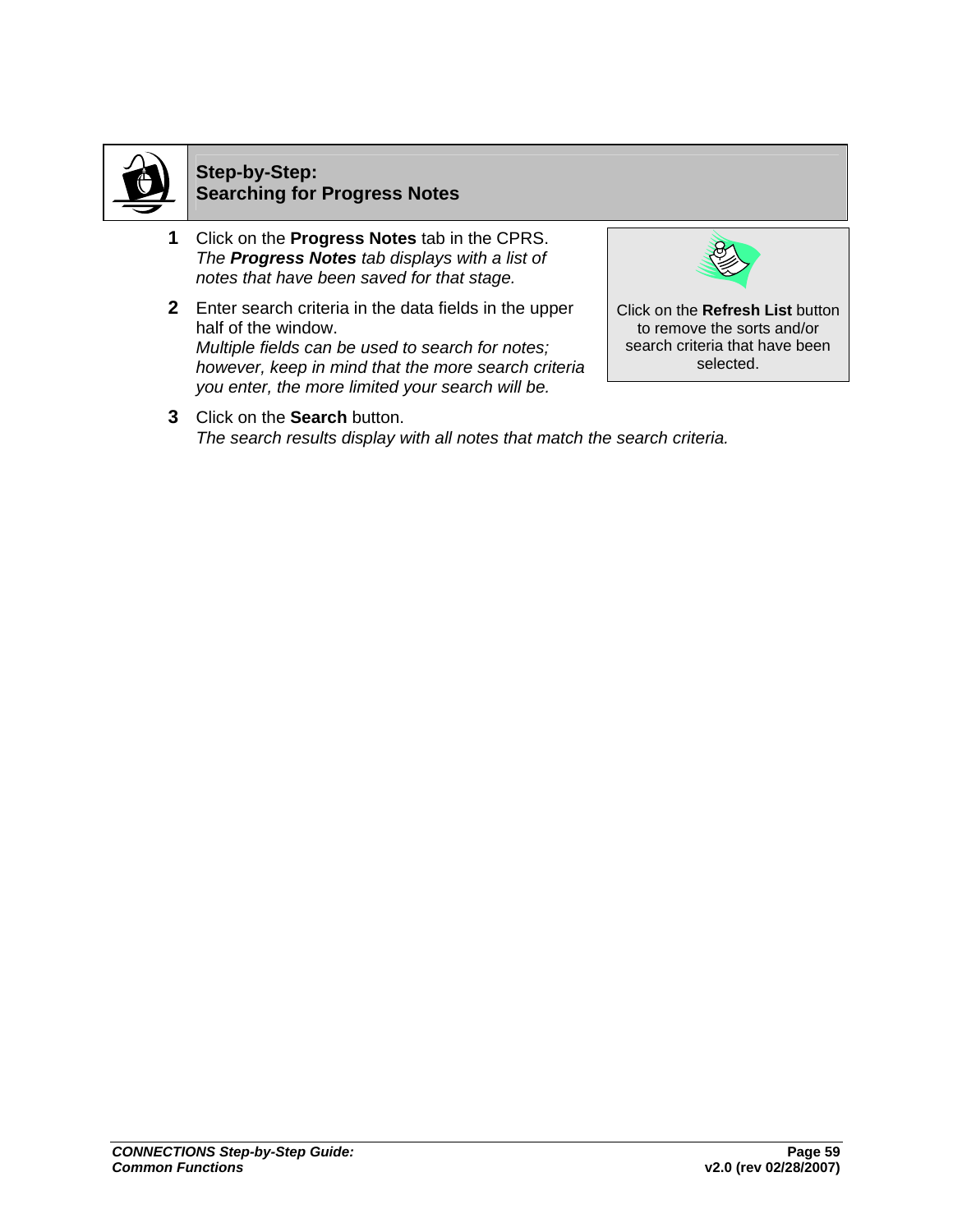## **The** *Progress Notes Detail* **Window**

| Progress Notes Detail - Conners, Sara - 5:22697713/C:21388350  |                                                   |               |               |                |
|----------------------------------------------------------------|---------------------------------------------------|---------------|---------------|----------------|
| File Options Help                                              |                                                   |               |               |                |
| Event Date: 8/24/04<br>Time: $\boxed{\cdot}$<br>$\overline{ }$ | Family Participant/Focus:                         | All           | Author:       | Wilson, Darryl |
| Type:<br>$\cdots$                                              | Person ID<br>FP<br>Name<br>22408539 Connors, Sara | Focus $\sim$  | Entered By:   | Wilson, Darryl |
| Method of Contact:                                             | 22501556 Conners, Marty<br>г                      |               | Dist./Agy:    | A14            |
| □ Unannounced Visit                                            | 22501558 Conners, Jane<br>22501559 Conners Jeff   |               | Entry Date:   | 9/9/04         |
| Location of Contact:                                           | Other Participant:                                |               | Purpose:      |                |
|                                                                |                                                   | $\sim$        |               |                |
| Q 2 6 % 6<br>6                                                 |                                                   |               |               |                |
| 肛<br>三<br>B<br>津                                               |                                                   |               |               |                |
|                                                                |                                                   |               |               |                |
|                                                                |                                                   |               |               |                |
|                                                                |                                                   |               |               |                |
|                                                                |                                                   |               |               |                |
|                                                                |                                                   |               |               |                |
|                                                                |                                                   |               |               |                |
|                                                                |                                                   |               |               |                |
|                                                                |                                                   |               |               |                |
|                                                                |                                                   |               |               |                |
|                                                                |                                                   |               |               |                |
|                                                                |                                                   |               |               |                |
| Copy Note<br>New Note                                          | View Existing Notes                               | Save as Draft | Save as Final | Cancel         |

The creation of a new note is completed via the *Progress Notes Detail* window. Modifying, duplicating, saving and printing progress notes can also be completed on this window. The window is separated into two main parts:

- The *data fields* are used to record contact-specific data, such as who was contacted, and when and where the contact was made. Some data fields are system-populated, others are required, and still others are optional.
- The *narrative* field is used to record clear, descriptive and factual information about the events, conversations and resolutions that took place during the contact. Your impressions or opinions, and relevant information to support these, can also be expressed and should be labeled as such, as well as the participation and perceptions of family members in the planning for services. The narrative has a text tool control feature, which enables you to use certain Microsoft Word-like formatting and functionality.



### **Step-by-Step: Opening the** *Progress Notes Detail* **Window**

**1** On the *Progress Notes* window, click on the **New Note** button to open the *Progress Notes Detail* window to create a *new* note.  $-OR-$ 

Click on an existing "Draft" note from the list, then click on the **Edit Note** button to open the *Progress Notes Detail* window to view or modify an *existing* note. (If you select a "Final" note from the list, it can only be viewed, not modified.)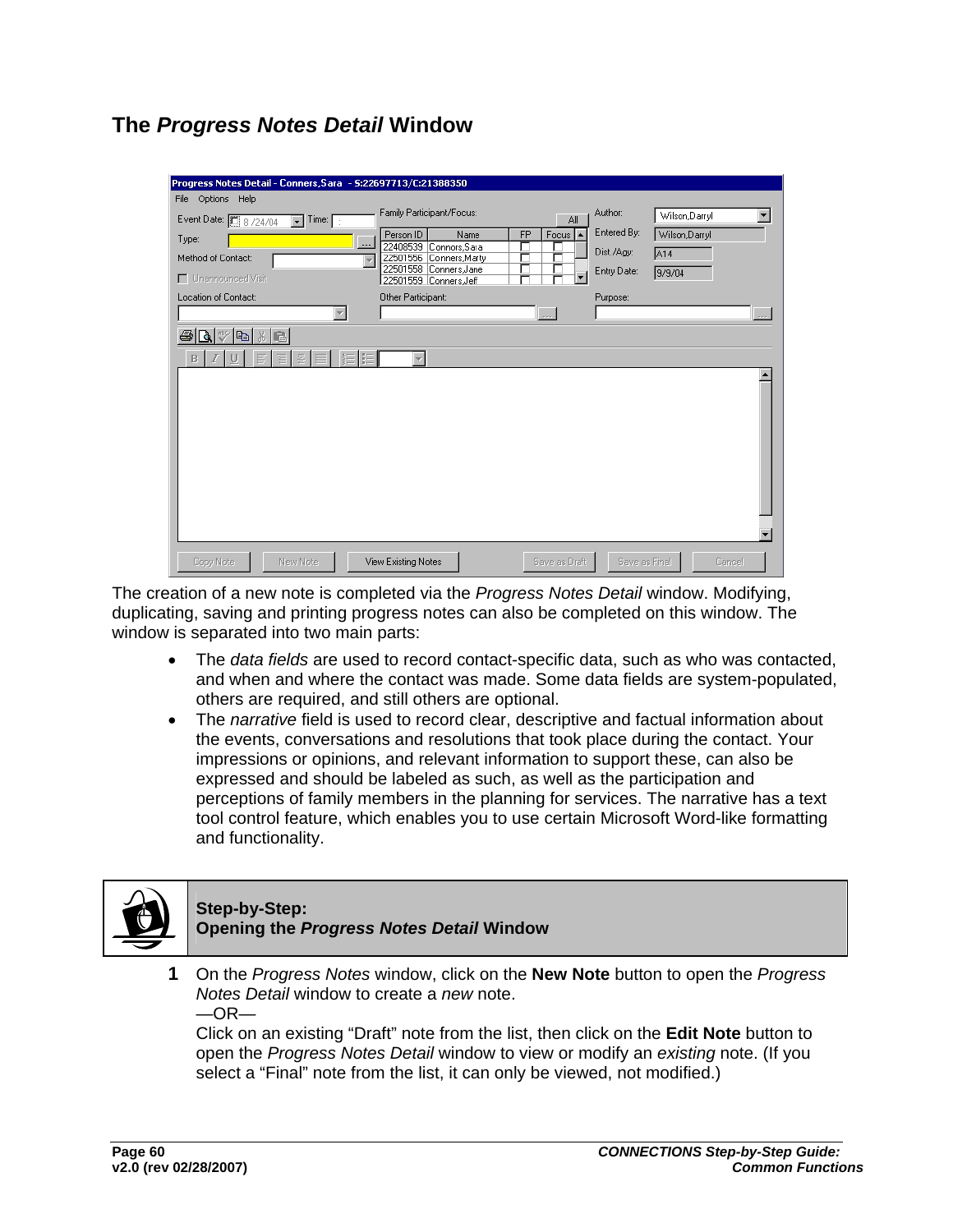The following fields display on the *Progress Notes Detail* window:

<span id="page-63-0"></span>

| <b>Event Date</b>                         | This field identifies the date the contact took place; this is a<br>required field for any note (expect those with a Type of<br>"Summary"). Click on the checkbox to populate this field with a<br>check mark. The Event Date field defaults to today's date. If you'd<br>like to change that date to a date in the past, click on the drop-<br>down arrow and select a date from the calendar. |                                                                                                         |  |
|-------------------------------------------|-------------------------------------------------------------------------------------------------------------------------------------------------------------------------------------------------------------------------------------------------------------------------------------------------------------------------------------------------------------------------------------------------|---------------------------------------------------------------------------------------------------------|--|
| <b>Type</b>                               | This field indicates the type of<br>contact made. This is a required<br>field. You can select one or more<br>Type(s) for a note, but you must<br>select at least one type. If you<br>select more than one, "multiple"<br>displays in the field                                                                                                                                                  | Contacts here refer to any<br>contact related to casework<br>activity such as collaterals and<br>court. |  |
| <b>Method of Contact</b>                  | This field indicates how or by what means the contact was made<br>(e.g., Face to Face, Phone). This field is required and contains a<br>drop-down list with options. Methods are available based on the<br>Type of contact you select.                                                                                                                                                          |                                                                                                         |  |
| <b>Time</b>                               | The time the contact occurred in hours and minutes (with AM and<br>PM [e.g., 1:00 PM], or military time [e.g., 13:00]).                                                                                                                                                                                                                                                                         |                                                                                                         |  |
| <b>Unannounced Visit</b><br>(checkbox)    | This field indicates that contact was made without a prearranged<br>appointment. This checkbox is enabled only when the Type of<br>contact is "Attempted Casework Contact" or "Casework Contact."                                                                                                                                                                                               |                                                                                                         |  |
| <b>Location of Contact</b>                | This field identifies where the contact took place. The location is<br>selected from a drop-down list. There are times when this field is<br>required, enabled or disabled, depending on the responses you<br>select in other fields.                                                                                                                                                           |                                                                                                         |  |
| <b>Family</b><br><b>Participant/Focus</b> | This field contains the list of persons identified on the Person List<br>who are part of any concurrently open stages. It is system-<br>populated and cannot be modified. Two checkboxes within this<br>field can be selected:                                                                                                                                                                  |                                                                                                         |  |
|                                           | The Family Participant (FP) checkbox allows you to indicate<br>which family participant(s) were present at the contact. There<br>are times when this checkbox is required, enabled or disabled,<br>depending on the responses you select in other fields.                                                                                                                                       |                                                                                                         |  |
|                                           | The Focus checkbox allows you to indicate which individual(s)<br>from the Person List is the focus of a particular contact. There<br>are times when this checkbox is required, enabled or disabled<br>depending on the responses you select in other fields.                                                                                                                                    |                                                                                                         |  |
|                                           | Family Participants are any family members who are present at<br>the contact (e.g., a phone call from the biological father or a family<br>visitation with the mother); the Focus refers to the individual(s)<br>about whom the contact occurred. For example, if you, the teacher                                                                                                              |                                                                                                         |  |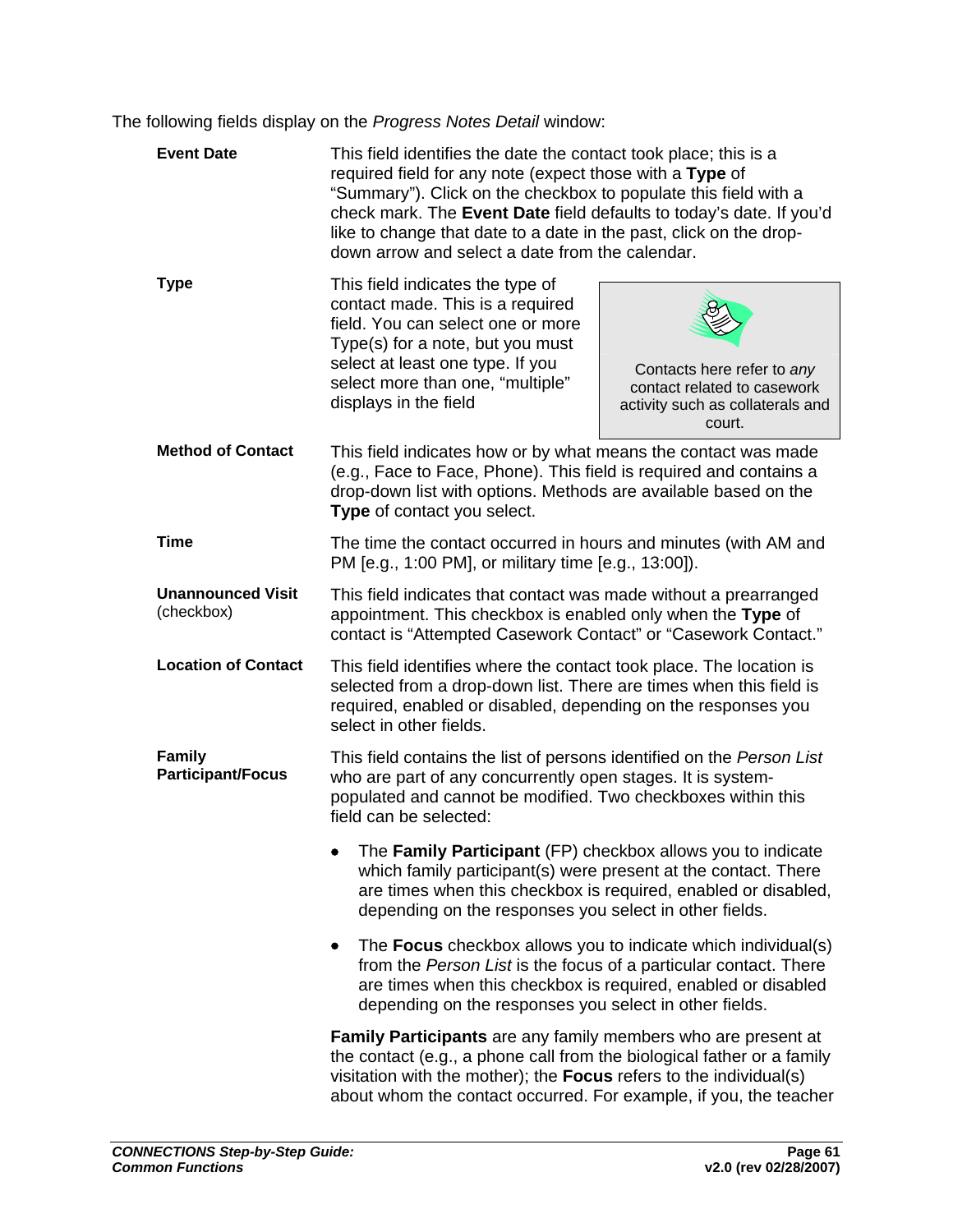|                          | and the mother met to discuss the child's Individual Education Plan<br>(IEP), the mother would be the Family Participant and the child<br>would be the Focus (even though he was not present), because<br>the purpose of the meeting was to discuss his IEP. The teacher<br>would be included as an Other Participant.                                                                                                                                                                                                                                                           |
|--------------------------|----------------------------------------------------------------------------------------------------------------------------------------------------------------------------------------------------------------------------------------------------------------------------------------------------------------------------------------------------------------------------------------------------------------------------------------------------------------------------------------------------------------------------------------------------------------------------------|
|                          | This field also features the All button, which applies only to the<br>Family Participant field. It enables a worker to select all of the<br>individuals in the family for that note's contact. This can be a time-<br>saver, since the worker does not need to select each person<br>individually. If, for example, all family members except one or two<br>were present for the contact, a worker can click on the All button to<br>select everyone in the family, then click on the corresponding<br>checkbox(es) to <i>deselect</i> the few individuals who were not present. |
|                          | You cannot save a progress note without selecting a Family<br>Participant (or Other Participant) when one is required; the Save<br>as Draft and Save as Final buttons do not enable until a Family<br>Participant or Other Participant is selected.                                                                                                                                                                                                                                                                                                                              |
| <b>Other Participant</b> | This field contains a list (by category, not name) of others outside<br>the Person List for the case who may be participants or contacts<br>involved in the case. You can select one or more participants on<br>the Other Participant window for each note. If you select more than<br>one, "multiple" displays in the field. There are certain situations<br>when this field is required, enabled or disabled.                                                                                                                                                                  |
| <b>Author</b>            | This required field indicates the person who made the contact or<br>directly acquired the information being written about. The list of<br>choices will be comprised of the assigned worker(s) in the<br>district/agency, anyone assigned in or out in that unit, and "Other."<br>When the Entered By worker is an assigned worker, the Author<br>field will default to the name of that worker. You can select a<br>different Author, if necessary.                                                                                                                              |
| <b>Entered By</b>        | This field contains the system-populated name (based on Person<br>ID) of the worker recording the note in CONNECTIONS.                                                                                                                                                                                                                                                                                                                                                                                                                                                           |
| Dist./Agy                | This system-populated field indicates the code of the<br>District/Agency of the worker in the Entered By field.                                                                                                                                                                                                                                                                                                                                                                                                                                                                  |
| <b>Entry Date</b>        | This field reflects the date the window is first accessed. This date is<br>system-filled and cannot be modified.                                                                                                                                                                                                                                                                                                                                                                                                                                                                 |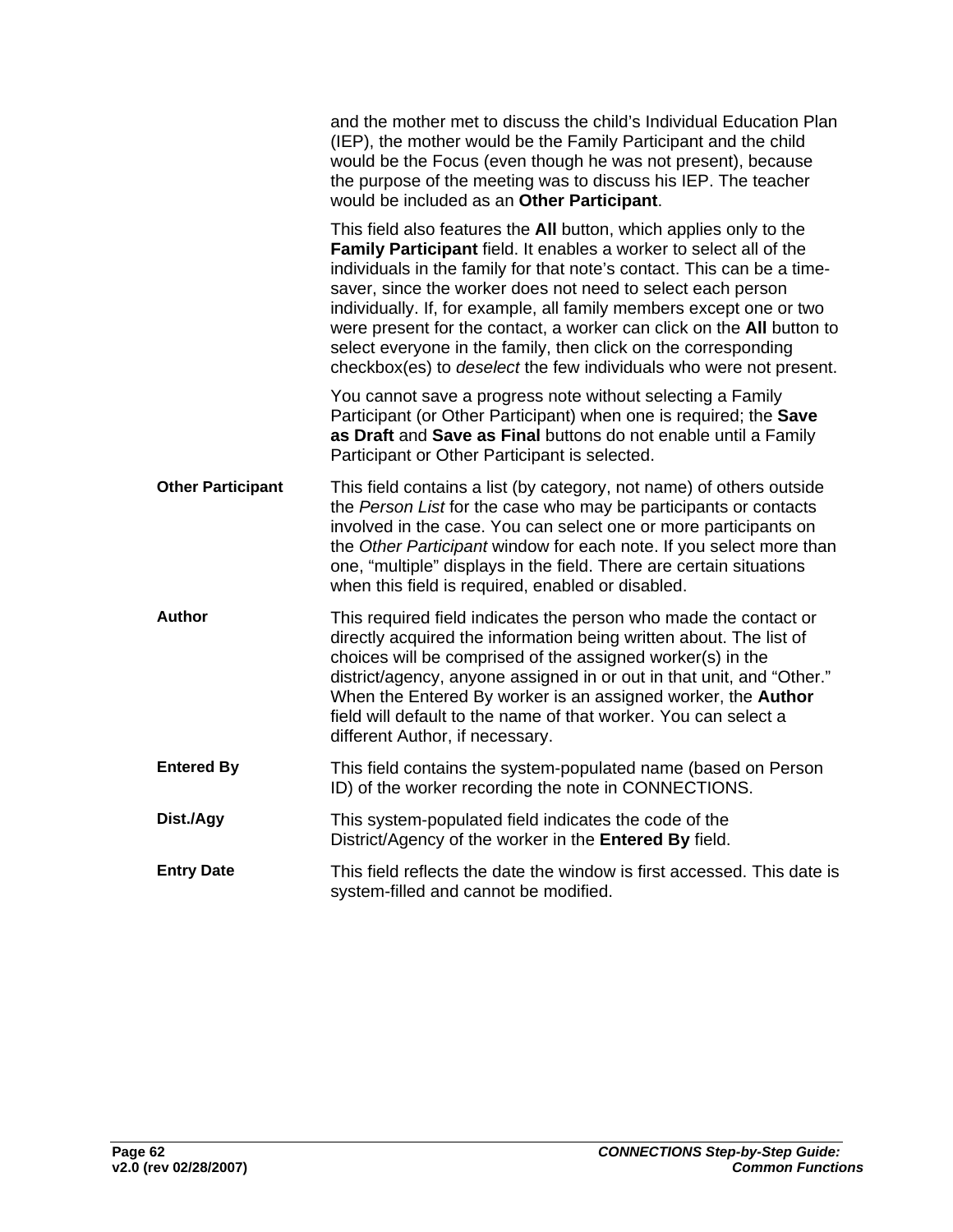**Purpose** This field indicates the purpose of, or reason for, the contact. More than one **Purpose** may be selected for a note. If you select more than one, "multiple" displays in the field.



**Progress Notes Narrative**  In this required field, the Author or Entered By person documents all of the details pertaining to the note.

The following buttons display at the bottom of the *Progress Notes Detail* window:

| <b>Copy Note</b>           | Clicking on this button initiates the action of copying a saved note.<br>This button is disabled when you open the Progress Notes Detail<br>window in modify mode and make changes. The button enables<br>when:                                                                                                                                                     |  |  |
|----------------------------|---------------------------------------------------------------------------------------------------------------------------------------------------------------------------------------------------------------------------------------------------------------------------------------------------------------------------------------------------------------------|--|--|
|                            | a note is selected on the Progress Notes tab or displayed<br>in the Progress Notes Detail window; and                                                                                                                                                                                                                                                               |  |  |
|                            | the open "copied to" Investigation stage has the same Case<br>$\bullet$<br>ID as the "copied from" Investigation stage.                                                                                                                                                                                                                                             |  |  |
| <b>New Note</b>            | Clicking on this button clears the existing fields to allow you to<br>create a new note without needing to close the Progress Notes<br>Detail window.                                                                                                                                                                                                               |  |  |
|                            | This button is disabled on the Progress Notes Detail window,<br>except when viewing an existing note.                                                                                                                                                                                                                                                               |  |  |
| <b>View Existing Notes</b> | This button enables when you open the Progress Notes Detail<br>window but you have not made any changes to a note. Once you<br>make changes, this button disables. Clicking on this button<br>displays the <b>Progress Notes</b> tab; you can then select a note to<br>view.                                                                                        |  |  |
| <b>Save as Draft</b>       | This button enables when you create a new note and record all<br>required fields, or when you modify data within an exiting "Draft"<br>note and all of the required fields are populated. Clicking on this<br>button saves the note in draft status. Notes are in draft status for a<br>maximum of 15 calendar days (See "Saving Progress Notes" in<br>this guide). |  |  |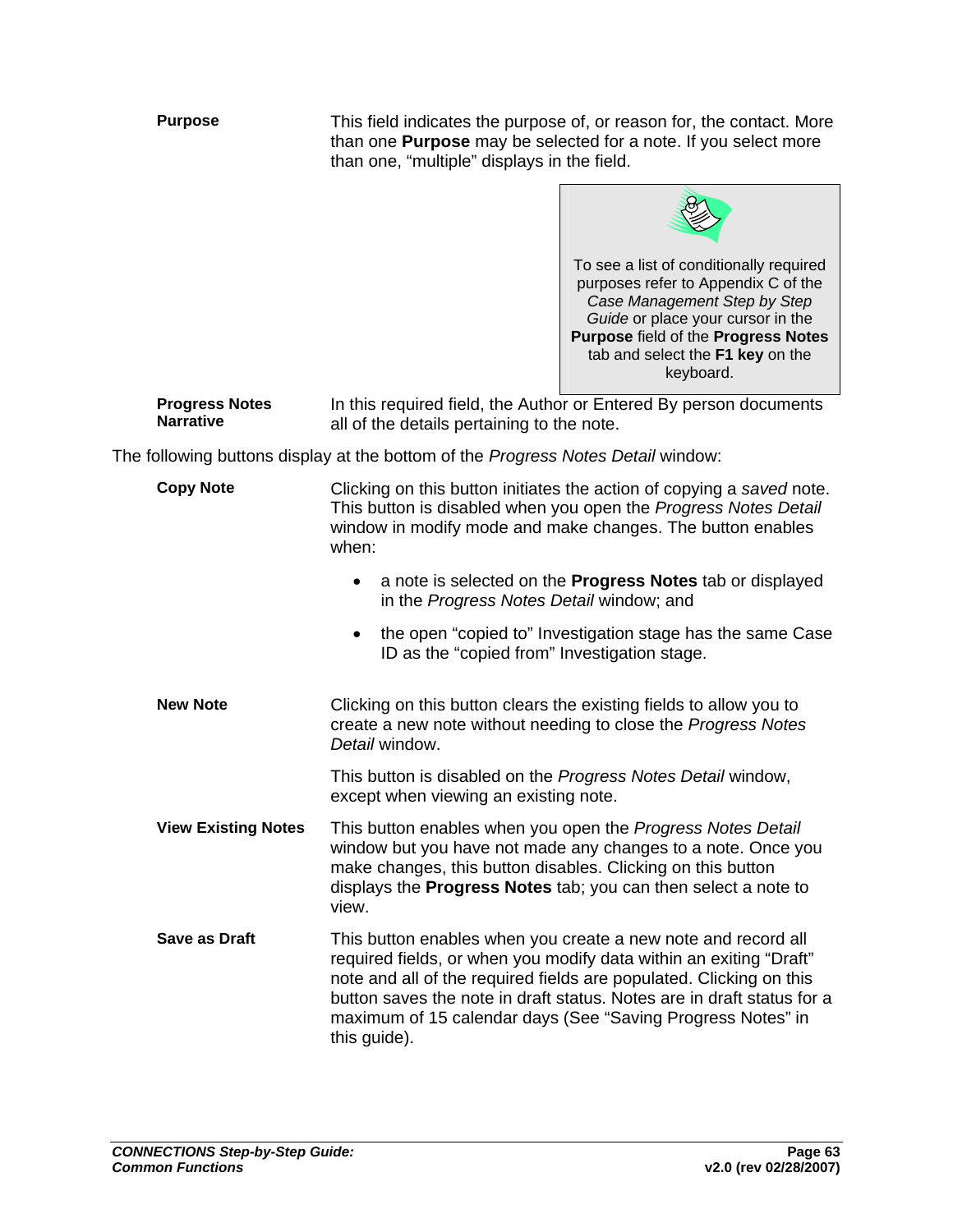**Save as Final** This button enables when you create a new note and record all of the required fields, or when you modify data within an existing

> "Draft" note and all of the required fields are populated. Clicking on this button saves the note as "Final," which "freezes" the note. None of the entries can be modified; however, addenda can be added.



Two arrow buttons ( $\Box$ ) display at the bottom of the *Progress Notes* window. When more than 200 progress notes entries are recorded on the window, a new "page" is created; each page holds a maximum of 200 entries. These buttons are used to scroll between pages of progress notes and enable when more than one page of notes exists.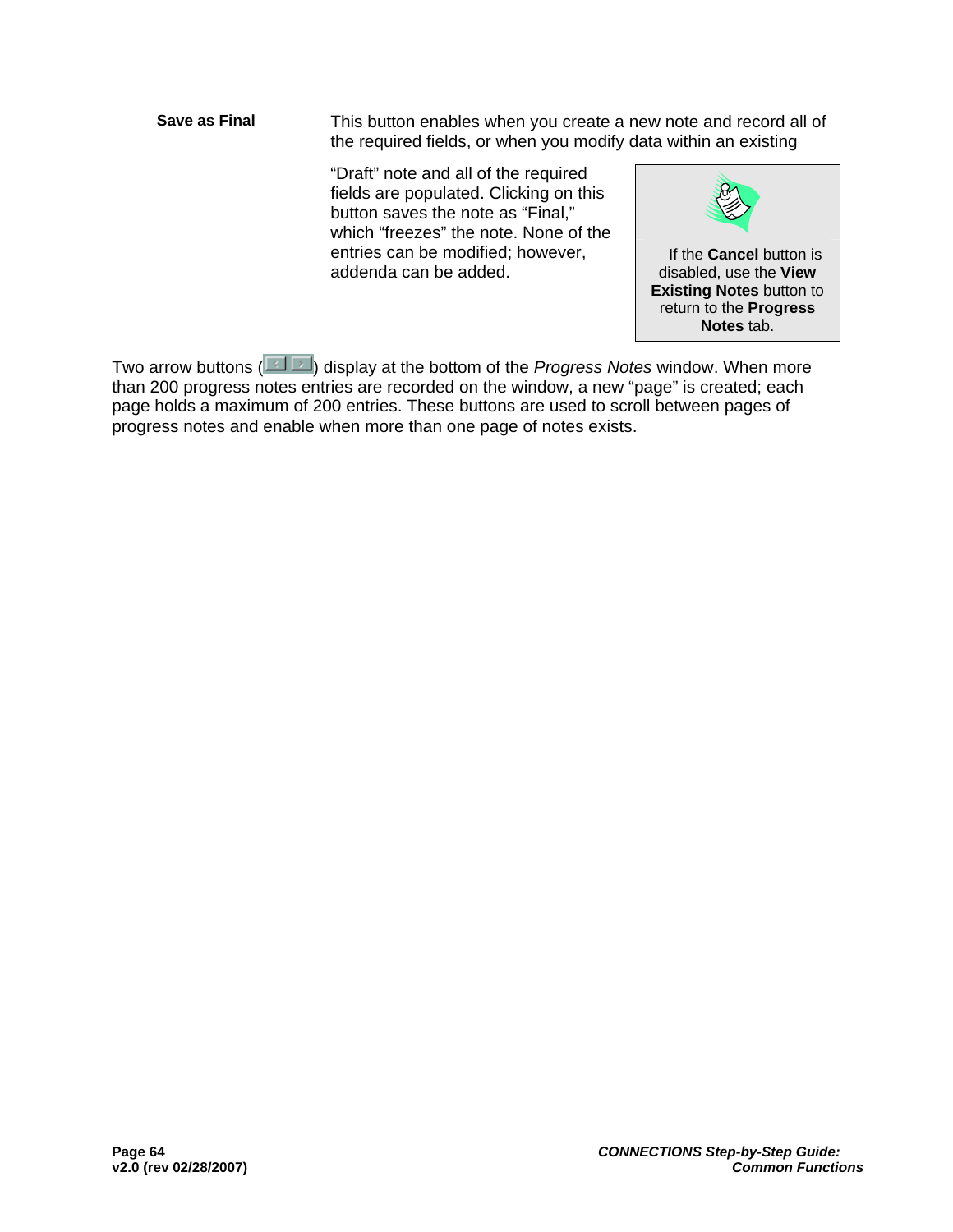Several fields on the *Progress Notes* window and *Progress Notes Detail* window contain the following drop-down lists that are common across all stages:

- Type
- **Other Participant**
- **Location**
- Method
- Purpose

Some choices are available on the *Progress Notes Detail*  window only under specific circumstances:

- **Review Note** and **Review Case** are only available as choices when the **Type** is "Supervisor/Managerial Review" for all stage types.
- **24 Hour** is available as a choice for **Purpose** when the **Type** is "Casework Contact" or "Attempted Casework Contact" *only* for Investigation (INV) stages.
- **Reporter/Source** is available as a choice for **Other Participant** *only* for CPS Investigation stages. It is *not*  available for Family Services Stages.

The **Type**, **Method of Contact** and **Author** fields are required for all notes. Based on the selections made for **Type** and **Method of Contact**:

- some fields are required;
- some fields are enabled or disabled; and
- some of the choices in the drop-down lists may change.



All CPS staff must record any identifying information related to contacts with the reporter/source in **Investigation stage progress notes** *only*, selecting **Reporter/Source** in the **Other Participant field** on the *Progress Notes Detail* window. Information identifying

the reporter/source, including the agency, institution, organization, and/or program with which such person(s) is associated should *not*  be documented in any other part of the Investigation stage, including Safety Assessments, the Risk Assessment Profile, Investigative Actions, or Investigative Findings.



**Step-by-Step: Creating a Progress Note**

- **1** Click on the **New Note** button to open the *Progress Notes Detail* window. *The Author field pre-populates with the name of the worker logged on to CONNECTIONS. To change this information, click on the drop-down list for the Author field and select a different author from the resulting list.*
- **2** In the **Event Date** field, click on the checkbox for the current date to accept that date. *To select a different date, click on the drop-down arrow and select from the resulting calendar.*
- **3** In the **Type** field, click on the ellipsis (**…**) button. *The Type window displays.*
- **4** Select one or more types by clicking on the checkbox(es). *The OK button enables*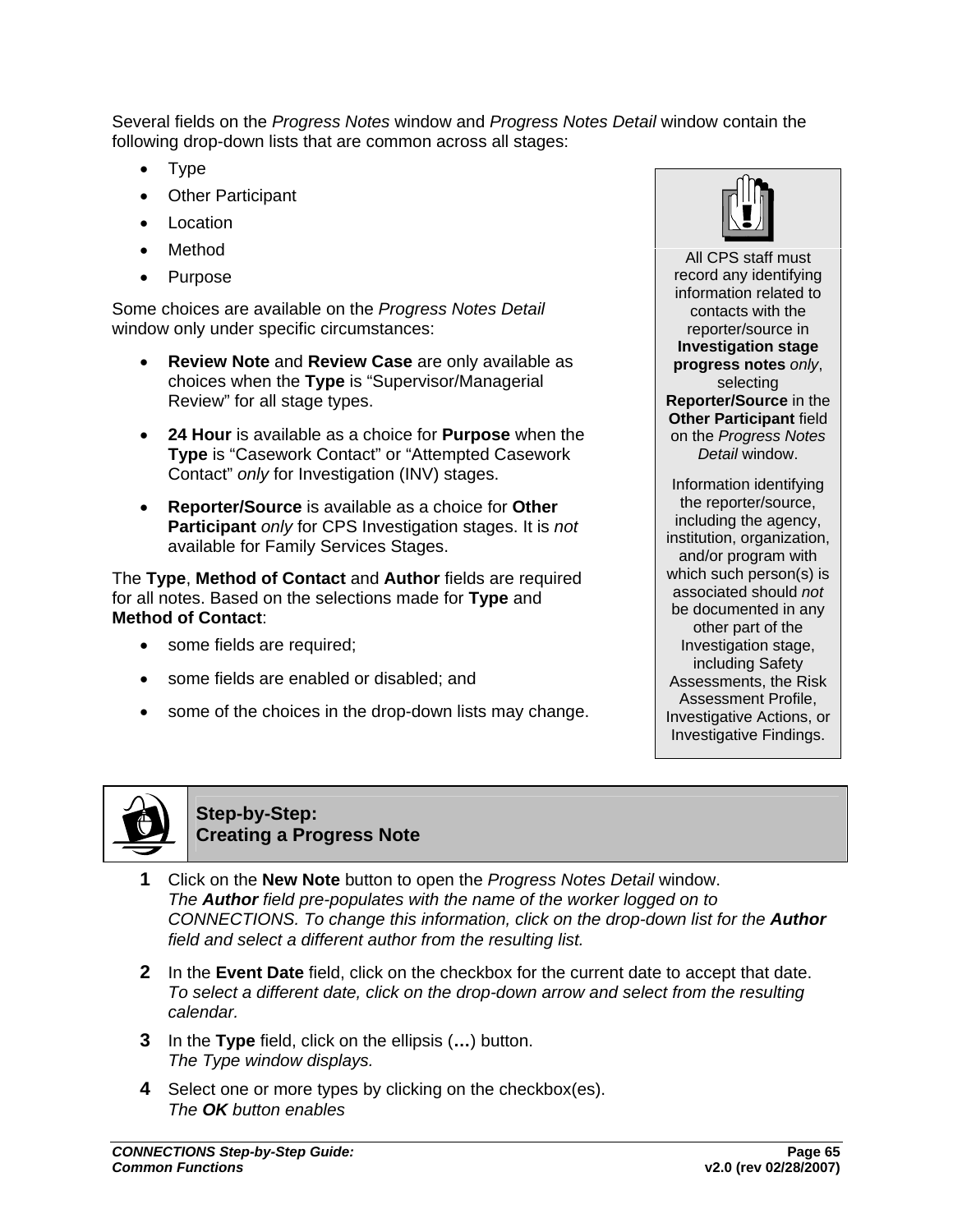- **5** Click on the **OK** button. *The Progress Notes Detail window displays with the Method of Contact field highlighted in yellow.*
- **6** Click on the drop-down arrow for the **Method of Contact** field and select from the resulting list.
- **7** Put a check in the **Unannounced Visit** checkbox, if applicable. *This field only displays when the Type is Casework Contact or Attempted Casework Contact.*
- **8** In the **Time** field, enter the time of the contact.
- **9** Click on the drop-down arrow for the **Location of Contact** field and select from the resulting list. *This field may or may not be enabled, depending on the Type and/or Method of contact.*
- **10** In the **Family Participant/Focus** field, select the appropriate individuals as the family participant(s) and/or focus(es) of the contact by clicking on the respective checkboxes. (See page [61](#page-63-0).) *This field may or may not be enabled, depending on the Type and/or Method of Contact.*
- **11** In the **Other Participant** field, click on the ellipsis (**...**) button and select one or more other participants by clicking on the checkbox(es).

*The Other Participant field contains a list of individuals that are not on the Person List who may be participants or contacts involved in the stage.* 

- **12** Click on the **OK** button.
- **13** In the **Purpose** field, click on the ellipsis (**...**) button. *The Purpose window displays.*
- **14** Select one or more purposes by clicking on the checkbox(es). *The OK button enables.*
- **15** Click on the **OK** button. *The Progress Notes Detail window displays.*
- **16** Record the narrative of the progress note in the **Narrative** field.
- **17** Click on the **Save as Draft** or **Save as Final** button. (See the tip box at right.) *The following message displays: "Changes Have Been Saved."*
- **18** Click on the **OK** button. *The Progress Notes tab displays.*



If you later change the information recorded in the **Type** field, the following message displays:

*"Changing TYPE will clear all user entered data fields except the Narrative. Continue making changes?"* 

Click on the **Yes** button to discard the data.

Click on the **No** button to cancel the action without clearing the data fields.

In both cases, the *Progress Notes Detail* window remains open. If the Type is changed, fields that were cleared by CONNECTIONS will need to be re-recorded.



To allow for modifications to a note during the draft period, save the note as "Draft." If no modifications are necessary, save the note as "Final."

Remember that once a note is saved as "Final," no modifications can be made; only addenda can be appended to the note.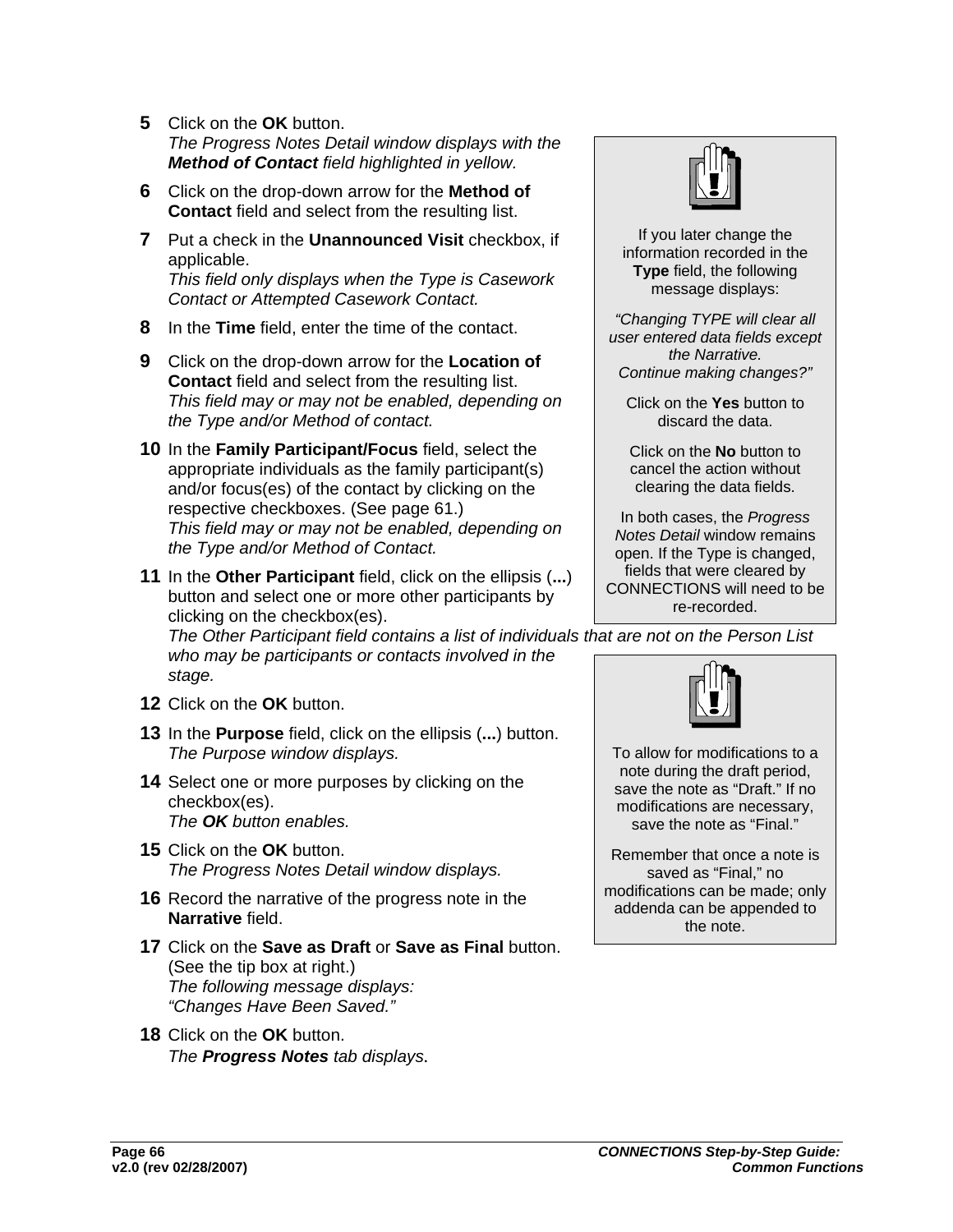### *Saving Progress Notes*

There are two ways to save a note: as "Draft" and as "Final."

**Save as Draft** Notes can be saved in Draft status for up to 15 calendar days. Modifications can be made only during the Draft period. If you have not saved the note as "Final" by the end of the 15-calendar-day Draft period, the note automatically saves as "Final." When you save a note in Draft status, the newly saved note displays in the search results list on the **Progress Notes** tab. The **Note Status** column populates with "Draft."

> As part of the nightly batch update, CONNECTIONS identifies any notes that have been in "Draft" status for 15 calendar days and changes the status to "Final." Each time a note is saved, CONNECTIONS keeps an historical record of when notes are saved and by whom.

**Save as Final** Progress notes should be saved as "Final" as soon as possible. To save a note as "Final," click on the Save as Final button. You can save a note as "Final" at any time during the 15-calendar-day Draft period. Notes in Draft status are automatically saved as "Final" at the end of the 15-calendar-day period. Once a note is in Final status, it displays in the search results list on the Progress Notes tab. The Note Status column populates with "Final." A note saved as "Final" freezes; modifications can no longer be made to the note. Only an addendum can be appended to the end of the frozen note. When a stage is closed, CONNECTIONS converts any Draft notes to Final status.



While creating a note, if you attempt to modify an existing value for Method of Contact, the following message displays:

"*Changing METHOD may clear the user entered data fields that are inconsistent with the new METHOD. Continue making changes?"*

Clicking on the **Yes** button clears all recorded data fields on the *Progress Notes Detail* window that are inconsistent with the new Method of Contact (except for the narrative).

Clicking on the **No** button cancels the actions without clearing any of the data fields.

In both situations, you remain on the *Progress Notes Detail* window. If you changed the Method of Contact, you need to re-record information in the fields that were created by CONNECTIONS.



All progress notes must be saved as "Final" prior to providing them to any entity legally authorized to receive the record (e.g., family court, district attorney). Do not copy and paste tables, or insert scanned documents or photocopies of documents into a progress notes narrative, this may result in the inability to print the progress notes for the stage.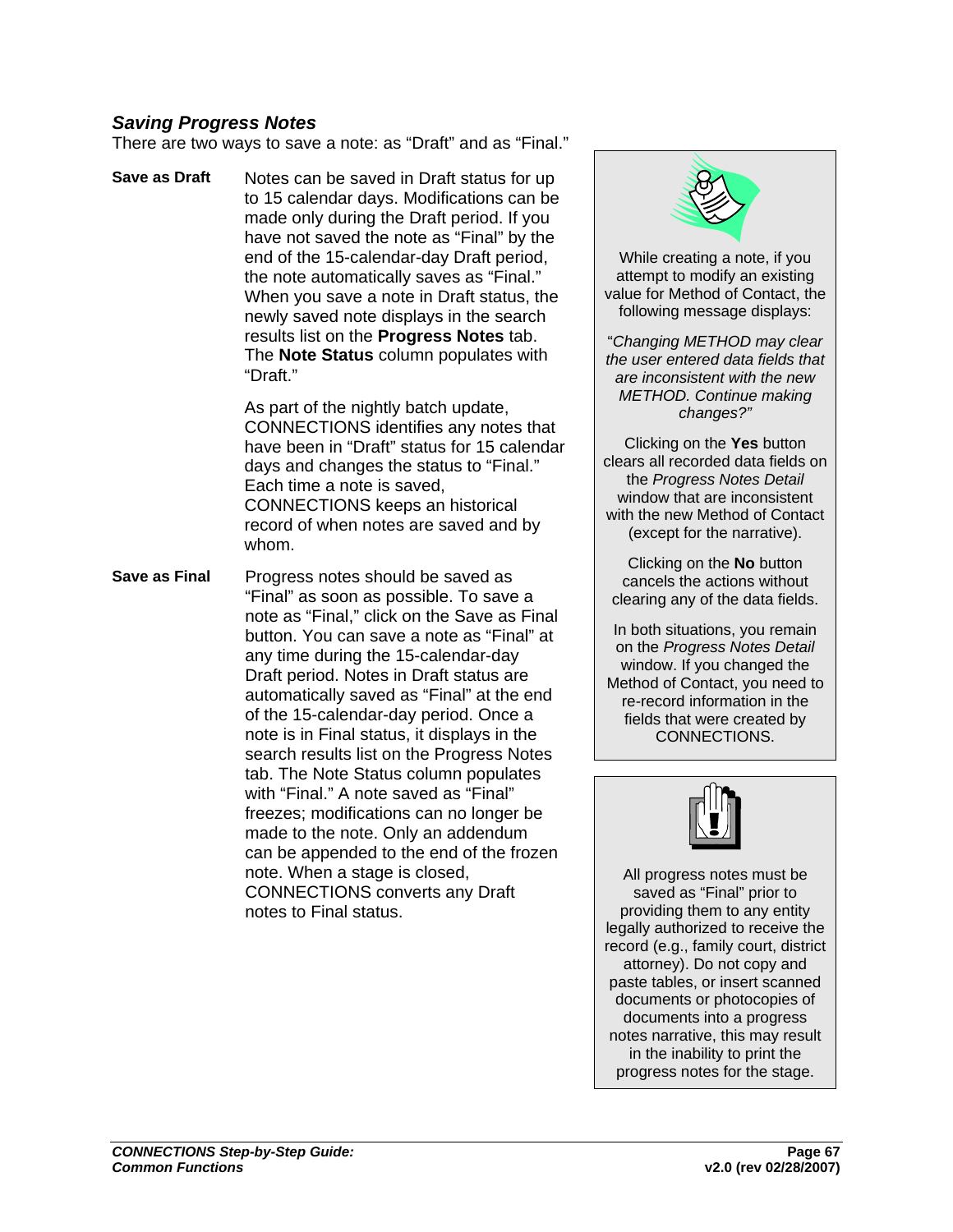### *Viewing Progress Notes*

Multiple progress notes can be viewed conveniently by the use of the scrolling feature found on the *Progress Notes Details* window.



#### **Step-by-Step: Viewing Progress Notes**

- **1** On the *Progress Notes* window, select the note to be viewed.
- **2** Click on the **View Note** button. *The Progress Notes Detail window displays for the selected progress note.*
- **3** Click on the arrow keys located on the upper right of the displayed Progress Note to scroll between notes.



### *Modifying Progress Notes*

Progress notes can only be modified while in "Draft" status. Once a note has been saved as "Final," it can no longer be modified; only an addendum may be made. If the **Type** of contact is changed, CONNECTIONS clears all of the worker-recorded data, with the exception of the narrative. If the **Method of Contact** is modified, the system clears all data fields that are inconsistent with the newly selected method.



#### **Step-by-Step: Modifying a Progress Note**

- **1** On the *Progress Notes* window, click on the note in "Draft" status to be modified.
- **2** Click on the **Edit Note** button. *The Progress Notes Detail window displays for the selected progress note.*
- **3** Make the necessary modifications. Once all of the required fields are recorded, click on the **Save as Draft** button. *—OR—*

Click on the **Save as Final** button. *The following message displays: "Changes have been saved."* 

**4** Click on the **OK** button. *The Progress Notes window displays.* 

### *Adding an Addendum to a Frozen Note*

To modify notes that are in "Final" status, addenda are necessary. Addenda can be added to notes in open stages. In addition, the Closed Stage Addendum function can be used to create a new note in a closed stage. (When recording a Closed Stage Addendum, the note must be saved as "Final.")  $\vert$  Since supervisors cannot modify

Addenda can be added by the progress note's Author, by anyone in the Author's unit hierarchy and by the progress note's Entered By person. When the Author of a progress note is identified as "Other," a new addendum may be added by the



their workers' notes, they use addenda to add information to or clarify a note completed by one of their workers.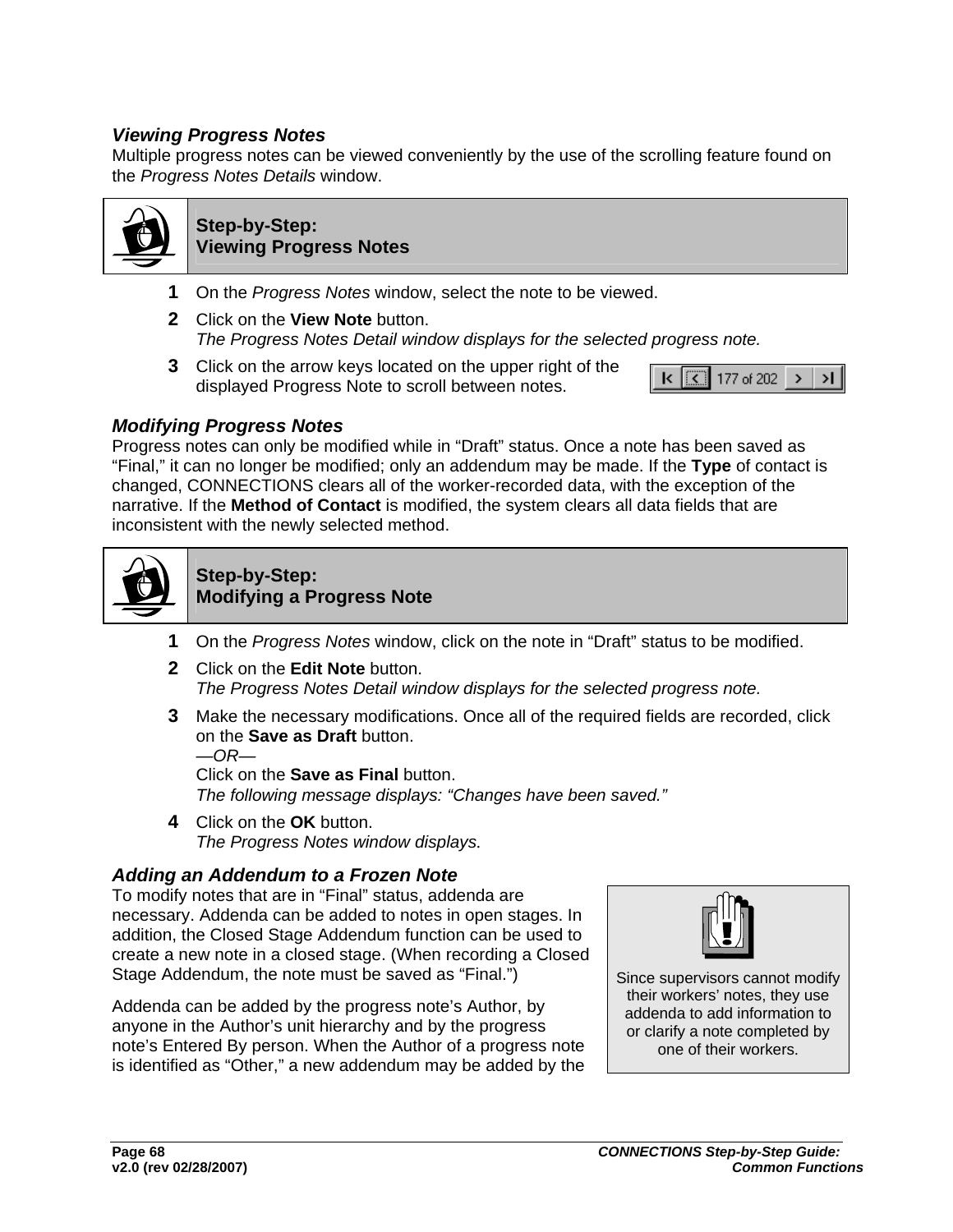progress note's Entered By person, the assigned worker and anyone in the Entered By person's hierarchy. A person outside of the unit hierarchy cannot amend a progress note when the author is identified as "Other"; a new note must be created.

Addenda are added to the bottom of the narrative of the original note. A progress note can have multiple addenda as long as the stage remains open. The new text is time-stamped with the name and ID of the logged-on worker. All previously recorded text in notes and addenda are locked for edit while a new addendum is being created. Once the narrative recording has been started, the **View Existing Notes**, **Copy Note** and **New Note** buttons disable, while the **Save as Final** and **Cancel** buttons enable. Addenda may only be saved as "Final."



#### **Step-by-Step: Recording an Addendum to a Progress Note**

- **1** On the *Progress Notes* window, click on a note in "Final" status.
- **2** Click on the **Options** menu and select **Add Addendum**. *The Progress Notes Detail window displays for the selected progress note. All existing fields and the narrative are locked for edit.*
- **3** Record text at the bottom of the existing narrative.
- **4** Click on the **Save as Final** button to save the addendum. *The following message displays: "Changes have been saved."*
- **5** Click on the **OK** button.

*The Progress Notes window displays. Once an addendum has been added to a progress note, the Addendum column of the search grid is flagged with a "Y," indicating an addendum exists for the note. For notes that do not have addenda, the column is flagged with an "N."*



If you click on the **Cancel** button, the addendum is *not* added, and the time/date and name are *not* stamped on the existing progress note.

### *Printing Progress Notes*

The *Progress Notes* window provides the availability to view and print one, several or all progress notes in the stage. Notes print as one document, listed from oldest to newest; however, if you sorted the progress notes before printing, they will print in the order listed on the *Progress Notes* window.

The Progress Notes Report displays only the fields for which information was recorded. For example, if information was recorded in the **Time** field but not in the **Other Participant** field, the **Time** field (and its corresponding entry) will display on the report, but the **Other Participant**  field will not.



**Step-by-Step: Printing Progress Notes from the** *Progress Notes* **Window** 

**1** From the *Progress Notes* window, click on each note to be printed. *To select multiple notes, hold down the Ctrl key as you select each note.*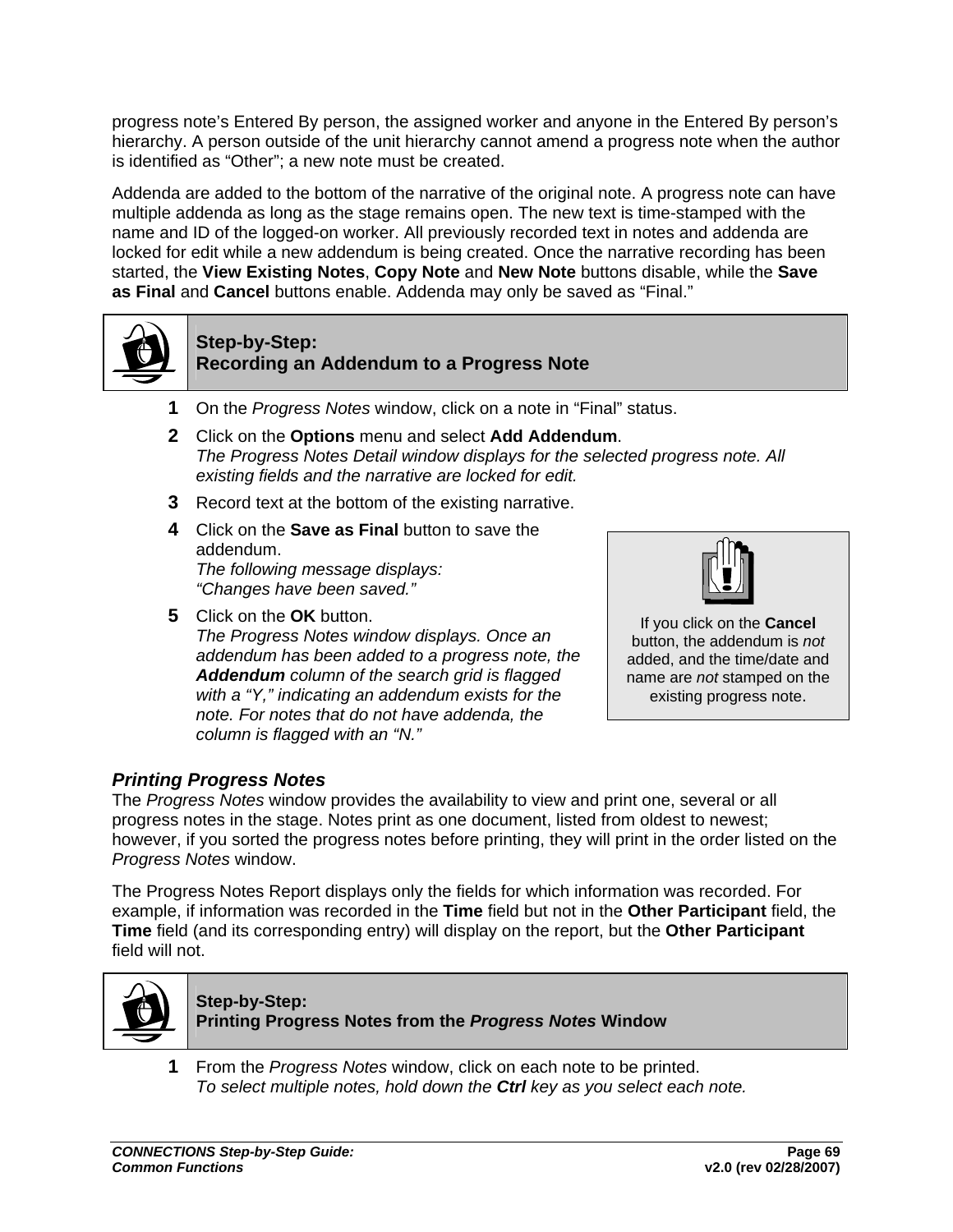*—OR—* 

Click on the **Select All** button to select all notes.

- **2** Click on the **Print Note(s)** button. *—OR—*  Click on the **File** menu and select the **Print** command. *The Print Notes window displays.*
- **3** Click on the corresponding radio button to print **Data Fields and Narrative** or **Data Fields Only**. *Printing only the data fields generates the Progress Notes Data Report.*



- **4** Click on the **OK** button. *The selected note displays in a separate window.*
- **5** Click on the **Print** button in the lower left corner of the window.



### **Step-by-Step: Printing Progress Notes from the** *Progress Notes Detail* **Window**

- **1** From the *Progress Notes Detail* window, click on the **Options** menu and select the **Print Note** command. *The Print Notes window displays.*
- **2** Click on the corresponding radio button to print **Data Fields and Narrative** or **Data Fields Only**.
- **3** Click on the **OK** button. *The selected note displays in a separate window.*
- **4** Click on the **Print** button in the lower left corner of the window.



When printing more than 400 Progress Notes, a delay in processing can occur.

To alleviate this, enter a 30 day range in the **Event Date** areas and then click **Select All** prior to printing the Progress Notes. Repeat the process in 30 day increments until all records have been printed.

# **Completing Progress/Contact Notes in the FRS**

Contact notes may be recorded in the Contact Tab of the Foster and Adoptive Home Record Summary (FRS). Documenting casework contacts and activities in this tab keeps all information about a home/stage together in one record.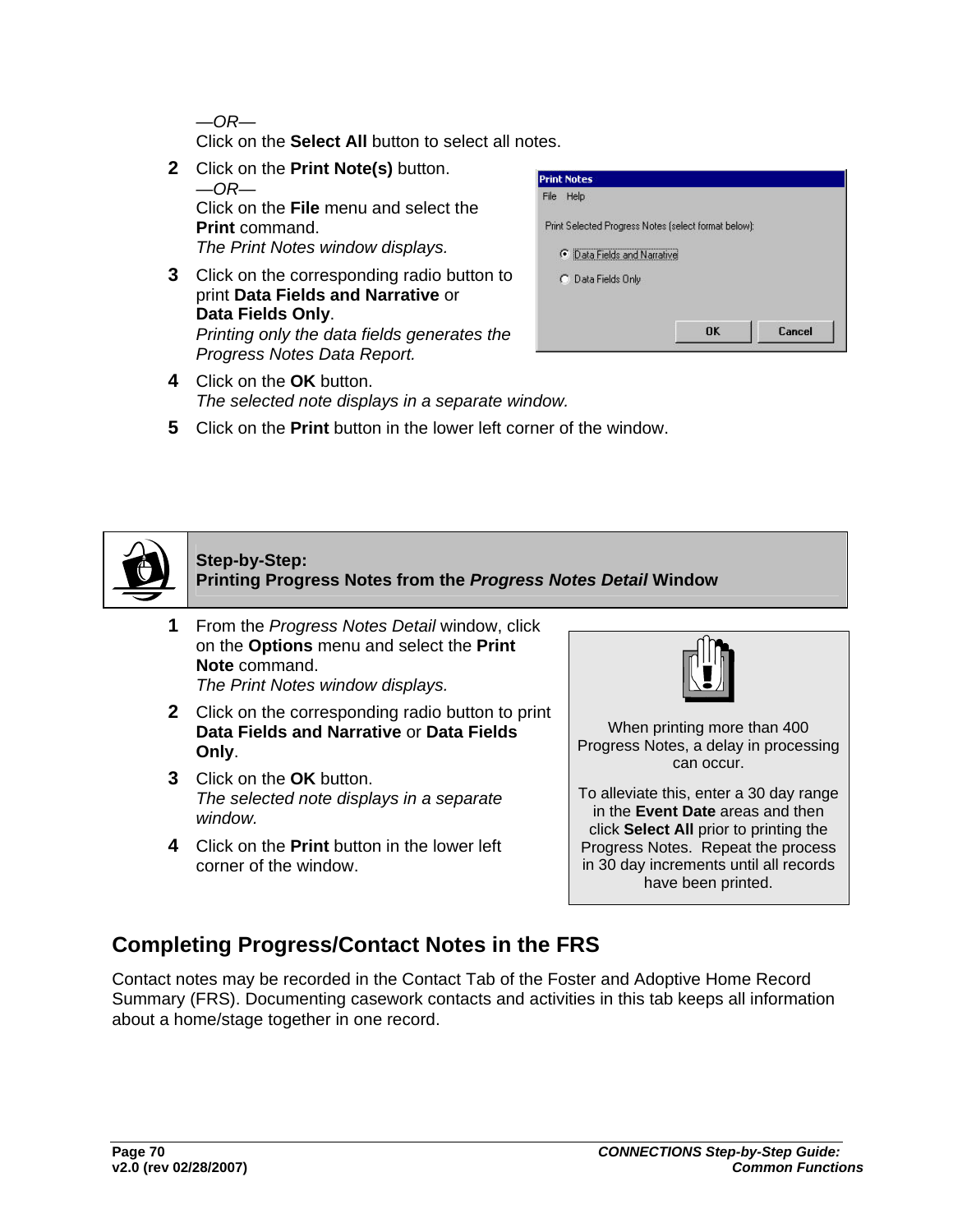The Contacts tab is simply a listing of separate notes documented for casework contacts and activities. The following information is displayed (in columns) for each contact:

- Date/Time Recorded
- Contacted By
- Purpose
- Contact Date
- Method
- Location

Three buttons display at the bottom of the tab. Use the **Add New** button to record new contact notes. The **Contact Details** button displays a selected contact note, and the **Delete** button will remove a selected contact.



### **Step by Step: Creating and Saving Contact Notes in the FRS**

- **1** On the *Assigned Workload*, select the FAD home/stage you need to update and click on the **Tasks…** button. *The Task List displays*.
- **2** Select the **Home Study** task.
- **3** Click on the **New**, **Detail** or **Use Prior** button (**Detail** is enabled when there is an in-process FRS). *The FRS displays*.
- **4** Click on the **Contacts** tab, and click on the **Add New** button. *The Contacts window displays*.
- **5** Complete the following fields: **Contact Date**, **Contacted By**, **Method**, **Participants**, **Location**, **Purpose** and **Comments**.
- **6** When you are finished, click on the **Save** button to store information in CONNECTIONS (click on the **Cancel** button to leave the window without saving information). *The FRS displays with the Contacts tab active.*
- **7** Click on the **OK** button in response to the following message: *"Changes have been saved."*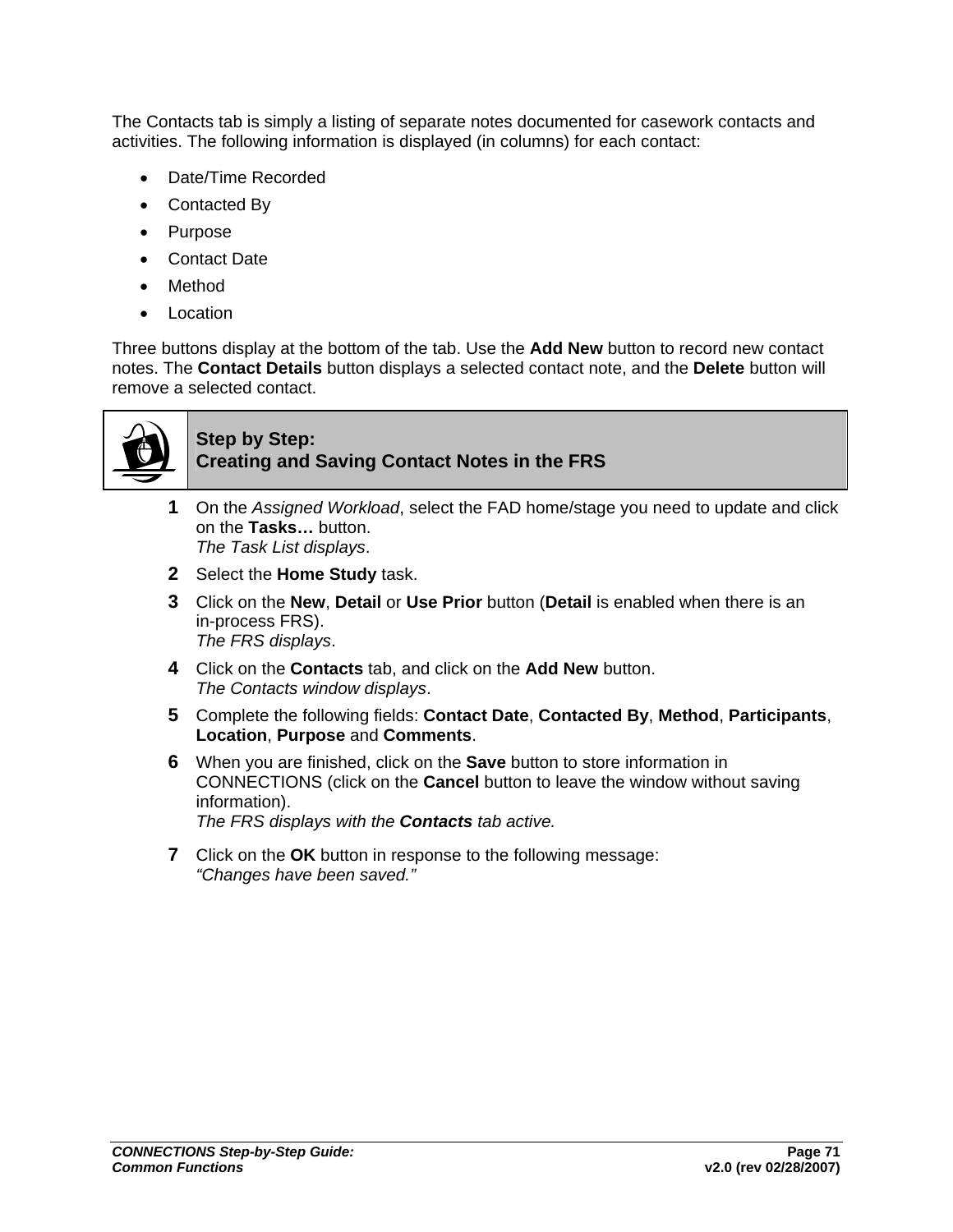# **Creating Reports in CONNECTIONS**

## **Generating, Viewing and Printing Reports**

CONNECTIONS provides pre-designed reports and forms for printing information.

In many areas in CONNECTIONS, creating, viewing and printing a report is a three-step process. First you generate the report from an associated window; you can either use the **RPRTS** button on the Toolbar to view it or by clicking on the **Options** field and selecting Reporting. Once the report is open, you will be able to print it. You can click on the **Generate Report** button and select the tabs to be printed.



**Step by Step: Generating a Report** 

- **1** Open the window from which you can generate the desired report.
- **2** Click on the **Reports** menu on that window and select the desired report command. *The following message displays: "The Report has been launched. Check Report List."*
- **3** Click on the **OK** button.



A worker may first have to select an item (e.g. a stage from the *Assigned Workload*) before the **Reports** menu is enabled.



### **Step by Step: Viewing a Generated Report**

- **1** Click on the **RPRTS** button on the CONNECTIONS Toolbar. *The Report List displays.*
- **2** Click on the report you want to view.
- **3** Make sure that the report's status reads "DONE." If it is still in "PEND" or "RUN" status, click on the **Refresh** button or close the window and return in a few minutes. You need to wait for the report to launch completely before you can view it.
- **4** Click on the **Open** button. *The report opens as a Microsoft Word document.*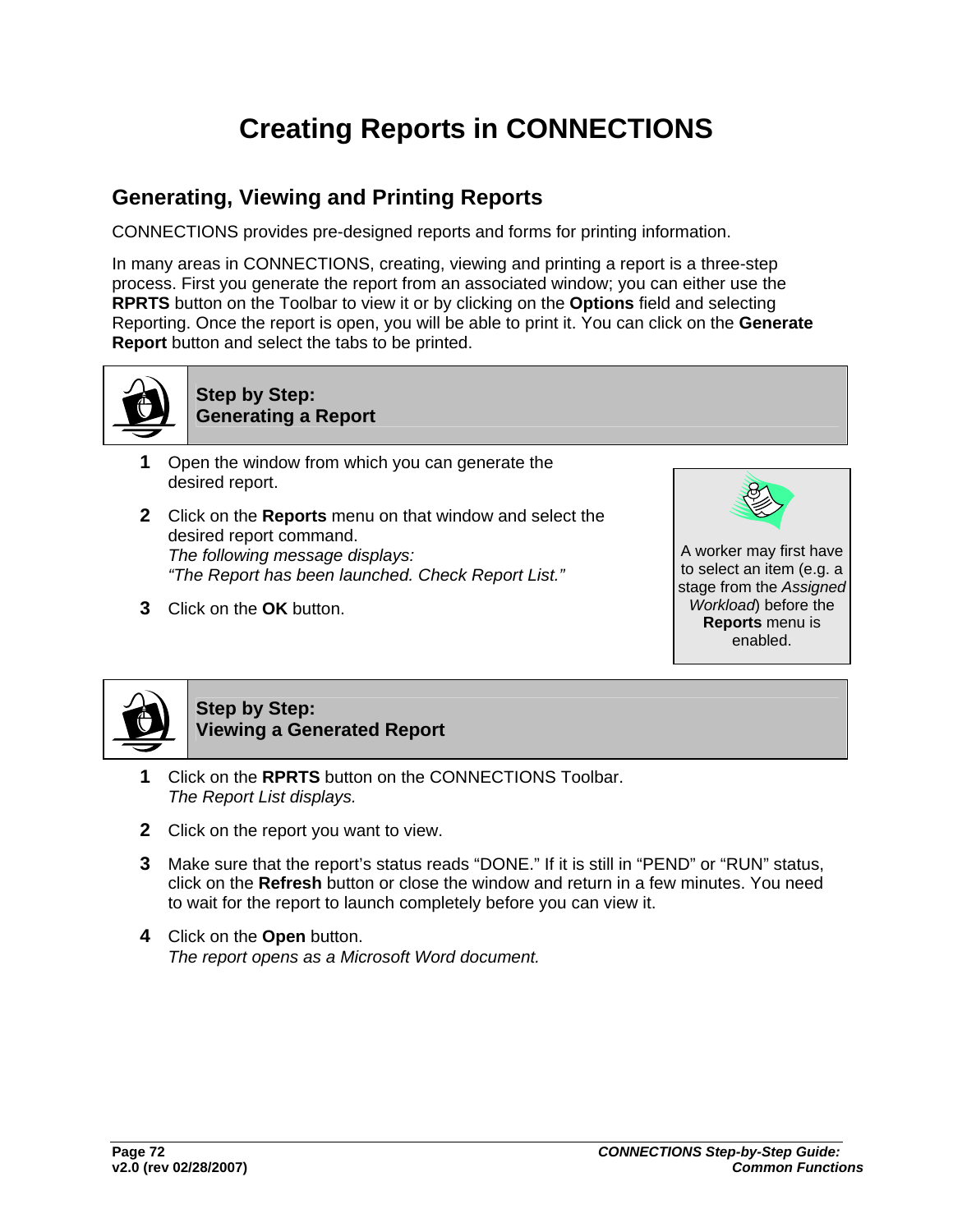

### **Step by Step: Printing a Generated Report**

- **1** Click on the **File** menu in the Word document window and select **Print**. *The Microsoft Word Print dialog box displays. Verify that the prompted printer choice is correct and select the number of copies to be printed.*
- **2** Click on the **OK** button. *The document is sent to the selected printer.*
- **3** To close the report, click on the **File** menu and select **Close**. *The Report List displays.*
- **4** To close the *Report List,* click on the **Close** button.

## **Reports**

CONNECTIONS utilizes a specific window, the *Generate Report* window, to organize the printing of information displayed in the Foster and Adoptive Home Record Summary (FRS) and the Child Protective Record Summary (CPRS). The *Generate Report window* lists the sections

that can be printed, and includes an option for printing the entire summary. The *Generate Report window* is accessed via the **Generate Report** button, which is always visible at the bottom of the FRS or CPRS window. Clicking on this button generates the *Generate Reports window*.

The first option displayed on the *Generate Report window*, is "All Tabs." Selecting this option and clicking on the **OK** button prints all information displayed on the tabs listed on the *Generate Report* window.



Under the "All Tabs" option is a listing of each section that can be printed. One or more sections may be printed by clicking on the appropriate check boxes.

You may choose one or more of these options to view and print. Click on the **OK** button to initiate printing, the reports open and print in Adobe Acrobat Reader.



### **Step by Step: Accessing the Generate Report Window in the FRS**

- **1** On the *Assigned Workload*, select the appropriate FAD home/stage and click on the **Tasks…** button. *The Task List displays*.
- **2** Select the appropriate task to access the FRS (either the Home Study, Annual Reauthorization, or View FAD Record Summary task), and click on the **Detail** button. *The FRS displays*.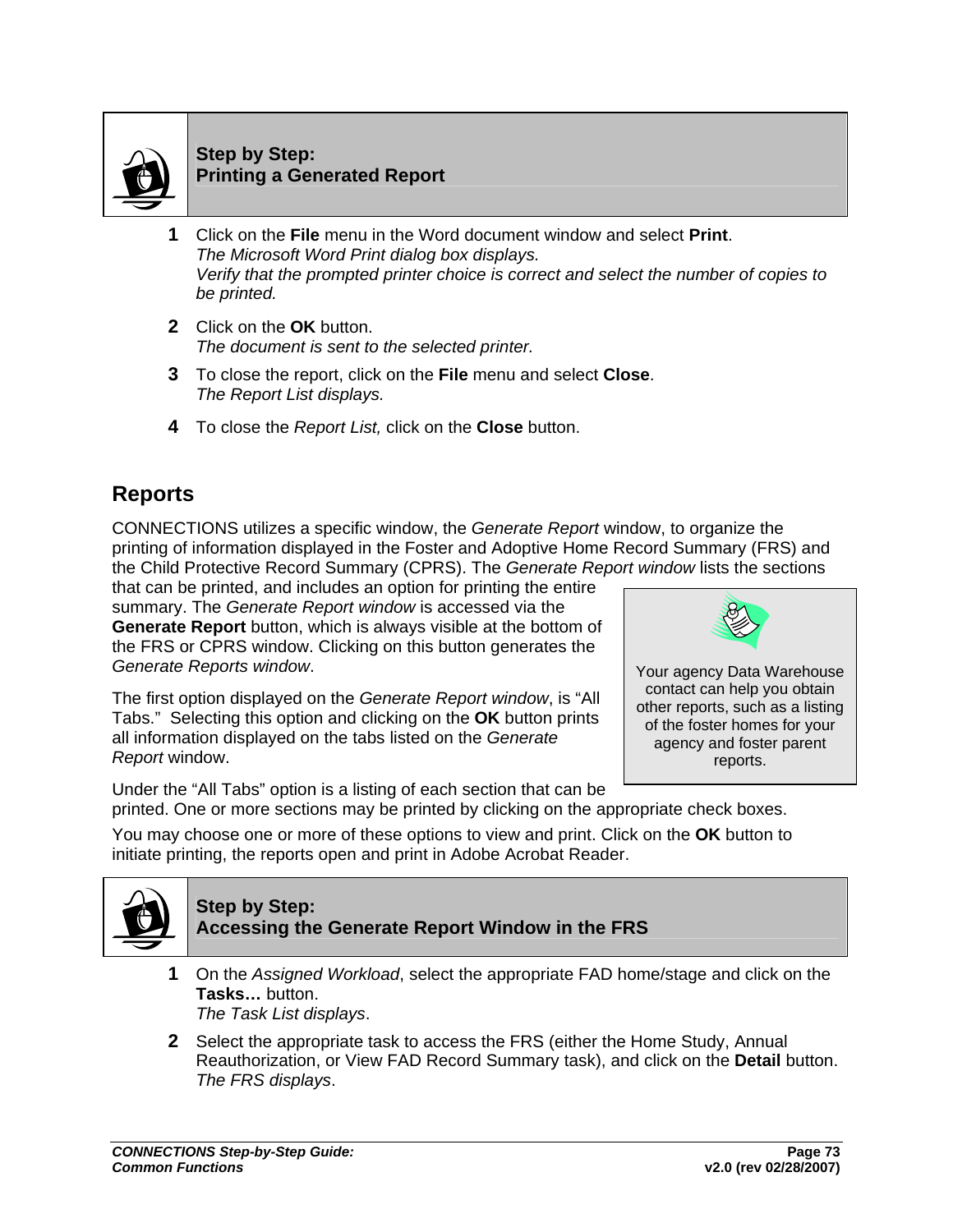- **3** Click on the **Generate Report** button at the bottom of the FRS window. *The Generate Report window displays*.
- **4** Select the type of information you would like to print (e.g., All Tabs).
- **5** Click on the **OK** button. *Adobe Acrobat Reader opens, displaying the selected information in a formatted report*.
- **6** Click on the **Print** button in the lower left corner of the window. *Your selection will print*.
- **7** Click on the **Close** button in the lower right corner of the document window, to return to the *Generate Report window*.
- **8** Click on the **Cancel** button in the lower right corner of the *Generate Report window*, to return to the FRS.



### **Step by Step: Accessing the Generate Report Window in the CPRS**

**1** On the *Assigned Workload*, select the appropriate stage and click on the **Tasks…** button.

*The Task List displays*.

- **2** Select the Child Protective Record Summary task and click on the **Detail** button. *The CPRS displays*.
- **3** Click on the **Generate Report** button at the bottom of the CPRS window. *The Generate Report window displays*. *(Progress Notes must be printed from the Progress Notes tab of the CPRS).*
- **4** Select the type of information you would like to print (e.g., All Tabs).
- **5** Click on the **OK** button. *Adobe Acrobat Reader opens, displaying the selected information in a formatted report*.
- **6** Click on the **Print** button in the lower left corner of the window. *Your selection will print*.
- **7** Click on the **Close** button in the lower right corner of the document window, to return to the *Generate Report window*.
- **8** Click on the **Cancel** button in the lower right corner of the *Generate Report window*, to return to the CPRS.

When working on a case that is in the Family Services Intake (FSI) or Family Services Stage (FSS) you can access and print reports similar to the steps for accessing and printing the CPRS or FRS.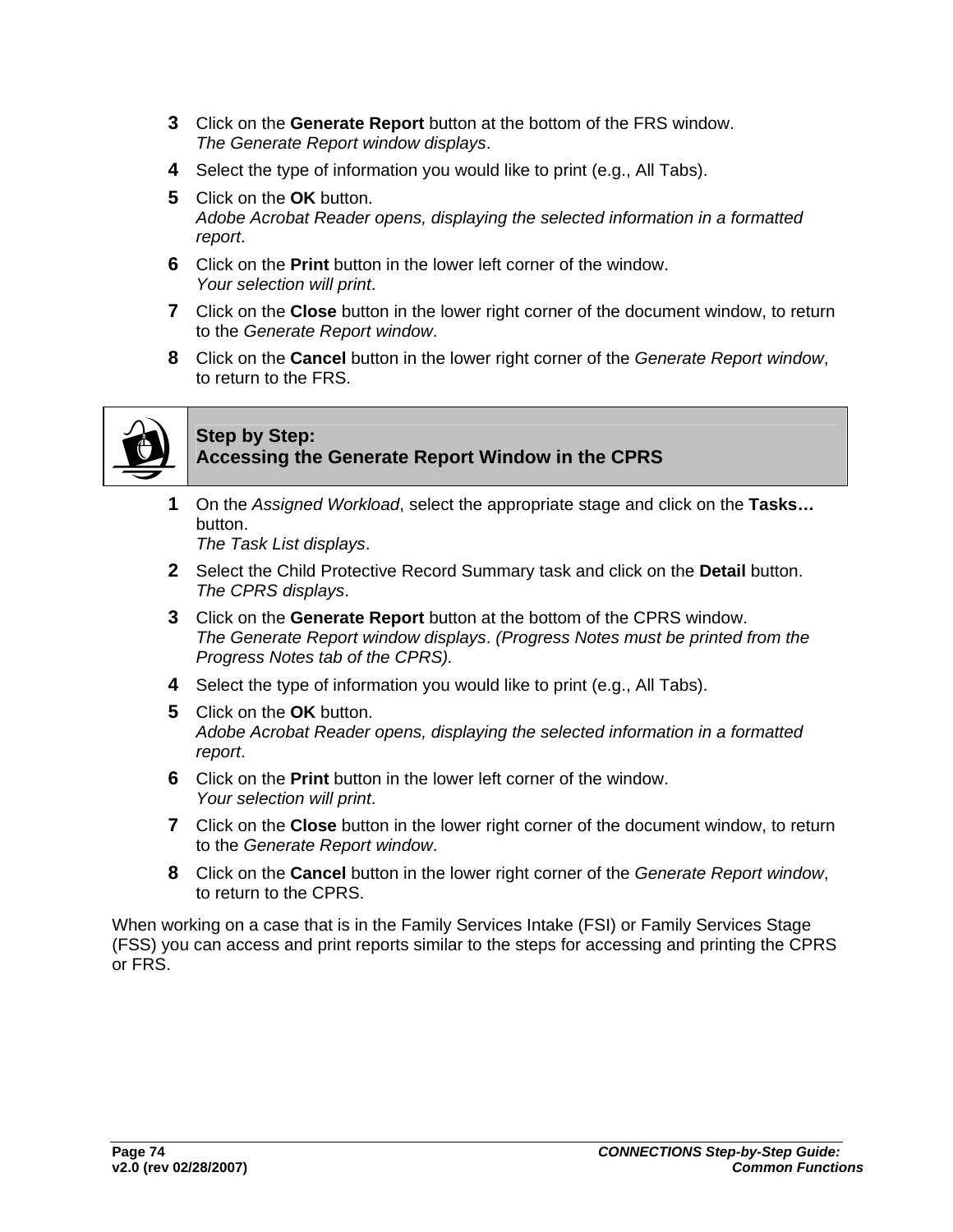

### **Step by Step: Accessing Reports in the FSI/FSS Stage**

- **1** On the *Assigned Workload*, highlight the appropriate stage.
- **2** Click on the **Reports** menu and select the specific report you want to view. *The report that you wish to view displays*.
- **3** Click on the **Print** button in the lower left hand corner of the window. *The following message displays "Print Queued".*
- **4** Click the **OK** button.
- **5** Click on the **Close** button. *The Assigned Workload displays.*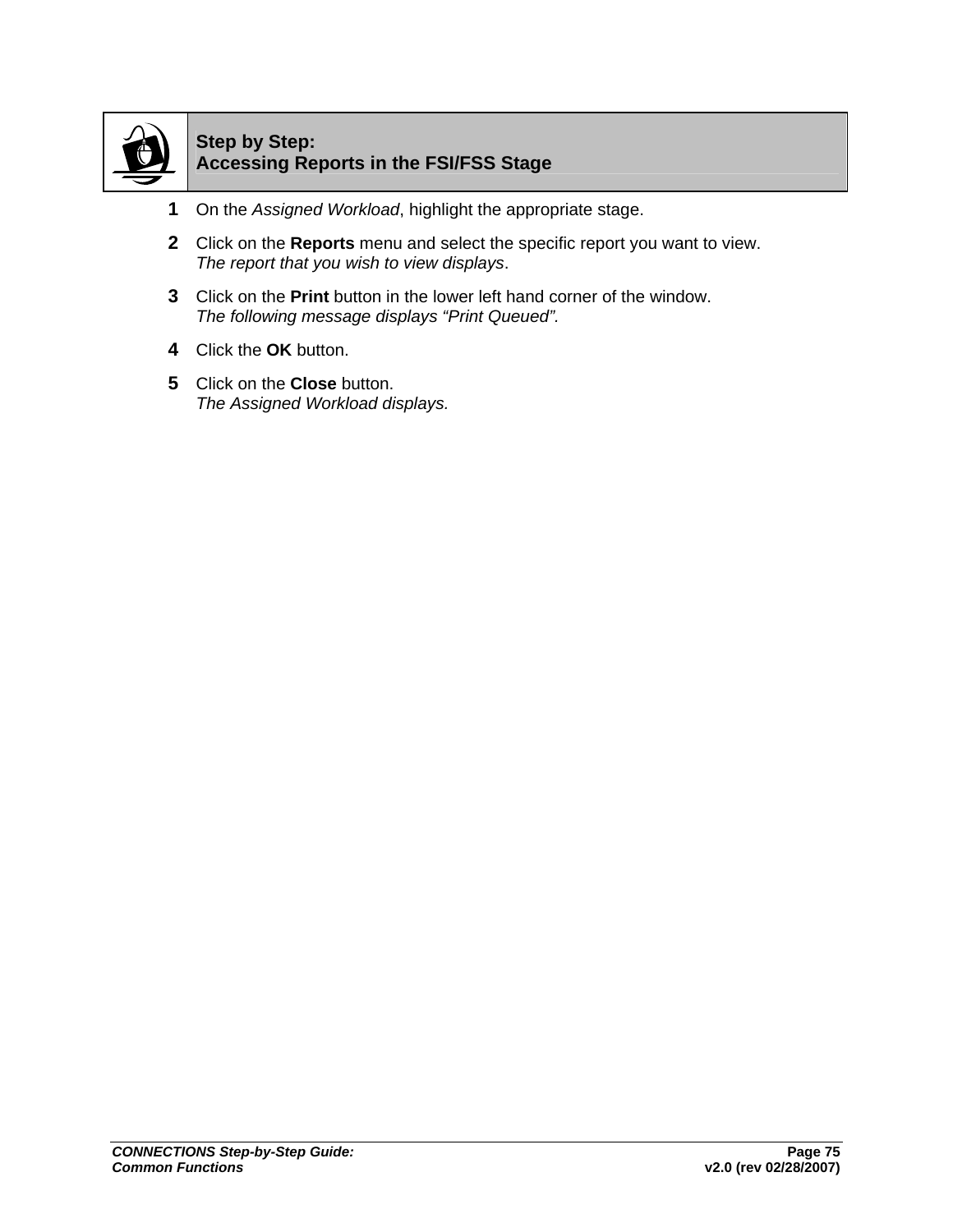**Appendix A: OCFS Security Guidelines**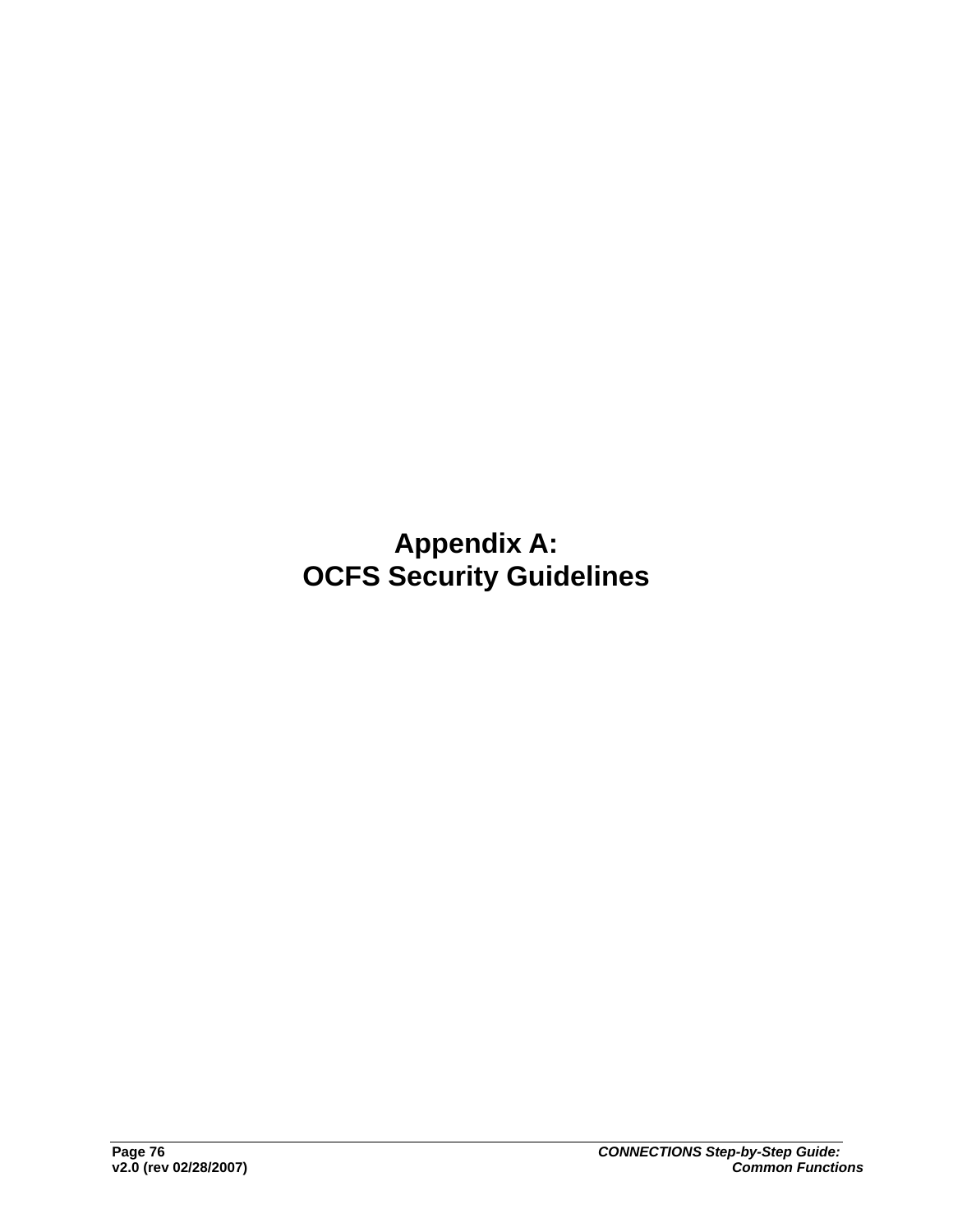

# **OCFS Security Guidelines Security Guidelines**



# *Protecting Your Password Protecting Your Password*

#### ± **Make it difficult**

Select a password that is easy for you to remember, but difficult for others to guess. Don't be stingy—make your password as long as possible (at least 8 characters and up to a maximum of 13 characters), in order to help reduce the likelihood of allowing someone to guess it. You cannot use all or part of your logon ID in your password, nor can you reuse any of your last 13 passwords.

#### ± **Mix it up**

Your OCFS password *must* contain *at least* one uppercase letter, one lowercase letter *and* one number. CONNECTIONS users must *never*  use symbols in their passwords.

#### **₿** Keep it to yourself

Don't share your password with others. Never display your password; if you need to write it down, don't keep the information at your desk or anywhere it can be easily seen by others.

#### $\triangle$  **Embrace change**

You must change your password periodically—*at least* once every 90 days. If you think your password has been compromised, *change it immediately*. (Don't forget to report the situation to your LAN/Security Administrator as soon as possible!)

#### **a** Be yourself

Use *only* your logon ID and password; *never* use a current or former co-worker's ID or password.

#### **↓** Let your fingers do the walking

*Never* store passwords in macros or automatic log-on features. Enter your password manually every time.

*Your unique User ID and password not only provide you with "keys" to access* **the OCFS network (including** *CONNECTIONS, as applicable), CONNECTIONS, as applicable), they also serve as a form of they also serve as a form of identification—linking you to your actions in the system. actions in the system. YOU are responsible for actions taken* **with your User ID and password!** *Always follow established password Always follow established password protocols to help prevent unauthorized protocols to help prevent unauthorized use of your User ID and password. your User ID and password.*

*If you think your password has been If your password been compromised, change it immediately change immediately AND report the situation to your AND report the situation to your LAN/Security Administrator. LAN/Security Administrator.*

*Security is everyone's Security is everyone's responsibility! responsibility!*

**These guidelines are advisable for all of your passwords.**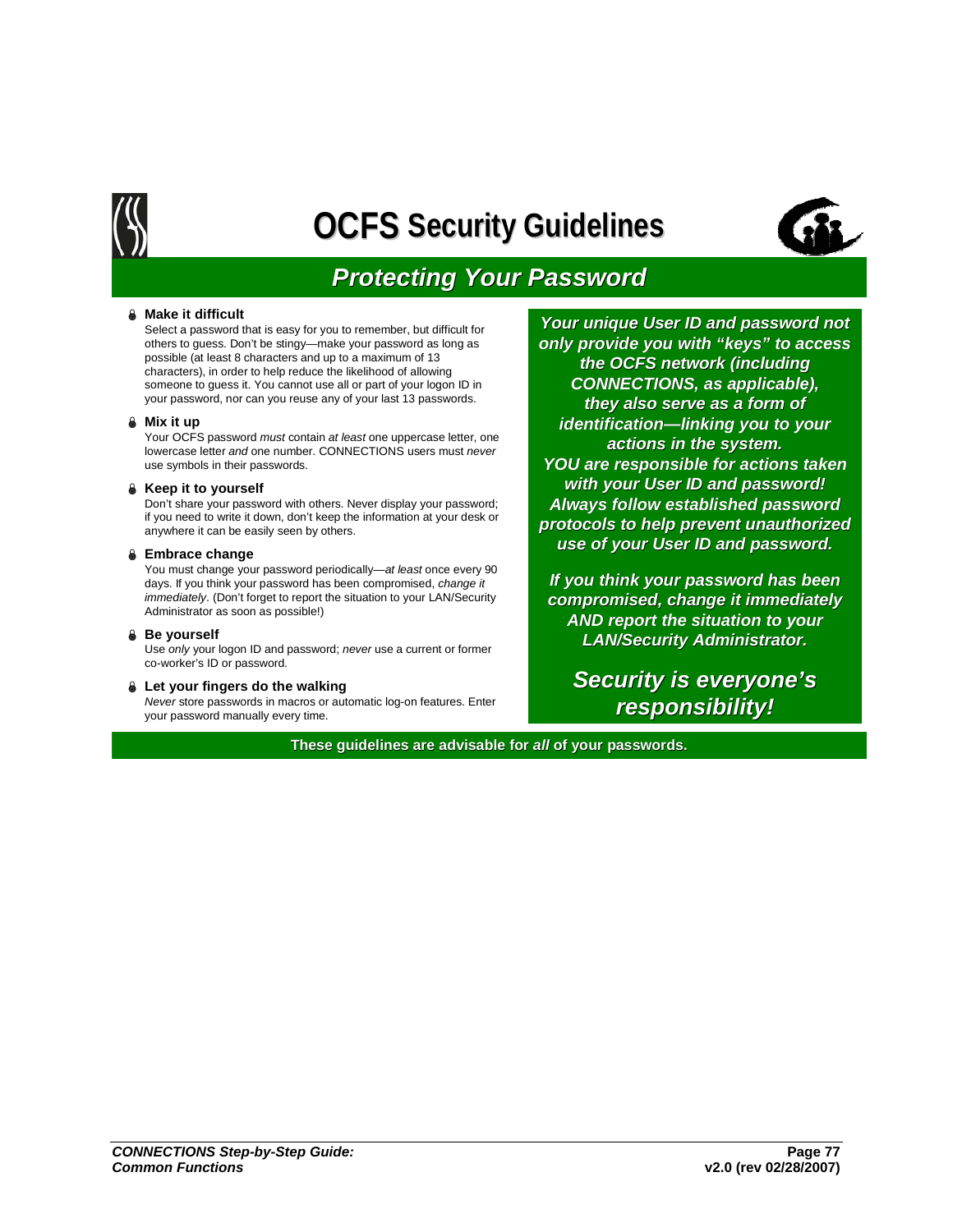

# **OCFS Security Guidelines Security Guidelines**



# *Protecting Confidential Information Protecting Confidential Information*

#### **Maintain confidentiality 24/7**

Protecting confidential information encompasses all spoken, handwritten, printed and electronically transmitted notes and communications. When you make case visits, be sure to keep client-identifiable casework documentation with you at all times and *never* allow unauthorized individuals to view the information. Remember that all case and system information must be used *only*  for legitimate business purposes. If you must keep hard copies of confidential information at your desk, *always* lock your desk whenever you are away from it. If hard copies need to be discarded, *always* run them through a cross-cut shredder.

#### ± **Don't kick this habit**

It's easy to become complacent or to think, "I'll only be away from my computer for a few minutes." If you are logged on to the system, *always* lock your computer (or log off the network) by holding down the **Ctrl**+**Alt**+**Del** keys at the same time. Do this *every time* you leave your desk; this helps prevent unauthorized individuals from using your User ID and password to access the network. *80% of security breaches are unauthorized people using an authorized user's computer, NOT hacking in from outside.*

#### ± **Hit the road, but…**

Be particularly careful when using portable electronic devices, such as laptop computers, Quick Pads, voice recorders and PDAs. Don't leave confidential information on these devices longer than is absolutely necessary. If the device has the ability to transmit information, avoid transmitting confidential information over wireless connections or unsecured public connections. When traveling with the device, keep it with you at all times; *never* check

#### $\triangle$  Exercise care with voicemail and e-mail

When conducting casework or other legitimate business contacts by phone, it's inevitable that you may sometimes need to leave a voicemail message or send an e-mail to a contact. *Never* include confidential information in voicemail you leave or e-mail you send.

#### $\triangle$  Don't convey confidential information where others **can intercept it**

Caseworkers have an obligation to preserve the confidentiality rights of the children and families with whom they work. Other staff may also have legitimate access to this information. If you must discuss confidential information on the phone, avoid areas where your conversation can be overheard. Remember that cellular phone lines are not sufficiently secure to be appropriate when discussing confidential information*. Never* save confidential information to the hard drive of *any* desktop computer. Check the permission levels on your Microsoft Outlook folders; make sure you understand what each level of access means and assign permissions on a need-to-know basis *only*.

#### ± **The walls have ears**

Be mindful of protecting confidential information in areas where you can be easily overheard, such as in cubicle areas.

#### ± **Use follow-through when faxing**

If you need to transmit any confidential information via fax, call first *before* sending the fax, in order to alert the intended recipient that you are sending a fax. Be sure to call the recipient afterward, too, to verify that the fax was received *and* that it was not left on the fax machine. Avoid faxing confidential information whenever possible.

**Security is everyone's responsibility.**<br>Always follow established security protocols to help protect confidential information.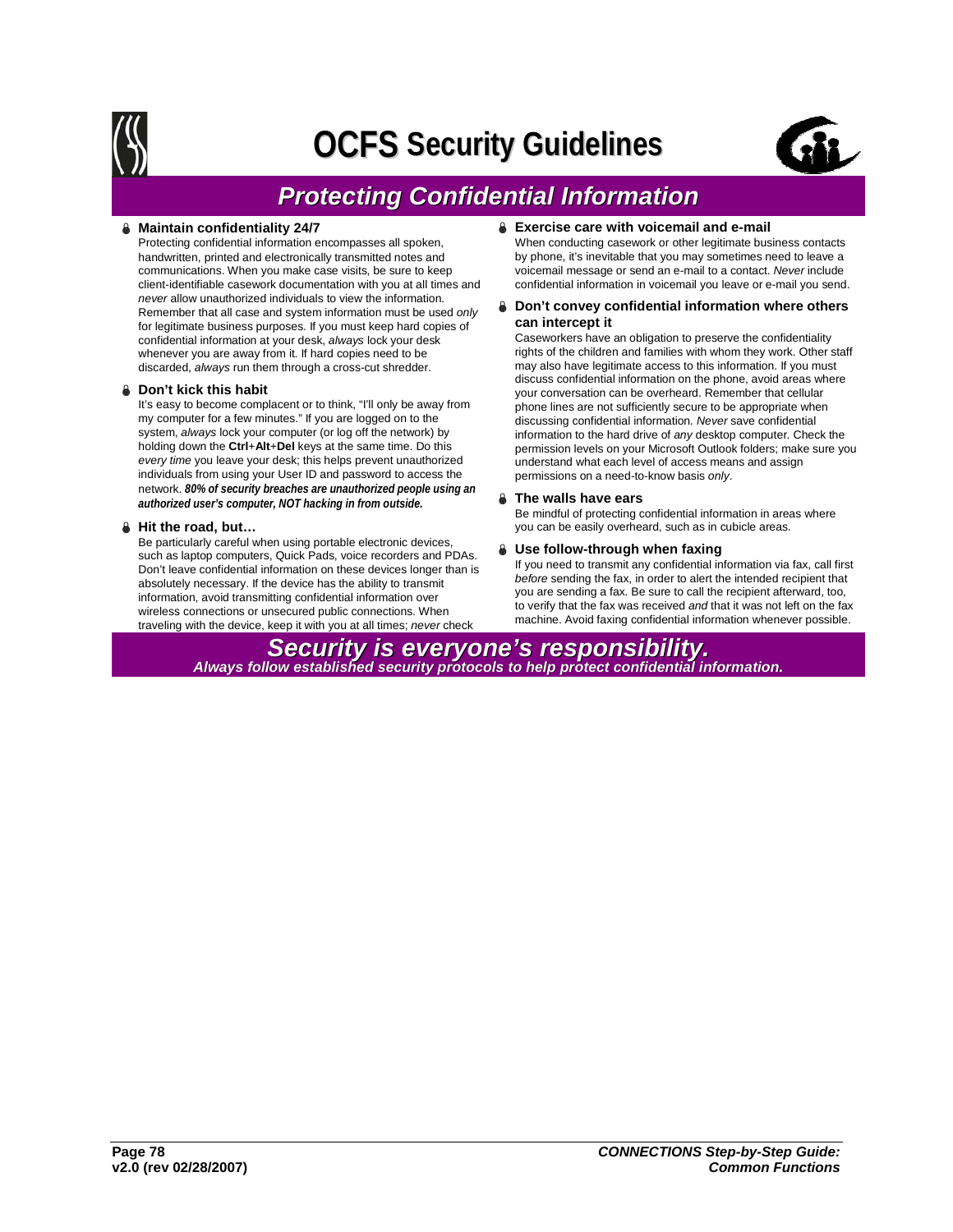**Appendix B: Match Criteria Guidelines**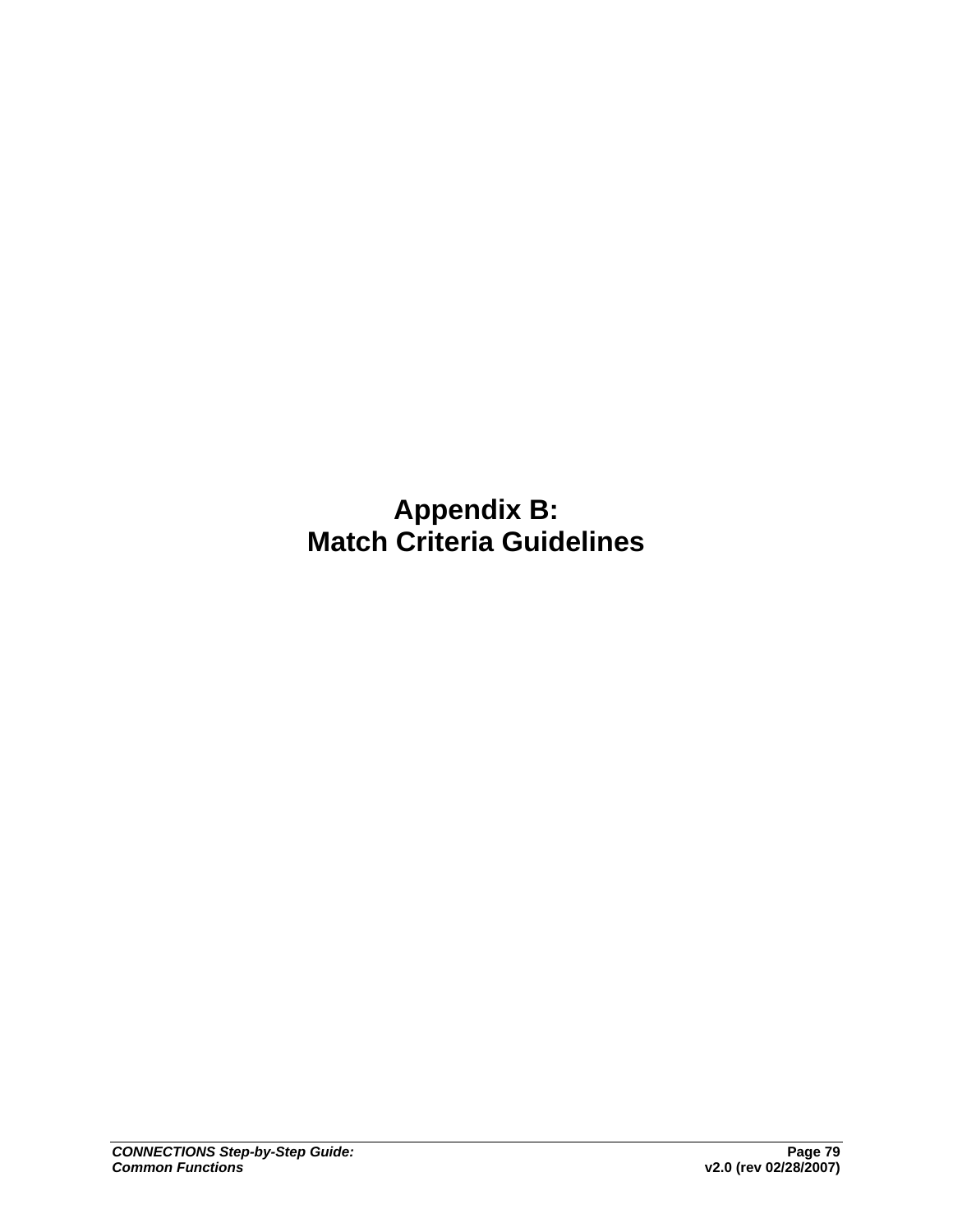## **Match Criteria Guidelines**

Use each of the Match Criteria in conjunction with each other to decide if you ha**ve a person match that you can r**elate. When in doubt, do not relate a person. If you get more information you can perform a person search again. (The names of grandparents or other siblings of a household member may help you determine if you have a match.)

Name: First and Last Name- there may be spelling variations i.e. Crystal/ Christal/ Krystal. Misspellings occur due to the information provided at intake and during investigation. Watch for Also Known As (AKA) or other case name links as you view searches. Search AKA's.

Address: Address/ County. You are seeing the historical address in person search results, not necessarily the most recent. We are a mobile society- don't rule out a name solely based on address.

Composition: The case composition of the case you are entering verses the case you are finding through person search may reveal your person match. You may match AKA's, first name, no last name, ages of children and a mother, etc.

Date of Birth (DOB) or Age: Estimated dob's are 01-01-year. DOB's are not always accurate on database, neither is the age. Converted DOB's during the 70's are not accurate. There are Grand parents with 1970's DOB's who are actually now in their 60's, so look at the case composition to determine if it is a match. On the person search results window there is a column labeled "T" for Type. This field displays a DOB type indicator as follows: "E" is DOB was estimated. "A" for approximate DOB. These are considered when scoring search results. Blank in the type field means that the DOB displayed is the exact DOB. These will be considered when scoring individuals.

Gender or Sex: Many names are used for either gender. The gender may be entered incorrectly. U code gives the most complete listing of names, male and female and unknown. Gender will not exclude names but will be used to score the results.

Ethnicity and Race: CONNECTIONS uses both Ethnicity and Race; originally there were few ethnic/race codes - black, white, Spanish, oriental, American Indian and other.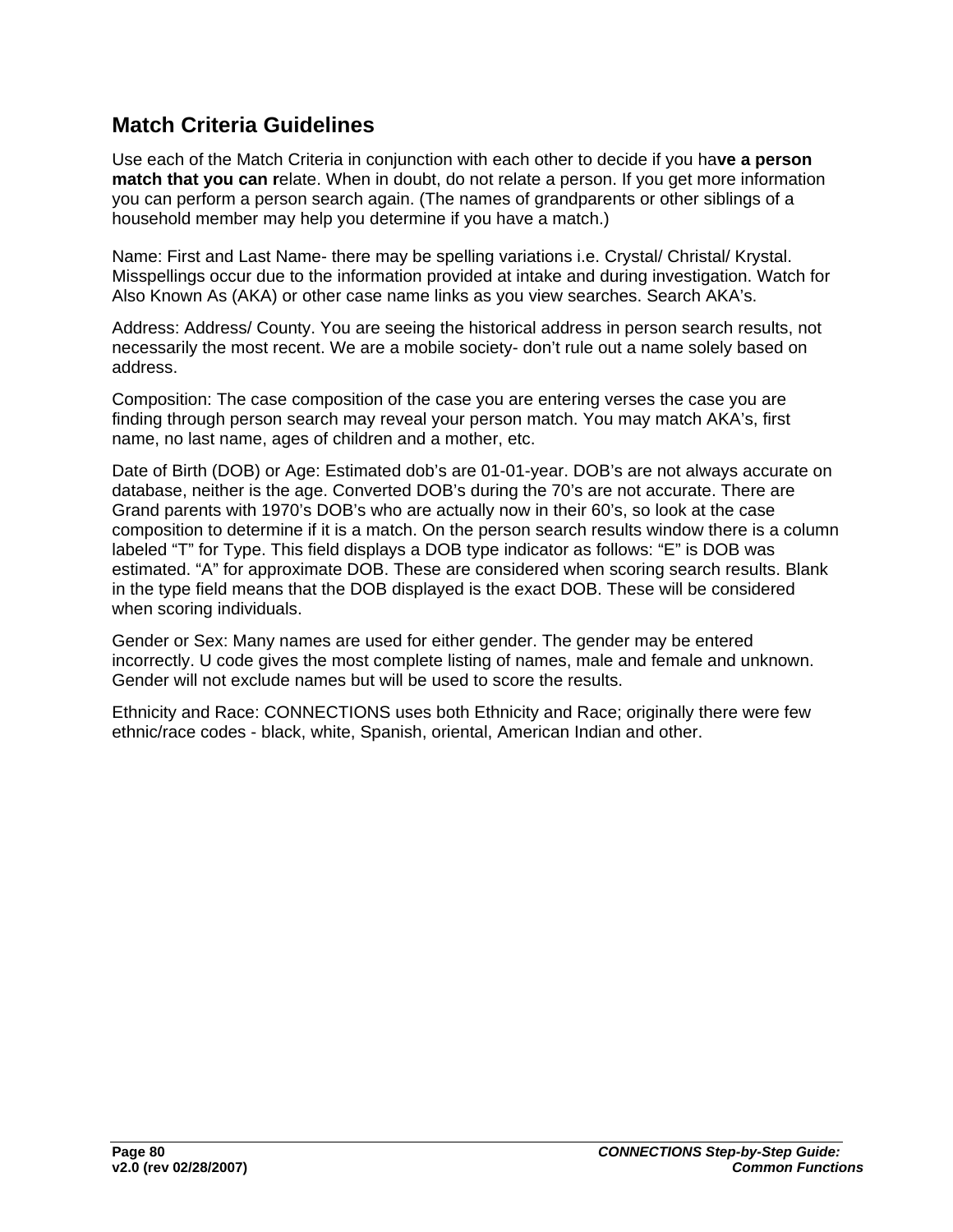# **Appendix C: Progress Notes Guidelines**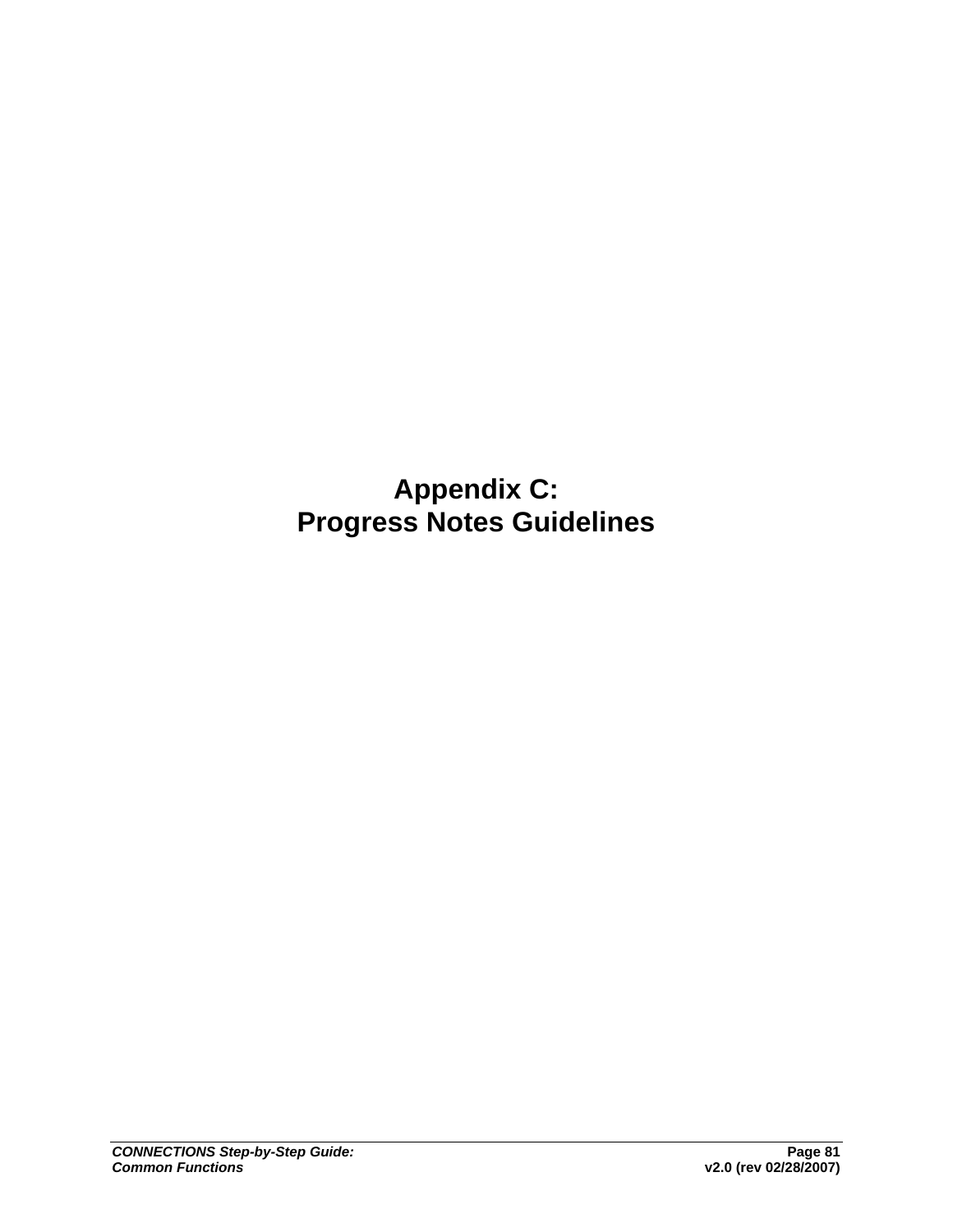## **Progress Notes Guidelines**

Progress notes record the caseworker's investigative, assessment and intervention activities in an objective and behaviorally descriptive way and should support the caseworker's conclusions about safety, risk, family functioning, and the credible evidence that exists or fails to exist to substantiate allegations of child abuse and maltreatment. Additional casework activity which supports decision making and service and permanency planning is to be documented in progress notes for cases open for services and for cases in which children have been placed in out of home care. Progress notes should be recorded contemporaneously with the event, interview, observation or activity to preserve the integrity of the information being recorded.

Use clear, descriptive, factual information. Impressions or opinions of workers may be included and labeled as such. Relevant information that supports the worker's opinions and impressions should be included, wherever possible. Also describe results of the contact, as appropriate, including any decisions made, actions planned, next steps or planned follow-up.

An important confidentiality impact should be noted: CPS workers are instructed to enter any identifying information related to contacts with the reporter/source in Investigation Stage Progress Notes only; using the "Other Participant" data field, with the value of "Reporter/Source". Information identifying the reporter/source, including the agency, institution, organization, and/or program with which such person (s) is associated should not be documented in any other part of the Investigation Stage, including Safety Assessments, the Risk Assessment Profile, Investigative Actions, or Investigative Findings.

Once the case is progressed to the Family Services Stage, the value of "Reporter/Source" in Progress Notes will be unavailable. Services case workers are instructed not to include information identifying the reporter/source anywhere in the Family Services Stage including Progress Notes documentation and FASPs.

Progress notes must begin on the case initiation date or upon receipt of a report of suspected abuse or maltreatment for child protective service cases, and must continue until the case is closed to all services.

Progress Notes, as the record of service provision, case events, activities and contacts, must include, but are not limited to:

(1) descriptions of contacts with children and parent(s) receiving services, including missed or cancelled appointments, and the reasons therefore;

(2) actions taken in the investigation of a reported case of child abuse or maltreatment, including emergency and/or controlling interventions taken, and descriptions of collateral contacts and other activities relating to the collecting of information needed to formulate an assessment, and/or assist with making a determination regarding the report of abuse or maltreatment; provided, however, the name or other information identifying the reporter and/or the source of a report of suspected child abuse or maltreatment, as well as the agency, institution, organization, and/or program with which such person (s) is associated, must only be recorded or documented in progress notes and such documentation must be recorded in the manner specified by OCFS;

(3) efforts made to engage the family members in the development of the service plan, their level or degree of participation in the process and the family and children's reactions to services;

(4) referrals and communications with other service providers involved in the case, and information received from specialized rehabilitative and supportive service providers concerning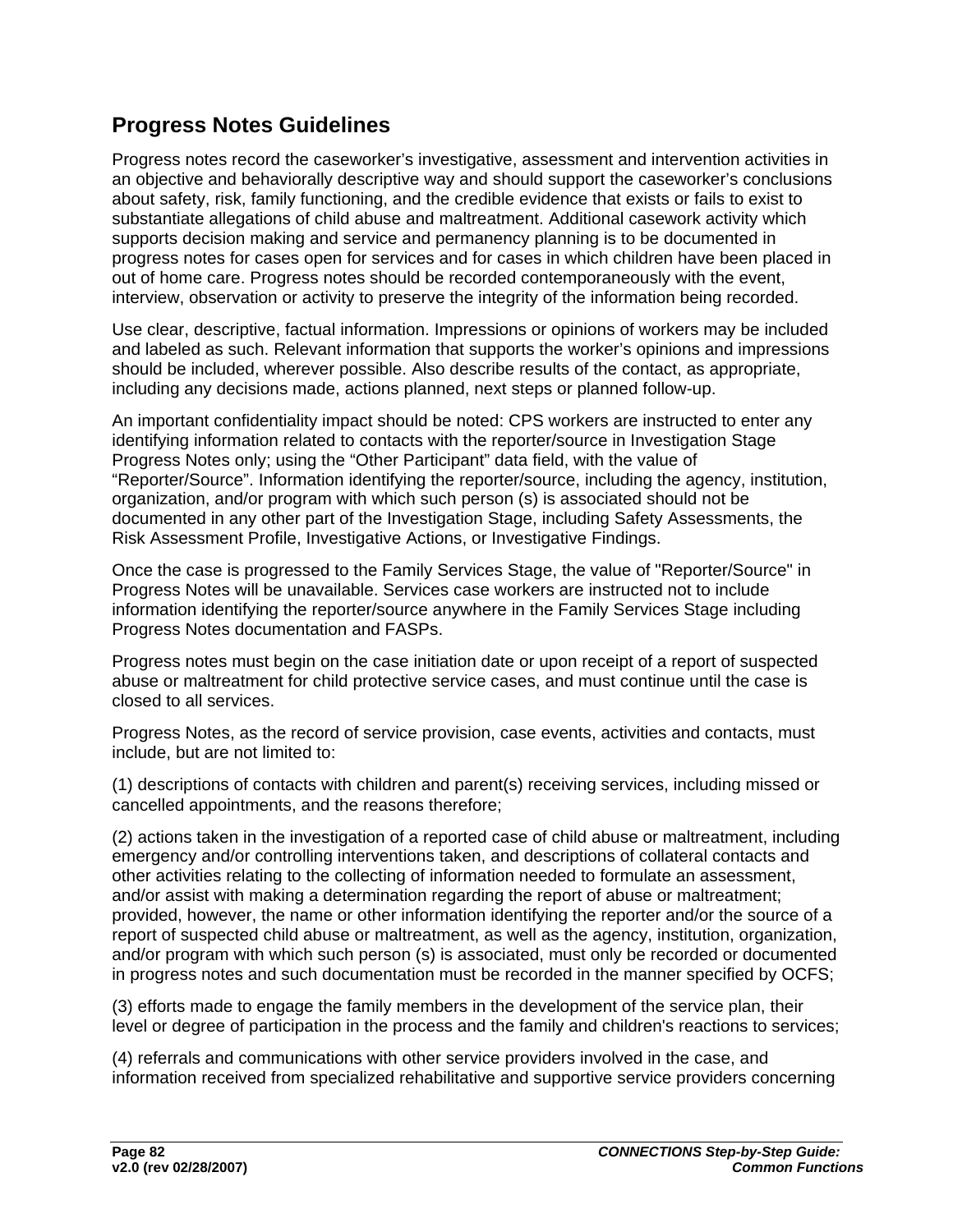casework contact activities with a child and/or family receiving preventive and/or protective services;

(5) referrals and communications with the local probation department regarding a child in the case;

(6) descriptions of contacts with educational/vocational personnel on behalf of a child;

(7) court hearings or other legal activities;

(8) significant events such as births, marriages, and divorces; and

(9) documentation of caseworker / supervisor conferences, including a description of the nature of the discussions and any required follow-up activities.

(10) For children in foster care or an alternative placement setting progress notes must also include:

(i) casework contacts with child's parent(s), guardian, and/or relatives, the child and the child's day-to-day caretaker(s) including casework contacts required in accordance with OCFS regulations;

(ii) descriptions of activities related to medical and dental examinations required on a regularly scheduled basis, including the initial medical examination, and any significant results, diagnosis, referrals and prescribed medications arising from such medical and dental examinations in accordance with OCFS regulations;

(iii) descriptions of parental and/or guardian visits with a child, and any missed visits and the reasons therefore;

(iv) descriptions of visits with the child, including but not limited to visits with siblings and/or halfsiblings not placed with the child, potential permanency resources and any other persons of significance to the child;

(v) chronological documentation of diligent efforts, as required by OCFS regulations, by an authorized agency to assist, develop and encourage a meaningful relationship between the parent(s) and the child;

(vi) efforts by parent(s) to provide an adequate home and provide parental care for the child, or when it is determined that permanency for a child cannot be achieved within the child's own family, discussions between the parent(s) and the authorized agency regarding the pursuit of adoption or another permanency planning goal for the child; and

(vii) documentation that the parent(s) were advised of the possible consequences if a child remains in foster care for 15 of the most recent 22 months, and of discussions with parent(s) regarding the deleterious effects of foster care on the child and the child's need for permanency.

(11) For children in foster care with certified or approved foster parents:

(i) documentation that foster parents have been informed of the visiting plan for the child's parent(s), guardian(s), siblings or half-siblings, or others for whom a visiting plan with the child exists;

(ii) documentation that the foster parents or prospective foster parents have been asked whether they will accept a sibling group, if appropriate;